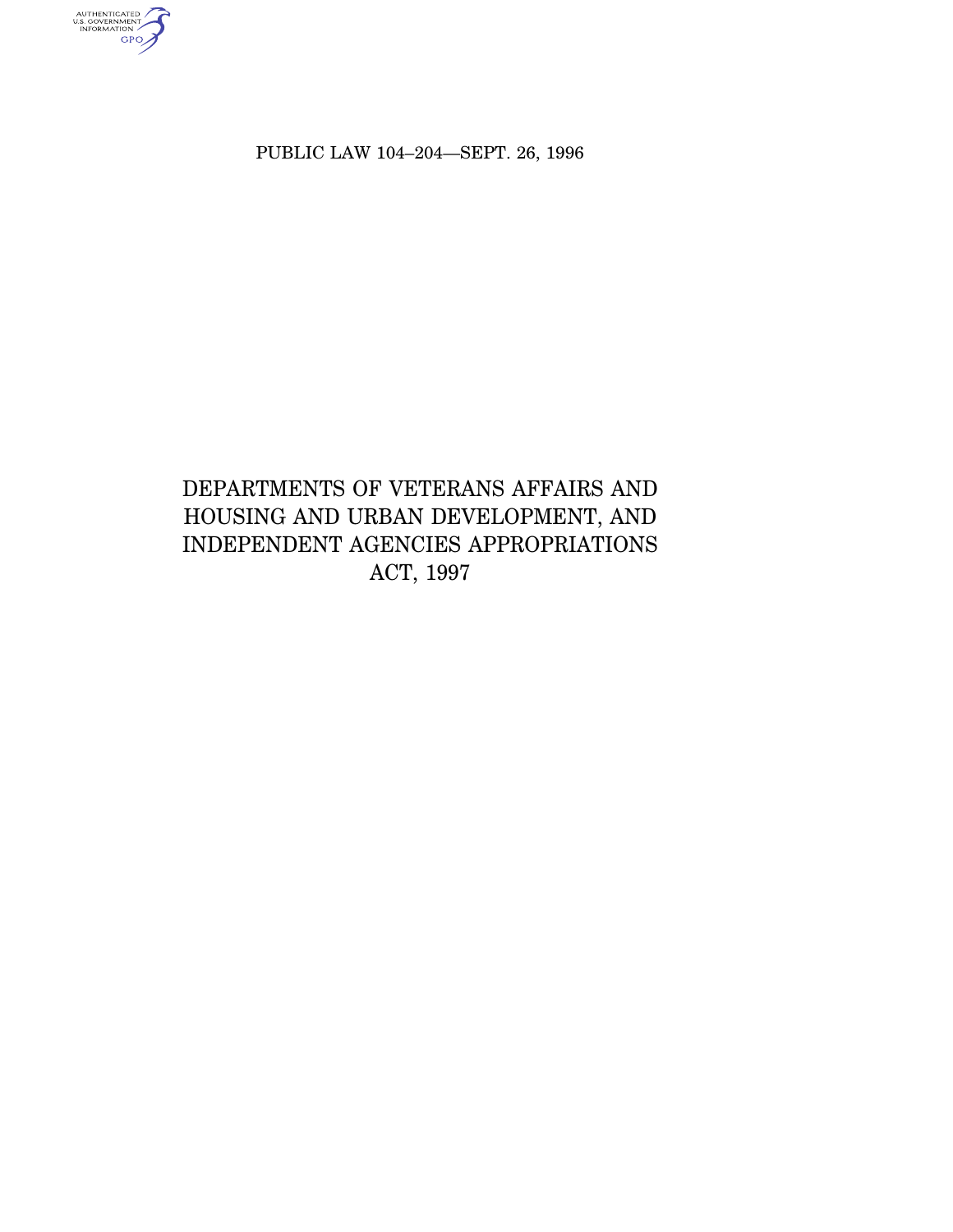# Public Law 104–204 104th Congress

# An Act

Sept. 26, 1996 [H.R. 3666]

Making appropriations for the Departments of Veterans Affairs and Housing and Urban Development, and for sundry independent agencies, boards, commissions, corporations, and offices for the fiscal year ending September 30, 1997, and for other purposes.

Departments of Veterans Affairs and Housing and Urban Development, and Independent Agencies Appropriations Act, 1997.

*Be it enacted by the Senate and House of Representatives of the United States of America in Congress assembled,* That the following sums are appropriated, out of any money in the Treasury not otherwise appropriated, for the Departments of Veterans Affairs and Housing and Urban Development, and for sundry independent agencies, boards, commissions, corporations, and offices for the fiscal year ending September 30, 1997, and for other purposes, namely:

## TITLE I

## DEPARTMENT OF VETERANS AFFAIRS

## VETERANS BENEFITS ADMINISTRATION

## COMPENSATION AND PENSIONS

#### (INCLUDING TRANSFERS OF FUNDS)

For the payment of compensation benefits to or on behalf of veterans as authorized by law (38 U.S.C. 107, chapters 11, 13, 51, 53, 55, and 61); pension benefits to or on behalf of veterans as authorized by law (38 U.S.C. chapters 15, 51, 53, 55, and 61; 92 Stat. 2508); and burial benefits, emergency and other officers' retirement pay, adjusted-service credits and certificates, payment of premiums due on commercial life insurance policies guaranteed under the provisions of Article IV of the Soldiers' and Sailors' Civil Relief Act of 1940, as amended, and for other benefits as authorized by law (38 U.S.C. 107, 1312, 1977, and 2106, chapters 23, 51, 53, 55, and 61; 50 U.S.C. App. 540–548; 43 Stat. 122, 123; 45 Stat. 735; 76 Stat. 1198); \$18,671,259,000, to remain available until expended: *Provided,* That not to exceed \$26,417,000 of the amount appropriated shall be reimbursed to ''General operating expenses'' and ''Medical care'' for necessary expenses in implementing those provisions authorized in the Omnibus Budget Reconciliation Act of 1990, and in the Veterans' Benefits Act of 1992 (38 U.S.C. chapters 51, 53, and 55), the funding source for which is specifically provided as the ''Compensation and pensions'' appropriation: *Provided further,* That such sums as may be earned on an actual qualifying patient basis, shall be reimbursed to ''Medical facilities revolving fund'' to augment the funding of individual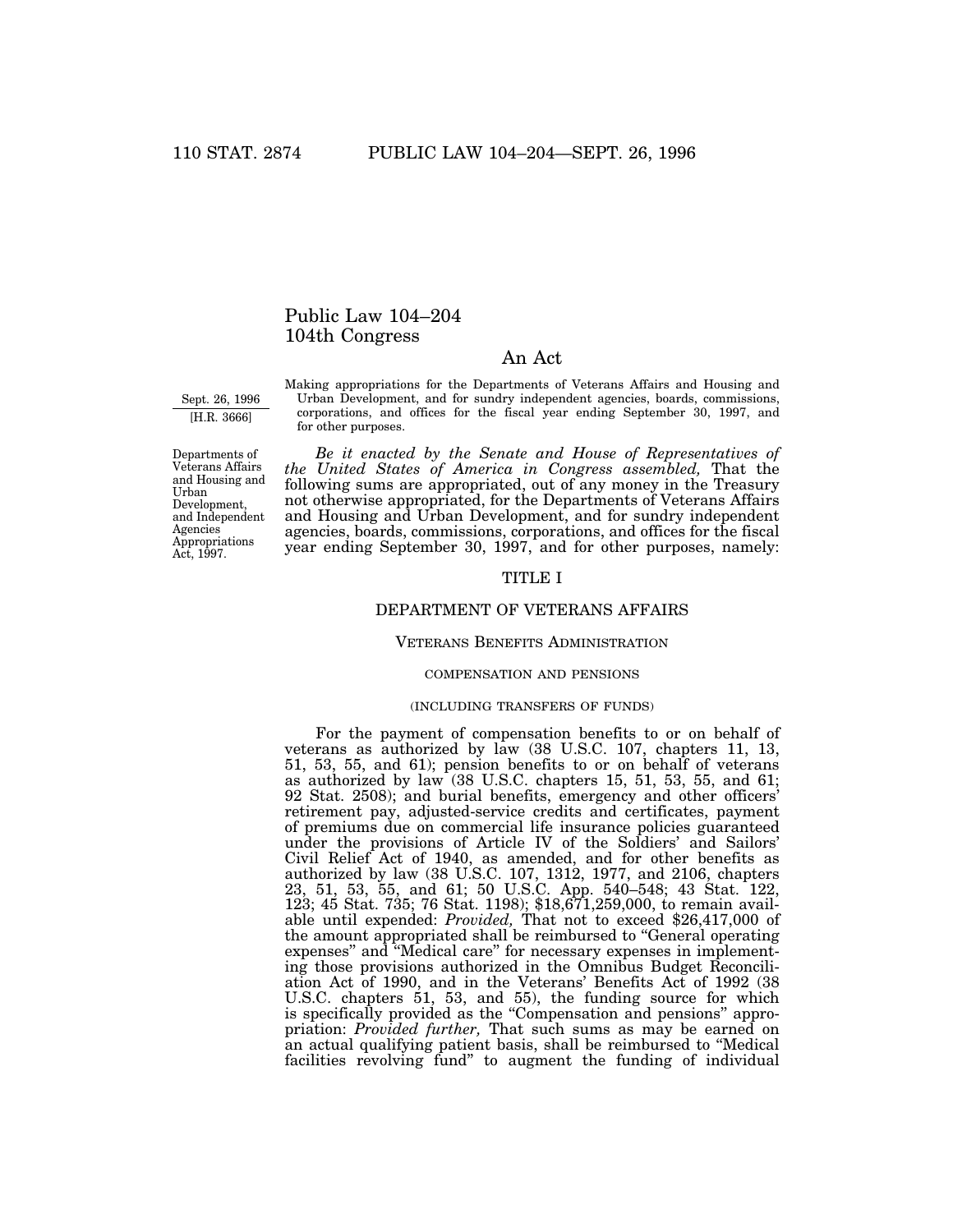medical facilities for nursing home care provided to pensioners as authorized by the Veterans' Benefits Act of 1992 (38 U.S.C. chapter 55).

## READJUSTMENT BENEFITS

For the payment of readjustment and rehabilitation benefits to or on behalf of veterans as authorized by 38 U.S.C. chapters 21, 30, 31, 34, 35, 36, 39, 51, 53, 55, and 61, \$1,377,000,000, to remain available until expended: *Provided,* That funds shall be available to pay any court order, court award or any compromise settlement arising from litigation involving the vocational training program authorized by section 18 of Public Law 98–77, as amended.

## VETERANS INSURANCE AND INDEMNITIES

For military and naval insurance, national service life insurance, servicemen's indemnities, service-disabled veterans insurance, and veterans mortgage life insurance as authorized by 38 U.S.C. chapter 19; 70 Stat. 887; 72 Stat. 487, \$38,970,000, to remain available until expended.

## GUARANTY AND INDEMNITY PROGRAM ACCOUNT

#### (INCLUDING TRANSFER OF FUNDS)

For the cost of direct and guaranteed loans, such sums as may be necessary to carry out the program, as authorized by 38 U.S.C. chapter 37, as amended: *Provided,* That such costs, including the cost of modifying such loans, shall be as defined in section 502 of the Congressional Budget Act of 1974, as amended.

In addition, for administrative expenses to carry out the direct and guaranteed loan programs, \$105,226,000, which may be transferred to and merged with the appropriation for ''General operating expenses''.

#### LOAN GUARANTY PROGRAM ACCOUNT

## (INCLUDING TRANSFER OF FUNDS)

For the cost of direct and guaranteed loans, such sums as may be necessary to carry out the program, as authorized by 38 U.S.C. chapter 37, as amended: *Provided,* That such costs, including the cost of modifying such loans, shall be as defined in section 502 of the Congressional Budget Act of 1974, as amended.

In addition, for administrative expenses to carry out the direct and guaranteed loan programs, \$33,810,000, which may be transferred to and merged with the appropriation for "General operating expenses''.

## DIRECT LOAN PROGRAM ACCOUNT

## (INCLUDING TRANSFER OF FUNDS)

For the cost of direct loans, such sums as may be necessary to carry out the program, as authorized by 38 U.S.C. chapter 37, as amended: *Provided,* That such costs, including the cost of modifying such loans, shall be as defined in section 502 of the Congressional Budget Act of 1974, as amended: *Provided further,*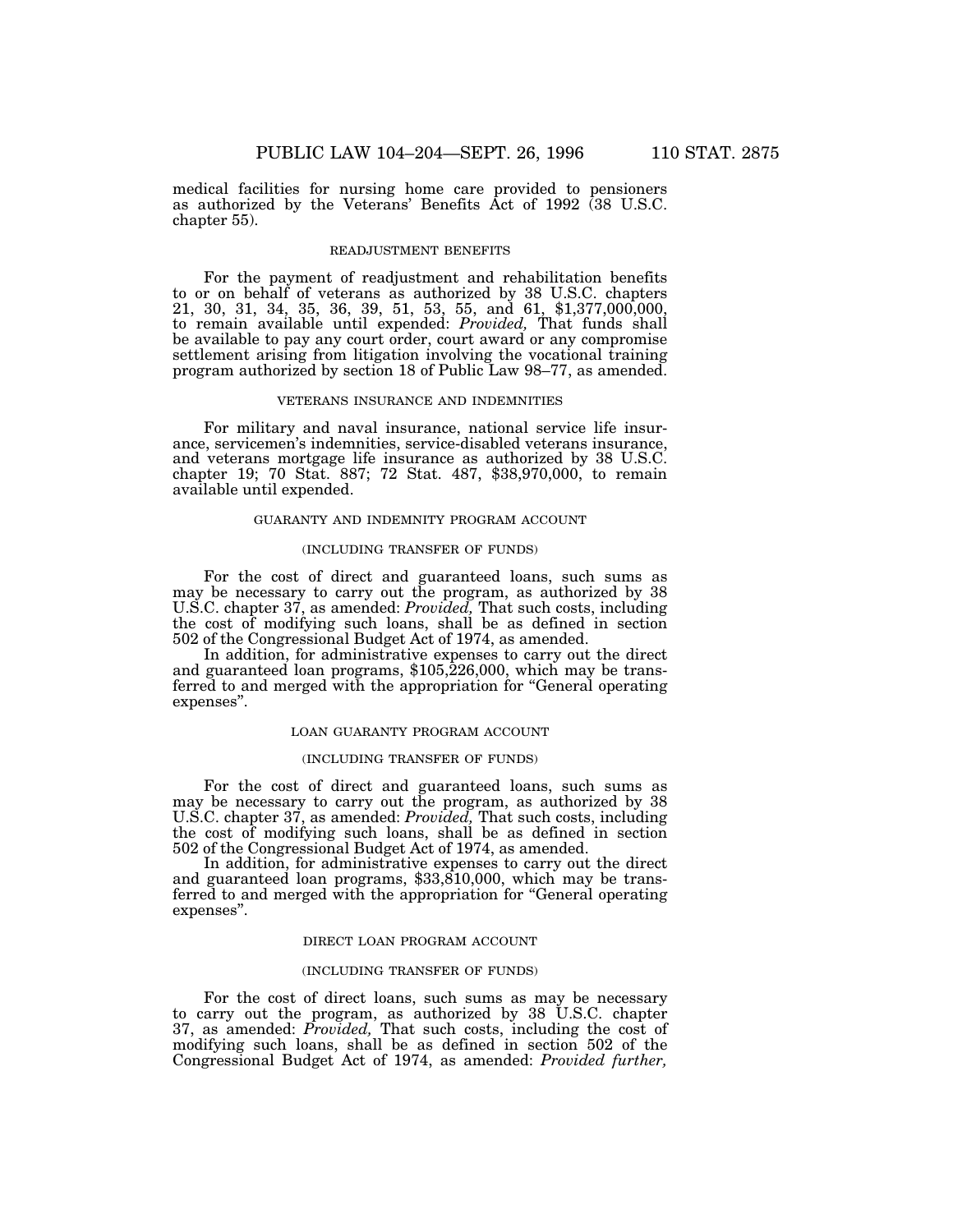That during 1997, within the resources available, not to exceed \$300,000 in gross obligations for direct loans are authorized for specially adapted housing loans.

In addition, for administrative expenses to carry out the direct loan program, \$80,000, which may be transferred to and merged with the appropriation for "General operating expenses".

## EDUCATION LOAN FUND PROGRAM ACCOUNT

## (INCLUDING TRANSFER OF FUNDS)

For the cost of direct loans, \$1,000, as authorized by 38 U.S.C. 3698, as amended: *Provided,* That such costs, including the cost of modifying such loans, shall be as defined in section 502 of the Congressional Budget Act of 1974, as amended: *Provided further,* That these funds are available to subsidize gross obligations for the principal amount of direct loans not to exceed \$3,000.

In addition, for administrative expenses necessary to carry out the direct loan program, \$195,000, which may be transferred to and merged with the appropriation for ''General operating expenses''.

## VOCATIONAL REHABILITATION LOANS PROGRAM ACCOUNT

#### (INCLUDING TRANSFER OF FUNDS)

For the cost of direct loans, \$49,000, as authorized by 38 U.S.C. chapter 31, as amended: *Provided,* That such costs, including the cost of modifying such loans, shall be as defined in section 502 of the Congressional Budget Act of 1974, as amended: *Provided for the principal amount of direct loans not to exceed \$2,822,000.*<br>In addition, for administrative expenses necessary to carry

out the direct loan program, \$377,000, which may be transferred to and merged with the appropriation for ''General operating expenses''.

#### NATIVE AMERICAN VETERAN HOUSING LOAN PROGRAM ACCOUNT

## (INCLUDING TRANSFER OF FUNDS)

For administrative expenses to carry out the direct loan program authorized by 38 U.S.C. chapter 37, subchapter V, as amended, \$205,000, which may be transferred to and merged with the appropriation for ''General operating expenses''.

#### VETERANS HEALTH ADMINISTRATION

## MEDICAL CARE

For necessary expenses for the maintenance and operation of hospitals, nursing homes, and domiciliary facilities; for furnishing, as authorized by law, inpatient and outpatient care and treatment to beneficiaries of the Department of Veterans Affairs, including care and treatment in facilities not under the jurisdiction of the Department; and furnishing recreational facilities, supplies, and equipment; funeral, burial, and other expenses incidental thereto for beneficiaries receiving care in the Department; administrative expenses in support of planning, design, project management, real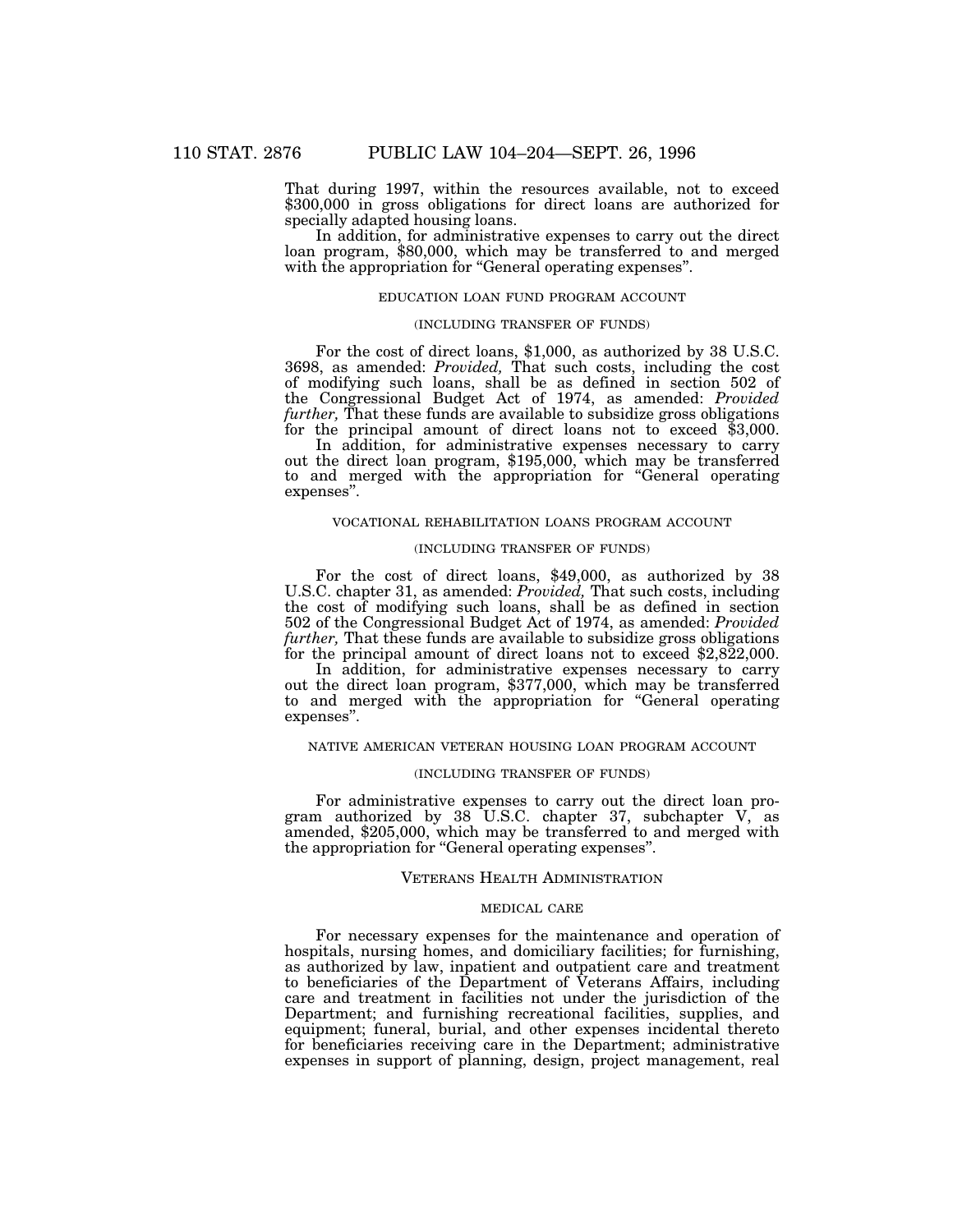property acquisition and disposition, construction and renovation of any facility under the jurisdiction or for the use of the Department; oversight, engineering and architectural activities not charged to project cost; repairing, altering, improving or providing facilities in the several hospitals and homes under the jurisdiction of the Department, not otherwise provided for, either by contract or by the hire of temporary employees and purchase of materials; uniforms or allowances therefor, as authorized by 5 U.S.C. 5901– 5902; aid to State homes as authorized by 38 U.S.C. 1741; and not to exceed \$8,000,000 to fund cost comparison studies as referred to in 38 U.S.C.  $8110(a)(5)$ ; \$17,008,447,000, plus reimbursements: *Provided,* That of the funds made available under this heading, \$700,000,000 is for the equipment and land and structures object classifications only, which amount shall not become available for obligation until August 1, 1997, and shall remain available until September 30, 1998.

#### MEDICAL AND PROSTHETIC RESEARCH

For necessary expenses in carrying out programs of medical and prosthetic research and development as authorized by 38 U.S.C. chapter 73, to remain available until September 30, 1998, \$262,000,000, plus reimbursements.

## MEDICAL ADMINISTRATION AND MISCELLANEOUS OPERATING **EXPENSES**

For necessary expenses in the administration of medical, hospital, nursing home, domiciliary, construction, supply, and research activities, as authorized by law; administrative expenses in support of planning, design, project management, architectural, engineering, real property acquisition and disposition, construction and renovation of any facility under the jurisdiction or for the use of the Department of Veterans Affairs, including site acquisition; engineering and architectural activities not charged to project cost; and research and development in building construction technology; \$61,207,000, plus reimbursements.

#### TRANSITIONAL HOUSING LOAN PROGRAM

## (INCLUDING TRANSFER OF FUNDS)

For the cost of direct loans, \$7,000, as authorized by Public Law 102–54, section 8, which shall be transferred from the "General" post fund'': *Provided,* That such costs, including the cost of modifying such loans, shall be as defined in section 502 of the Congressional Budget Act of 1974, as amended: *Provided further,* That these funds are available to subsidize gross obligations for the principal amount of direct loans not to exceed \$70,000.

In addition, for administrative expenses to carry out the direct loan program, \$54,000, which shall be transferred from the "General" post fund'', as authorized by Public Law 102–54, section 8.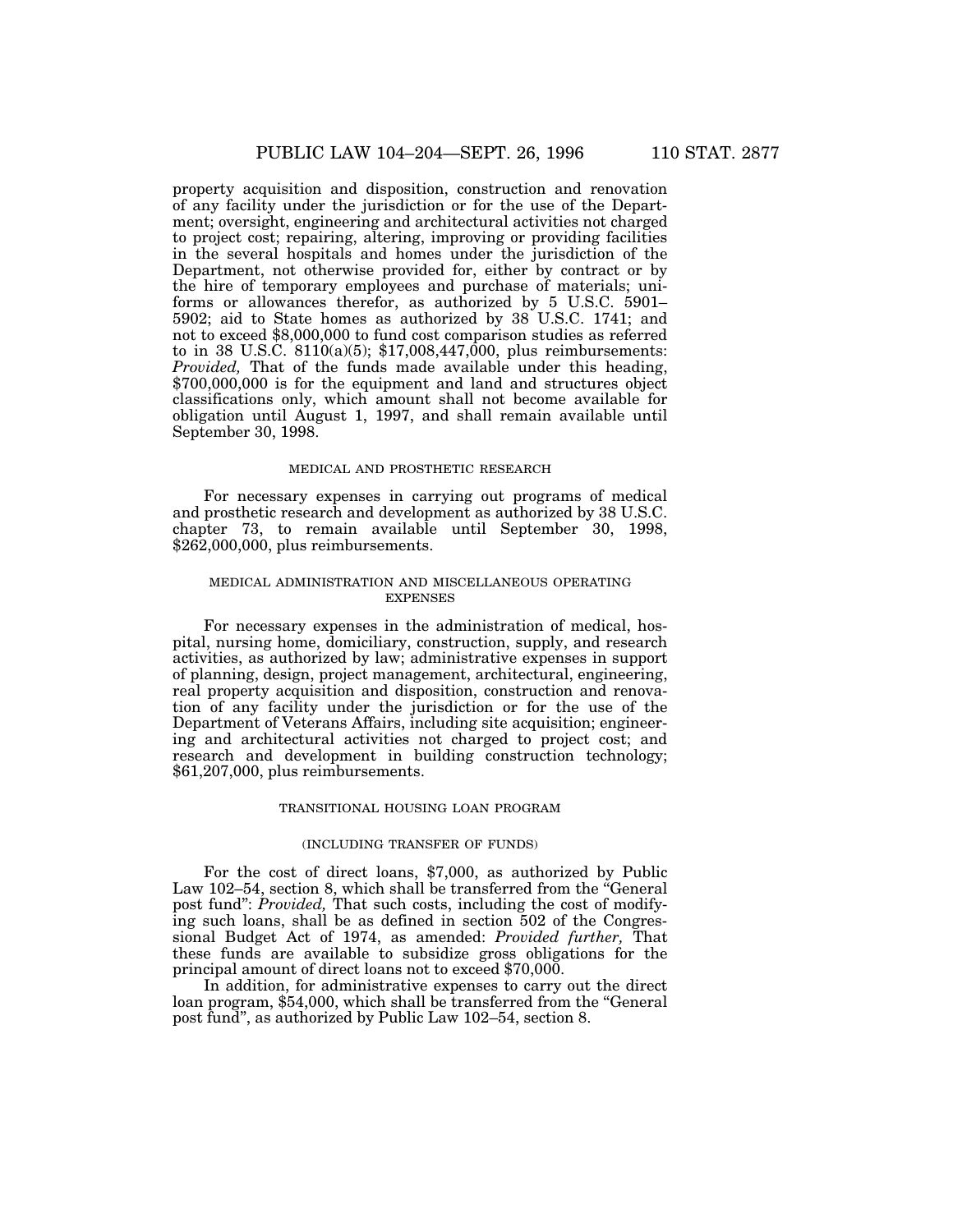## DEPARTMENTAL ADMINISTRATION

#### GENERAL OPERATING EXPENSES

For necessary operating expenses of the Department of Veterans Affairs, not otherwise provided for, including uniforms or allowances therefor; not to exceed \$25,000 for official reception and representation expenses; hire of passenger motor vehicles; and reimbursement of the General Services Administration for security guard services, and the Department of Defense for the cost of overseas employee mail; \$827,584,000: *Provided,* That during fiscal year 1997, notwithstanding any other provision of law, the number of individuals employed by the Department of Veterans Affairs (1) in other than ''career appointee'' positions in the Senior Executive Service shall not exceed 6, and (2) in schedule C positions shall not exceed 11: *Provided further,* That funds under this heading shall be available to administer the Service Members Occupational Conversion and Training Act.

## NATIONAL CEMETERY SYSTEM

For necessary expenses for the maintenance and operation of the National Cemetery System, not otherwise provided for, including uniforms or allowances therefor; cemeterial expenses as authorized by law; purchase of two passenger motor vehicles for use in cemeterial operations; and hire of passenger motor vehicles, \$76,864,000.

## OFFICE OF INSPECTOR GENERAL

For necessary expenses of the Office of Inspector General in carrying out the Inspector General Act of 1978, as amended, \$30,900,000.

## CONSTRUCTION, MAJOR PROJECTS

For constructing, altering, extending and improving any of the facilities under the jurisdiction or for the use of the Department of Veterans Affairs, or for any of the purposes set forth in sections 316, 2404, 2406, 8102, 8103, 8106, 8108, 8109, 8110, and 8122 of title 38, United States Code, including planning, architectural and engineering services, maintenance or guarantee period services costs associated with equipment guarantees provided under the project, services of claims analysts, offsite utility and storm drainage system construction costs, and site acquisition, where the estimated cost of a project is \$3,000,000 or more or where funds for a project were made available in a previous major project appropriation, \$250,858,000, of which \$32,100,000 shall be for the replacement hospital at Travis Air Force Base, Fairfield, California, and shall not be released for obligation prior to January 1, 1998, unless action is taken by the Congress specifically making such funds available, and all funds appropriated under the above heading are to remain available until expended: *Provided,* That except for advance planning of projects funded through the advance planning fund and the design of projects funded through the design fund, none of these funds shall be used for any project which has not been considered and approved by the Congress in the budgetary process: *Provided further,* That funds provided in this appropriation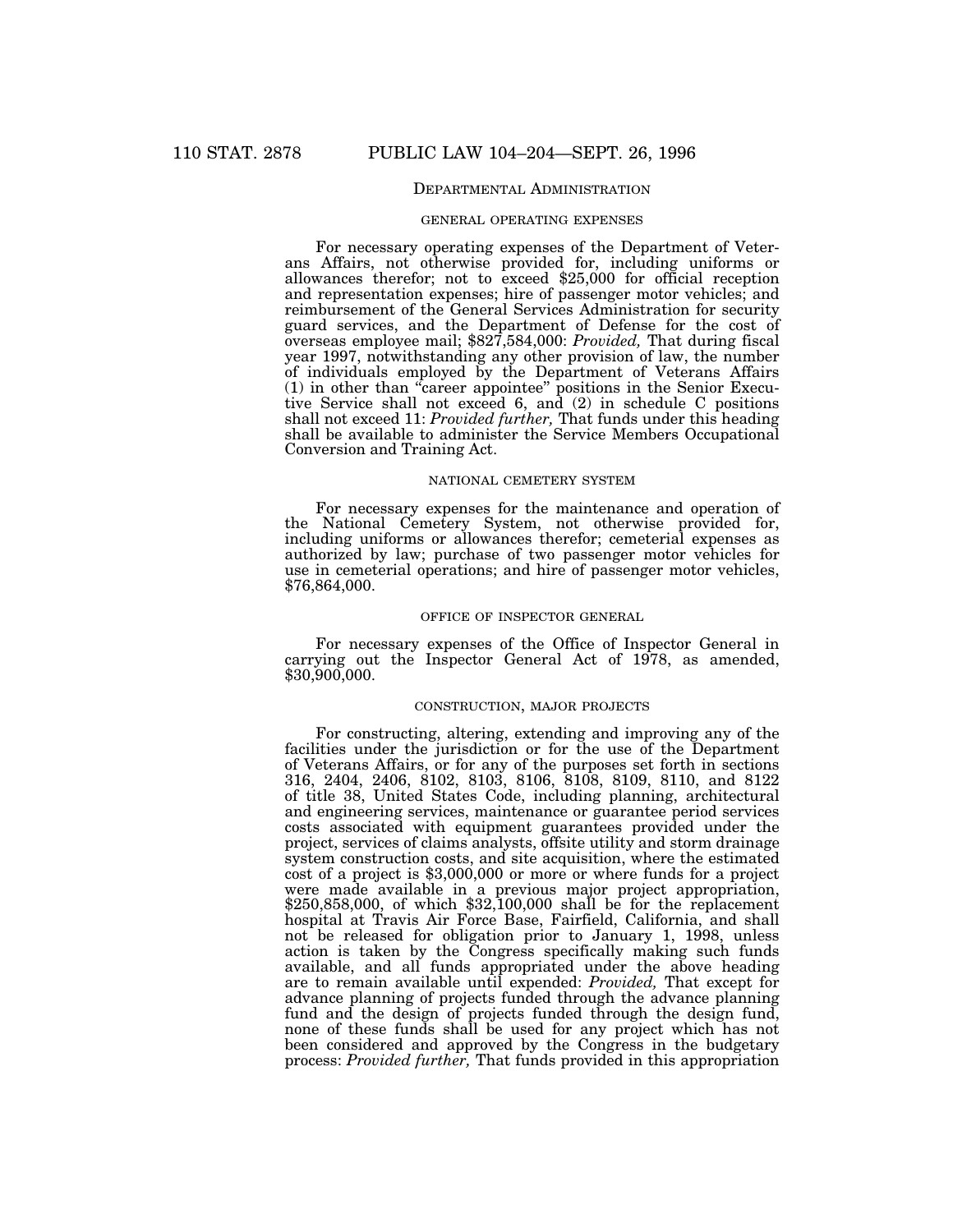for fiscal year 1997, for each approved project shall be obligated (1) by the awarding of a construction documents contract by September 30, 1997, and (2) by the awarding of a construction contract by September 30, 1998: *Provided further*, That the Secretary shall Reports. promptly report in writing to the Comptroller General and to the Committees on Appropriations any approved major construction project in which obligations are not incurred within the time limitations established above; and the Comptroller General shall review the report in accordance with the procedures established by section 1015 of the Impoundment Control Act of 1974 (title X of Public Law 93–344): *Provided further,* That no funds from any other account except the "Parking revolving fund", may be obligated for constructing, altering, extending, or improving a project which was approved in the budget process and funded in this account until one year after substantial completion and beneficial occupancy by the Department of Veterans Affairs of the project or any part thereof with respect to that part only.

## CONSTRUCTION, MINOR PROJECTS

For constructing, altering, extending, and improving any of the facilities under the jurisdiction or for the use of the Department of Veterans Affairs, including planning, architectural and engineering services, maintenance or guarantee period services costs associated with equipment guarantees provided under the project, services of claims analysts, offsite utility and storm drainage system construction costs, and site acquisition, or for any of the purposes set forth in sections 316, 2404, 2406, 8102, 8103, 8106, 8108, 8109, 8110, and 8122 of title 38, United States Code, where the estimated cost of a project is less than \$3,000,000; \$175,000,000, to remain available until expended, along with unobligated balances of previous ''Construction, minor projects'' appropriations which are hereby made available for any project where the estimated cost is less than \$3,000,000: *Provided,* That funds in this account shall be available for (1) repairs to any of the nonmedical facilities under the jurisdiction or for the use of the Department which are necessary because of loss or damage caused by any natural disaster or catastrophe, and (2) temporary measures necessary to prevent or to minimize further loss by such causes.

#### PARKING REVOLVING FUND

For the parking revolving fund as authorized by 38 U.S.C. 8109, \$12,300,000, together with income from fees collected, to remain available until expended, which shall be available for all authorized expenses except operations and maintenance costs, which will be funded from ''Medical care''.

## GRANTS FOR CONSTRUCTION OF STATE EXTENDED CARE FACILITIES

For grants to assist States to acquire or construct State nursing home and domiciliary facilities and to remodel, modify or alter existing hospital, nursing home and domiciliary facilities in State homes, for furnishing care to veterans as authorized by 38 U.S.C. 8131–8137, \$47,397,000, to remain available until expended.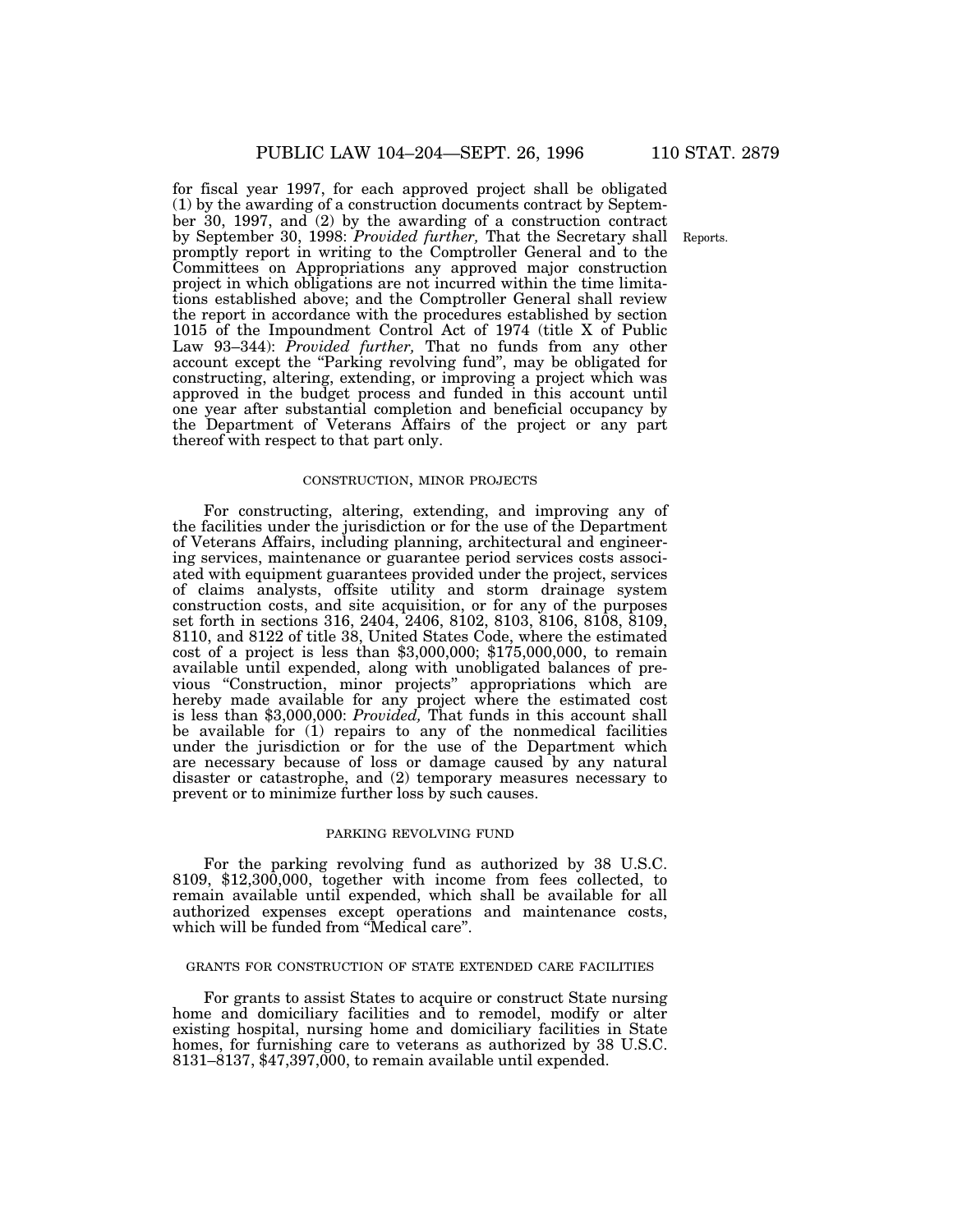## GRANTS FOR THE CONSTRUCTION OF STATE VETERANS CEMETERIES

For grants to aid States in establishing, expanding, or improving State veteran cemeteries as authorized by 38 U.S.C. 2408, \$1,000,000, to remain available until expended.

## FRANCHISE FUND

#### (INCLUDING TRANSFER OF FUNDS)

31 USC 501 note.

There is hereby established in the Treasury a franchise fund pilot, as authorized by section 403 of Public Law 103–356, to be available as provided in such section for expenses and equipment necessary for the maintenance and operation of such administrative services as the Secretary determines may be performed more advantageously as central services: *Provided,* That any inventories, equipment and other assets pertaining to the services to be provided by the franchise fund, either on hand or on order, less the related liabilities or unpaid obligations, and any appropriations made hereafter for the purpose of providing capital, shall be used to capitalize the franchise fund: *Provided further,* That the franchise fund may be paid in advance from funds available to the Department and other Federal agencies for which such centralized services are performed, at rates which will return in full all expenses of operation, including accrued leave, depreciation of fund plant and equipment, amortization of automated data processing (ADP) software and systems (either acquired or donated), and an amount necessary to maintain a reasonable operating reserve, as determined by the Secretary: *Provided further,* That the franchise fund shall provide services on a competitive basis: *Provided further,* That an amount not to exceed four percent of the total annual income to such fund may be retained in the fund for fiscal year 1997 and each fiscal year thereafter, to remain available until expended, to be used for the acquisition of capital equipment and for the improvement and implementation of Departmental financial management, ADP, and other support systems: *Provided further,* That no later than thirty days after the end of each fiscal year amounts in excess of this reserve limitation shall be transferred to the Treasury: *Provided further,* That such franchise fund pilot shall terminate pursuant to section 403(f) of Public Law 103–356.

#### ADMINISTRATIVE PROVISIONS

## (INCLUDING TRANSFER OF FUNDS)

SEC. 101. Any appropriation for 1997 for "Compensation and pensions'', ''Readjustment benefits'', and ''Veterans insurance and indemnities'' may be transferred to any other of the mentioned appropriations.

SEC. 102. Appropriations available to the Department of Veterans Affairs for 1997 for salaries and expenses shall be available for services authorized by 5 U.S.C. 3109.

SEC. 103. No appropriations in this Act for the Department of Veterans Affairs (except the appropriations for ''Construction, major projects", "Construction, minor projects", and the "Parking revolving fund'') shall be available for the purchase of any site for or toward the construction of any new hospital or home.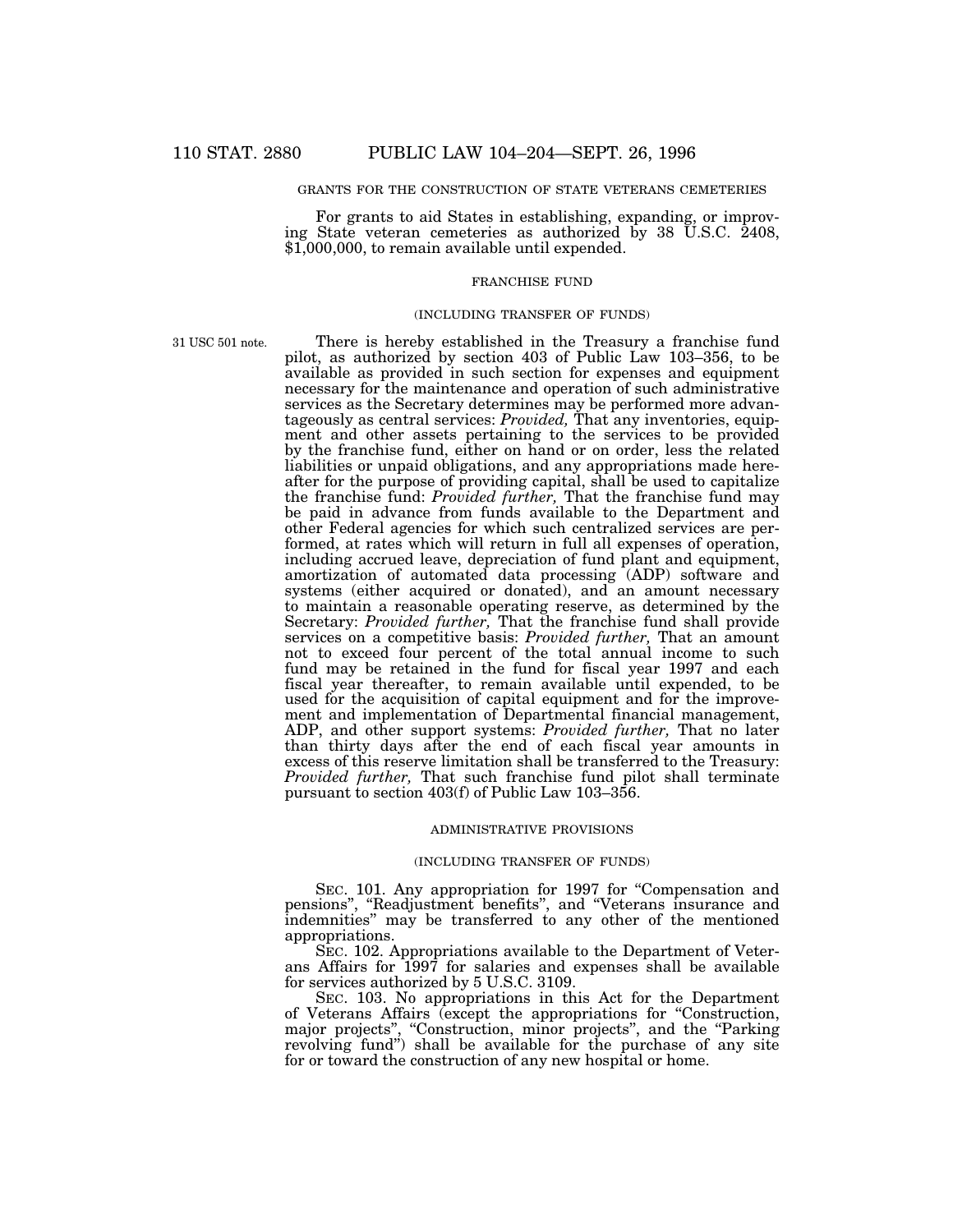SEC. 104. No appropriations in this Act for the Department of Veterans Affairs shall be available for hospitalization or examination of any persons (except beneficiaries entitled under the laws bestowing such benefits to veterans, and persons receiving such treatment under 5 U.S.C. 7901-7904 or 42 U.S.C. 5141-5204), unless reimbursement of cost is made to the ''Medical care'' account at such rates as may be fixed by the Secretary of Veterans Affairs.

SEC. 105. Appropriations available to the Department of Veterans Affairs for fiscal year 1997 for "Compensation and pensions" ''Readjustment benefits'', and ''Veterans insurance and indemnities'' shall be available for payment of prior year accrued obligations required to be recorded by law against the corresponding prior year accounts within the last quarter of fiscal year 1996.

SEC. 106. Appropriations accounts available to the Department of Veterans Affairs for fiscal year 1997 shall be available to pay prior year obligations of corresponding prior year appropriations accounts resulting from title X of the Competitive Equality Banking Act, Public Law 100–86, except that if such obligations are from trust fund accounts they shall be payable from ''Compensation and pensions''.

SEC. 107. Notwithstanding any other provision of law, during fiscal year 1997, the Secretary of Veterans Affairs shall, from the National Service Life Insurance Fund (38 U.S.C. 1920), the Veterans' Special Life Insurance Fund (38 U.S.C. 1923), and the United States Government Life Insurance Fund (38 U.S.C. 1955), reimburse the ''General operating expenses'' account for the cost of administration of the insurance programs financed through those accounts: *Provided,* That reimbursement shall be made only from the surplus earnings accumulated in an insurance program in fiscal year 1997, that are available for dividends in that program after claims have been paid and actuarially determined reserves have been set aside: *Provided further,* That if the cost of administration of an insurance program exceeds the amount of surplus earnings accumulated in that program, reimbursement shall be made only to the extent of such surplus earnings: *Provided further,* That the Secretary shall determine the cost of administration for fiscal year 1997, which is properly allocable to the provision of each insurance program and to the provision of any total disability income insurance included in such insurance program.

SEC. 108. (a) The Secretary of Veterans Affairs may convey, without consideration, to the City of Tuscaloosa, Alabama (in this section referred to as the "City"), all right, title, and interest of the United States in and to a parcel of real property, including any improvements thereon, in the northwest quarter of section 28, township 21 south, range 9 west, of Tuscaloosa 21 south, range 9 west, of Tuscaloosa County, Alabama, comprising a portion of the grounds of the Department of Veterans Affairs medical center, Tuscaloosa, Alabama, and consisting of approximately 9.42 acres, more or less.

(b) The conveyance under subsection (a) shall be subject to the condition that the City use the real property conveyed under that subsection in perpetuity solely for public park or recreational purposes.

(c) The exact acreage and legal description of the real property to be conveyed pursuant to this section shall be determined by a survey satisfactory to the Secretary of Veterans Affairs. The cost of such survey shall be borne by the City.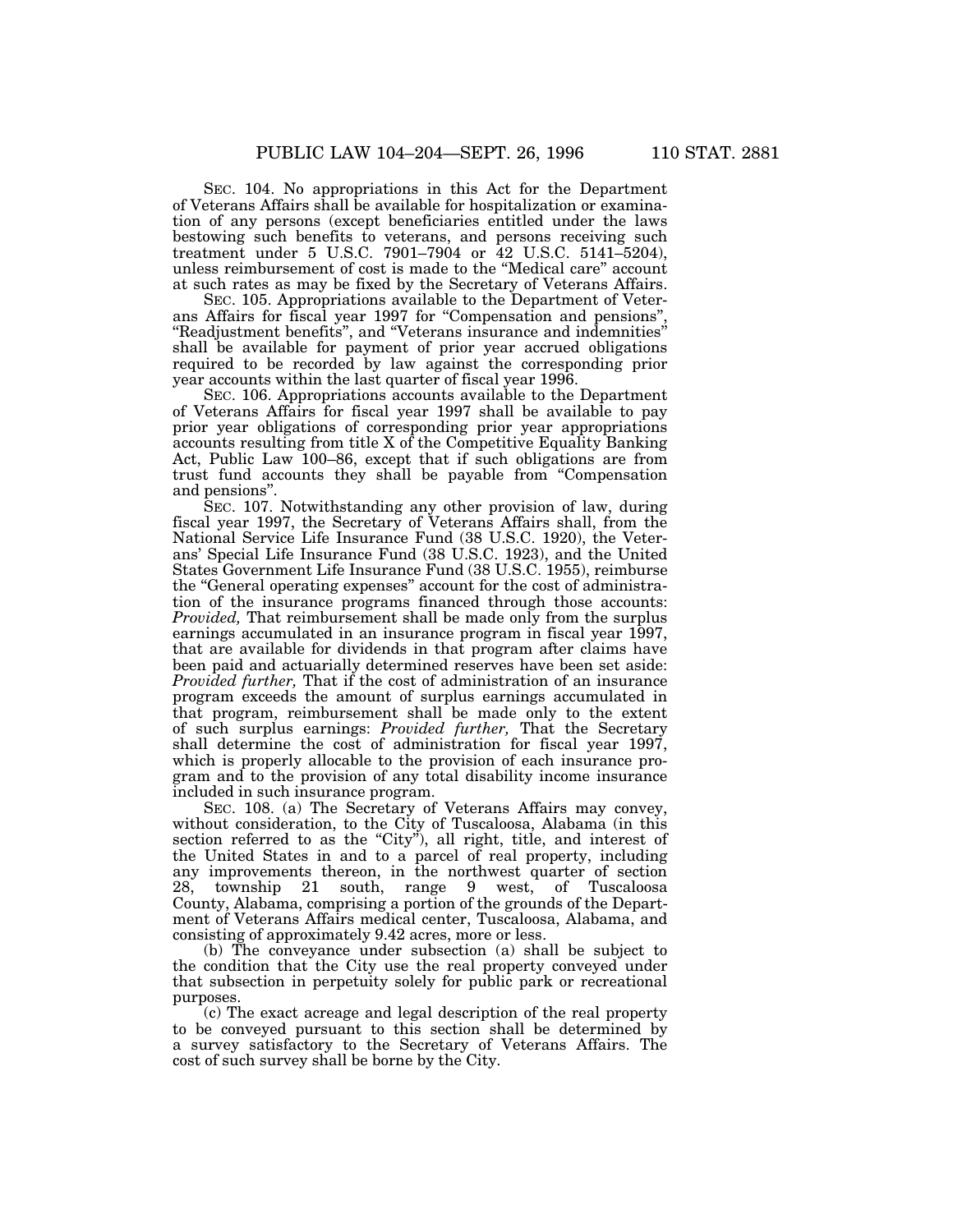(d) The Secretary of Veterans Affairs may require such additional terms and conditions in connection with the conveyance under this section as the Secretary considers appropriate to protect the interests of the United States.

## TITLE II

## DEPARTMENT OF HOUSING AND URBAN DEVELOPMENT

#### HOUSING PROGRAMS

#### DEVELOPMENT OF ADDITIONAL NEW SUBSIDIZED HOUSING

For assistance for the purchase, construction, acquisition, or development of additional public and subsidized housing units for low income families under the United States Housing Act of 1937, as amended, (''the Act'' herein) (42 U.S.C. 1437), not otherwise provided for, \$1,039,000,000, to remain available until expended: *Provided,* That of the total amount provided under this head, \$645,000,000 shall be for capital advances, including amendments to capital advance contracts, for housing for the elderly, as authorized by section 202 of the Housing Act of 1959, as amended, and for project rental assistance, and amendments to contracts for project rental assistance, for supportive housing for the elderly under section  $202(c)(2)$  of the Housing Act of 1959; and \$194,000,000 shall be for capital advances, including amendments to capital advance contracts, for supportive housing for persons with disabilities, as authorized by section 811 of the Cranston-Gonzalez National Affordable Housing Act, and for project rental assistance, and amendments to contracts for project rental assistance, for supportive housing for persons with disabilities as authorized by section 811 of the Cranston-Gonzalez National Affordable Housing Act: *Provided further,* That the Secretary may designate up to 25 percent of the amounts earmarked under this paragraph for section 811 of the Cranston-Gonzalez National Affordable Housing Act for tenant-based assistance, as authorized under that section, including such authority as may be waived under the next proviso, which assistance is five years in duration: *Provided further,* That the Secretary may waive any provision of section 202 of the Housing Act of 1959 and section 811 of the National Affordable Housing Act (including the provisions governing the terms and conditions of project rental assistance and tenant-based assistance) that the Secretary determines is not necessary to achieve the objectives of these programs, or that otherwise impedes the ability to develop, operate or administer projects assisted under these programs, and may make provision for alternative conditions or terms where appropriate: *Provided further,* That of the total amount provided under this head \$200,000,000, shall be for the development or acquisition cost of public housing for Indian families, including amounts for housing under the mutual help homeownership opportunity program under section 202 of the Act (42 U.S.C. 1437bb).

#### PREVENTION OF RESIDENT DISPLACEMENT

For activities and assistance to prevent the involuntary displacement of low-income families, the elderly and the disabled because of the loss of affordable housing stock, expiration of subsidy contracts (other than contracts for which amounts are provided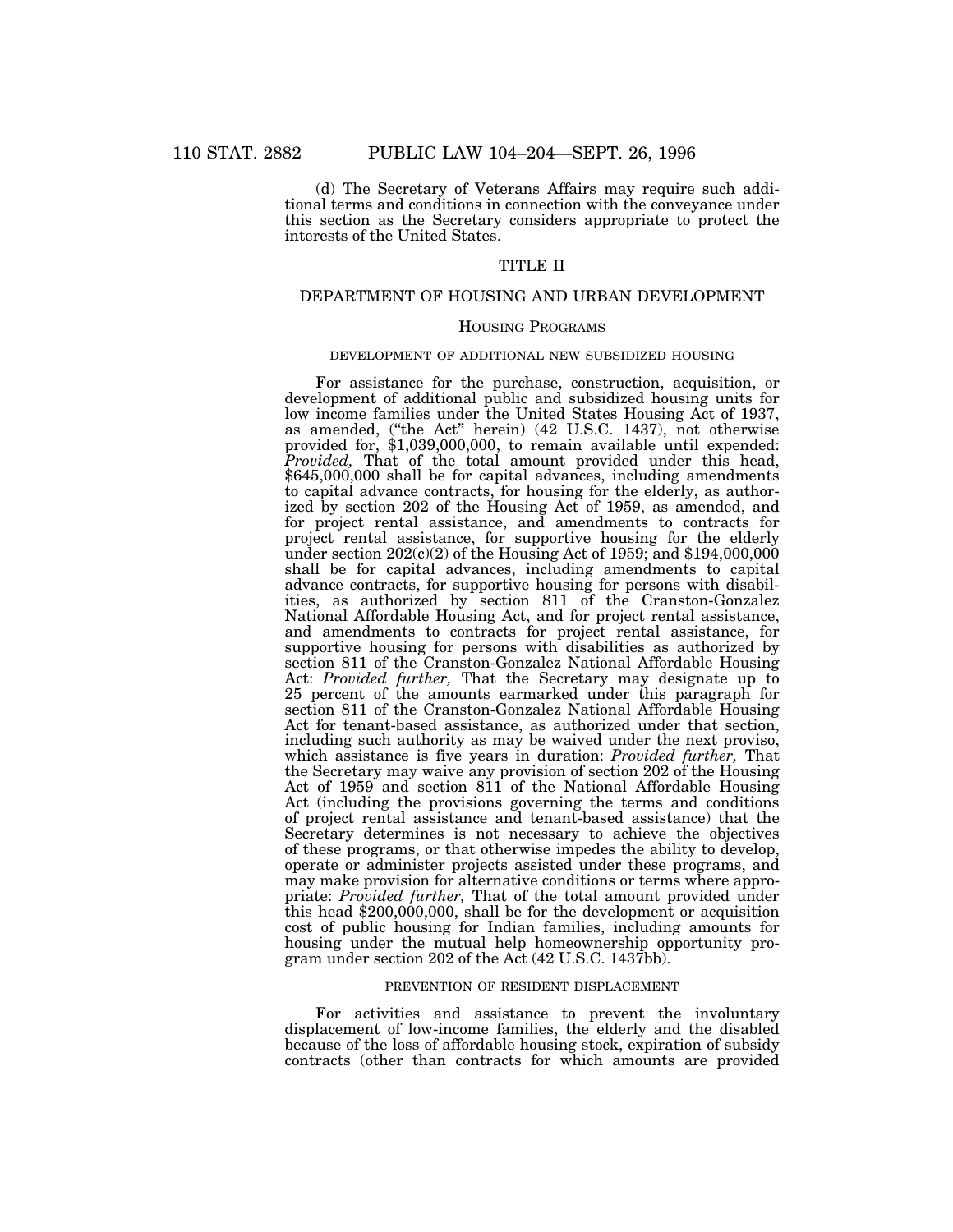under the head ''Preserving Existing Housing Investment'') or expiration of use restrictions, or other changes in housing assistance arrangements, and for other purposes,  $$4,640,000,000$ , to remain available until expended: *Provided*, That of the total amount provided under this head, \$3,600,000,000 shall be for assistance under the United States Housing Act of 1937 (42 U.S.C. 1437) for use in connection with expiring or terminating section 8 subsidy contracts: *Provided further,* That the Secretary may determine not to apply section 8(o)(6)(B) of the Act to housing vouchers during fiscal year 1997: *Provided further,* That of the total amount provided under this head, \$850,000,000 shall be for amendments to section 8 contracts other than contracts for projects developed under section 202 of the Housing Act of 1959, as amended: *Provided further,* That of the total amount provided under this head, \$190,000,000 shall be for assistance under the United States Housing Act of 1937 (42 U.S.C. 1437) to relocate residents of properties (i) that are owned by the Secretary and being disposed of; (ii) that are discontinuing section 8 project-based assistance; or (iii) subject to special workout assistance team intervention compliance actions; for the conversion of section 23 projects to assistance under section 8; for funds to carry out the family unification program; and for the relocation of witnesses in connection with efforts to combat crime in public and assisted housing pursuant to a request from a law enforcement or prosecution agency: *Provided further,* That of the total amount made available under this head, \$50,000,000 shall be made available to nonelderly disabled families affected by the designation of a public housing development under section 7 of such Act or the establishment of preferences in accordance with section 651 of the Housing and Community Development Act of 1992 (42 U.S.C. 1361l).

## PRESERVING EXISTING HOUSING INVESTMENT

For operating, maintaining, revitalizing, rehabilitating, preserving, and protecting existing housing developments for low-income families, and the elderly, and the disabled, \$5,750,000,000, to remain available until expended: *Provided,* That of the total amount made available under this head, \$2,900,000,000 shall be available for payments to public housing agencies and Indian housing authorities for operating subsidies for low-income housing projects as authorized by section 9 of the United States Housing Act of 1937, as amended (42 U.S.C. 1437g): *Provided further,* That of the total amount made available under this head, \$2,500,000,000 shall be available for modernization of existing public housing projects as authorized under section 14 of the United States Housing Act of 1937, as amended (42 U.S.C. 1437l), of which \$10,000,000 shall be for carrying out activities under section 6(j) of the United States Housing Act of 1937 and technical assistance for the inspection of public housing units, contract expertise, and training and technical assistance directly or indirectly, under grants, contracts, or cooperative agreements, to assist in the oversight and management of public and Indian housing (whether or not the housing is being modernized with assistance under this proviso) or tenant-based assistance, including, but not limited to, an annual resident survey, data collection and analysis, training and technical assistance by or to officials and employees of the department and of public housing agencies and to residents in connection with the public and Indian housing program: *Provided further,* That of the total amount pro- 12 USC 4101

note.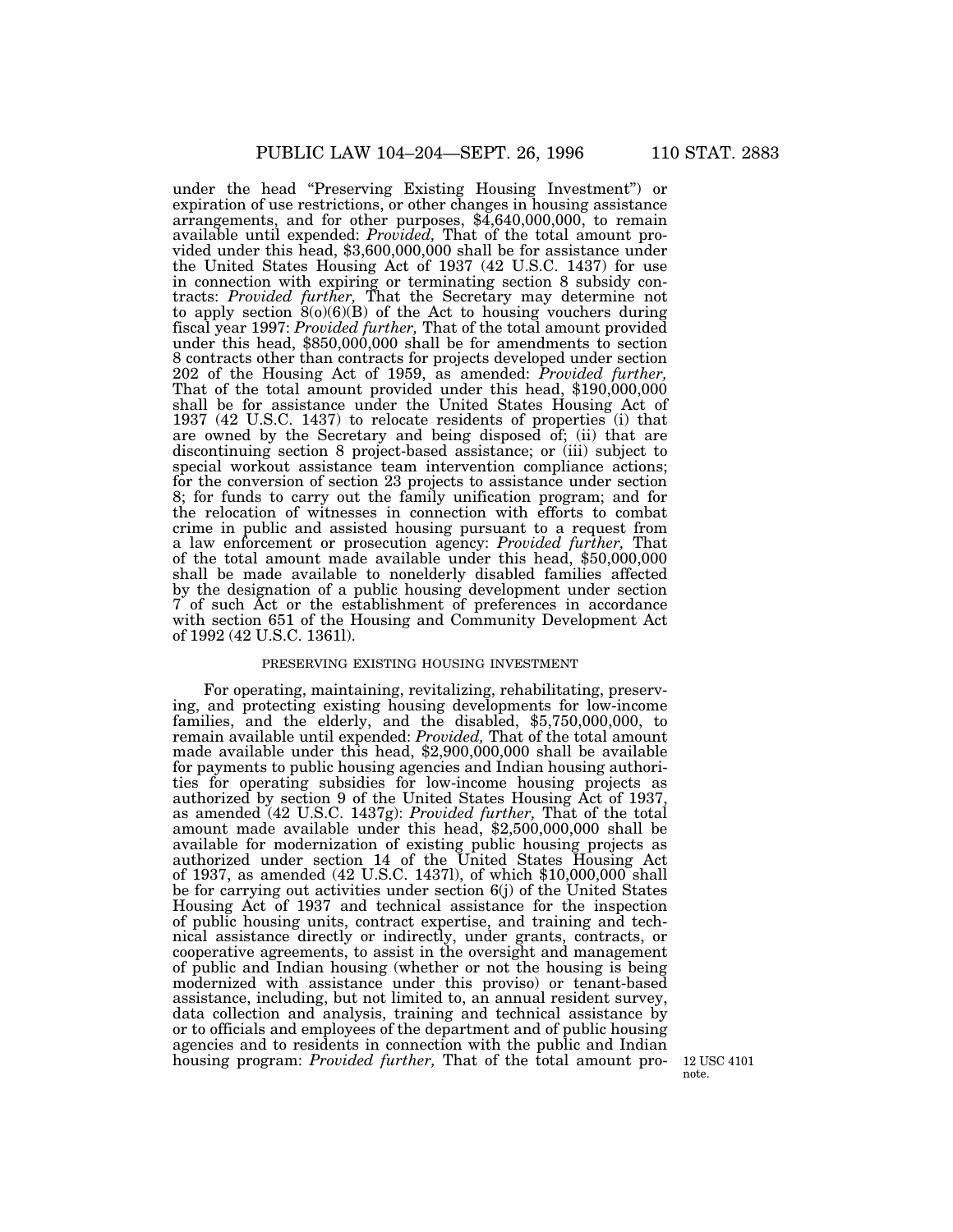vided under this head, \$350,000,000 shall be available for use in conjunction with properties that are eligible for assistance under the Low-Income Housing Preservation and Resident Homeownership Act of 1990 (LIHPRHA) or the Emergency Low Income Housing Preservation Act of 1987 (ELIHPA), of which \$75,000,000 shall be available for obligation until March 1, 1997 for projects (1) that are subject to a repayment or settlement agreement that was executed between the owner and the Secretary prior to September 1, 1995; (2) whose submissions were delayed as a result of their location in areas that were designated as a Federal disaster area in a Presidential Disaster Declaration; or (3) whose processing was, in fact or in practical effect, suspended, deferred, or interrupted for a period of twelve months or more because of differing interpretations, by the Secretary and an owner or by the Secretary and a State or local rent regulatory agency, concerning the timing of filing eligibility or the effect of a presumptively applicable State or local rent control law or regulation on the determination of preservation value under section 213 of LIHPRHA, as amended, if the owner of such project filed notice of intent to extend the low-income affordability restrictions of the housing, or transfer to a qualified purchaser who would extend such restrictions, on or before November 1, 1993; and of which, up to \$100,000,000 may be used for rental assistance to prevent displacement of families residing in projects whose owners prepay their mortgages; and the balance of which shall be available from the effective date of this Act for sales to preferred priority purchasers: *Provided further*, That with the exception of projects described in clauses  $(1)$ ,  $(2)$ , or  $(3)$  of the preceding proviso, the Secretary shall, notwithstanding any other provision of law, suspend further processing of preservation applications which have not heretofore received approval of a plan of action: *Provided further,* That \$150,000,000 of amounts recaptured from interest reduction payment contracts for section 236 projects whose owners prepay their mortgages during fiscal year 1997 shall be rescinded: *Provided further,* That an owner of eligible low-income housing may prepay the mortgage or request voluntary termination of a mortgage insurance contract, so long as said owner agrees not to raise rents for sixty days after such prepayment: *Provided further,* That such developments have been determined to have preservation equity at least equal to the lesser of \$5,000 per unit or \$500,000 per project or the equivalent of eight times the most recently published monthly fair market rent for the area in which the project is located as the appropriate unit size for all of the units in the eligible project: *Provided further,* That the Secretary may modify the regulatory agreement to permit owners and priority purchasers to retain rental income in excess of the basic rental charge in projects assisted under section 236 of the National Housing Act, for the purpose of preserving the low- and moderate-income character of the housing: *Provided further,* That eligible low-income housing shall include properties meeting the requirements of this paragraph with mortgages that are held by a State agency as a result of a sale by the Secretary without insurance, which immediately before the sale would have been eligible low-income housing under LIHPRHA: *Provided further,* That notwithstanding any other provision of law, subject to the availability of appropriated funds, each low-income family, and moderate-income family who is elderly or disabled or is residing in a low-vacancy area, residing in the housing on the date of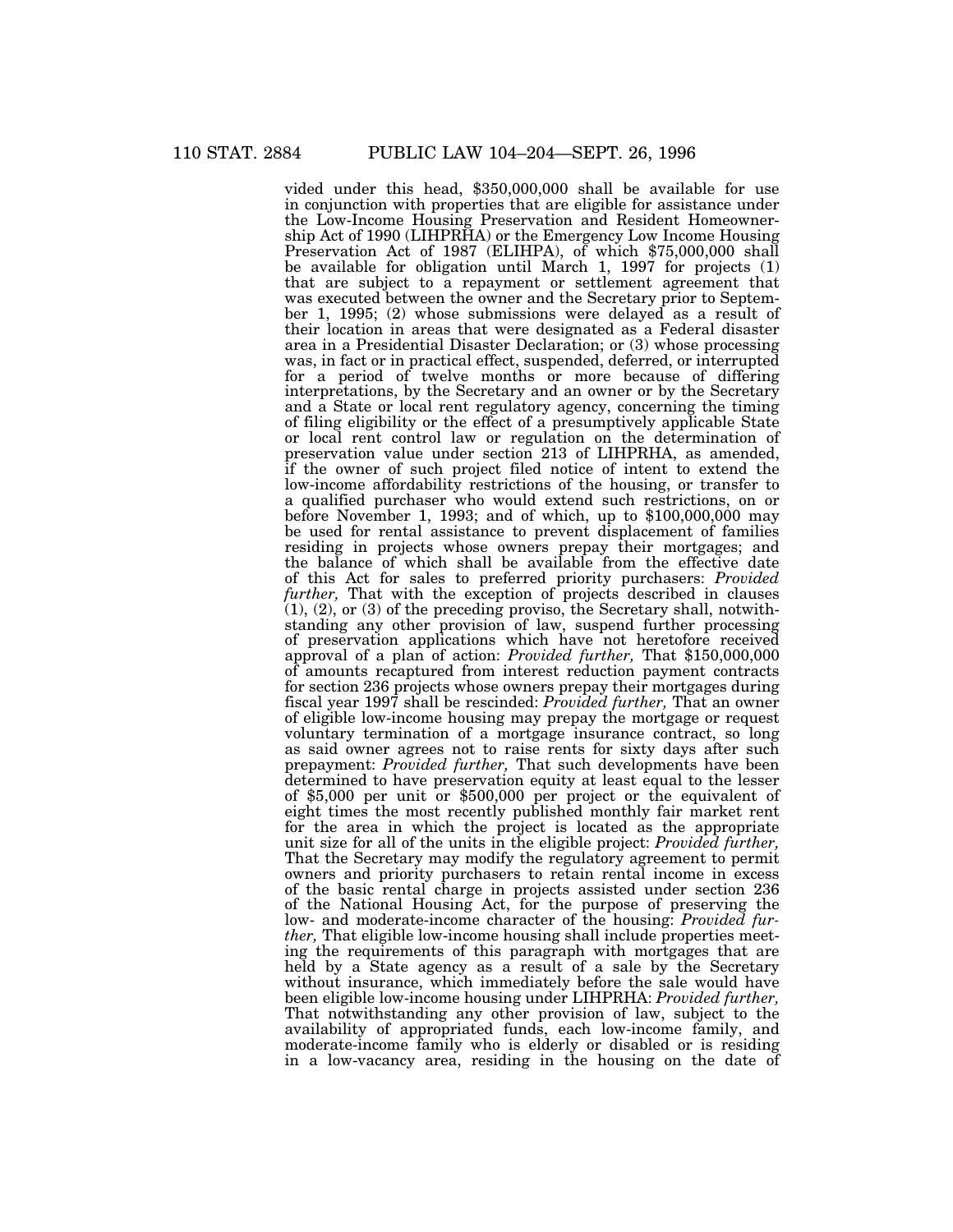prepayment or voluntary termination, and whose rent, as a result of a rent increase occurring no later than one year after the date of the prepayment, exceeds 30 percent of adjusted income, shall be offered tenant-based assistance in accordance with section 8 or any successor program, under which the family shall pay no less for rent than it paid on such date: *Provided further,* That any family receiving tenant-based assistance under the preceding proviso may elect  $(1)$  to remain in the unit of the housing and if the rent exceeds the fair market rent or payment standard, as applicable, the rent shall be deemed to be the applicable standard, so long as the administering public housing agency finds that the rent is reasonable in comparison with rents charged for comparable unassisted housing units in the market or (2) to move from the housing and the rent will be subject to the fair market rent of the payment standard, as applicable, under existing program rules and procedures: *Provided further,* That the tenant-based assistance made available under the preceding two provisos are in lieu of benefits provided in subsections  $22\overline{3}$ (b), (c), and (d) of the Low-Income Housing Preservation and Resident Homeownership Act of 1990: *Provided further,* That any sales shall be funded using the capital grant available under section 220(d)(3)(A) of LIHPRHA: *Provided further,* That any extensions shall be funded using a non-interest-bearing capital (direct) loan by the Secretary not in excess of the amount of the cost of rehabilitation approved in the plan of action plus 65 percent of the property's preservation equity and under such other terms and conditions as the Secretary may prescribe: *Provided further,* That any capital grant shall be limited to seven times, and any capital loan limited to six times, the annual fair market rent for the project, as determined using the fair market rent for fiscal year 1997 for the area in which the project is located, using the appropriate apartment sizes and mix in the eligible project, except where, upon the request of a priority purchaser, the Secretary determines that a greater amount is necessary and appropriate to preserve low-income housing: *Provided further,* That section 241(f) of the National Housing Act is repealed and insurance under such section shall not be offered as an incentive under LIHPRHA and ELIHPA: *Provided further,* That up to \$10,000,000 of the amount of \$350,000,000 made available by a preceding proviso in this paragraph may be used at the discretion of the Secretary to reimburse owners of eligible properties for which plans of action were submitted prior to the effective date of this Act, but were not executed for lack of available funds, with such reimbursement available only for documented costs directly applicable to the preparation of the plan of action as determined by the Secretary, and shall be made available on terms and conditions to be established by the Secretary: *Provided further,* That, notwithstanding any other provision of law, a priority purchaser may utilize assistance under the HOME Investment Partnerships Act or the Low Income Housing Tax Credit: *Provided further,* That projects with approved plans of action which exceed the limitations on eligibility for funding imposed by this Act may submit revised plans of action which conform to these limitations by March 1, 1997, and retain the priority for funding otherwise applicable from the original date of approval of their plan of action, subject to securing any additional necessary funding commitments by August 1, 1997.

12 USC 1715z–6.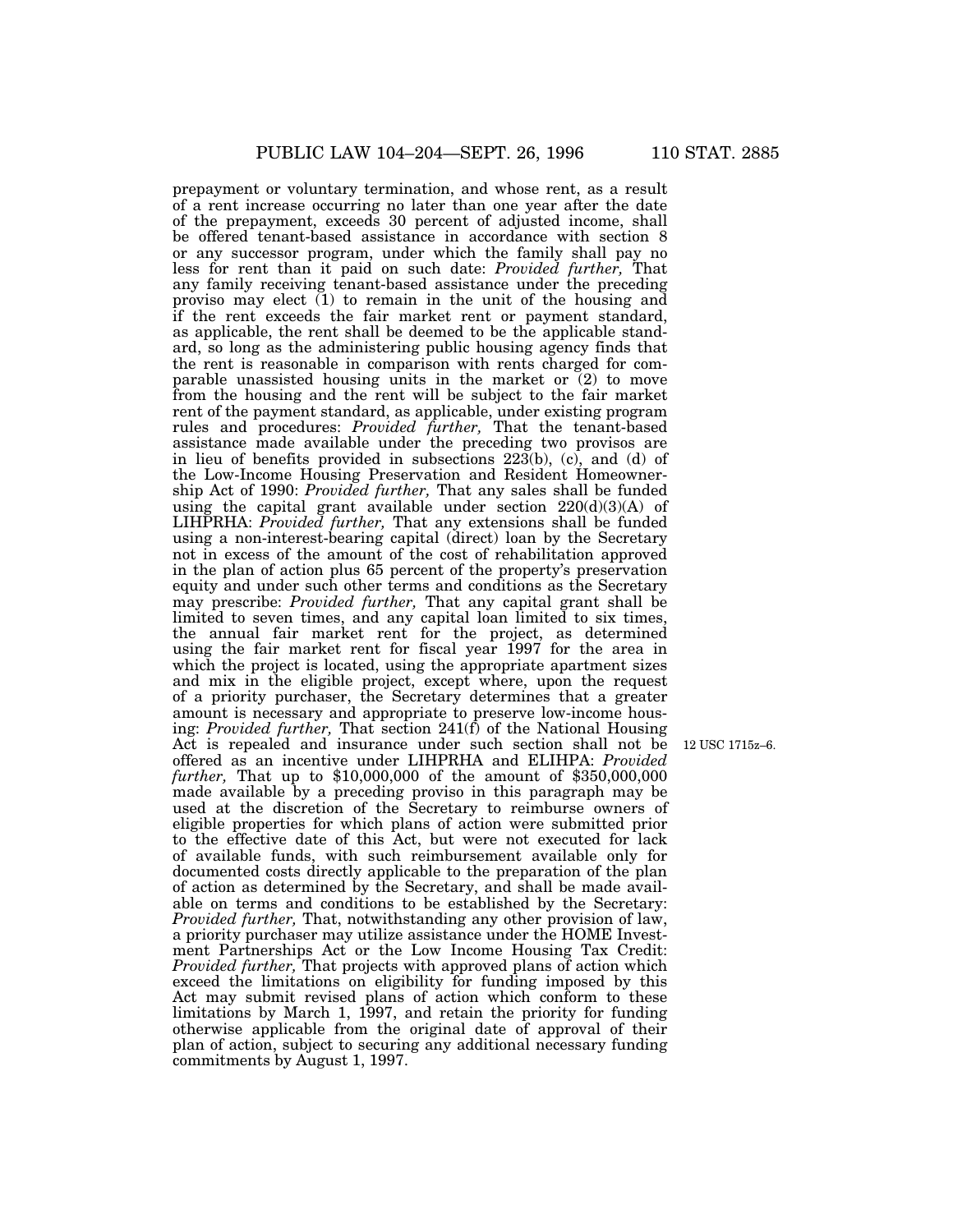## REVITALIZATION OF SEVERELY DISTRESSED PUBLIC HOUSING

For grants to public housing agencies for assisting in the demolition of obsolete public housing projects or portions thereof, the revitalization (where appropriate) of sites (including remaining public housing units) on which such projects are located, replacement housing which will avoid or lessen concentrations of very low-income families, and tenant-based assistance in accordance with section 8 of the United States Housing Act of 1937; and for providing replacement housing and assisting tenants to be displaced by the demolition, \$550,000,000, to remain available until expended, of which the Secretary may use up to \$2,500,000 for technical assistance, to be provided directly or indirectly by grants, contracts or cooperative agreements, including training and cost of necessary travel for participants in such training, by or to officials and employees of the Department and of public housing agencies and to residents: *Provided,* That no funds appropriated in this title shall be used for any purpose that is not provided for herein, in the Housing Act of 1937, in the Appropriations Acts for Veterans Affairs, Housing and Urban Development, and Independent Agencies, for the fiscal years 1993, 1994, and 1995, and the Omnibus Consolidated Rescissions and Appropriations Act of 1996: *Provided further,* That none of such funds shall be used directly or indirectly by granting competitive advantage in awards to settle litigation or pay judgments, unless expressly permitted herein: *Provided further,* That, notwithstanding any other provision of law, the funds made available to the Housing Authority of New Orleans under HOPE VI for purposes of Desire Homes, shall not be obligated or expended for on-site construction until an independent third party has determined whether the site is appropriate.

#### DRUG ELIMINATION GRANTS FOR LOW-INCOME HOUSING

#### (INCLUDING TRANSFER OF FUNDS)

For grants to public and Indian housing agencies for use in eliminating crime in public housing projects authorized by 42 U.S.C. 11901–11908, for grants for federally assisted low-income housing authorized by 42 U.S.C. 11909, and for drug information clearinghouse services authorized by 42 U.S.C. 11921–11925, \$290,000,000, to remain available until expended, \$10,000,000 of which shall be for grants, technical assistance, contracts and other assistance training, program assessment, and execution for or on behalf of public housing agencies and resident organizations (including the cost of necessary travel for participants in such training), \$5,000,000 of which shall be used in connection with efforts to combat violent crime in public and assisted housing under the Operation Safe Home Program administered by the Inspector General of the Department of Housing and Urban Development, and \$5,000,000 of which shall be provided to the Office of Inspector General for Operation Safe Home: *Provided,* That the term ''drug-related crime'', as defined in 42 U.S.C. 11905(2), shall also include other types of crime as determined by the Secretary: *Provided further,* That notwithstanding section 5130(c) of the Anti-Drug Abuse Act of 1988 (42 U.S.C. 11909(c)), the Secretary may determine not to use any such funds to provide public housing youth sports grants.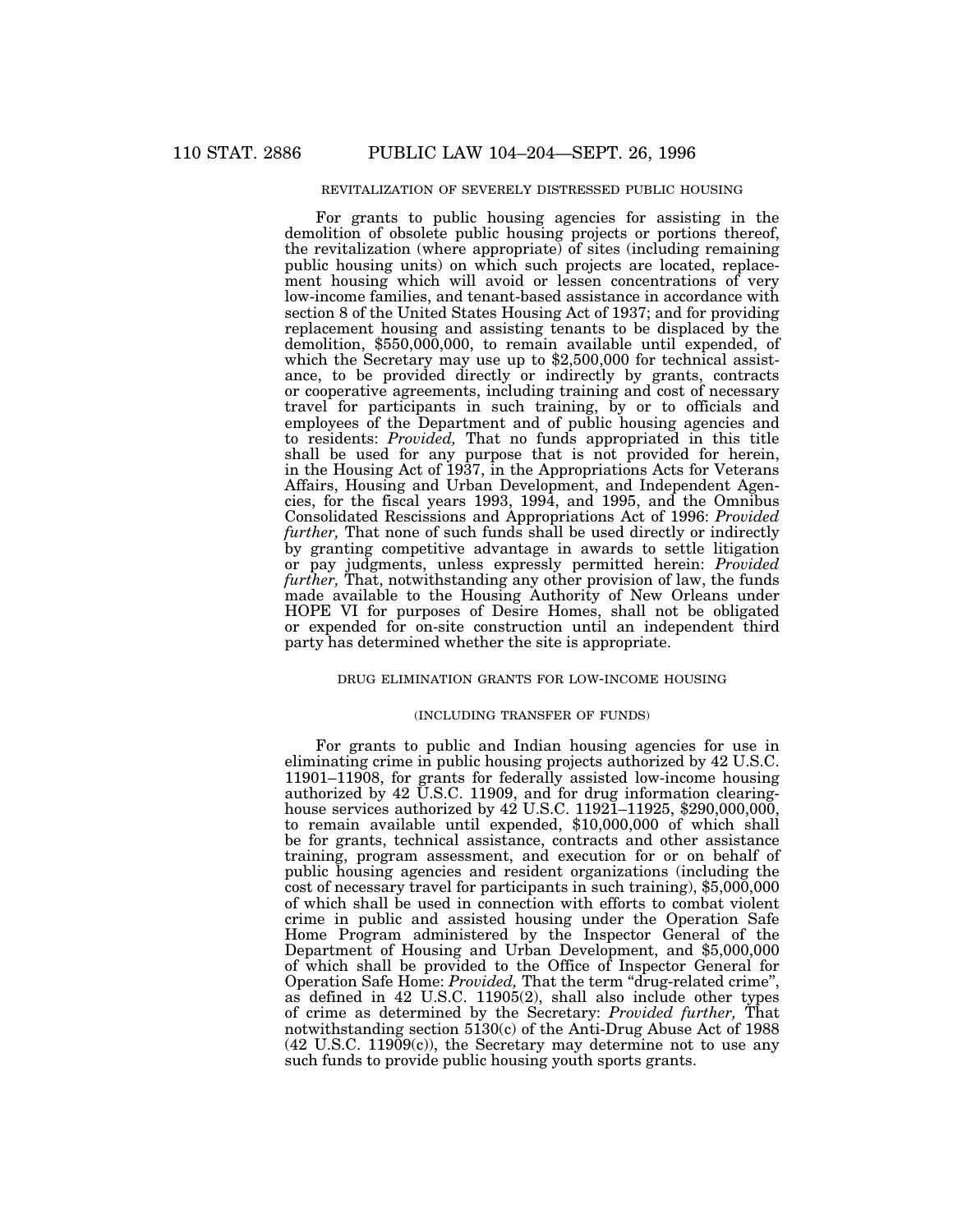## INDIAN HOUSING LOAN GUARANTEE FUND PROGRAM ACCOUNT

For the cost of guaranteed loans, as authorized by section 184 of the Housing and Community Development Act of 1992 (106 Stat. 3739), \$3,000,000: *Provided,* That such costs, including the costs of modifying such loans, shall be as defined in section 502 of the Congressional Budget Act of 1974, as amended: *Provided further,* That these funds are available to subsidize total loan principal, any part of which is to be guaranteed, not to exceed \$36,900,000.

#### COMMUNITY PLANNING AND DEVELOPMENT

#### COMMUNITY DEVELOPMENT BLOCK GRANTS FUND

## (INCLUDING TRANSFER OF FUNDS)

For grants to States and units of general local government and for related expenses, not otherwise provided for, to carry out a community development grants program as authorized by title I of the Housing and Community Development Act of 1974, as amended (the "Act" herein) (42 U.S.C. 5301), \$4,600,000,000, to remain available until September 30, 1999, of which \$67,000,000 shall be for grants to Indian tribes notwithstanding section  $106(a)(1)$ of the Act: *Provided,* That \$2,100,000 shall be available as a grant to the Housing Assistance Council, \$1,500,000 shall be available as a grant to the National American Indian Housing Council, and \$49,000,000 shall be available for grants pursuant to section 107 of such Act, including up to \$14,000,000 for the development and operation of a management information system: *Provided further*, That not to exceed 20 percent of any grant made with funds appropriated herein (other than a grant made available under the preceding proviso to the Housing Assistance Council or the National American Indian Housing Council, or a grant using funds under section 107(b)(3) of the Housing and Community Development Act of 1974, as amended) shall be expended for ''Planning and Management Development'' and ''Administration'' as defined in regulations promulgated by the Department: *Provided further,* That for fiscal year 1997 and thereafter, section 105(a)(25) of such Act, shall continue to be effective and the termination and conforming provisions of section 907(b)(2) of the Cranston-Gonzalez National Affordable Housing Act shall not be effective: *Provided further,* That section 916(f) of the Cranston-Gonzalez National Affordable Housing Act is repealed.

Of the amount provided under this heading, the Secretary of Housing and Urban Development may use up to \$60,000,000 for grants to public housing agencies (including Indian housing authorities), nonprofit corporations, and other appropriate entities for a supportive services program to assist residents of public and assisted housing, former residents of such housing receiving tenantbased assistance under section 8 of such Act (42 U.S.C. 1437f), and other low-income families and individuals to become self-sufficient: *Provided,* That the program shall provide supportive services, principally for the benefit of public housing residents, to the elderly and the disabled, and to families with children where the head of household would benefit from the receipt of supportive services and is working, seeking work, or is preparing for work by participating in job training or educational programs: *Provided further,* That

42 USC 5305 note.

42 USC 5306 note.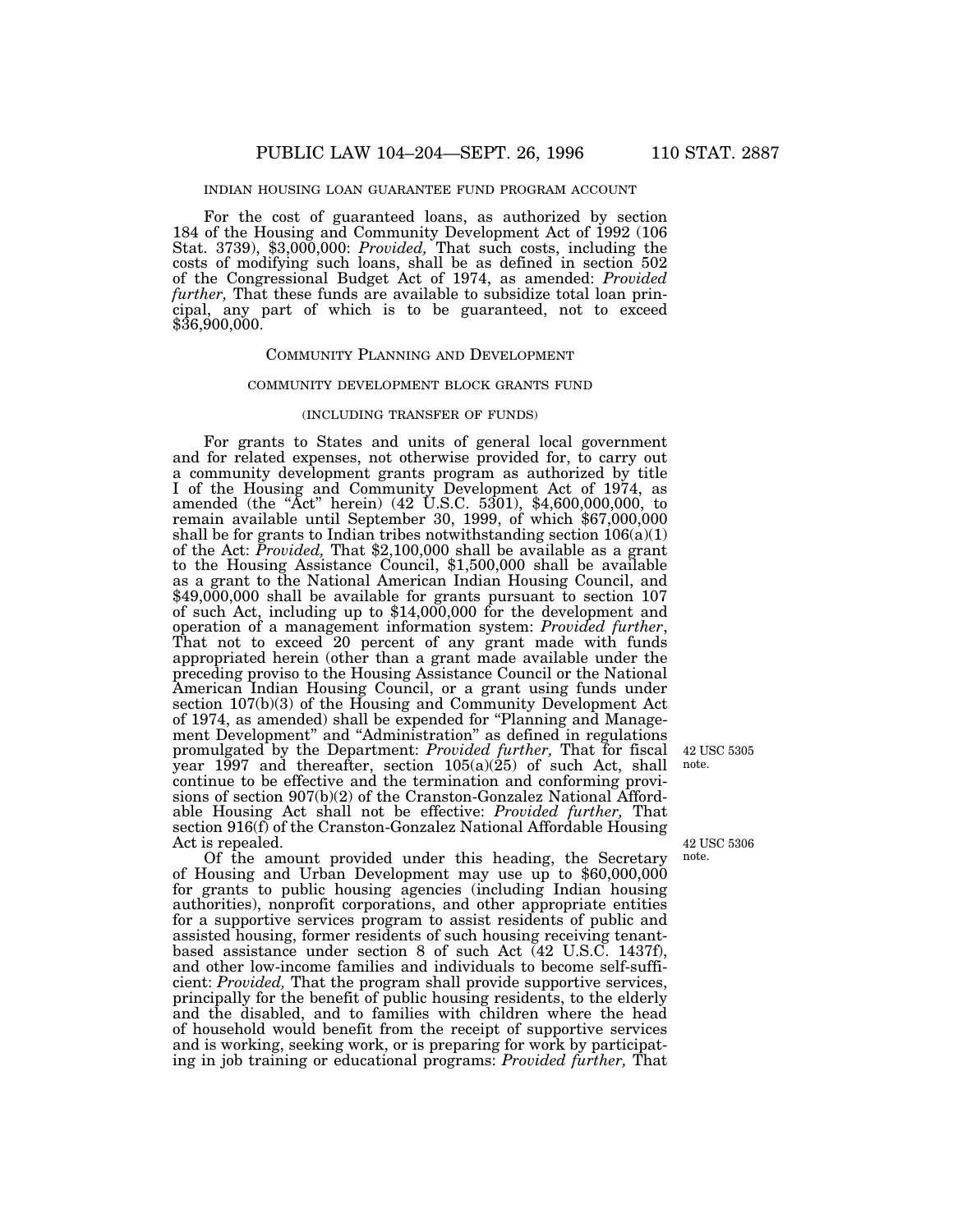the supportive services may include congregate services for the elderly and disabled, service coordinators, and coordinated educational, training, and other supportive services, including academic skills training, job search assistance, assistance related to retaining employment, vocational and entrepreneurship development and support programs, transportation, and child care: *Provided further,* That the Secretary shall require applications to demonstrate firm commitments of funding or services from other sources: *Provided further,* That the Secretary shall select public and Indian housing agencies to receive assistance under this head on a competitive basis, taking into account the quality of the proposed program (including any innovative approaches, the extent of the proposed coordination of supportive services, the extent of commitments of funding or services from other sources, the extent to which the proposed program includes reasonably achievable, quantifiable goals for measuring performance under the program over a three-year period, the extent of success an agency has had in carrying out other comparable initiatives, and other appropriate criteria established by the Secretary): *Provided further,* That from the foregoing \$60,000,000, up to \$5,000,000 shall be available for the Tenant Opportunity Program, and up to \$5,000,000 shall be available for the Moving to Work Demonstration for public housing families.

Of the amount made available under this heading, notwithstanding any other provision of law, \$20,000,000 shall be available for grants to entities managing or operating public housing developments, federally-assisted multifamily-housing developments, or other multifamily-housing developments for low-income families supported by non-Federal governmental entities or similar housing developments supported by nonprofit private sources, to reimburse local law enforcement entities for additional police presence in and around such housing developments; to provide or augment such security services by other entities or employees of the recipient agency; to assist in the investigation and/or prosecution of drug related criminal activity in and around such developments; and to provide assistance for the development of capital improvements at such developments directly relating to the security of such developments: *Provided,* That such grants shall be made on a competitive basis as specified in section 102 of the HUD Reform Act.

Of the amount made available under this heading, notwithstanding any other provision of law, \$30,000,000 shall be available for youthbuild program activities authorized by subtitle D of title IV of the Cranston-Gonzalez National Affordable Housing Act, as amended, and such activities shall be an eligible activity with respect to any funds made available under this heading.

Of the amount made available under this heading, notwithstanding any other provision of law, \$60,000,000 shall be available for the lead-based paint hazard reduction program as authorized under sections 1011 and 1053 of the Residential Lead-Based Hazard Reduction Act of 1992.

For the cost of guaranteed loans, \$31,750,000, as authorized by section 108 of the Housing and Community Development Act of 1974: *Provided,* That such costs, including the cost of modifying such loans, shall be as defined in section 502 of the Congressional Budget Act of 1974, as amended: *Provided further,* That these funds are available to subsidize total loan principal, any part of which is to be guaranteed, not to exceed  $$1,500,000,000$ , notwithstanding any aggregate limitation on outstanding obligations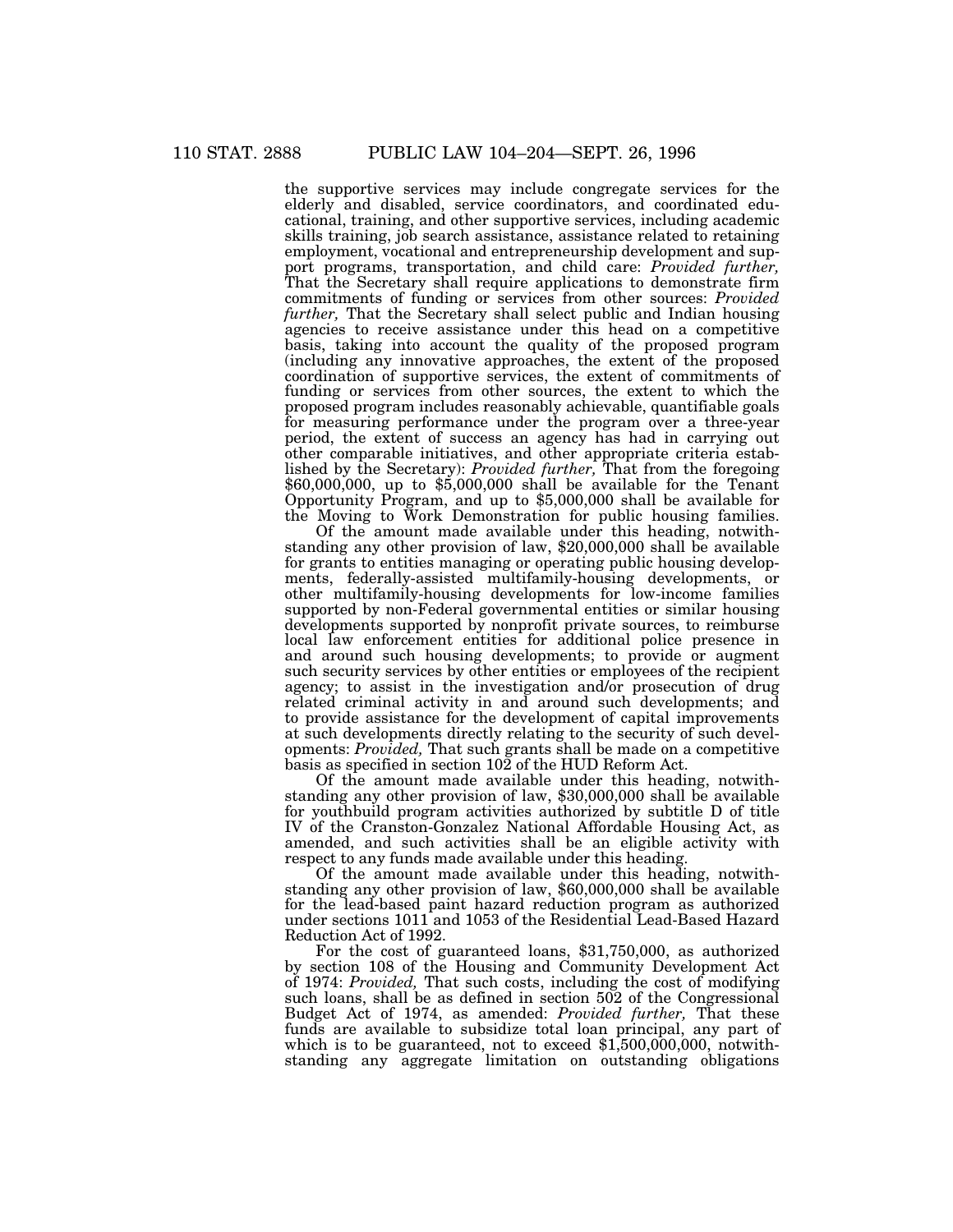garanteed in section 108(k) of the Housing and Community Development Act of 1974. In addition, for administrative expenses to carry out the guaranteed loan program, \$675,000 which shall be transferred to and merged with the appropriation for departmental salaries and expenses.

#### HOME INVESTMENT PARTNERSHIPS PROGRAM

For the HOME investment partnerships program, as authorized under title II of the Cranston-Gonzalez National Affordable Housing Act (Public Law 101–625), as amended, \$1,400,000,000, to remain available until expended: *Provided,* That \$21,000,000 shall be available for grants to Indian Tribes: *Provided further,* That up to 0.5 percent, but not less than \$7,000,000, shall be available for the development and operation of a management information system: *Provided further,* That \$15,000,000 shall be available for Housing Counseling under section 106 of the Housing and Urban Development Act of 1968.

#### HOMELESS ASSISTANCE FUNDS

For the emergency shelter grants program (as authorized under subtitle B of title IV of the Stewart B. McKinney Homeless Assistance Act (Public Law 100–77), as amended); the supportive housing program (as authorized under subtitle C of title  $\overline{IV}$  of such Act); the section 8 moderate rehabilitation single room occupancy program (as authorized under the United States Housing Act of 1937, as amended) to assist homeless individuals pursuant to section 441 of the Stewart B. McKinney Homeless Assistance Act; and the shelter plus care program (as authorized under subtitle F of title IV of such Act), \$823,000,000, to remain available until expended.

## HOUSING OPPORTUNITIES FOR PERSONS WITH AIDS

#### (INCLUDING TRANSFER OF FUNDS)

For carrying out the Housing Opportunities for Persons with AIDS program, as authorized by the AIDS Housing Opportunity Act (42 U.S.C. 12901), \$171,000,000, to remain available until expended: *Provided,* That any amounts previously appropriated for such program, and any related assets and liabilities, in the "Annual contributions for assisted housing'' account, shall be transferred to and merged with amounts in this account.

## FEDERAL HOUSING ADMINISTRATION

## FHA—MUTUAL MORTGAGE INSURANCE PROGRAM ACCOUNT

## (INCLUDING TRANSFERS OF FUNDS)

During fiscal year 1997, commitments to guarantee loans to carry out the purposes of section 203(b) of the National Housing Act, as amended, shall not exceed a loan principal of \$110,000,000,000: *Provided,* That during fiscal year 1997, the Secretary shall sell assigned mortgage notes having an unpaid principal balance of up to \$2,000,000,000, which notes were originally insured under section 203(b) of the National Housing Act: *Provided further,* That the Secretary may use the amount of any negative subsidy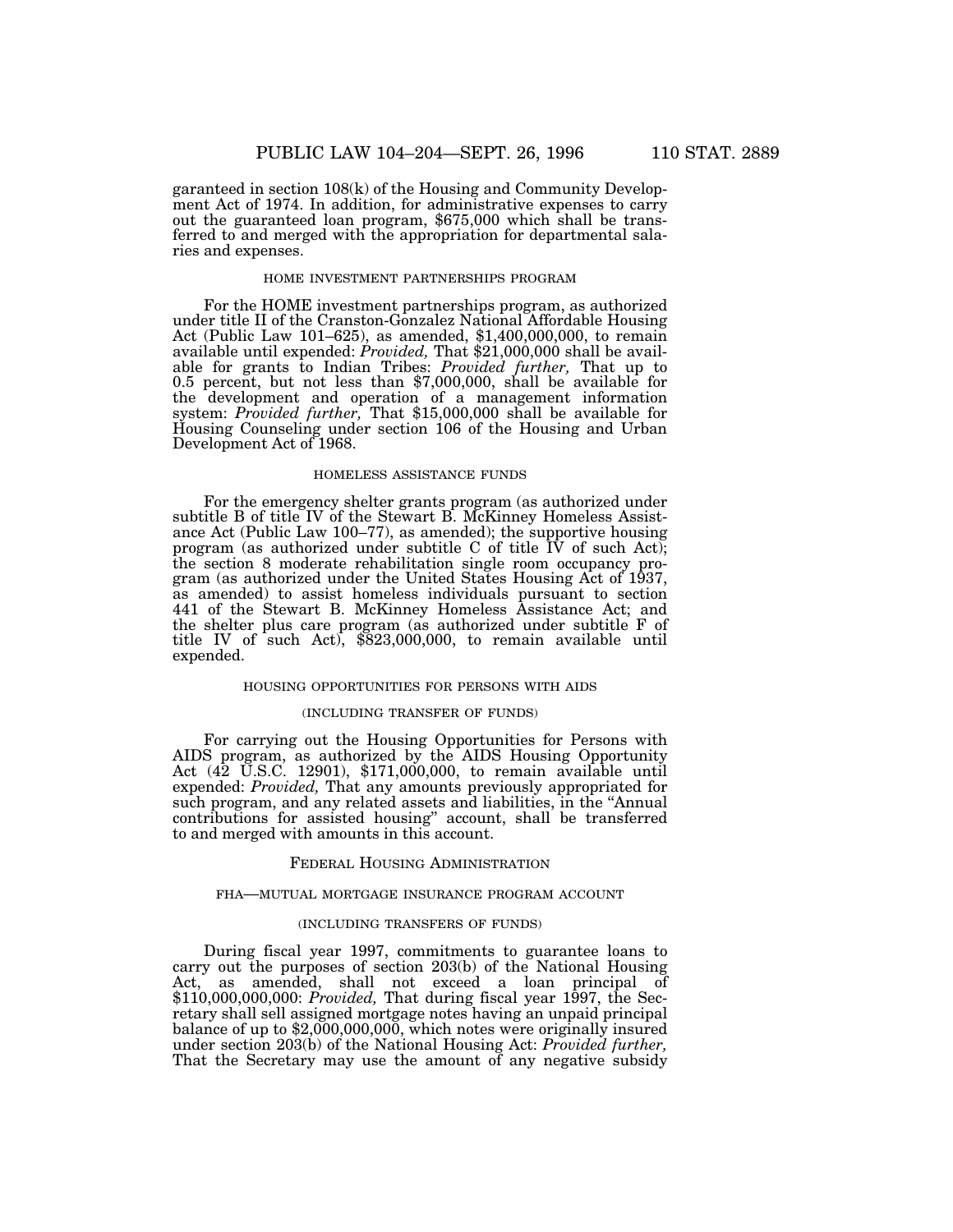resulting from the sale of such assigned mortgage notes during fiscal year 1997 for the purposes included under this heading.

During fiscal year 1997, obligations to make direct loans to carry out the purposes of section 204(g) of the National Housing Act, as amended, shall not exceed \$200,000,000: *Provided,* That the foregoing amount shall be for loans to nonprofit and governmental entities in connection with sales of single family real properties owned by the Secretary and formerly insured under section 203 of such Act.

For administrative expenses necessary to carry out the guaranteed and direct loan program, \$350,595,000, to be derived from the FHA-mutual mortgage insurance guaranteed loans receipt account, of which not to exceed \$343,483,000 shall be transferred to the appropriation for departmental salaries and expenses; and of which not to exceed \$7,112,000 shall be transferred to the appropriation for the Office of Inspector General.

## FHA—GENERAL AND SPECIAL RISK PROGRAM ACCOUNT

## (INCLUDING TRANSFERS OF FUNDS)

For the cost of guaranteed loans, as authorized by sections 238 and 519 of the National Housing Act (12 U.S.C. 1715z–3 and 1735c), including the cost of loan guarantee modifications (as that term is defined in section 502 of the Congressional Budget Act of 1974, as amended) \$85,000,000, to remain available until expended: *Provided,* That these funds are available to subsidize total loan principal, any part of which is to be guaranteed, of up to \$17,400,000,000: *Provided further,* That during fiscal year 1997, the Secretary shall sell assigned notes having an unpaid principal balance of up to  $$2,500,000,000$ , which notes are held by the Secretary under the General Insurance and Special Risk Insurance funds: *Provided further,* That any amounts made available in any prior appropriations Act for the cost (as such term is defined in section 502 of the Congressional Budget Act of 1974) of guaranteed loans that are obligations of the funds established under section 238 or 519 of the National Housing Act that have not been obligated or that are deobligated shall be available to the Secretary of Housing and Urban Development in connection with the making of such guarantees and shall remain available until expended, notwithstanding the expiration of any period of availability otherwise applicable to such amounts.

Gross obligations for the principal amount of direct loans, as authorized by sections  $204(g)$ ,  $207(1)$ ,  $238(a)$ , and  $519(a)$  of the National Housing Act, shall not exceed \$120,000,000; of which not to exceed \$100,000,000 shall be for bridge financing in connection with the sale of multifamily real properties owned by the Secretary and formerly insured under such Act; and of which not to exceed \$20,000,000 shall be for loans to nonprofit and governmental entities in connection with the sale of single-family real properties owned by the Secretary and formerly insured under such Act.

In addition, for administrative expenses necessary to carry out the guaranteed and direct loan programs, \$207,470,000, of which \$203,299,000 shall be transferred to the appropriation for departmental salaries and expenses; and of which \$4,171,000 shall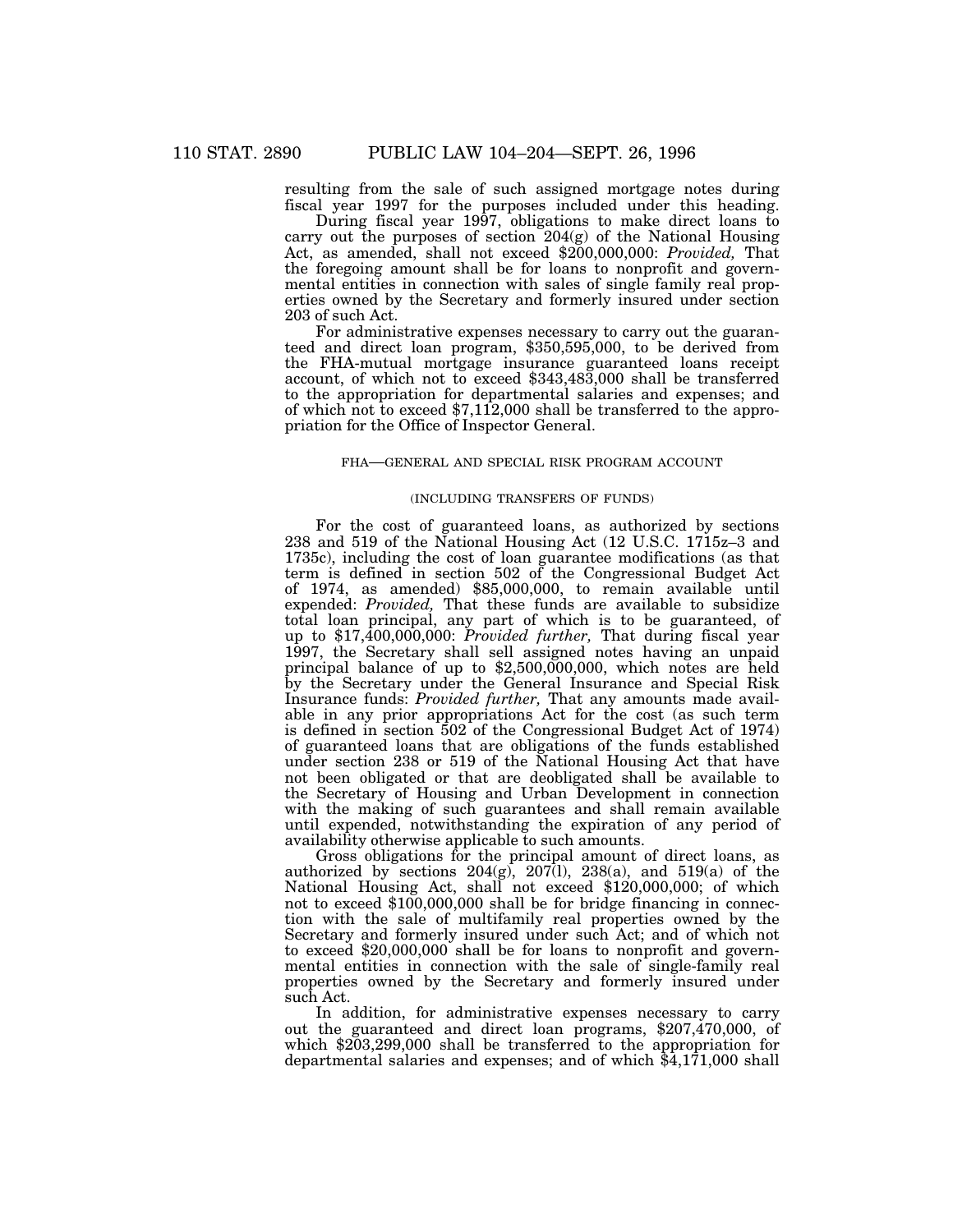be transferred to the appropriation for the Office of Inspector General.

#### GOVERNMENT NATIONAL MORTGAGE ASSOCIATION

## GUARANTEES OF MORTGAGE-BACKED SECURITIES LOAN GUARANTEE PROGRAM ACCOUNT

## (INCLUDING TRANSFER OF FUNDS)

During fiscal year 1997, new commitments to issue guarantees to carry out the purposes of section 306 of the National Housing Act, as amended (12 U.S.C. 1721(g)), shall not exceed \$110,000,000,000.

For administrative expenses necessary to carry out the guaranteed mortgage-backed securities program, \$9,383,000, to be derived from the GNMA-guarantees of mortgage-backed securities guaranteed loan receipt account, of which not to exceed \$9,383,000 shall be transferred to the appropriation for departmental salaries and expenses.

## POLICY DEVELOPMENT AND RESEARCH

## RESEARCH AND TECHNOLOGY

For contracts, grants, and necessary expenses of programs of research and studies relating to housing and urban problems, not otherwise provided for, as authorized by title V of the Housing and Urban Development Act of 1970, as amended (12 U.S.C. 1701z– 1 et seq.), including carrying out the functions of the Secretary under section  $1(a)(1)(i)$  of Reorganization Plan No. 2 of 1968, \$34,000,000, to remain available until September 30, 1998.

## FAIR HOUSING AND EQUAL OPPORTUNITY

## FAIR HOUSING ACTIVITIES

For contracts, grants, and other assistance, not otherwise provided for, as authorized by title VIII of the Civil Rights Act of 1968, as amended by the Fair Housing Amendments Act of 1988, and section 561 of the Housing and Community Development Act of 1987, as amended, \$30,000,000, to remain available until September 30, 1998, of which \$15,000,000 shall be to carry out activities pursuant to section 561. No funds made available under this heading shall be used to lobby the executive or legislative branches of the Federal Government in connection with a specific contract, grant or loan.

## MANAGEMENT AND ADMINISTRATION

#### SALARIES AND EXPENSES

#### (INCLUDING TRANSFER OF FUNDS)

For necessary administrative and non-administrative expenses of the Department of Housing and Urban Development, not otherwise provided for, including not to exceed \$7,000 for official reception and representation expenses, \$976,840,000, of which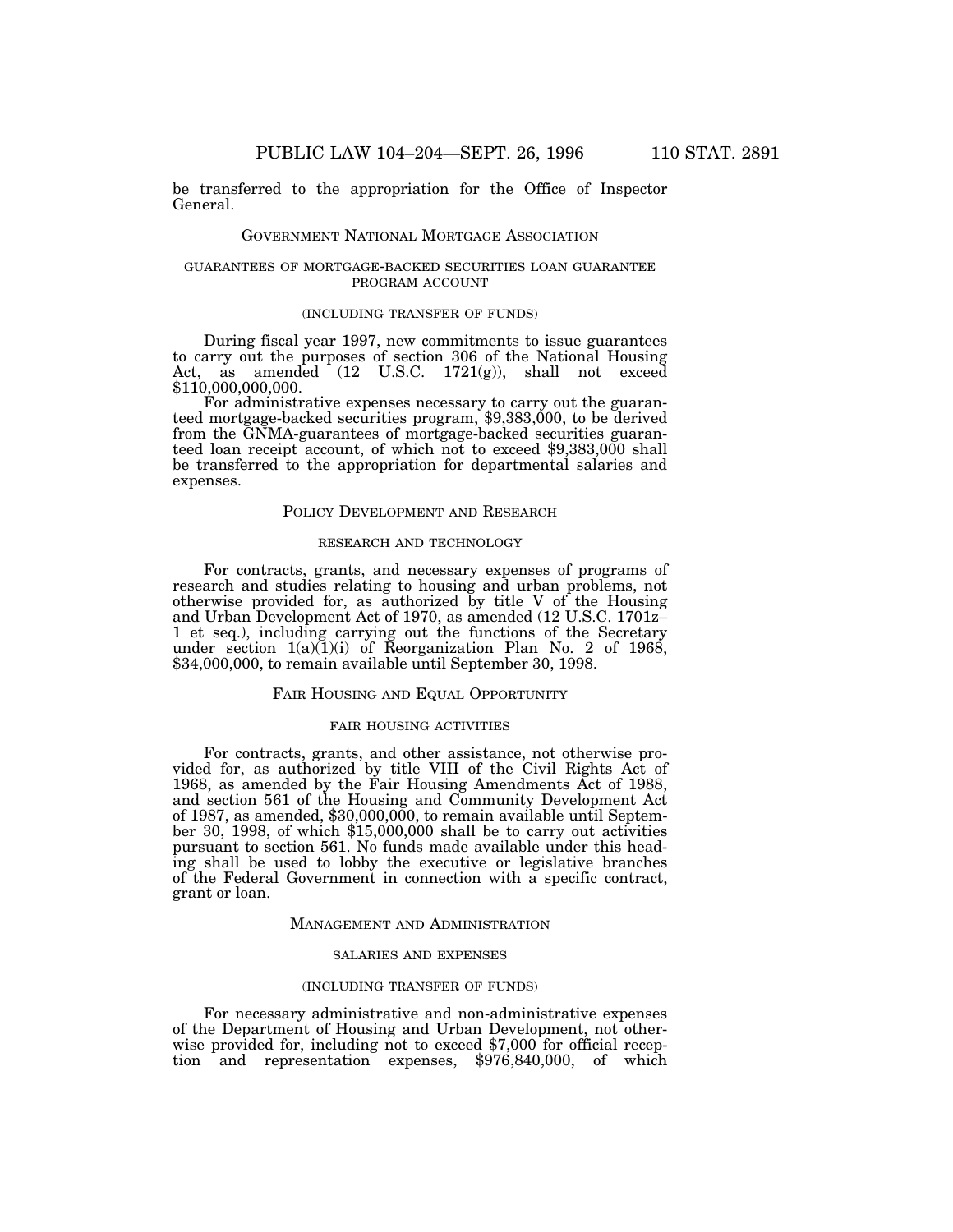\$15,000,000 may be used for additional retraining, relocation, permanent change of station, and other activities related to downsizing only upon submission of a detailed and specific, multiyear downsizing plan to the Committees on Appropriations of the House of Representatives and the Senate, and of which \$546,782,000 shall be provided from the various funds of the Federal Housing Administration, \$9,383,000 shall be provided from funds of the Government National Mortgage Association, and \$675,000 shall be provided from the Community Development Grants Program account.

## OFFICE OF INSPECTOR GENERAL

## (INCLUDING TRANSFER OF FUNDS)

For necessary expenses of the Office of Inspector General in carrying out the provisions of the Inspector General Act of 1978, as amended, \$52,850,000, of which \$11,283,000 shall be provided from the various funds of the Federal Housing Administration and \$5,000,000 shall be transfered from the amount earmarked for Operation Safe Home in the Drug elimination grants for low income housing account.

# OFFICE OF FEDERAL HOUSING ENTERPRISE OVERSIGHT

## SALARIES AND EXPENSES

## (INCLUDING TRANSFER OF FUNDS)

For carrying out the Federal Housing Enterprise Financial Safety and Soundness Act of 1992, \$15,500,000, to remain available until expended, from the Federal Housing Enterprise Oversight Fund: *Provided,* That such amounts shall be collected by the Director as authorized by section 1316 (a) and (b) of such Act, and deposited in the Fund under section 1316(f) of such Act.

#### ADMINISTRATIVE PROVISIONS

SEC. 201. EXTENDERS.—(a) PUBLIC HOUSING FUNDING FLEXI-BILITY.—Section 201(a)(2) of the Departments of Veterans Affairs and Housing and Urban Development, and Independent Agencies Appropriations Act, 1996 is amended by striking "1996" and inserting "1997".

(b) ONE-FOR-ONE REPLACEMENT OF PUBLIC AND INDIAN HOUSING.—Section 1002(d) of Public Law 104–19 is amended by striking ''before September 30, 1996'' and inserting ''on or before September 30, 1997''.

(c) PUBLIC AND ASSISTED HOUSING RENTS, INCOME ADJUST-MENTS, AND PREFERENCES.—(1)(A) Section 402(a) of The Balanced Budget Downpayment Act, I is amended—

(i) by striking ''effective for fiscal year 1996 and no later than October 30, 1995" and inserting "and subsection (f) of this section, effective for fiscal year 1997'';

(ii) in paragraphs  $(1)$ ,  $(2)$ , and  $(4)$ , by striking "not less than \$25, and may require a minimum monthly rent of''; and (iii) in paragraph (3), by striking "not less than \$25 for the unit, and may require a minimum monthly rent of''.

*Ante,* p. 1321– (B) Section 230 of Public Law 104–134 is hereby repealed.

*Ante,* p. 1321– 277.

42 USC 1437c note.

*Ante,* p. 40.

292.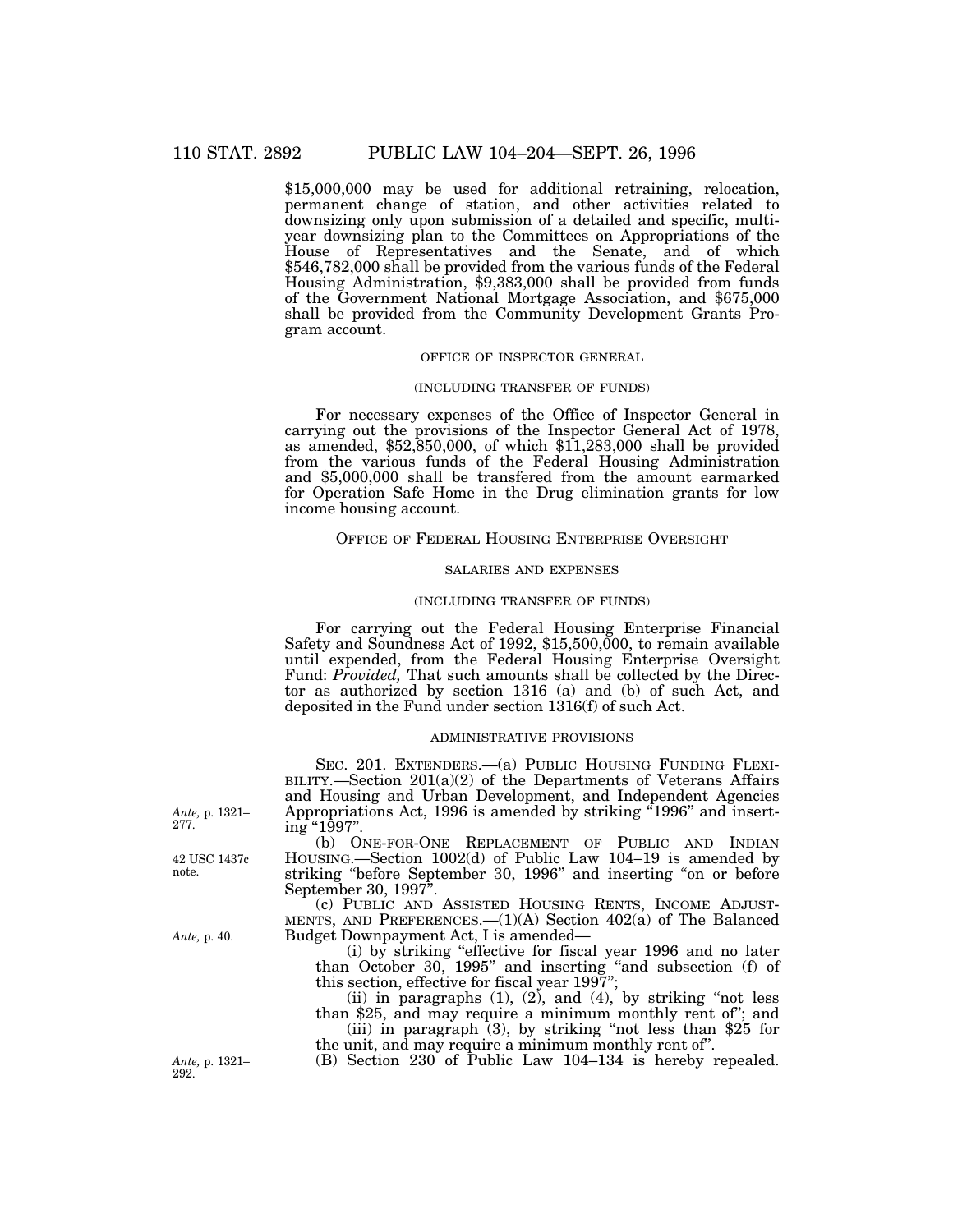years 1996 and 1997". (d) APPLICABILITY TO IHAS.—In accordance with section  $201(b)(2)$  of the United States Housing Act of 1937, the amendments made by subsections (a), (b), and (c) shall apply to public housing developed or operated pursuant to a contract between the Secretary of Housing and Urban Development and an Indian housing authority.

(e) STREAMLINING SECTION 8 TENANT-BASED ASSISTANCE.—Section 203(d) of the Departments of Veterans Affairs and Housing and Urban Development, and Independent Agencies Appropriations Act, 1996 is amended by striking ''fiscal year 1996'' and inserting ''fiscal years 1996 and 1997''.

(f) SECTION 8 FAIR MARKET RENTALS AND DELAY IN REISSU-ANCE.— $(1)$  The first sentence of section 403 $(a)$  of the Balanced Budget Downpayment Act, I, is amended by striking ''1996'' and *Ante,* p. 43. inserting "1997"

(2) Section 403(c) of such Act is amended—

(A) by striking "fiscal year 1996" and inserting "fiscal years 1996 and 1997''; and

(B) by inserting before the semicolon the following: ''for assistance made available during fiscal year 1996 and October 1, 1997 for assistance made available during fiscal year 1997''. (g) SECTION 8 RENT ADJUSTMENTS.—Section  $8(c)(2)(A)$  of the

United States Housing Act of 1937 is amended—

(1) in the third sentence by inserting '', fiscal year 1996 prior to April 26, 1996, and fiscal year 1997" after "1995"; (2) in the fourth sentence, by striking "For" and inserting

''Except for assistance under the certificate program, for'';

(3) after the fourth sentence, by inserting the following new sentence: ''In the case of assistance under the certificate program, 0.01 shall be subtracted from the amount of the annual adjustment factor (except that the factor shall not be reduced to less than 1.0), and the adjusted rent shall not exceed the rent for a comparable unassisted unit of similar quality, type, and age in the market area.''; and

(4) in the last sentence, by—

(A) striking ''sentence'' and inserting ''two sentences''; and

(B) inserting '', fiscal year 1996 prior to April 26, 1996, and fiscal year 1997" after "1995".

SEC. 202. ADMINISTRATIVE FEES.—Notwithstanding section 8(q) of the United States Housing Act of 1937, as amended—

(a) The Secretary shall establish fees for the cost of administering the certificate, voucher and moderate rehabilitation programs.

(1)(A) For fiscal year 1997, the fee for each month for which a dwelling unit is covered by an assistance contract shall be 7.5 percent of the base amount, adjusted as provided herein, in the case of an agency that, on an annual basis, is administering a program of no more than 600 units, and 7 percent of the base amount, adjusted as provided herein, for each additional unit above 600.

(B) The base amount shall be the higher of—

(i) the fair market rental for fiscal year 1993 for a 2-bedroom existing rental dwelling unit in the market area of the agency; and

42 USC 1437f note.

42 USC 1437f.

*Ante,* p. 1321– 281.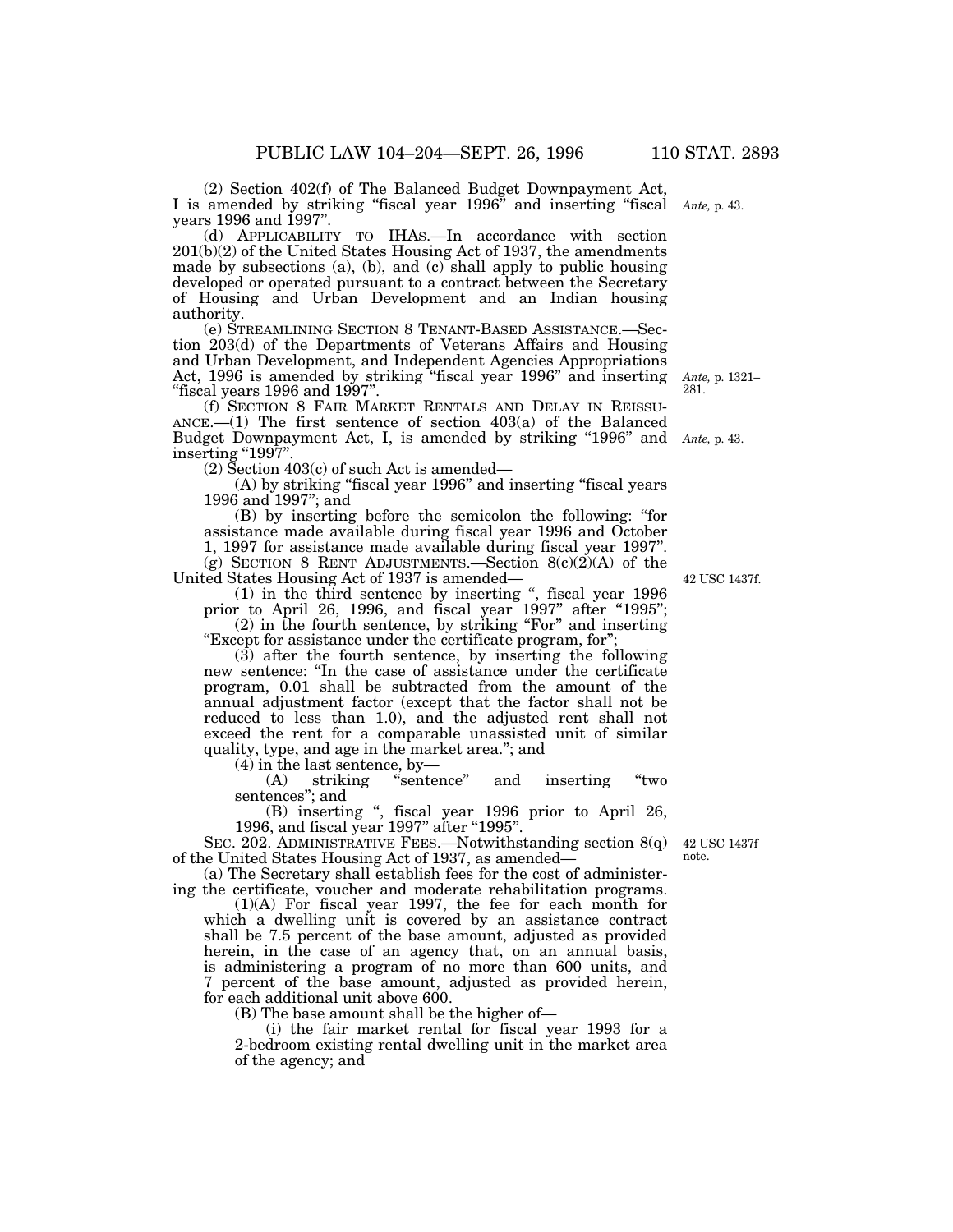(ii) such fair market rental for fiscal year 1994, but not more than 103.5 percent of the amount determined under clause (i).

(C) The base amount shall be adjusted to reflect changes in the wage data or other objectively measurable data that reflect the costs of administering the program during fiscal year 1996; except that the Secretary may require that the base amount be not less than a minimum amount and not more than a maximum amount.

(2) For subsequent fiscal years, the Secretary shall publish a notice in the Federal Register, for each geographic area, establishing the amount of the fee that would apply for the agencies administering the program, based on changes in wage data or other objectively measurable data that reflect the cost of administering the program, as determined by the Secretary.

(3) The Secretary may increase the fee if necessary to reflect higher costs of administering small programs and programs operating over large geographic areas.

(4) The Secretary may decrease the fee for PHA-owned units.

(b) Beginning in fiscal year 1997 and thereafter, the Secretary shall also establish reasonable fees (as determined by the Secretary) for—

(1) the costs of preliminary expenses, in the amount of \$500, for a public housing agency, but only in the first year it administers a tenant-based assistance program under the United States Housing Act of 1937 and only if, immediately before the effective date of this Act, it was not administering a tenant-based assistance program under the 1937 Act (as in effect immediately before the effective date of this Act), in connection with its initial increment of assistance received;

(2) the costs incurred in assisting families who experience difficulty (as determined by the Secretary) in obtaining appropriate housing under the program; and

(3) extraordinary costs approved by the Secretary.

SEC. 203. SINGLE FAMILY ASSIGNMENT PROGRAM.—Section 407(c) of the Balanced Budget Downpayment Act, I (12 U.S.C. 1710 note), is amended by striking "October 1, 1996" and inserting ''October 1, 1997''.

SEC. 204. FLEXIBLE AUTHORITY.—During fiscal year 1997 and fiscal years thereafter, the Secretary may manage and dispose of multifamily properties owned by the Secretary and multifamily mortgages held by the Secretary on such terms and conditions as the Secretary may determine, notwithstanding any other provision of law.

SEC. 205. USE OF AVAILABLE FUNDING FOR HOMEOWNERSHIP.— Up to \$20,000,000 of amounts of unobligated balances that are or become available from the Nehemiah Housing Opportunity Grant program, repealed under section 289(b) of the Cranston-Gonzalez National Affordable Housing Act, Public Law 101–625, shall be available for use for activities relating to promotion and implementation of homeownership in targeted geographic areas, as determined by the Secretary. Any grant or assistance made under this section shall be made in accordance with section 102 of the Department of Housing and Urban Development Reform Act of 1989 on a competitive basis.

Federal Register, publication.

*Ante,* p. 46.

12 USC 1715z– 11a.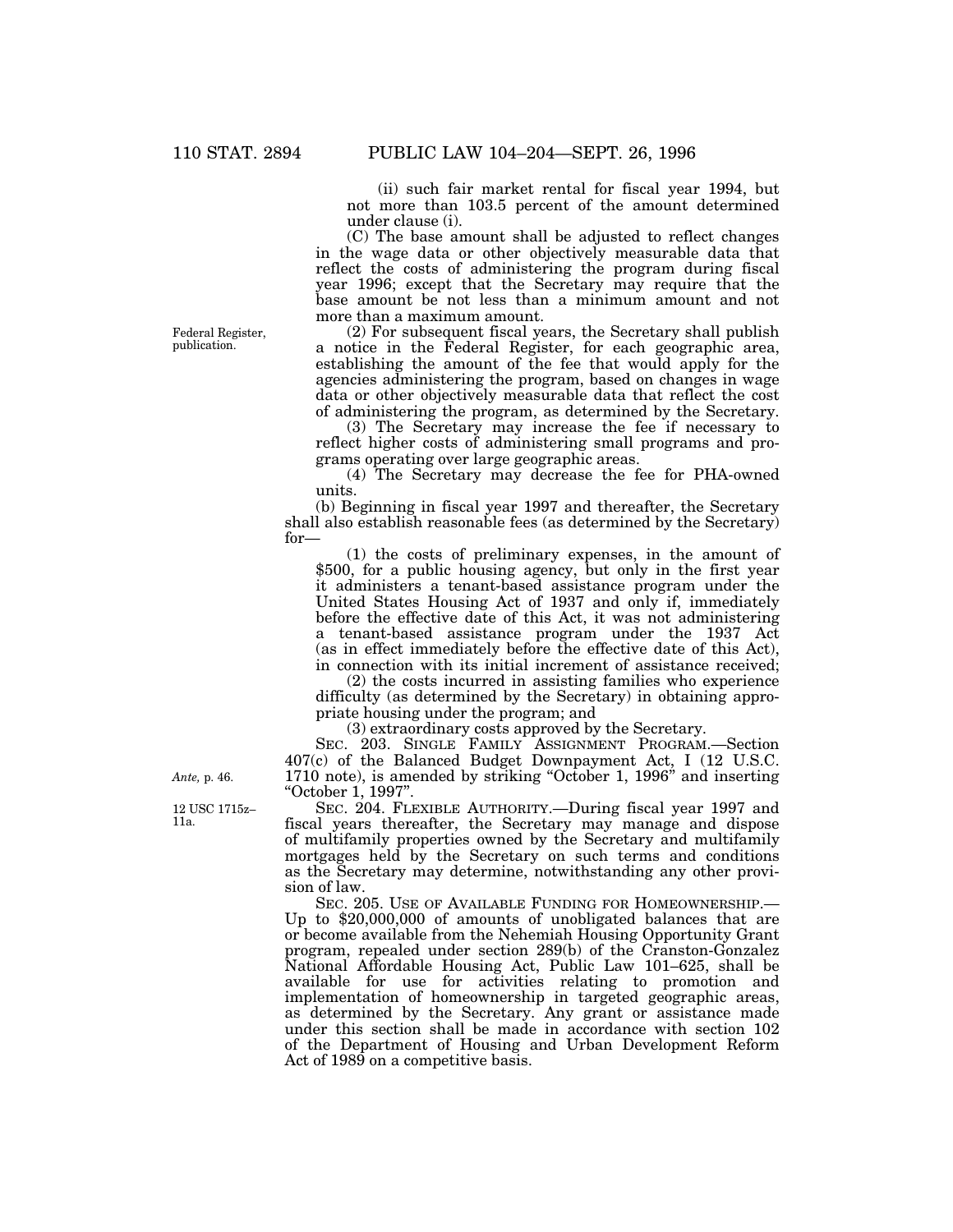SEC. 206. DEBT FORGIVENESS.—The Secretary of Housing and Urban Development shall cancel the indebtedness of the Greene County Rural Health Center relating to a loan received under the Public Facility Loan program to establish the health center (Loan #Mis–22–PFL0096). The Greene County Rural Health Center is hereby relieved of all liability to the Federal Government for

such loan. SEC. 207. FLEXIBLE SUBSIDY FUND.—From the fund established by section 236(g) of the National Housing Act, as amended, all uncommitted balances of excess rental charges as of September 30, 1996, and any collection during fiscal year 1997, shall be transferred, as authorized under such section, to the fund authorized under section 201(j) of the Housing and Community Development Amendments of 1978, as amended.

such loan and any fees and charges payable in connection with

SEC. 208. RENTAL HOUSING ASSISTANCE.—The limitation otherwise applicable to the maximum payments that may be required in any fiscal year by all contracts entered into under section 236 of the National Housing Act (12 U.S.C. 1715z–1) is reduced in fiscal year 1997 by not more than \$2,000,000 in uncommitted balances of authorizations provided for this purpose in appropriations Acts.

SEC. 209. D.C. MODERNIZATION FUNDING.—Notwithstanding the provisions of section  $14(k)(5)(D)$  of the United States Housing Act of 1937, the withheld modernization funds that became credited in fiscal years 1993, 1994, and 1995, due to the troubled status of the former Department of Public and Assisted Housing of the District of Columbia, shall be made available without diminution to its successor, the District of Columbia Housing Authority, at such time between the effective date of this Act and the end of fiscal year 1998 as the District of Columbia Housing Authority is no longer deemed "mod-troubled" under section  $6(j)(2)(A)(i)$  of such Act; after fiscal year 1998, the District of Columbia Housing Authority shall become subject to the provisions of section  $14(k)(5)(D)$  of such Act should it remain mod-troubled.

SEC. 210. (a) FINANCING ADJUSTMENT FACTORS.—Fifty per centum of the amounts of budget authority, or in lieu thereof 50 per centum of the cash amounts associated with such budget authority, that are recaptured from projects described in section 1012(a) of the Stewart B. McKinney Homeless Assistance Amendments Act of 1988 (Public Law 100–628, 102 Stat. 3224, 3268) shall be rescinded, or in the case of cash, shall be remitted to the Treasury, and such amounts of budget authority or cash recaptured and not rescinded or remitted to the Treasury shall be used by State housing finance agencies or local governments or local housing agencies with projects approved by the Secretary of Housing and Urban Development for which settlement occurred after January 1, 1992, in accordance with such section.

(b) In addition to amounts otherwise provided by this Act, \$464,442 is appropriated to the Department of Housing and Urban Development for payment to the Utah Housing Finance Agency, in lieu of amounts lost to such agency in bond refinancings during 1994, for its use in accordance with subsection (a).

SEC. 211. SECTION 8 CONTRACT RENEWAL AUTHORITY.- (a) DEFINITIONS.—For purposes of this section—

42 USC 1437f note.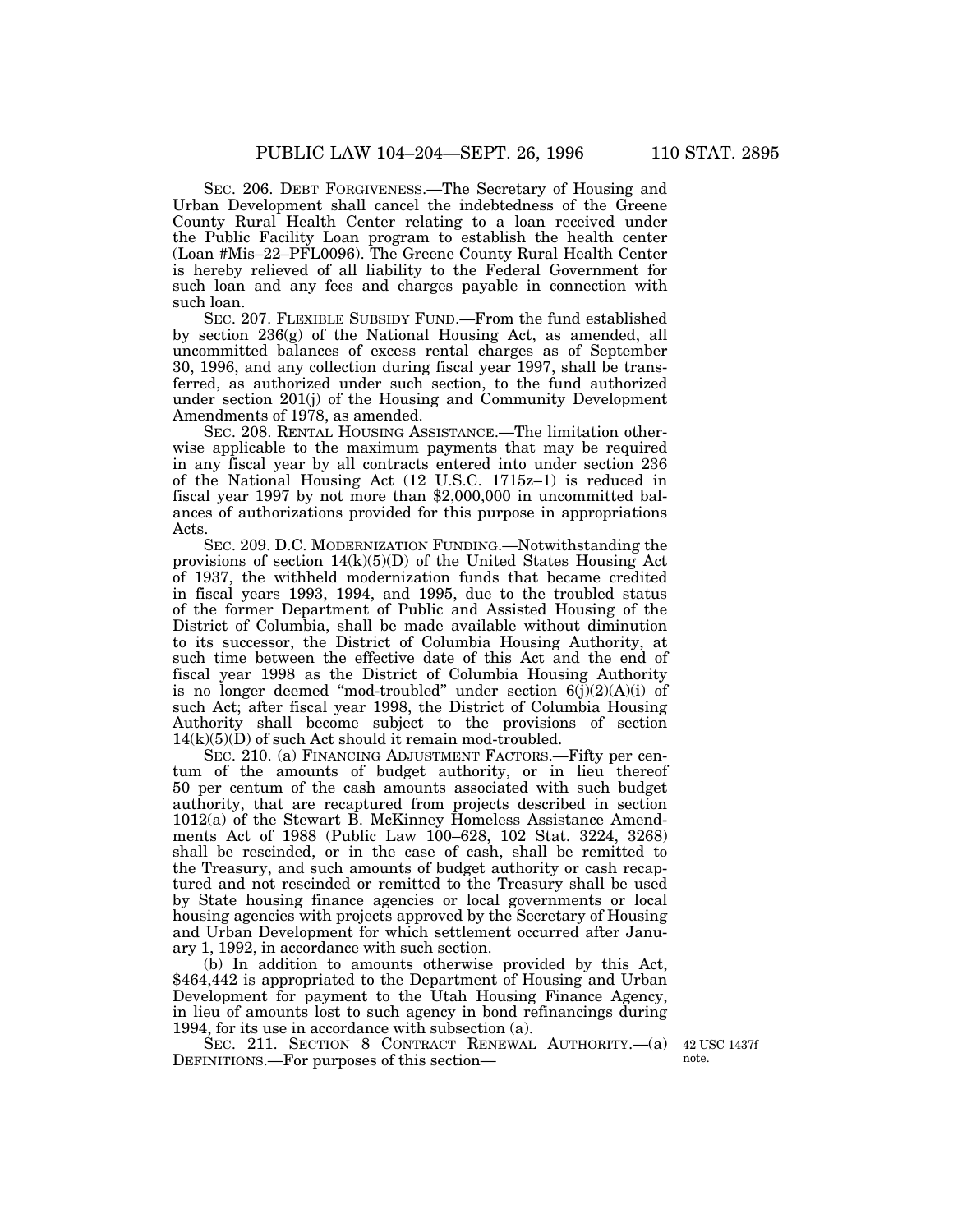(1) the term ''expiring contract'' means a contract for project-based assistance under section 8 of the United States Housing Act of 1937 that expires during fiscal year 1997;

(2) the term ''family'' has the same meaning as in section 3(b) of the United States Housing Act of 1937;

(3) the term ''multifamily housing project'' means a property consisting of more than 4 dwelling units that is covered in whole or in part by a contract for project-based assistance under section 8 of the United States Housing Act of 1937;

(4) the term "owner" has the same meaning as in section 8(f) of the United States Housing Act of 1937;

(5) the term "project-based assistance" means rental assistance under section 8 of the United States Housing Act of 1937 that is attached to a multifamily housing project;

(6) the term ''public agency'' means a State housing finance agency, a local housing agency, or other agency with a public purpose and status;

(7) the term ''Secretary'' means the Secretary of Housing and Urban Development; and

(8) the term ''tenant-based assistance'' has the same meaning as in section 8(f) of the United States Housing Act of 1937.

(b) SECTION 8 CONTRACT RENEWAL AUTHORITY.—

(1) IN GENERAL.—Notwithstanding section 405(a) of the Balanced Budget Downpayment Act, I, upon the request of the owner of a multifamily housing project that is covered by an expiring contract, the Secretary shall use amounts made available for the renewal of assistance under section 8 of the United States Housing Act of 1937 to renew the expiring contract as project-based assistance for a period of not more than one year, at rent levels that are equal to those under the expiring contract as of the date on which the contract expires: *Provided*, That those rent levels do not exceed 120 percent of the fair market rent for the market area in which the project is located. For an FHA-insured multifamily housing project with an expiring contract at rent levels that exceed 120 percent of the fair market rent for the market area, the Secretary shall provide, at the request of the owner, section 8 project-based assistance, for a period of not more than one year, at rent levels that do not exceed 120 percent of the fair market rent.

(2) EXEMPTION FOR STATE AND LOCAL HOUSING AGENCY PROJECTS.—Notwithstanding paragraph (1), upon the expiration of a contract with rent levels that exceed the percentage described in that paragraph, if the Secretary determines that the primary financing or mortgage insurance for the multifamily housing project that is covered by that expiring contract was provided by a public agency, the Secretary shall, at the request of the owner and the public agency, renew the expiring contract—

(A) for a period of not more than one year; and

(B) at rent levels that are equal to those under the expiring contract as of the date on which the contract expires.

(3) SECTION 202, SECTION 811, AND SECTION 515 PROJECTS.— Notwithstanding paragraph (1), for section 202 projects, section 811 projects and section 515 projects, upon the expiration of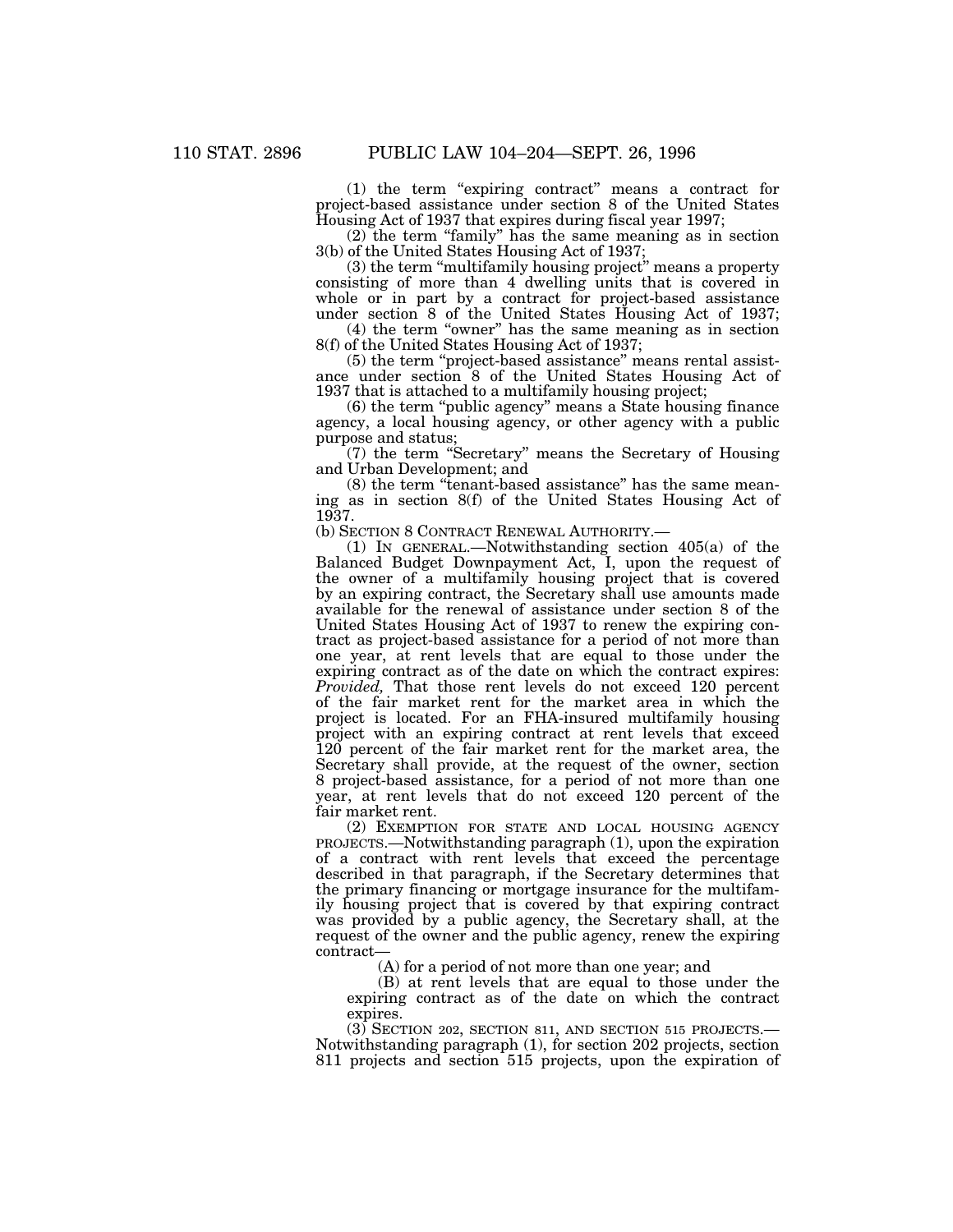a section 8 contract, the Secretary shall, at the request of the owner, renew the expiring contract—

(A) for a period of not more than one year; and

(B) at rent levels that are equal to those under the expiring contract as of the date on which the contract expires.

(4) OTHER CONTRACTS.—

(A) PARTICIPATION IN DEMONSTRATION.—For a contract covering an FHA-insured multifamily housing project that expires during fiscal year 1997 with rent levels that exceed the percentage described in paragraph (1) and after notice to the tenants, the Secretary shall, at the request of the owner of the project and after notice to the tenants, include that multifamily housing project in the demonstration program under section 212 of this Act. The Secretary shall ensure that a multifamily housing project with an expiring contract in fiscal year 1997 shall be allowed to be included in the demonstration.

(B) EFFECT OF MATERIAL ADVERSE ACTIONS AND OMIS-SIONS.—Notwithstanding paragraph (1) or any other provision of law, the Secretary shall not renew an expiring contract if the Secretary determines that the owner of the multifamily housing project has engaged in material adverse financial or managerial actions or omissions with regard to the project (or with regard to other similar projects if the Secretary determines that such actions or omissions constitute a pattern of mismanagement that would warrant suspension or debarment by the Secretary).

(C) TRANSFER OF PROPERTY.—For properties disqualified from the demonstration program because of actions by an owner or purchaser in accordance with subparagraph (B), the Secretary shall establish procedures to facilitate the voluntary sale or transfer of the property, with a preference for tenant organizations and tenant-endorsed community-based nonprofit and public agency purchasers meeting such reasonable qualifications as may be established by the Secretary. The Secretary may include the transfer of section 8 project-based assistance.

(5) TENANT PROTECTIONS.—Any family residing in an assisted unit in a multifamily housing project that is covered by an expiring contract that is not renewed, shall be offered tenant-based assistance before the date on which the contract expires or is not renewed.

SEC. 212. FHA MULTIFAMILY DEMONSTRATION AUTHORITY.— 42 USC 1437f (a) IN GENERAL.—

(1) REPEAL.—

(A) IN GENERAL.—Section 210 of the Departments of Veterans Affairs and Housing and Urban Development and Independent Agencies Appropriations Act, 1996 (110 Stat. 1321) is repealed.

(B) EXCEPTION.—Notwithstanding the repeal under subparagraph (A), amounts made available under section 210(f) the Departments of Veterans Affairs and Housing and Urban Development and Independent Agencies Appropriations Act, 1996 shall remain available for the demonstration program under this section through the end of fiscal year 1997.

note.

*Ante,* p. 1321– 285.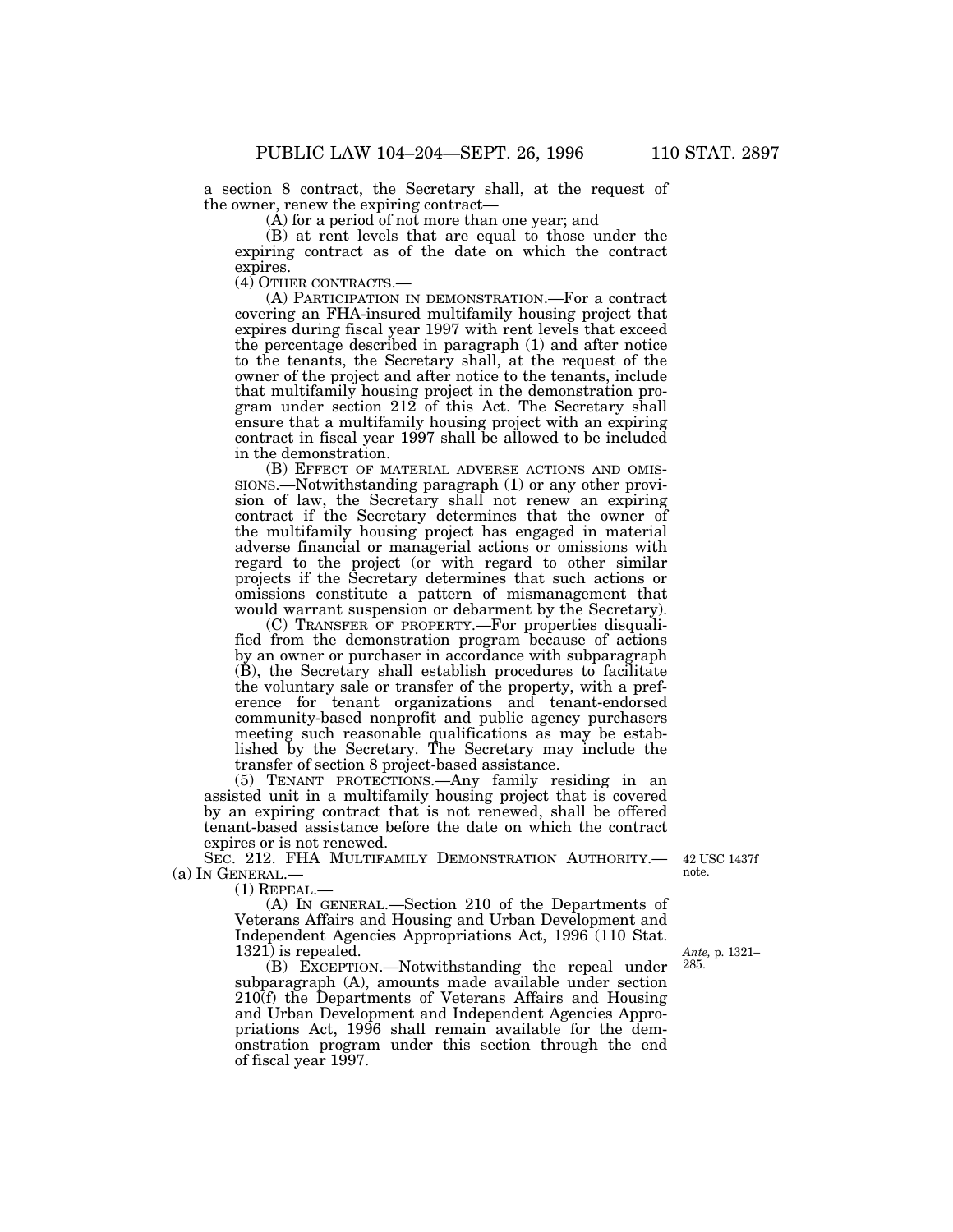(2) SAVINGS PROVISIONS.—Nothing in this section shall be construed to affect any commitment entered into before the date of enactment of this Act under the demonstration program under section 210 of the Departments of Veterans Affairs and Housing and Urban Development and Independent Agencies Appropriations Act, 1996.

(3) DEFINITIONS.—For purposes of this section—

(A) the term ''demonstration program'' means the program established under subsection (b);

(B) the term "expiring contract" means a contract for project-based assistance under section 8 of the United States Housing Act of 1937 that expires during fiscal year 1997;

(C) the term ''family'' has the same meaning as in section 3(b) of the United States Housing Act of 1937;

(D) the term ''multifamily housing project'' means a property consisting of more than 4 dwelling units that is covered in whole or in part by a contract for projectbased assistance;

(E) the term "owner" has the same meaning as in section 8(f) of the United States Housing Act of 1937;

(F) the term ''project-based assistance'' means rental assistance under section 8 of the United States Housing Act of 1937 that is attached to a multifamily housing project;

(G) the term ''Secretary'' means the Secretary of Housing and Urban Development; and

(H) the term ''tenant-based assistance'' has the same meaning as in section 8(f) of the United States Housing Act of 1937.

(b) DEMONSTRATION AUTHORITY.—

(1) IN GENERAL.—Subject to the funding limitation in subsection (l), the Secretary shall administer a demonstration program with respect to multifamily projects—

(A) whose owners agree to participate;

(B) with rents on units assisted under section 8 of the United States Housing Act of 1937 that are, in the aggregate, in excess of 120 percent of the fair market rent of the market area in which the project is located; and

(C) the mortgages of which are insured under the National Housing Act.

(2) PURPOSE.—The demonstration program shall be designed to obtain as much information as is feasible on the economic viability and rehabilitation needs of the multifamily housing projects in the demonstration, to test various approaches for restructuring mortgages to reduce the financial risk to the FHA Insurance Fund while reducing the cost of section 8 subsidies, and to test the feasibility and desirability of—

(A) ensuring, to the maximum extent practicable, that the debt service and operating expenses, including adequate reserves, attributable to such multifamily projects can be supported at the comparable market rent with or without mortgage insurance under the National Housing Act and with or without additional section 8 rental subsidies;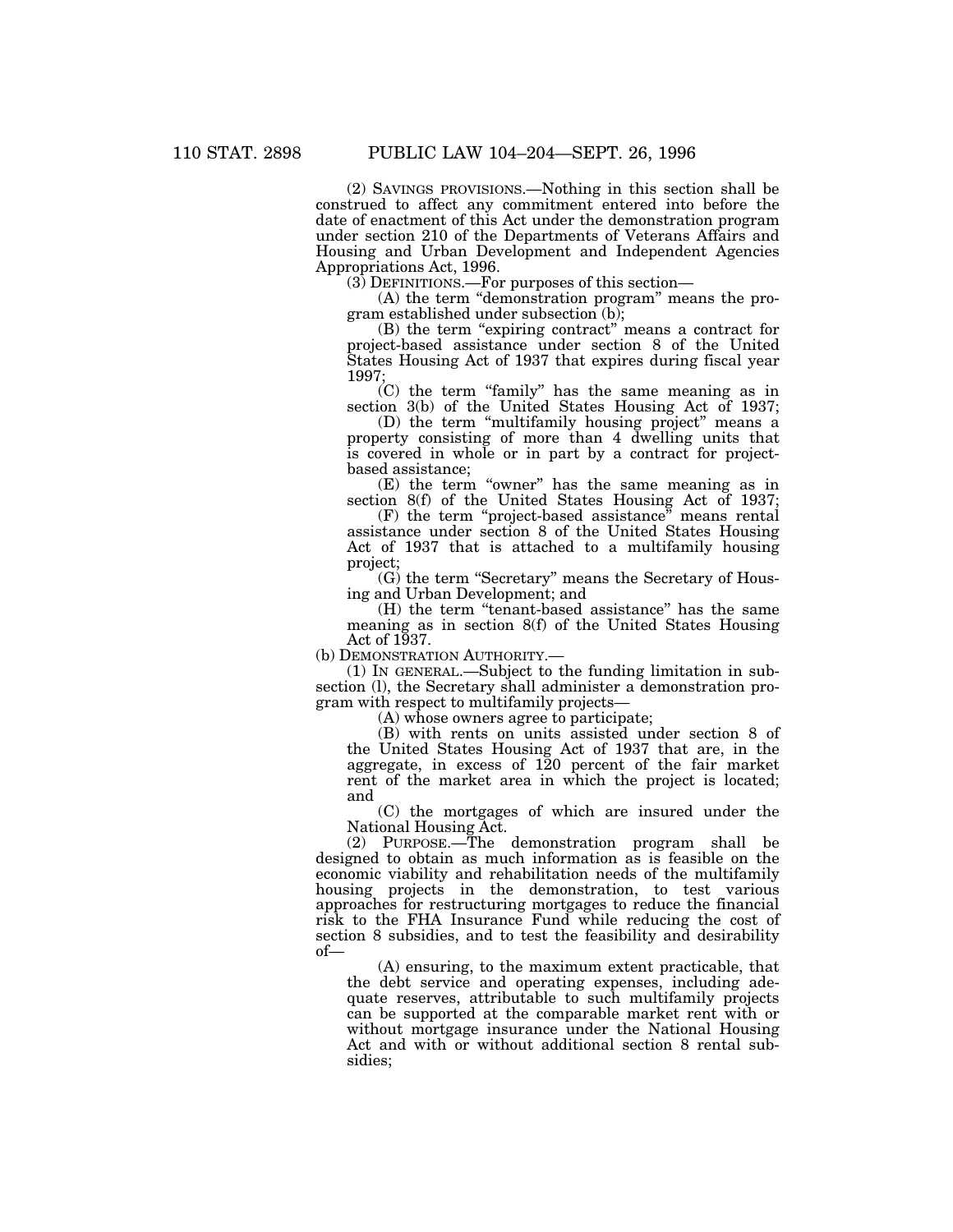(B) utilizing section 8 rental assistance, while taking into account the capital needs of the projects and the need for adequate rental assistance to support the low- and very low-income families residing in such projects; and

(C) preserving low-income rental housing affordability and availability while reducing the long-term cost of section 8 rental assistance.

(c) GOALS.—

(1) IN GENERAL.—The Secretary shall carry out the demonstration program in a manner that will protect the financial interests of the Federal Government through debt restructuring and subsidy reduction and, in the least costly fashion, address the goals of—

(A) maintaining existing affordable housing stock in a decent, safe, and sanitary condition;

(B) minimizing the involuntary displacement of tenants;

(C) taking into account housing market conditions;

(D) encouraging responsible ownership and management of property;

(E) minimizing any adverse income tax impact on property owners; and

(F) minimizing any adverse impacts on residential neighborhoods and local communities.

(2) BALANCE OF COMPETING GOALS.—In determining the manner in which a mortgage is to be restructured or a subsidy reduced under this subsection, the Secretary may balance competing goals relating to individual projects in a manner that will further the purposes of this section.

(d) PARTICIPATION ARRANGEMENTS.—

(1) IN GENERAL.—In carrying out the demonstration program, the Secretary may enter into participation arrangements with designees, under which the Secretary may provide for the assumption by designees (by delegation, by contract, or otherwise) of some or all of the functions, obligations, responsibilities and benefits of the Secretary.

(2) DESIGNEES.—In entering into any arrangement under this subsection, the Secretary shall select state housing finance agencies, housing agencies or nonprofits (separately or in conjunction with each other) to act as designees to the extent such agencies are determined to be qualified by the Secretary. In locations where there is no qualified State housing finance agency, housing agency or nonprofit to act as a designee, the Secretary may act as a designee. Each participation arrangement entered into under this subsection shall include a designee as the primary partner. Any organization selected by the Secretary under this section shall have a long-term record of service in providing low-income housing and meet standards of fiscal responsibility, as determined by the Secretary.

(3) DESIGNEE PARTNERSHIPS.—For purposes of any participation arrangement under this subsection, designees are encouraged to develop partnerships with each other, and to contract or subcontract with other entities, including—

(A) public housing agencies;

(B) financial institutions;

(C) mortgage servicers;

(D) nonprofit and for-profit housing organizations;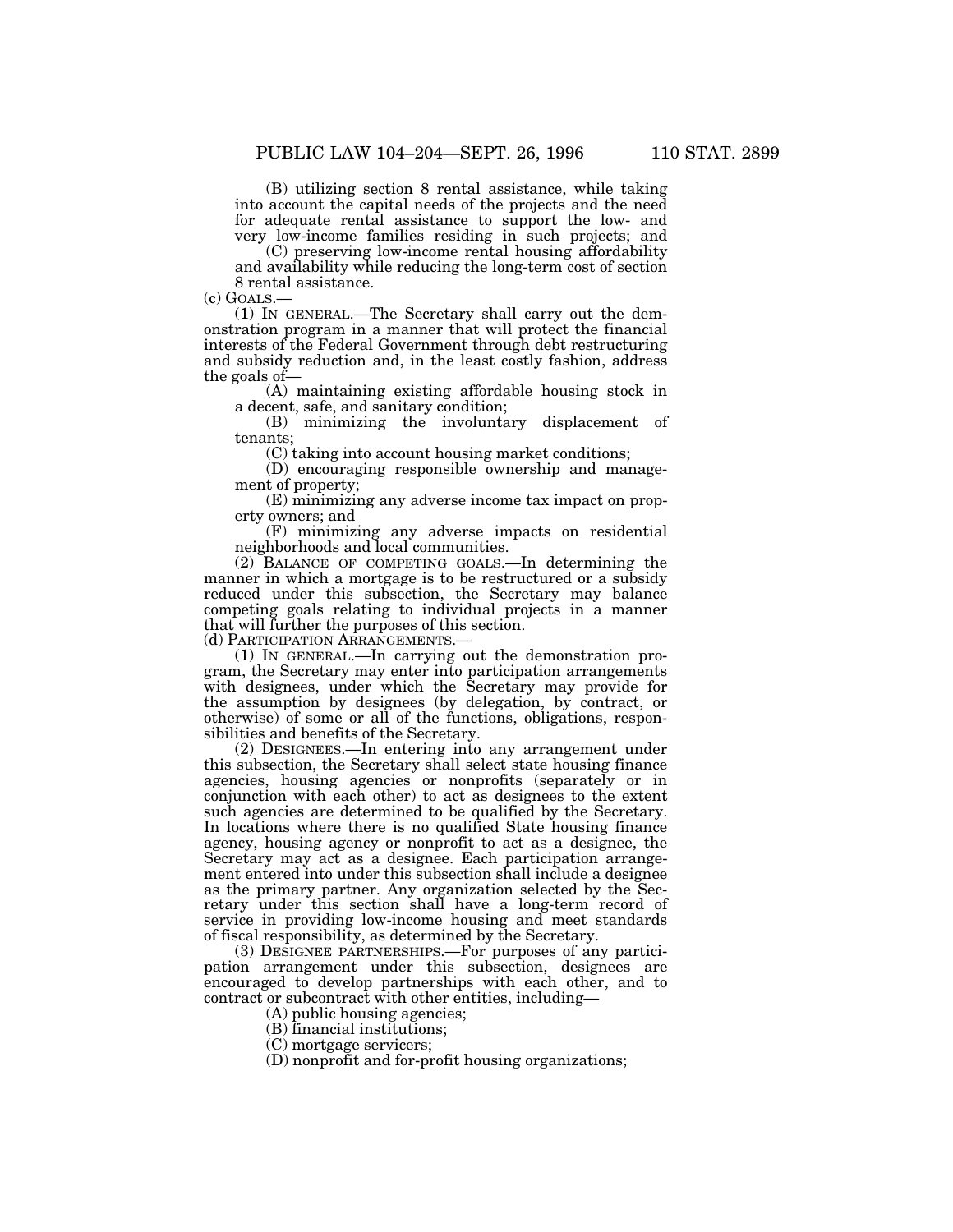(E) the Federal National Mortgage Association;

(F) the Federal Home Loan Mortgage Corporation;

(G) Federal Home Loan Banks; and

(H) other State or local mortgage insurance companies or bank lending consortia.

(e) LONG-TERM AFFORDABILITY.—

(1) IN GENERAL.—After the renewal of a section 8 contract pursuant to a restructuring under this section, the owner shall accept each offer to renew the section 8 contract, for a period of 20 years from the date of the renewal under the demonstration, if the offer to renew is on terms and conditions, as agreed to by the Secretary or designee and the owner under a restructuring.

(2) AFFORDABILITY REQUIREMENTS.—Except as otherwise provided by the Secretary, in exchange for any mortgage restructuring under this section, a project shall remain affordable for a period of not less than 20 years. Affordability requirements shall be determined in accordance with guidelines established by the Secretary or designee. The Secretary or designee may waive these requirements for good cause.

(f) PROCEDURES.—

(1) NOTICE OF PARTICIPATION IN DEMONSTRATION.—Not later than 45 days before the date of expiration of an expiring contract (or such later date, as determined by the Secretary, for good cause), the owner of the multifamily housing project covered by that expiring contract shall notify the Secretary or designee and the residents of the owner's intent to participate in the demonstration program.

(2) DEMONSTRATION CONTRACT.—Upon receipt of a notice under paragraph (1), the owner and the Secretary or designee shall enter into a demonstration contract, which shall provide for initial section 8 project-based rents at the same rent levels as those under the expiring contract or, if practical, the budgetbased rent to cover debt service, reasonable operating expenses (including reasonable and appropriate services), and a reasonable return to the owner, as determined solely by the Secretary. The demonstration contract shall be for the minimum term necessary for the rents and mortgages of the multifamily housing project to be restructured under the demonstration program, but shall not be for a period of time to exceed 180 days, unless extended for good cause by the Secretary.

(g) PROJECT-BASED SECTION 8.—The Secretary shall renew all expiring contracts under the demonstration as section 8 projectbased contracts, for a period of time not to exceed one year, unless otherwise provided under subsection (h).

(h) DEMONSTRATION ACTIONS.—

(1) DEMONSTRATION ACTIONS.—For purposes of carrying out the demonstration program, and in order to ensure that contract rights are not abrogated, subject to such third party consents as are necessary (if any), including consent by the Government National Mortgage Association if it owns a mortgage insured by the Secretary, consent by an issuer under the mortgagebacked securities program of the Association, subject to the responsibilities of the issuer to its security holders and the Association under such program, and consent by parties to any contractual agreement which the Secretary proposes to modify or discontinue, the Secretary or, except with respect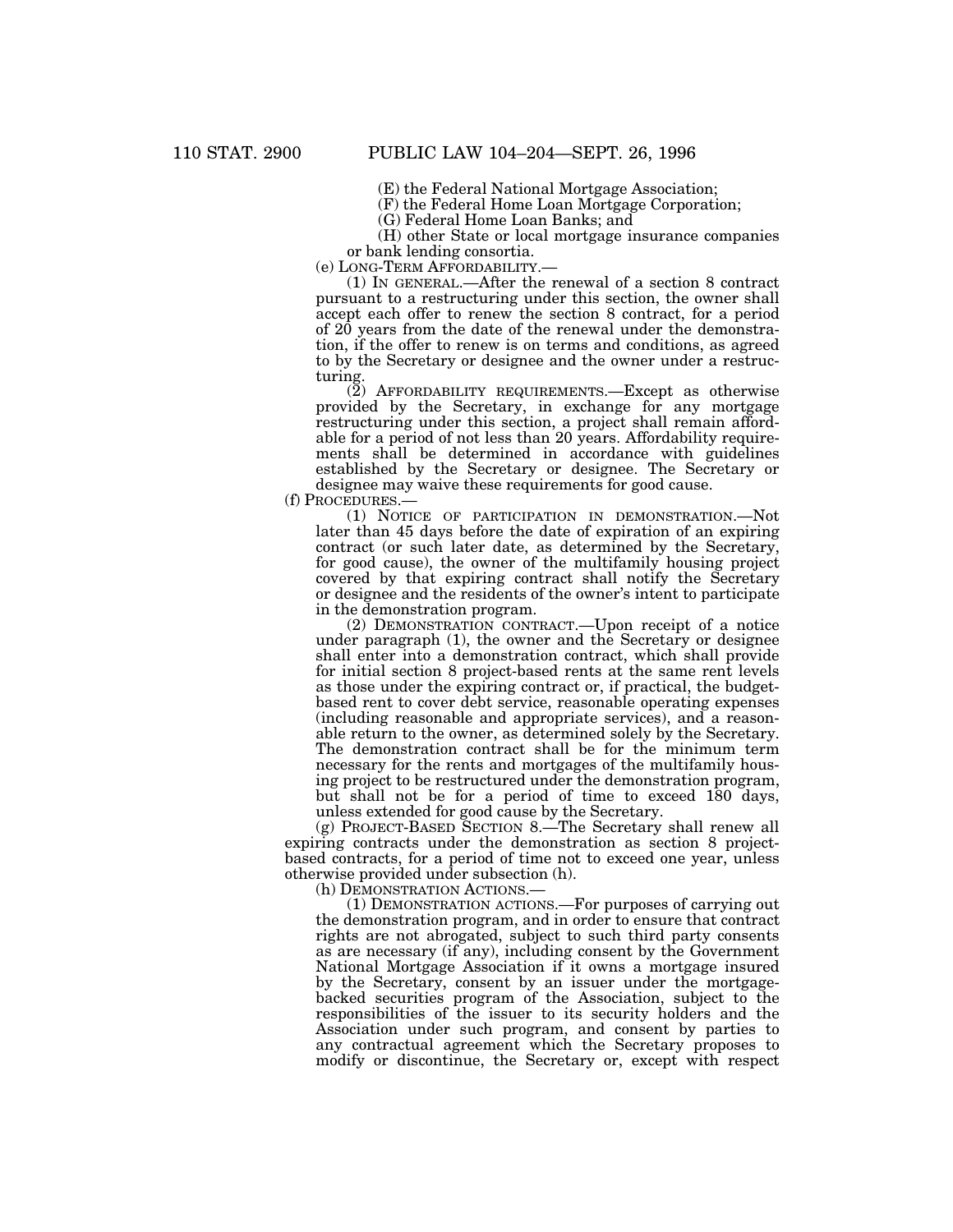to subparagraph (B), designee, subject to the funding limitation in subsection (l), shall take not less than one of the actions specified in subparagraphs (G), (H), and (I) and may take any of the following actions:

(A) REMOVAL OF RESTRICTIONS.—

(i) IN GENERAL.—Consistent with the purposes of this section, subject to the agreement of the owner of the project and after consultation with the tenants of the project, the Secretary or designee may remove, relinquish, extinguish, modify, or agree to the removal of any mortgage, regulatory agreement, project-based assistance contract, use agreement, or restriction that had been imposed or required by the Secretary, including restrictions on distributions of income which the Secretary or designee determines would interfere with the ability of the project to operate without abovemarket rents.

(ii) ACCUMULATED RESIDUAL RECEIPTS.—The Secretary or designee may require an owner of a property assisted under the section 8 new construction/substantial rehabilitation program under the United States Housing Act of 1937 to apply any accumulated residual receipts toward effecting the purposes of this section.

(B) REINSURANCE.—With respect to not more than 5,000 units within the demonstration during fiscal year 1997, the Secretary may enter into contracts to purchase reinsurance, or enter into participations or otherwise transfer economic interest in contracts of insurance or in the premiums paid, or due to be paid, on such insurance, on such terms and conditions as the Secretary may determine. Any contract entered into under this paragraph shall require that any associated units be maintained as lowincome units for the life of the mortgage, unless waived by the Secretary for good cause.

(C) PARTICIPATION BY THIRD PARTIES.—The Secretary or designee may enter into such agreements, provide such concessions, incur such costs, make such grants (including grants to cover all or a portion of the rehabilitation costs for a project) and other payments, and provide other valuable consideration as may reasonably be necessary for owners, lenders, servicers, third parties, and other entities to participate in the demonstration program. The Secretary may establish performance incentives for designees.

(D) SECTION 8 ADMINISTRATIVE FEES.—Notwithstanding any other provision of law, the Secretary may make fees available from the section 8 contract renewal appropriation to a designee for contract administration under section 8 of the United States Housing Act of 1937 for purposes of any contract restructured or renewed under the demonstration program.

(E) FULL OR PARTIAL PAYMENT OF CLAIM.—Notwithstanding any other provision of law, the Secretary may make a full payment of claim or partial payment of claim prior to default.

(F) CREDIT ENHANCEMENT.—

(i) IN GENERAL.—The Secretary or designee may provide FHA multifamily mortgage insurance, reinsur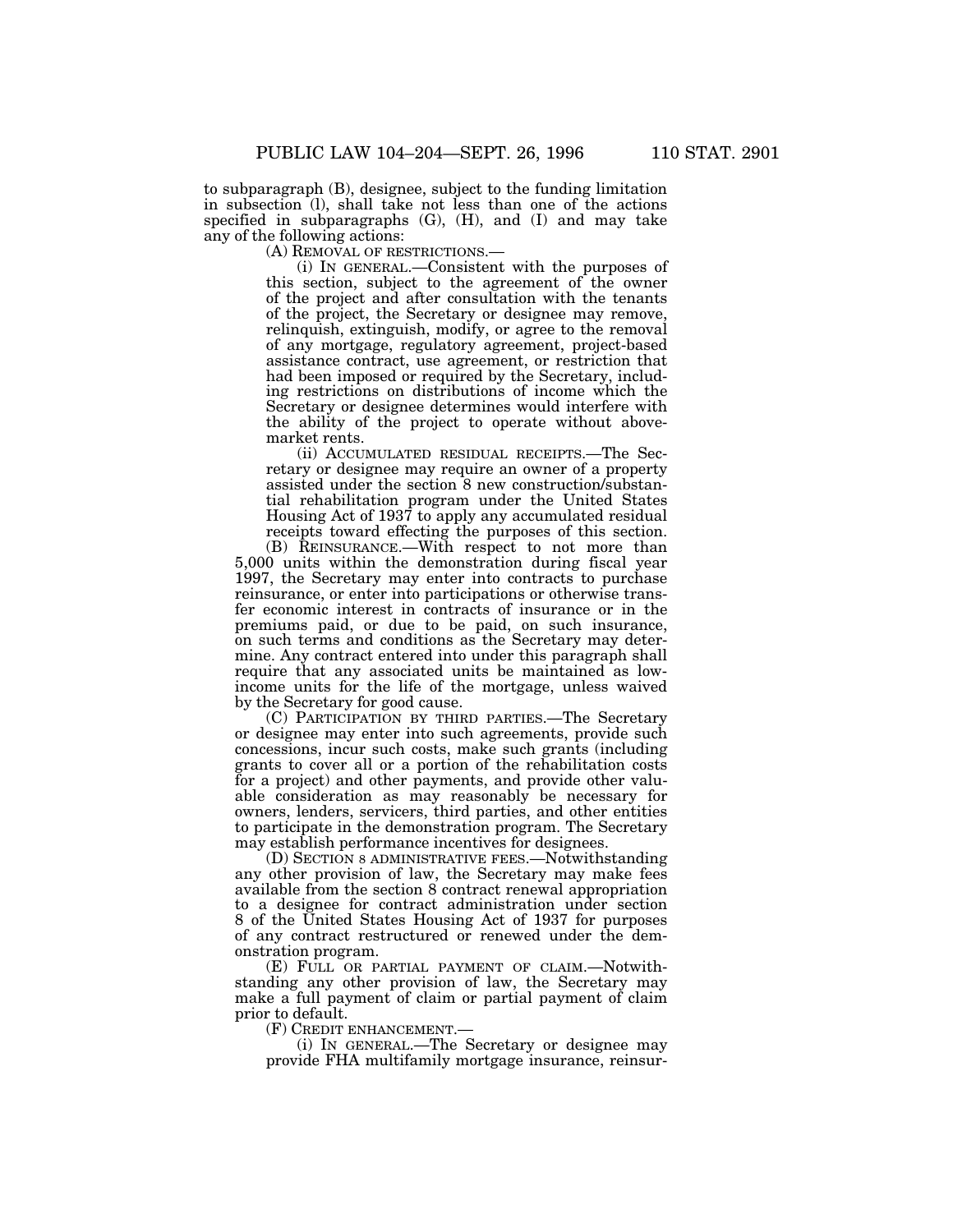ance, or other credit enhancement alternatives, including retaining the existing FHA mortgage insurance on a restructured first mortgage at market value or using the multifamily risk-sharing mortgage programs, as provided under section 542 of the Housing and Community Development Act of 1992. Any limitations on the number of units available for mortgage insurance under section 542 shall not apply to insurance issued for purposes of the demonstration program.

(ii) MAXIMUM PERCENTAGE.—During fiscal year 1997, not more than 25 percent of the units in multifamily housing projects with expiring contracts in the demonstration, in the aggregate, may be restructured without FHA insurance, unless otherwise agreed to by the owner of a project.

(iii) CREDIT SUBSIDY.—Any credit subsidy costs of providing mortgage insurance shall be paid from amounts made available under subsection (l).

(G) MORTGAGE RESTRUCTURING.—

(i) IN GENERAL.—The Secretary or designee may restructure mortgages to provide a restructured first mortgage to cover debt service and operating expenses (including a reasonable rate of return to the owner) at the market rent, and a second mortgage equal to the difference between the restructured first mortgage and the mortgage balance of the eligible multifamily housing project at the time of restructuring.

(ii) CREDIT SUBSIDY.—Any credit subsidy costs of providing a second mortgage shall be paid from amounts made available under subsection (l).

(H) DEBT FORGIVENESS.—The Secretary or designee, for good cause and at the request of the owner of a multifamily housing project, may forgive at the time of the restructuring of a mortgage any portion of a debt on the project that exceeds the market value of the project.

(I) BUDGET-BASED RENTS.—The Secretary or designee may renew an expiring contract, including a contract for a project in which operating costs exceed comparable market rents, for a period of not more than one year, at a budget-based rent that covers debt service, reasonable operating expenses (including all reasonable and appropriate services), and a reasonable rate of return to the owner, as determined solely by the Secretary, provided that the contract does not exceed the rent levels under the expiring contract. The Secretary may establish a preference under the demonstration program for budget-based rents for unique housing projects, such as projects designated for occupancy by elderly families and projects in rural areas.

(J) SECTION 8 TENANT-BASED ASSISTANCE.—For not more than 10 percent of units in multifamily housing projects that have had their mortgages restructured in any fiscal year under the demonstration, the Secretary or designee may provide, with the agreement of an owner and in consultation with the tenants of the housing, section 8 tenant-based assistance for some or all of the assisted units in a multifamily housing project in lieu of section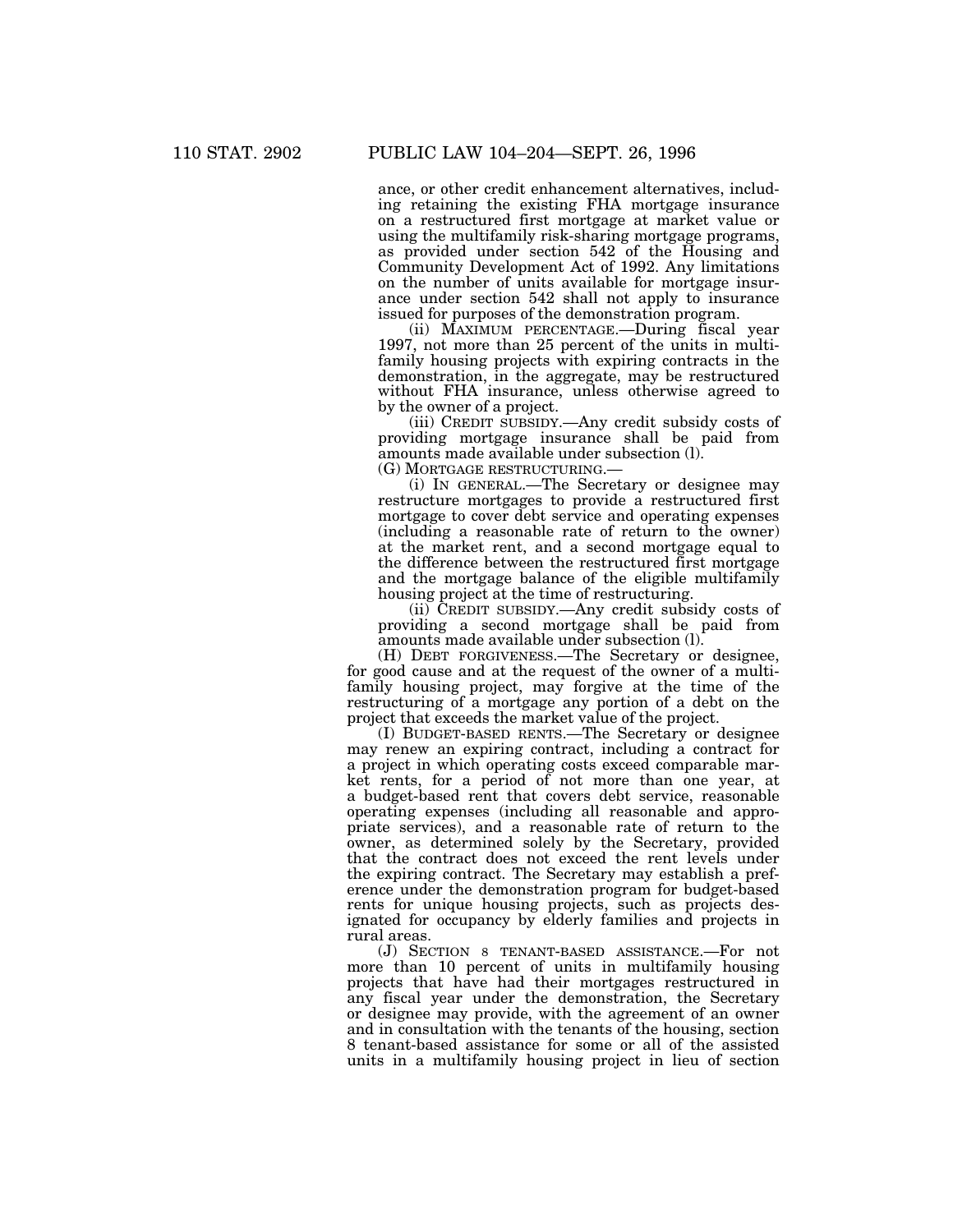8 project-based assistance. Section 8 tenant-based assistance may only be provided where the Secretary determines and certifies that there is adequate available and affordable housing within the local area and that tenants will be able to use the section 8 tenant-based assistance successfully.

(2) OFFER AND ACCEPTANCE.—Notwithstanding any other provision of law, an owner of a project in the demonstration must accept any reasonable offer made by the Secretary or a designee under this subsection. An owner may appeal the reasonableness of any offer to the Secretary and the Secretary shall respond within 30 days of the date of appeal with a final offer. If the final offer is not acceptable, the owner may opt out of the program.

(i) COMMUNITY AND TENANT INPUT.—In carrying out this section, the Secretary shall develop procedures to provide appropriate and timely notice, including an opportunity for comment and timely access to all relevant information, to officials of the unit of general local government affected, the community in which the project is situated, and the tenants of the project.

(j) TRANSFER OF PROPERTY.—The Secretary shall establish procedures to facilitate the voluntary sale or transfer of multifamily housing projects under the demonstration to tenant organizations and tenant-endorsed community-based nonprofit and public agency purchasers meeting such reasonable qualifications as may be established by the Secretary.

(k) LIMITATION ON DEMONSTRATION AUTHORITY.—The Secretary shall carry out the demonstration program with respect to mortgages not to exceed 50,000 units.

(l) FUNDING.—In addition to the \$30,000,000 made available under section 210 of the Departments of Veterans Affairs and Housing and Urban Development and Independent Agencies Appropriations Act, 1996 (110 Stat. 1321), for the costs (including any credit subsidy costs associated with providing direct loans or mortgage insurance) of modifying and restructuring loans held or guaranteed by the Federal Housing Administration, as authorized under this section, \$10,000,000 is hereby appropriated, to remain available until September 30, 1998.

(m) REPORT TO CONGRESS.—

(1) IN GENERAL.—

(A) QUARTERLY REPORTS.—Not less than every 3 months, the Secretary shall submit to the Congress a report describing and assessing the status of the projects in the demonstration program.

(B) FINAL REPORT.—Not later than 6 months after the end of the demonstration program, the Secretary shall submit to the Congress a final report on the demonstration program.

(2) CONTENTS.—Each report submitted under paragraph  $(1)(A)$  shall include a description of-

(A) each restructuring proposal submitted by an owner of a multifamily housing project, including a description of the physical, financial, tenancy, and market characteristics of the project;

(B) the Secretary's evaluation and reasons for each multifamily housing project selected or rejected for participation in the demonstration program;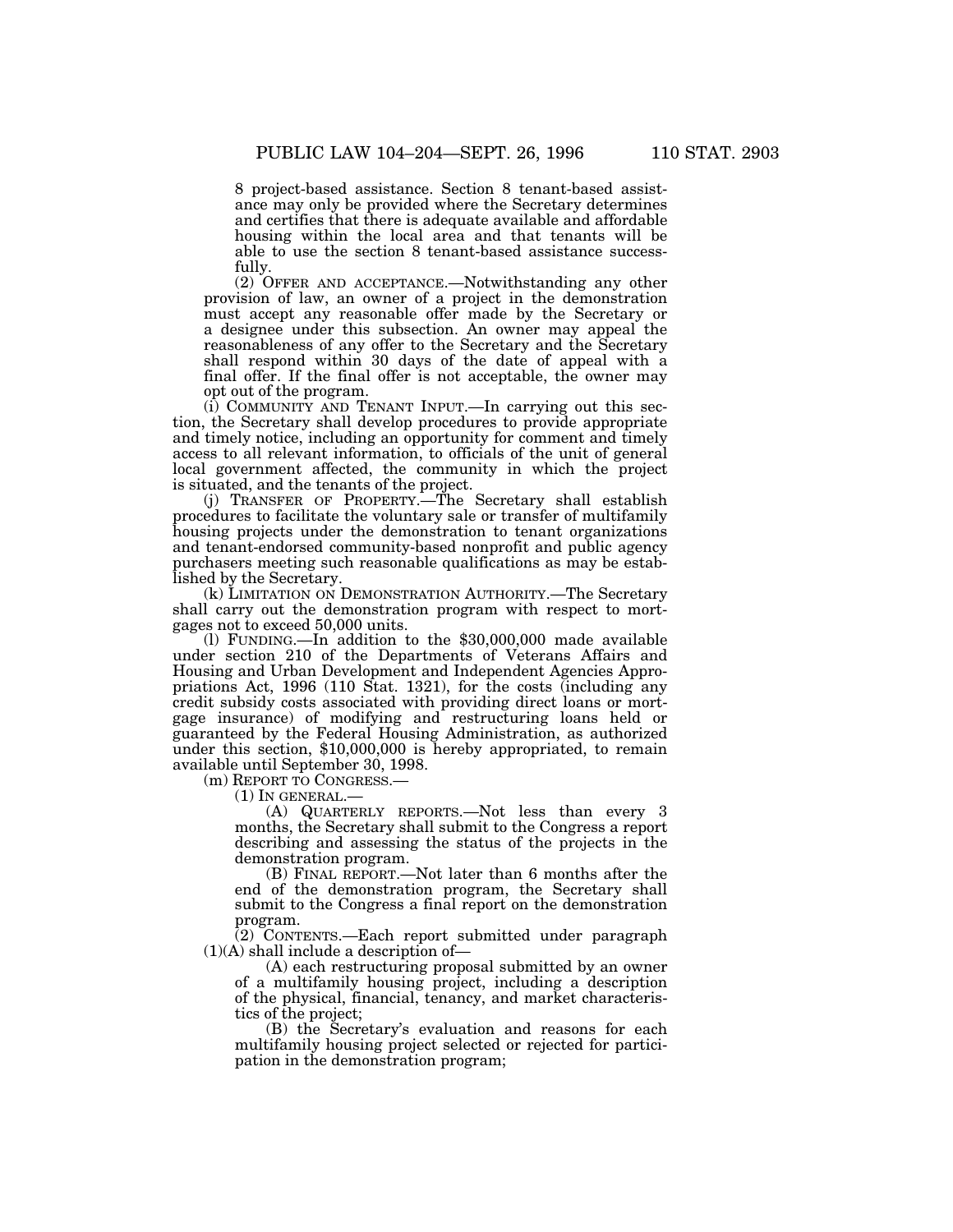(C) the costs to the FHA General Insurance and Special Risk Insurance funds;

(D) the subsidy costs provided before and after restructuring;

(E) the actions undertaken in the demonstration program, including the third-party arrangements made; and

(F) the demonstration program's impact on the owners of the projects, including any tax consequences.

(3) CONTENTS OF FINAL REPORT.—The report submitted under paragraph (1)(B) shall include—

(A) the required contents under paragraph (2); and (B) any findings and recommendations for legislative action.

SEC. 213. HAWAIIAN HOME LANDS.—Section 282 of the Cranston-Gonzalez National Affordable Housing Act (42 U.S.C. 12832) is amended by adding at the end the following new sentence: ''The Secretary may waive this section in connection with the use of funds made available under this title on lands set aside under the Hawaiian Homes Commission Act, 1920 (42 Stat. 108).''.

SEC. 214. USES OF CERTAIN ASSISTED HOUSING AMOUNTS.— (a) TRANSFER AUTHORITY.—The Secretary may transfer recaptured section 8 amounts from the Annual Contributions for Assisted Housing account under Public Law 104–134 (approved April 26, 1996; 110 Stat. 1321, 1321–265) and prior laws to the accounts and for the purposes set forth in subsection (b). The amounts transferred under this section shall be made available for use as prescribed under this section notwithstanding section 8(bb) of the United States Housing Act of 1937.

(b) RECEIVING ACCOUNTS.—

(1) PREVENTION OF RESIDENT DISPLACEMENT.—The Secretary may transfer to the Prevention of Resident Displacement account an amount up to \$50,000,000, in addition to amounts in such account, that may be used to extend, under existing terms and conditions, existing project-based section 8 contracts in effect before a Plan of Action was approved, so that these contracts expire 5 years from the date on which funds were obligated for the Plan of Action approved under the Low-Income Housing Preservation and Resident Homeownership Act of 1990 or the Emergency Low Income Housing Preservation Act of 1987. The Secretary shall transfer all amounts that the Secretary determines to be necessary for fiscal year 1997 for the purposes of this paragraph before transferring any amounts under any other paragraph in this subsection.

(2) HOPWA.—The Secretary may transfer to the Housing Opportunities for Persons with AIDS account up to \$25,000,000, for use in addition to amounts appropriated in such account.

SEC. 215. REQUIREMENT FOR HUD TO MAINTAIN PUBLIC NOTICE AND COMMENT RULEMAKING.—The Secretary of Housing and Urban Development shall maintain all current requirements under part 10 of the Department of Housing and Urban Development's regulations (24 CFR part 10) with respect to the Department's policies and procedures for the promulgation and issuance of rules, including the use of public participation in the rulemaking process.

SEC. 216. COMMUNITY DEVELOPMENT BLOCK GRANTS.—Section 102(a)(6)(D) of the Housing and Community Development Act of 1974 (42 U.S.C. 5302(a)(6)( $\overrightarrow{D}$ )) is amended—

 $(1)$  in clause (iv), by striking "or" at the end;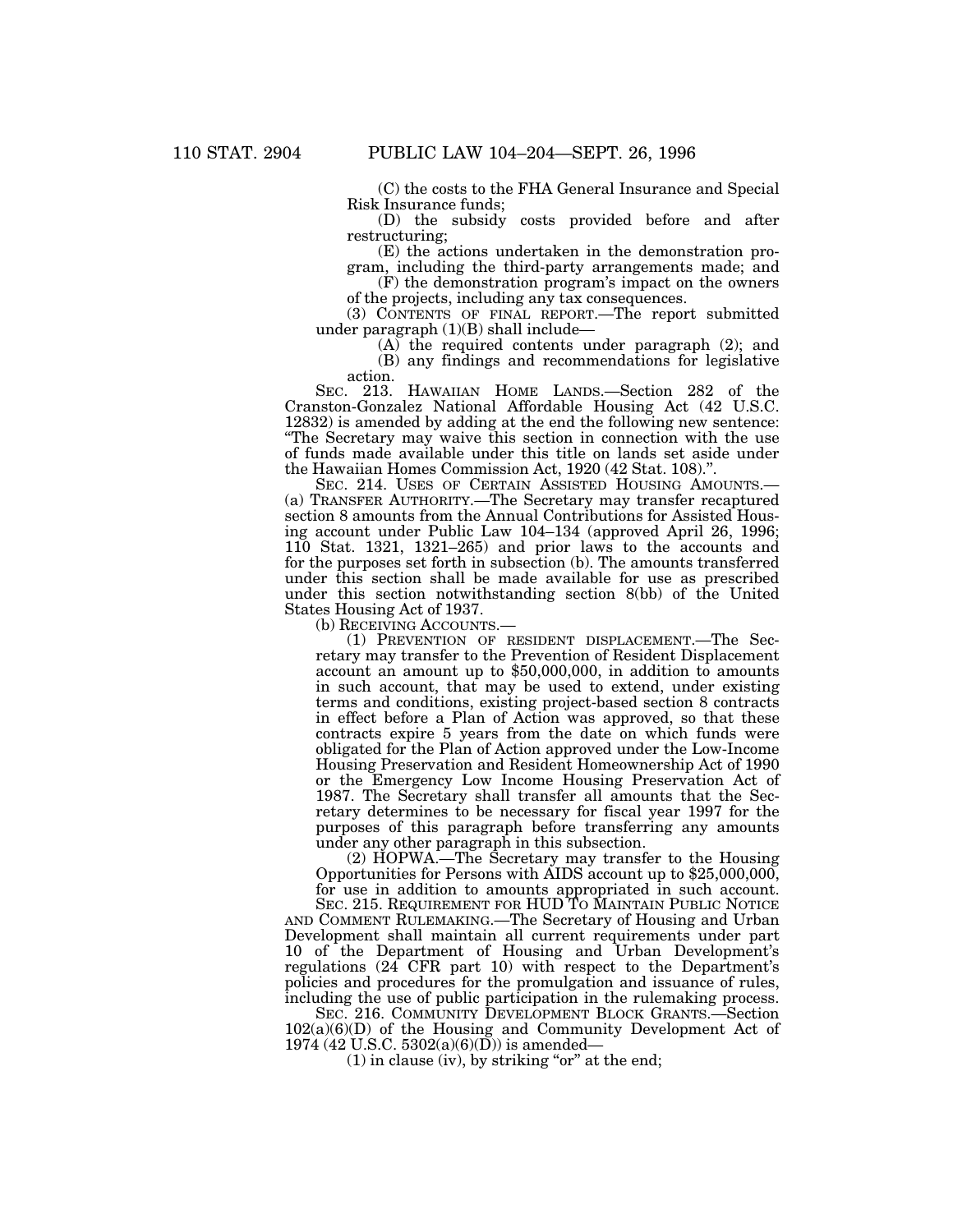(2) in clause (v), by striking the period at the end and inserting ''; or''; and

(3) by adding at the end the following new clause:

"(vi) has entered into a local cooperation agreement with a metropolitan city that received assistance under section 106 because of such classification, and has elected under paragraph (4) to have its population included with the population of the county for the purposes of qualifying as an urban county, except that to qualify as an urban county under this clause, the county must—

''(I) have a combined population of not less than 210,000, excluding any metropolitan city located in the county that is not relinquishing its metropolitan city classification, according to the 1990 decennial census of the Bureau of the Census of the Department of Commerce;

''(II) including any metropolitan cities located in the county, have had a decrease in population of 10,061 from 1992 to 1994, according to the estimates of the Bureau of the Census of the Department of Commerce; and

''(III) have had a Federal naval installation that was more than 100 years old closed by action of the Base Closure and Realignment Commission appointed for 1993 under the Base Closure and Realignment Act of 1990, directly resulting in a loss of employment by more than 7,000 Federal Government civilian employees and more than 15,000 active duty military personnel, which naval installation was located within one mile of an enterprise community designated by the Secretary pursuant to section 1391 of the Internal Revenue Code of 1986, which enterprise community has a population of not less than  $20,000$ , according to the 1990 decennial census of the Bureau of the Census of the Department of Commerce.''.

SEC. 217. FAIR HOUSING AND FREE SPEECH.—None of the amounts made available under this Act may be used during fiscal year 1997 to investigate or prosecute under the Fair Housing Act any otherwise lawful activity engaged in by one or more persons, including the filing or maintaining of a nonfrivolous legal action, that is engaged in solely for the purpose of achieving or preventing action by a government official or entity, or a court of competent jurisdiction.

SEC. 218. ACCOUNT TRANSITION.—The amounts of obligated balances in appropriations accounts, as set forth in title II of the Departments of Veterans Affairs and Housing and Urban Development, and Independent Agencies Appropriations Act, 1996 and prior Acts that are recaptured hereafter, to the extent not governed by the specific language in an account or provision in this Act, shall be held in reserve subject to reprogramming, notwithstanding any other provision of law.

SEC. 219. TREATMENT OF CERTAIN PROPERTIES.—Notwithstanding any other provision of law, rehabilitation activities undertaken in projects using the Low-Income Housing Tax Credit allocated to developments in the city of New Brunswick, New Jersey, in 1991, are deemed to have met the requirements for rehabilitation in accordance with clause (ii) of the third sentence of section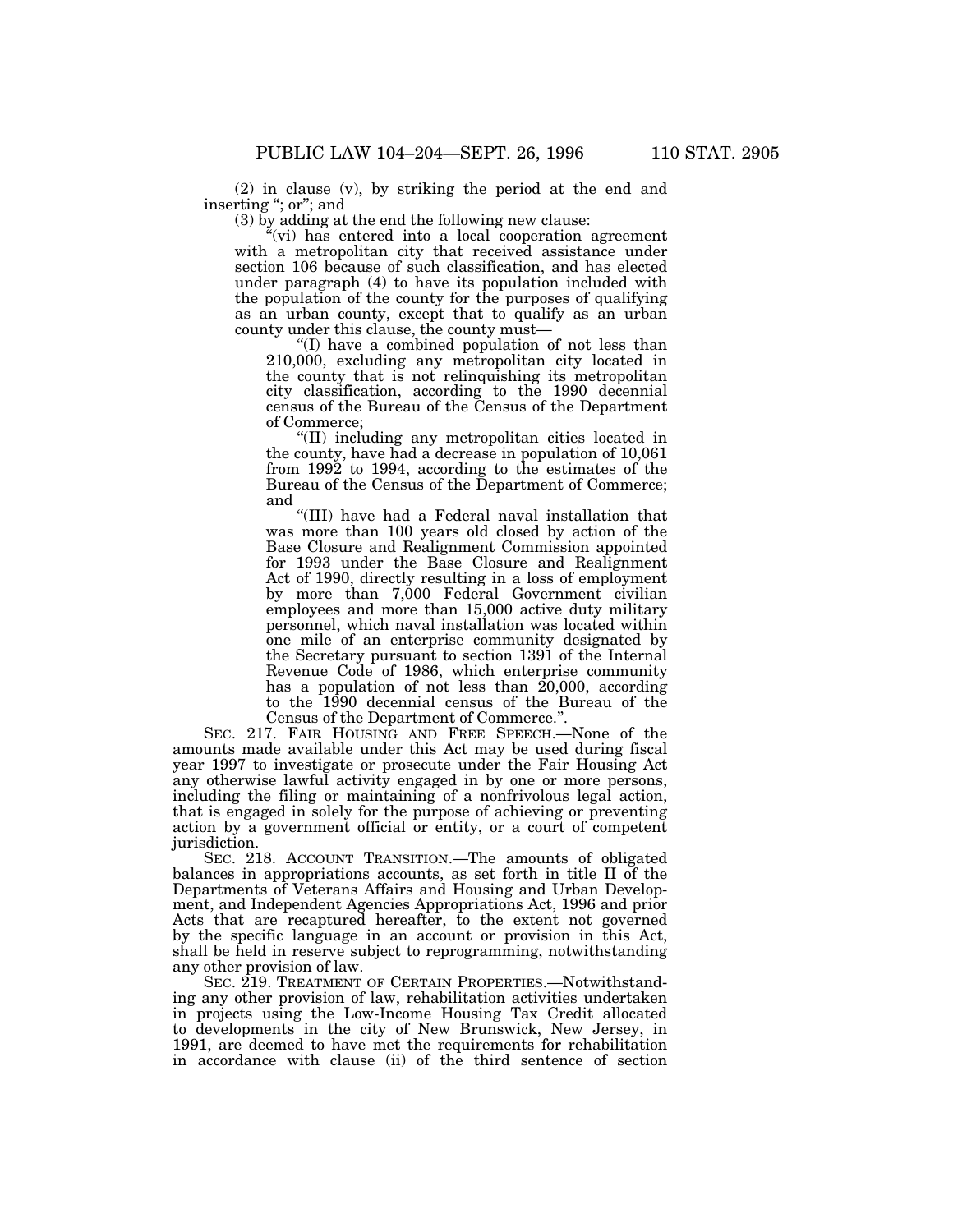8(d)(2)(A) of the United States Housing Act of 1937, as in effect before the date of the enactment of this Act.

SEC. 220. AMENDMENT RELATING TO COMMUNITY DEVELOPMENT ASSISTANCE.—Section 105(a) of the Housing and Community Development Act of 1974 (42 U.S.C. 5305(a)(8)) is amended by striking ''through 1997'' and inserting ''through 1998''.

SEC. 221. SECTION 236 PROGRAM AMENDMENTS.—(a) Section  $236(f)(1)$  of the National Housing Act  $(12 \text{ U.S.C. } 1715z-1)$ , as amended by section 405(d)(1) of The Balanced Budget Downpayment Act, I, and by section 228(a) of The Balanced Budget Downpayment Act, II, is amended—

(1) in the second sentence, by striking "the lower of  $(i)$ ";

(2) in the second sentence, by striking ''or (ii) the fair market rental established under section 8(c) of the United States Housing Act of 1937 for the market area in which the housing is located, or (iii) the actual rent (as determined by the Secretary) paid for a comparable unit in comparable unassisted housing in the market area in which the housing assisted under this section is located,''; and

(3) by inserting after the second sentence the following: ''However, in the case of a project which contains more than 5,000 units, is subject to an interest reduction payments contract, and is financed under a State or local program, the Secretary may reduce the rental charge ceiling, but in no case shall the rent be below basic rent. For plans of action approved for Capital Grants under the Low-Income Housing Preservation and Resident Homeownership Act of 1990 (LIHPRHA) or the Emergency Low Income Housing Preservation Act of 1987 (ELIHPA), the rental charge for each dwelling unit shall be at the basic rental charge or such greater amount, not exceeding the lower of (i) the fair market rental charge determined pursuant to this paragraph, or (ii) the actual rent paid for a comparable unit in comparable unassisted housing in the market area in which the housing assisted under this section is located, as represents 30 percent of the tenant's adjusted income, but in no case shall the rent be below basic rent.''.

(b) Section 236(f) of the National Housing Act is amended by adding the following new paragraph at the end:

"(7) The Secretary shall determine whether and under what conditions the provisions of this subsection shall apply to mortgages sold by the Secretary on a negotiated basis.''.

 $(c)$  Section 236 $(g)$  of the National Housing Act is amended to read as follows:

''The project owner shall, as required by the Secretary, accumulate, safeguard, and periodically pay the Secretary or such other entity as determined by the Secretary and upon such terms and conditions as the Secretary deems appropriate, all rental charges collected on a unit-by-unit basis in excess of the basic rental charges. Unless otherwise directed by the Secretary, such excess charges shall be credited to a reserve fund to be used by the Secretary to make additional assistance payments as provided in paragraph (3) of subsection (f). However, a project owner with a mortgage insured under this section may retain some or all of such excess charges for project use if authorized by the Secretary and upon such terms and conditions as established by the Secretary.''.

*Ante,* p. 44.

# TITLE III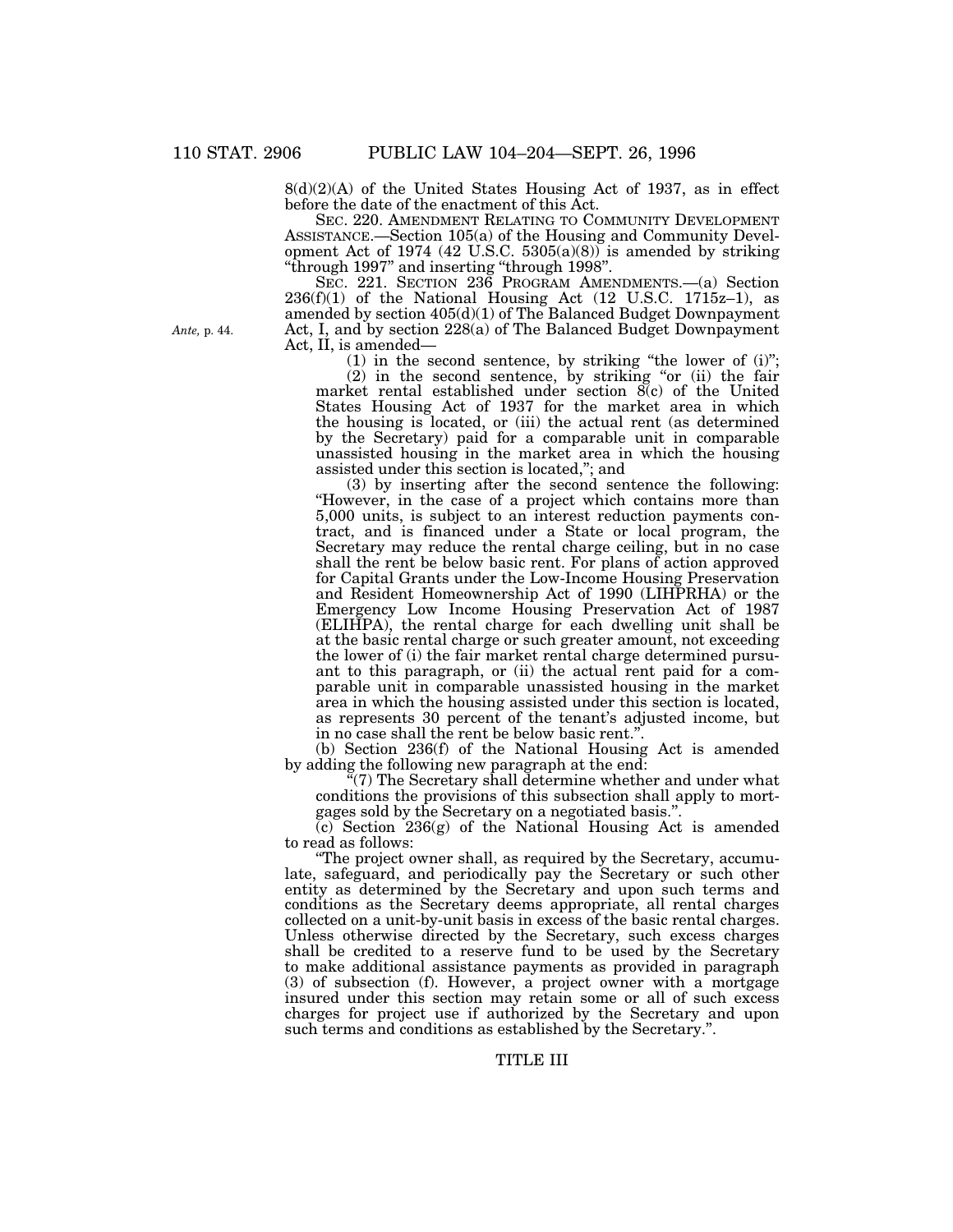#### AMERICAN BATTLE MONUMENTS COMMISSION

## SALARIES AND EXPENSES

For necessary expenses, not otherwise provided for, of the American Battle Monuments Commission, including the acquisition of land or interest in land in foreign countries; purchases and repair of uniforms for caretakers of national cemeteries and monuments outside of the United States and its territories and possessions; rent of office and garage space in foreign countries; purchase (one for replacement only) and hire of passenger motor vehicles; and insurance of official motor vehicles in foreign countries, when required by law of such countries; \$22,265,000, to remain available until expended: *Provided,* That where station allowance has been 36 USC 121b.authorized by the Department of the Army for officers of the Army serving the Army at certain foreign stations, the same allowance shall be authorized for officers of the Armed Forces assigned to the Commission while serving at the same foreign stations, and this appropriation is hereby made available for the payment of such allowance: *Provided further,* That when traveling on business of the Commission, officers of the Armed Forces serving as members or as Secretary of the Commission may be reimbursed for expenses as provided for civilian members of the Commission: *Provided further,* That the Commission shall reimburse other Government agencies, including the Armed Forces, for salary, pay, and allowances of personnel assigned to it.

# DEPARTMENT OF THE TREASURY

## COMMUNITY DEVELOPMENT FINANCIAL INSTITUTIONS

## COMMUNITY DEVELOPMENT FINANCIAL INSTITUTIONS FUND PROGRAM ACCOUNT

For grants, loans, and technical assistance to qualifying community development lenders, and administrative expenses of the Fund, \$45,000,000, to remain available until September 30, 1998, of which \$8,000,000 may be used for the cost of direct loans, and up to \$800,000 may be used for administrative expenses to carry out the direct loan program: *Provided,* That the cost of direct loans, including the cost of modifying such loans, shall be as defined in section 502 of the Congressional Budget Act of 1974: *Provided further,* That not more than \$19,400,000 of the funds made available under this heading may be used for programs and activities authorized in section 114 of the Community Development Banking and Financial Institutions Act of 1994.

#### CONSUMER PRODUCT SAFETY COMMISSION

#### SALARIES AND EXPENSES

For necessary expenses of the Consumer Product Safety Commission, including hire of passenger motor vehicles, services as authorized by 5 U.S.C. 3109, but at rates for individuals not

36 USC 122.

36 USC 122a.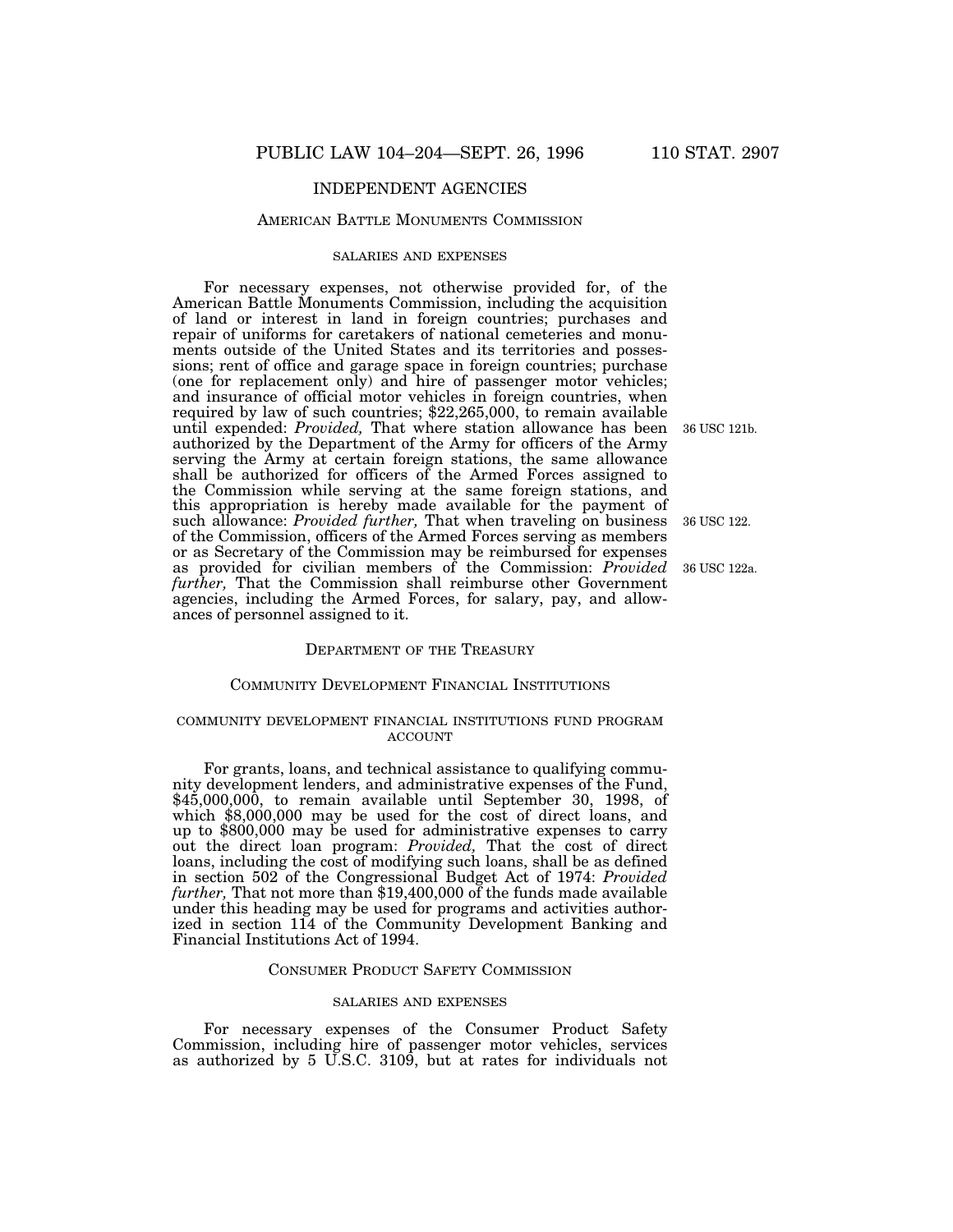to exceed the per diem rate equivalent to the rate for GS–18, purchase of nominal awards to recognize non-Federal officials' contributions to Commission activities, and not to exceed \$500 for official reception and representation expenses, \$42,500,000.

## CORPORATION FOR NATIONAL AND COMMUNITY SERVICE

## NATIONAL AND COMMUNITY SERVICE PROGRAMS OPERATING EXPENSES

## (INCLUDING TRANSFER OF FUNDS)

For necessary expenses for the Corporation for National and Community Service (referred to in the matter under this heading as the "Corporation") in carrying out programs, activities, and initiatives under the National and Community Service Act of 1990 (referred to in the matter under this heading as the "Act")  $(42)$ U.S.C. 12501 et seq.), \$400,500,000, of which \$265,000,000 shall be available for obligation from September 1, 1997, through September 30, 1998: *Provided,* That not more than \$25,000,000 shall be available for administrative expenses authorized under section 501(a)(4) of the Act (42 U.S.C. 12671(a)(4)): *Provided further,* That not more than \$2,500 shall be for official reception and representation expenses: *Provided further,* That not more than \$59,000,000, to remain available without fiscal year limitation, shall be transferred to the National Service Trust account for educational awards authorized under subtitle D of title I of the Act (42 U.S.C. 12601 et seq.): *Provided further,* That not more than \$215,000,000 of the amount provided under this heading shall be available for grants under the National Service Trust program authorized under subtitle C of title I of the Act (42 U.S.C. 12571 et seq.) (relating to activities including the Americorps program), of which not more than \$40,000,000 may be used to administer, reimburse or support any national service program authorized under section  $121(\overline{d})(2)$ of such Act (42 U.S.C. 12581(d)(2)): *Provided further,* That not more than \$5,500,000 of the funds made available under this heading shall be made available for the Points of Light Foundation for activities authorized under title III of the Act (42 U.S.C. 12661 et seq.): *Provided further,* That no funds shall be available for national service programs run by Federal agencies authorized under section 121(b) of such Act (42 U.S.C. 12571(b)): *Provided further,* That to the maximum extent feasible, funds appropriated in the preceding proviso shall be provided in a manner that is consistent with the recommendations of peer review panels in order to ensure that priority is given to programs that demonstrate quality, innovation, replicability, and sustainability: *Provided further,* That not more than \$18,000,000 of the funds made available under this heading shall be available for the Civilian Community Corps authorized under subtitle E of title I of the Act (42 U.S.C. 12611 et seq.): *Provided further,* That not more than \$43,000,000 shall be available for school-based and community-based service-learning programs authorized under subtitle B of title I of the Act (42 U.S.C. 12521 et seq.): *Provided further,* That not more than \$30,000,000 shall be available for quality and innovation activities authorized under subtitle H of title I of the Act (42 U.S.C. 12853 et seq.): *Provided further,* That not more than \$5,000,000 shall be available for audits and other evaluations authorized under section 179 of the Act (42 U.S.C. 12639): *Provided further,* That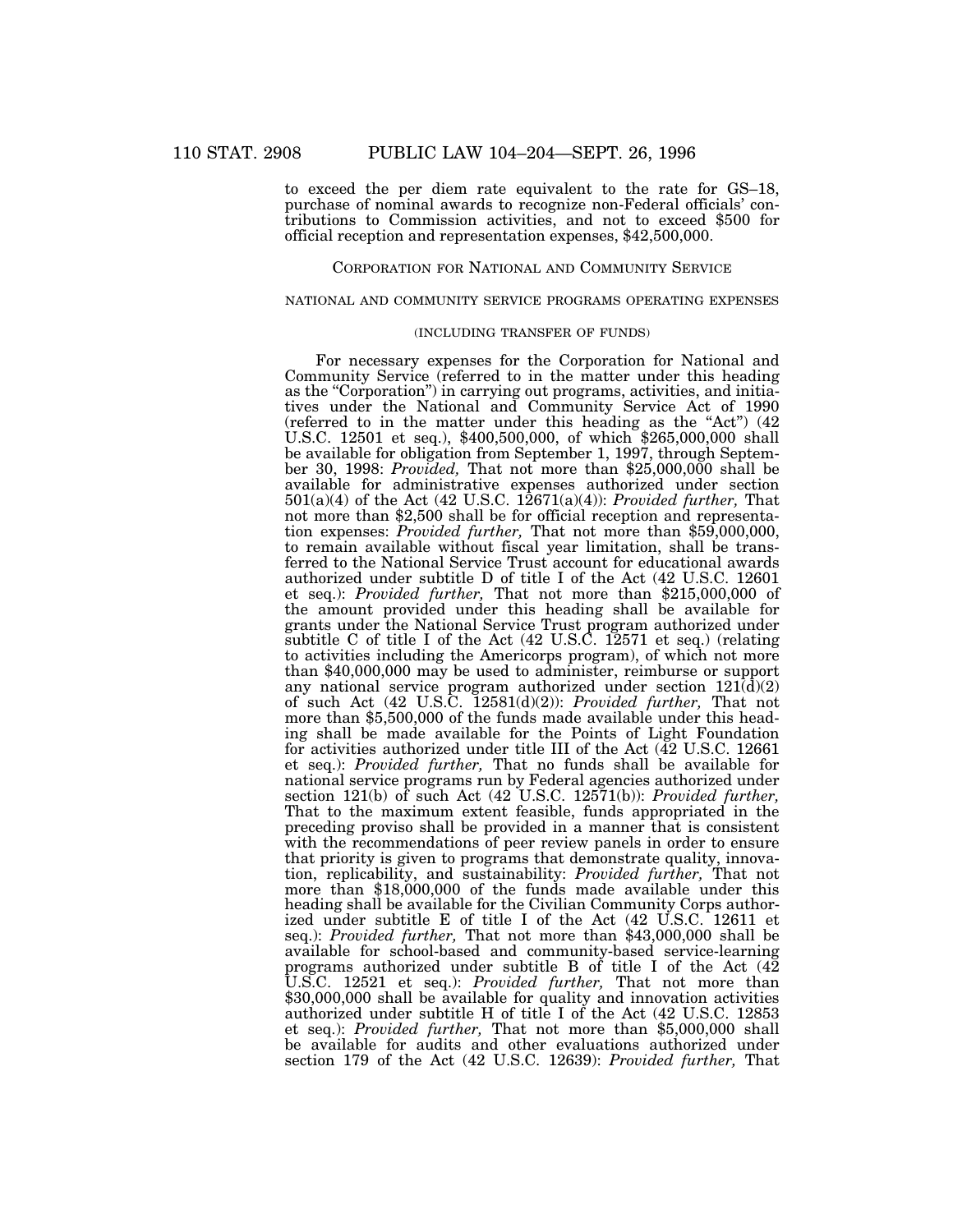no funds from any other appropriation, or from funds otherwise made available to the Corporation, shall be used to pay for personnel compensation and benefits, travel, or any other administrative expense for the Board of Directors, the Office of the Chief Executive Officer, the Office of the Managing Director, the Office of the Chief Financial Officer, the Office of National and Community Service Programs, the Civilian Community Corps, or any field office or staff of the Corporation working on the National and Community Service or Civilian Community Corps programs: *Provided further,* That to the maximum extent practicable, the Corporation shall increase significantly the level of matching funds and in-kind contributions provided by the private sector, shall expand significantly the number of educational awards provided under subtitle D of title I, and shall reduce the total Federal costs per participant in all programs.

#### OFFICE OF INSPECTOR GENERAL

For necessary expenses of the Office of Inspector General in carrying out the provisions of the Inspector General Act of 1978, as amended, \$2,000,000.

### COURT OF VETERANS APPEALS

### SALARIES AND EXPENSES

For necessary expenses for the operation of the United States Court of Veterans Appeals as authorized by 38 U.S.C. sections 7251–7292, \$9,229,000, of which \$700,000, to remain available until September 30, 1998, shall be available for the purpose of providing financial assistance as described, and in accordance with the process and reporting procedures set forth, under this heading in Public Law  $102 - 229$ .

### DEPARTMENT OF DEFENSE—CIVIL CEMETERIAL EXPENSES, ARMY

# SALARIES AND EXPENSES

For necessary expenses, as authorized by law, for maintenance, operation, and improvement of Arlington National Cemetery and Soldiers' and Airmen's Home National Cemetery, including the purchase of one passenger motor vehicle for replacement only, and not to exceed \$1,000 for official reception and representation expenses, \$11,600,000, to remain available until expended.

#### ENVIRONMENTAL PROTECTION AGENCY

## SCIENCE AND TECHNOLOGY

For science and technology, including research and development activities, which shall include research and development activities under the Comprehensive Environmental Response, Compensation, and Liability Act of 1980 (CERCLA), as amended; necessary expenses for personnel and related costs and travel expenses, including uniforms, or allowances therefore, as authorized by 5 U.S.C. 5901–5902; services as authorized by 5 U.S.C. 3109, but at rates for individuals not to exceed the per diem rate equivalent to the rate for GS–18; procurement of laboratory equipment and supplies;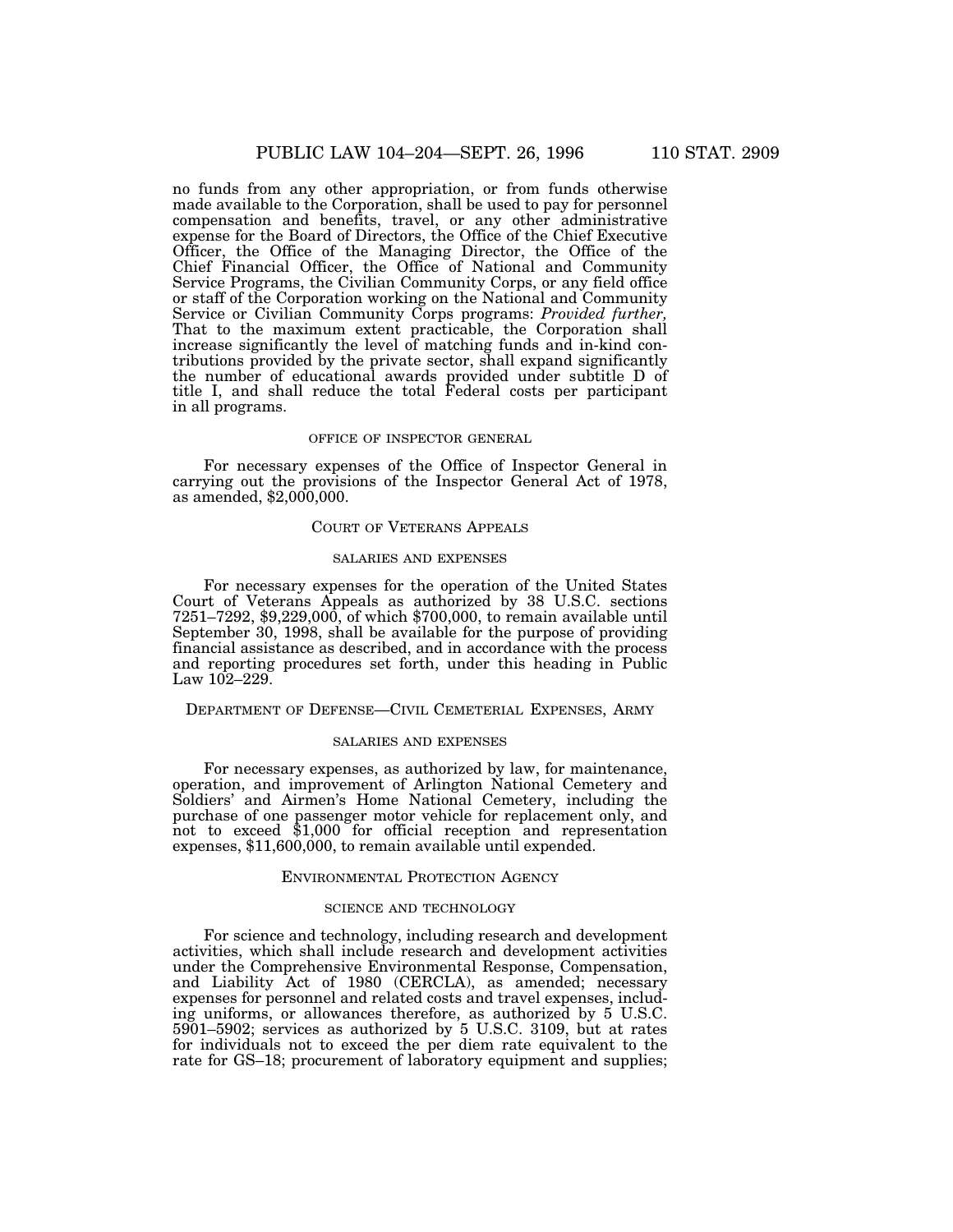other operating expenses in support of research and development; construction, alteration, repair, rehabilitation, and renovation of facilities, not to exceed \$75,000 per project, \$542,000,000, which shall remain available until September 30, 1998.

# ENVIRONMENTAL PROGRAMS AND MANAGEMENT

For environmental programs and management, including necessary expenses, not otherwise provided for, for personnel and related costs and travel expenses, including uniforms, or allowances therefore, as authorized by  $5 \text{ U.S.C. } 5901-5902$ ; services as authorized by 5 U.S.C. 3109, but at rates for individuals not to exceed the per diem rate equivalent to the rate for GS–18; hire of passenger motor vehicles; hire, maintenance, and operation of aircraft; purchase of reprints; library memberships in societies or associations which issue publications to members only or at a price to members lower than to subscribers who are not members; construction, alteration, repair, rehabilitation, and renovation of facilities, not to exceed \$75,000 per project; and not to exceed \$6,000 for official reception and representation expenses, \$1,710,000,000, which shall remain available until September 30, 1998.

## OFFICE OF INSPECTOR GENERAL

For necessary expenses of the Office of Inspector General in carrying out the provisions of the Inspector General Act of 1978, as amended, and for construction, alteration, repair, rehabilitation, and renovation of facilities, not to exceed \$75,000 per project, \$28,500,000.

#### BUILDINGS AND FACILITIES

For construction, repair, improvement, extension, alteration, and purchase of fixed equipment or facilities of, or for use by, the Environmental Protection Agency, \$87,220,000, to remain available until expended: *Provided,* That EPA is authorized to establish and construct a consolidated research facility at Research Triangle Park, North Carolina, at a maximum total construction cost of \$232,000,000, and to obligate such monies as are made available by this Act for this purpose: *Provided further,* That EPA is authorized to construct such facility through multi-year contracts incrementally funded through appropriations hereafter made available for this project: *Provided further,* That, notwithstanding the previous provisos, for monies obligated pursuant to this authority, EPA may not obligate monies in excess of those provided in advance in annual appropriations, and such contracts shall clearly provide for this limitation.

## HAZARDOUS SUBSTANCE SUPERFUND

#### (INCLUDING TRANSFER OF FUNDS)

For necessary expenses to carry out the Comprehensive Environmental Response, Compensation, and Liability Act of 1980 (CERCLA), as amended, including sections 111 (c)(3), (c)(5), (c)(6), and (e)(4) (42 U.S.C. 9611), and for construction, alteration, repair, rehabilitation, and renovation of facilities, not to exceed \$75,000 per project; not to exceed \$1,394,245,000 (of which \$100,000,000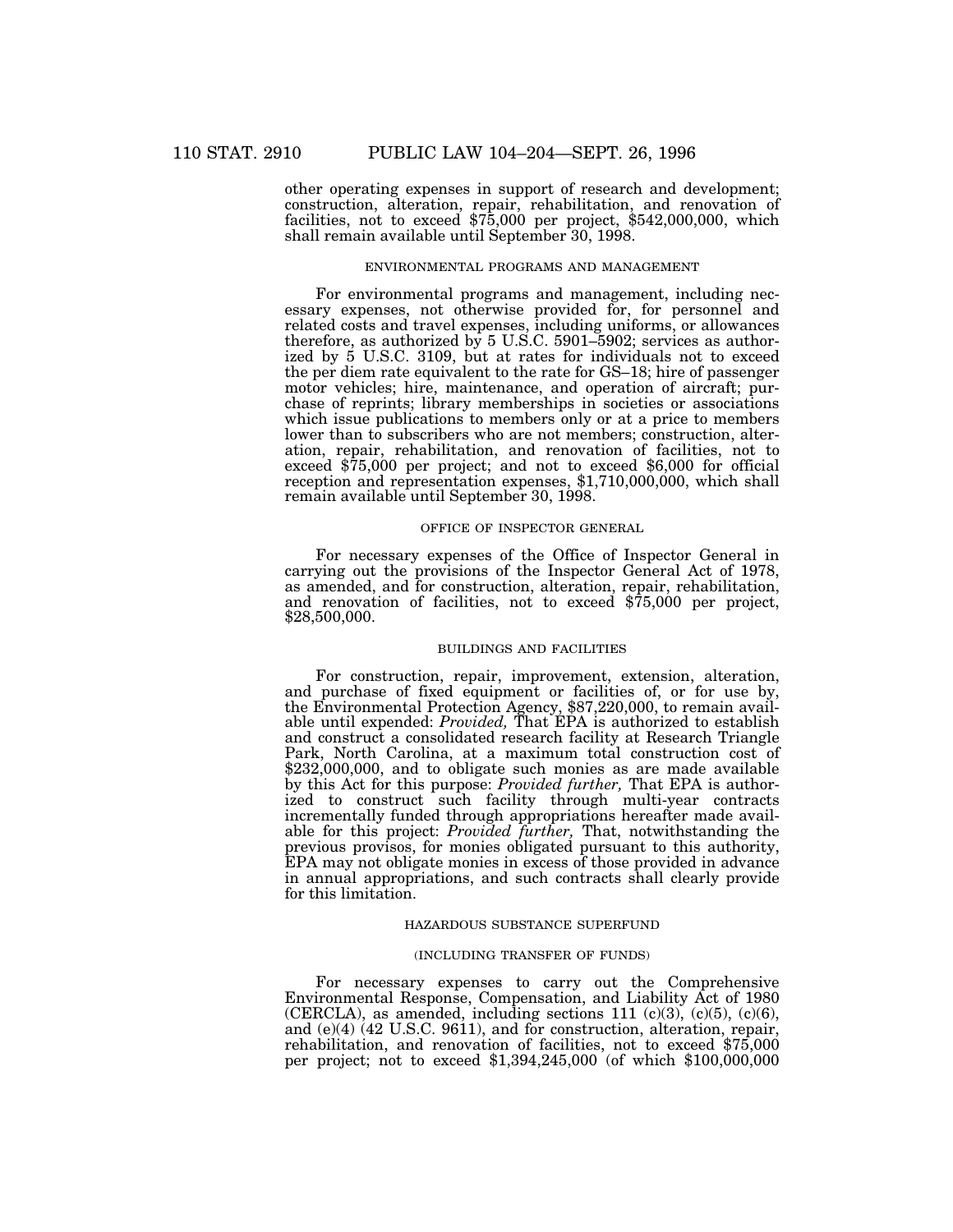shall not become available until September 1, 1997), to remain available until expended, consisting of \$1,144,245,000 as authorized by section 517(a) of the Superfund Amendments and Reauthorization Act of 1986 (SARA), as amended by Public Law 101–508, and \$250,000,000 as a payment from general revenues to the Hazardous Substance Superfund as authorized by section 517(b) of SARA, as amended by Public Law 101–508: *Provided,* That funds appropriated under this heading may be allocated to other Federal agencies in accordance with section 111(a) of CERCLA: *Provided further,* That \$11,000,000 of the funds appropriated under this heading shall be transferred to the ''Office of Inspector General'' appropriation to remain available until September 30, 1997: *Provided further,* That notwithstanding section 111(m) of CERCLA or any other provision of law, not to exceed \$64,000,000 of the funds appropriated under this heading shall be available to the Agency for Toxic Substances and Disease Registry to carry out activities described in sections  $104(i)$ ,  $111(c)(4)$ , and  $111(c)(14)$  of CERCLA and section 118(f) of the Superfund Amendments and Reauthorization Act of 1986: *Provided further,* That \$35,000,000 of the funds appropriated under this heading shall be transferred to the ''Science and technology'' appropriation to remain available until September 30, 1998: *Provided further,* That none of the funds appropriated under this heading shall be available for the Agency for Toxic Substances and Disease Registry to issue in excess of 40 toxicological profiles pursuant to section 104(i) of CERCLA during fiscal year 1997.

### LEAKING UNDERGROUND STORAGE TANK TRUST FUND

#### (INCLUDING TRANSFER OF FUNDS)

For necessary expenses to carry out leaking underground storage tank cleanup activities authorized by section 205 of the Superfund Amendments and Reauthorization Act of 1986, and for construction, alteration, repair, rehabilitation, and renovation of facilities, not to exceed \$75,000 per project, \$60,000,000, to remain available until expended: *Provided,* That no more than \$7,000,000 shall be available for administrative expenses: *Provided further*, That \$577,000 shall be transferred to the "Office of Inspector General'' appropriation to remain available until September 30, 1997.

#### OIL SPILL RESPONSE

#### (INCLUDING TRANSFER OF FUNDS)

For expenses necessary to carry out the Environmental Protection Agency's responsibilities under the Oil Pollution Act of 1990, \$15,000,000, to be derived from the Oil Spill Liability trust fund, and to remain available until expended: *Provided,* That not more than \$8,000,000 of these funds shall be available for administrative expenses.

### STATE AND TRIBAL ASSISTANCE GRANTS

For environmental programs and infrastructure assistance, including capitalization grants for State revolving funds and performance partnership grants, \$2,875,207,000, to remain available until expended, of which \$1,900,000,000 shall be for making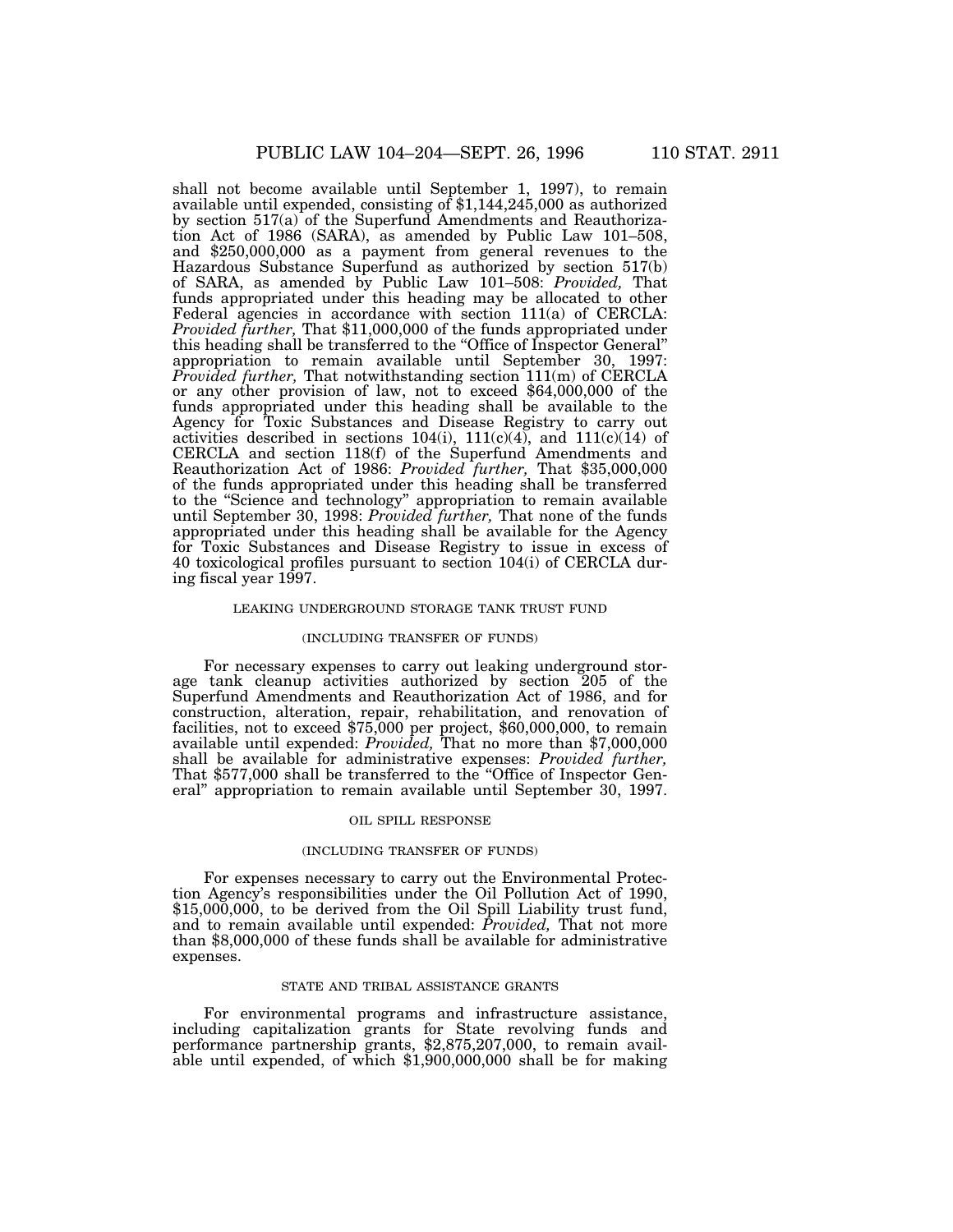capitalization grants for State revolving funds to support water infrastructure financing; \$100,000,000 for architectural, engineering, planning, design, construction and related activities in connection with the construction of high priority water and wastewater facilities in the area of the United States-Mexico Border, after consultation with the appropriate border commission; \$50,000,000 for grants to the State of Texas, which shall be matched by an equal amount of State funds from State resources, for the purpose of improving wastewater treatment for colonias; \$15,000,000 for grants to the State of Alaska subject to an appropriate cost share as determined by the Administrator, to address water supply and wastewater infrastructure needs of rural and Alaska Native Villages; \$136,000,000 for making grants for the construction of wastewater and water treatment facilities and the development of groundwater in accordance with the terms and conditions specified for such grants in the conference report and joint explanatory statement of the committee of conference accompanying this Act (H.R. 3666); and \$674,207,000 for grants to States and federally recognized tribes for multi-media or single media pollution prevention, control and abatement and related activities pursuant to the provisions set forth under this heading in Public Law 104–134: *Provided,* That, from funds appropriated under this heading, the Administrator may make grants to federally recognized Indian governments for the development of multi-media environmental programs: *Provided further,* That notwithstanding any other provision of law, beginning in fiscal year 1997 the Administrator may make grants to States, from funds available for obligation in the State under title II of the Federal Water Pollution Control Act, as amended, for administering the completion and closeout of the State's construction grants program, based on a budget annually negotiated with the State: *Provided further,* That of the \$1,900,000,000 for capitalization grants for State revolving funds to support water infrastructure financing, \$1,275,000,000 shall be for drinking water State revolving funds: *Provided further,* That the funds made available in Public Law 103–327 for a grant to the City of Bangor, Maine, in accordance with House Report 103– 715, shall be available for a grant to that city for meeting combined sewer overflow requirements: *Provided further,* That, notwithstanding any other provision of law, a State that did not receive, in fiscal year 1996, grants under title VI of the Federal Water Pollution Control Act, as amended, that obligated all the funds allotted to it from the \$725,000,000 that became available for that purpose on August 1, 1996, may receive reallotted funds from the fiscal year 1996 appropriation, provided the State receives such grants in fiscal year 1997.

#### WORKING CAPITAL FUND

### (INCLUDING TRANSFER OF FUNDS)

31 USC 501 note.

There is hereby established in the Treasury a franchise fund pilot to be known as the ''Working capital fund'', as authorized by section 403 of Public Law 103–356, to be available as provided in such section for expenses and equipment necessary for the maintenance and operation of such administrative services as the Administrator determines may be performed more advantageously as central services: *Provided,* That any inventories, equipment, and other assets pertaining to the services to be provided by such

33 USC 128 note.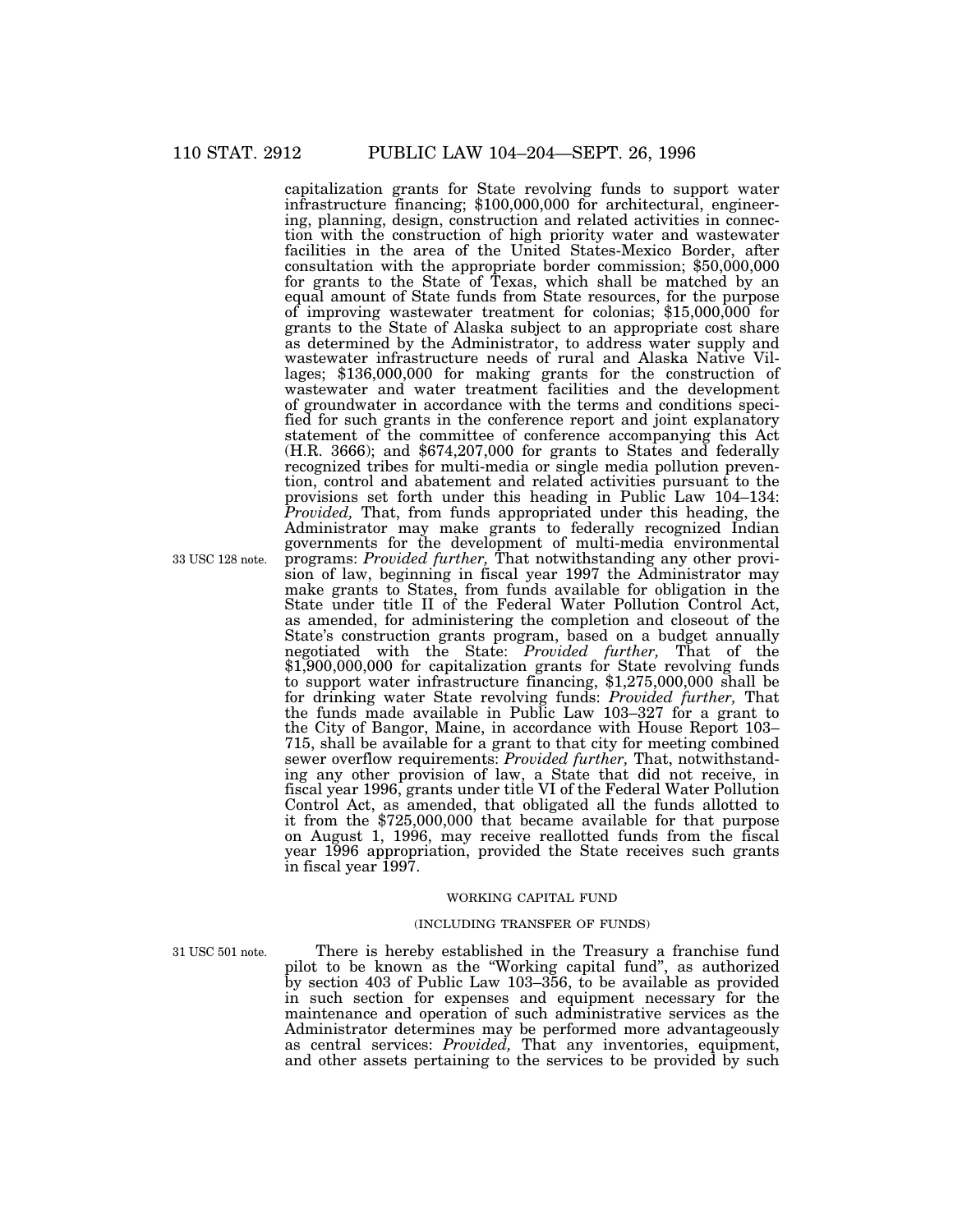fund, either on hand or on order, less the related liabilities or unpaid obligations, and any appropriations made hereafter for the purpose of providing capital, shall be used to capitalize such fund: *Provided further*, That such fund shall be paid in advance from funds available to the Agency and other Federal agencies for which such centralized services are performed, at rates which will return in full all expenses of operation, including accrued leave, depreciation of fund plant and equipment, amortization of automated data processing (ADP) software and systems (either acquired or donated), and an amount necessary to maintain a reasonable operating reserve, as determined by the Administrator: *Provided further,* That such fund shall provide services on a competitive basis: *Provided further,* That an amount not to exceed four percent of the total annual income to such fund may be retained in the fund for fiscal year 1997 and each fiscal year thereafter, to remain available until expended, to be used for the acquisition of capital equipment and for the improvement and implementation of Agency financial management, ADP, and other support systems: *Provided further,* That no later than thirty days after the end of each fiscal year amounts in excess of this reserve limitation shall be transferred to the Treasury: *Provided further,* That such franchise fund pilot shall terminate pursuant to section 403(f) of Public Law 103–356.

#### EXECUTIVE OFFICE OF THE PRESIDENT

#### OFFICE OF SCIENCE AND TECHNOLOGY POLICY

For necessary expenses of the Office of Science and Technology Policy, in carrying out the purposes of the National Science and Technology Policy, Organization, and Priorities Act of 1976 (42 U.S.C. 6601 and 6671), hire of passenger motor vehicles, and services as authorized by 5 U.S.C. 3109, not to exceed \$2,500 for official reception and representation expenses, and rental of conference rooms in the District of Columbia, \$4,932,000.

### COUNCIL ON ENVIRONMENTAL QUALITY AND OFFICE OF ENVIRONMENTAL QUALITY

For necessary expenses to continue functions assigned to the Council on Environmental Quality and Office of Environmental Quality pursuant to the National Environmental Policy Act of 1969, the Environmental Quality Improvement Act of 1970, and Reorganization Plan No. 1 of 1977, \$2,436,000.

#### FEDERAL EMERGENCY MANAGEMENT AGENCY

#### DISASTER RELIEF

For necessary expenses in carrying out the Robert T. Stafford Disaster Relief and Emergency Assistance Act (42 U.S.C. 5121 et seq.), \$1,320,000,000, and, notwithstanding 42 U.S.C. 5203, to become available for obligation on September 30, 1997, and remain available until expended: *Provided,* That notwithstanding any other provision of this paragraph, amounts appropriated herein shall be available for obligation on October 1, 1996: *Provided further,* That the Director of the Federal Emergency Management Agency (FEMA) shall submit to the appropriate committees of Congress within 120 days of enactment of this Act a comprehensive report

Reports.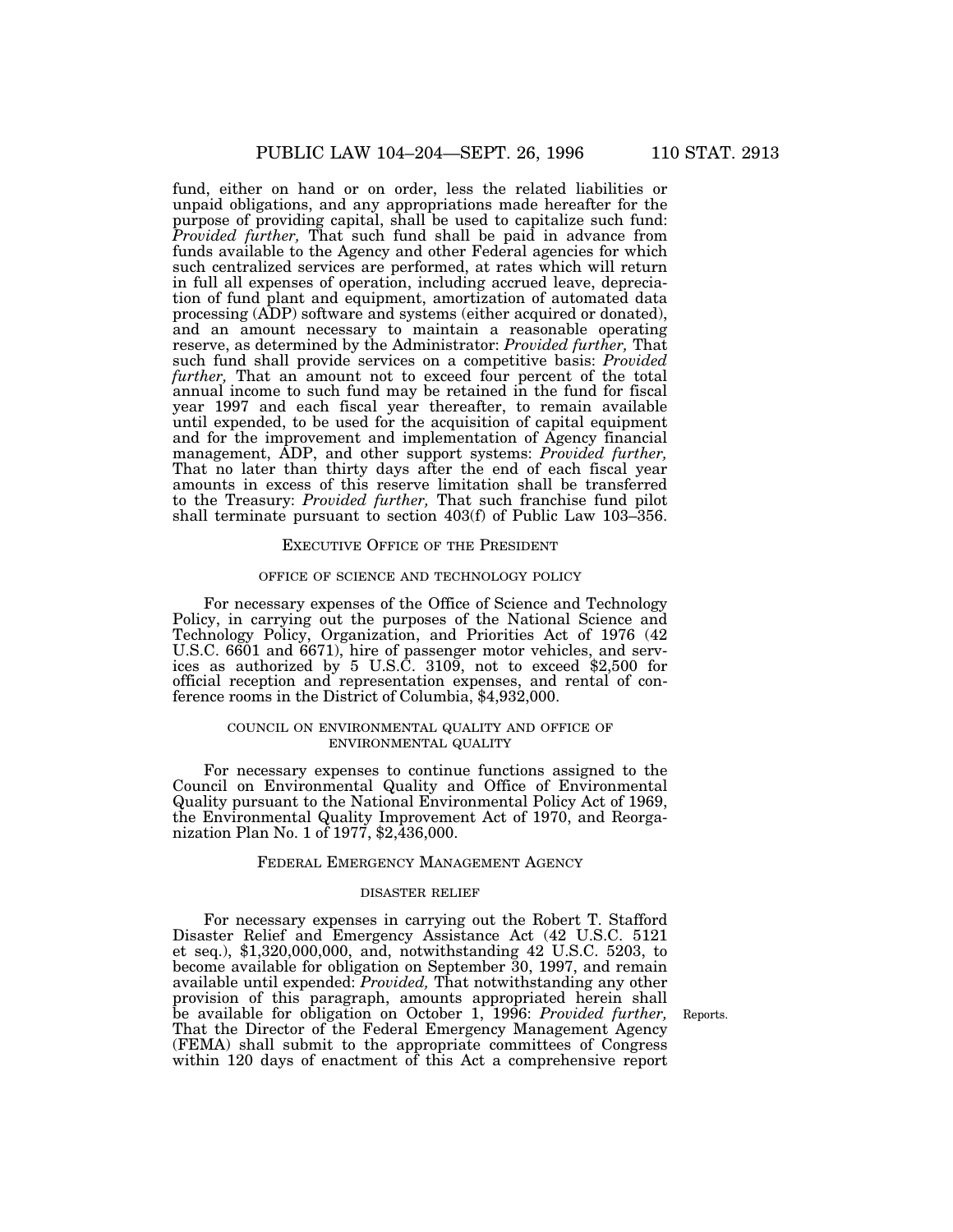on FEMA's plans to reduce disaster relief expenditures and improve managment controls on the Disaster Relief Fund.

#### DISASTER ASSISTANCE DIRECT LOAN PROGRAM ACCOUNT

For the cost of direct loans, \$1,385,000, as authorized by section 319 of the Robert T. Stafford Disaster Relief and Emergency Assistance Act (42 U.S.C. 5121 et seq.): *Provided,* That such costs, including the cost of modifying such loans, shall be as defined in section 502 of the Congressional Budget Act of 1974, as amended: *Provided further,* That these funds are available to subsidize gross obligations for the principal amount of direct loans not to exceed \$25,000,000.

In addition, for administrative expenses to carry out the direct loan program, \$548,000.

### SALARIES AND EXPENSES

For necessary expenses, not otherwise provided for, including hire and purchase of motor vehicles (31 U.S.C. 1343); uniforms, or allowances therefor, as authorized by 5 U.S.C. 5901–5902; services as authorized by 5 U.S.C. 3109, but at rates for individuals not to exceed the per diem rate equivalent to the rate for GS– 18; expenses of attendance of cooperating officials and individuals at meetings concerned with the work of emergency preparedness; transportation in connection with the continuity of Government programs to the same extent and in the same manner as permitted the Secretary of a Military Department under 10 U.S.C. 2632; and not to exceed \$2,500 for official reception and representation expenses, \$167,500,000.

### OFFICE OF INSPECTOR GENERAL

For necessary expenses of the Office of Inspector General in carrying out the provisions of the Inspector General Act of 1978, as amended, \$4,673,000.

## EMERGENCY MANAGEMENT PLANNING AND ASSISTANCE

For necessary expenses, not otherwise provided for, to carry out activities under the National Flood Insurance Act of 1968, as amended, and the Flood Disaster Protection Act of 1973, as amended (42 U.S.C. 4001 et seq.), the Robert T. Stafford Disaster Relief and Emergency Assistance Act (42 U.S.C. 5121 et seq.), the Earthquake Hazards Reduction Act of 1977, as amended (42 U.S.C. 7701 et seq.), the Federal Fire Prevention and Control Act of 1974, as amended (15 U.S.C. 2201 et seq.), the Defense Production Act of 1950, as amended (50 U.S.C. App. 2061 et seq.), sections 107 and 303 of the National Security Act of 1947, as amended (50 U.S.C. 404–405), and Reorganization Plan No. 3 of 1978, \$206,701,000.

### EMERGENCY FOOD AND SHELTER PROGRAM

To carry out an emergency food and shelter program pursuant to title III of Public Law 100–77, as amended, \$100,000,000: *Provided,* That total administrative costs shall not exceed three and one-half percent of the total appropriation.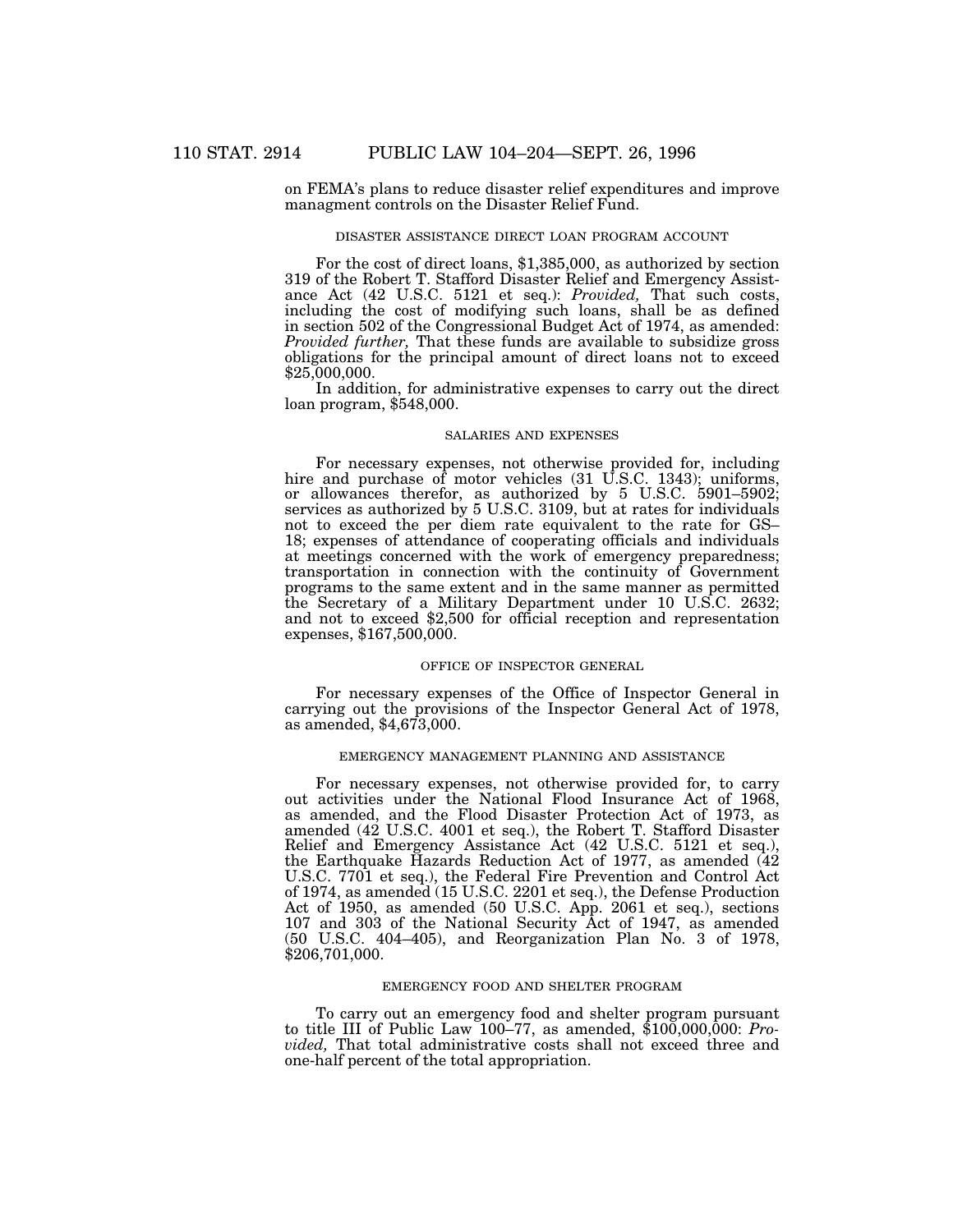# NATIONAL FLOOD INSURANCE FUND

For activities under the National Flood Insurance Act of 1968, the Flood Disaster Protection Act of 1973, and the National Flood Insurance Reform Act of 1994, not to exceed \$20,981,000 for salaries and expenses associated with flood mitigation and flood insurance operations, and not to exceed \$78,464,000 for flood mitigation, including up to \$20,000,000 for expenses under section 1366 of the National Flood Insurance Act, which amount shall be available until September 30, 1998. The first sentence of section 1376(c) of the National Flood Insurance Act of 1968, as amended (42 U.S.C.  $4127(c)$ , is amended by striking all after "this subsection" and inserting "such sums as may be necessary through September 30, 1997 for studies under this title.''. In fiscal year 1997, no funds in excess of (1) \$47,000,000 for operating expenses, (2) \$335,680,000 for agents' commissions and taxes, and (3) \$35,000,000 for interest on Treasury borrowings shall be available from the National Flood Insurance Fund without prior notice to the Committees on Appropriations. For fiscal year 1997, flood insurance rates shall not exceed the level authorized by the National Flood Insurance Reform Act of 1994. Section 1319 of the National Flood Insurance Act of 1968, as amended (42 U.S.C. 4026), is amended by striking out September 30, 1996.'' and inserting ''September 30, 1997.''.

### WORKING CAPITAL FUND

For the establishment of a working capital fund for the Federal 31 USC 501 note. Emergency Management Agency, to be available without fiscal year limitation, for expenses and equipment necessary for maintenance and operations of such administrative services as the Director determines may be performed more advantageously as central services: *Provided,* That any inventories, equipment, and other assets pertaining to the services to be provided by such fund, either on hand or on order, less the related liabilities or unpaid obligations, and any appropriations made hereafter for the purpose of providing capital, shall be used to capitalize such fund: *Provided further,* That such fund shall be reimbursed or credited with advance payments from applicable appropriations and funds of the Federal Emergency Management Agency, other Federal agencies, and other sources authorized by law for which such centralized services are performed, including supplies, materials, and services, at rates that will return in full all expenses of operation, including accrued leave, depreciation of fund plant and equipment, amortization of automated data processing (ADP) software and systems (either acquired or donated), and an amount necessary to maintain a reasonable operating reserve as determined by the Director: *Provided further,* That income of such fund may be retained, to remain available until expended, for purposes of the fund: *Provided further,* That fees for services shall be established by the Director at a level to cover the total estimated costs of providing such services, such fees to be deposited in the fund shall remain available until expended for purposes of the fund: *Provided further,* That such fund shall terminate in a manner consistent with section 403(f) of Public Law 103–356.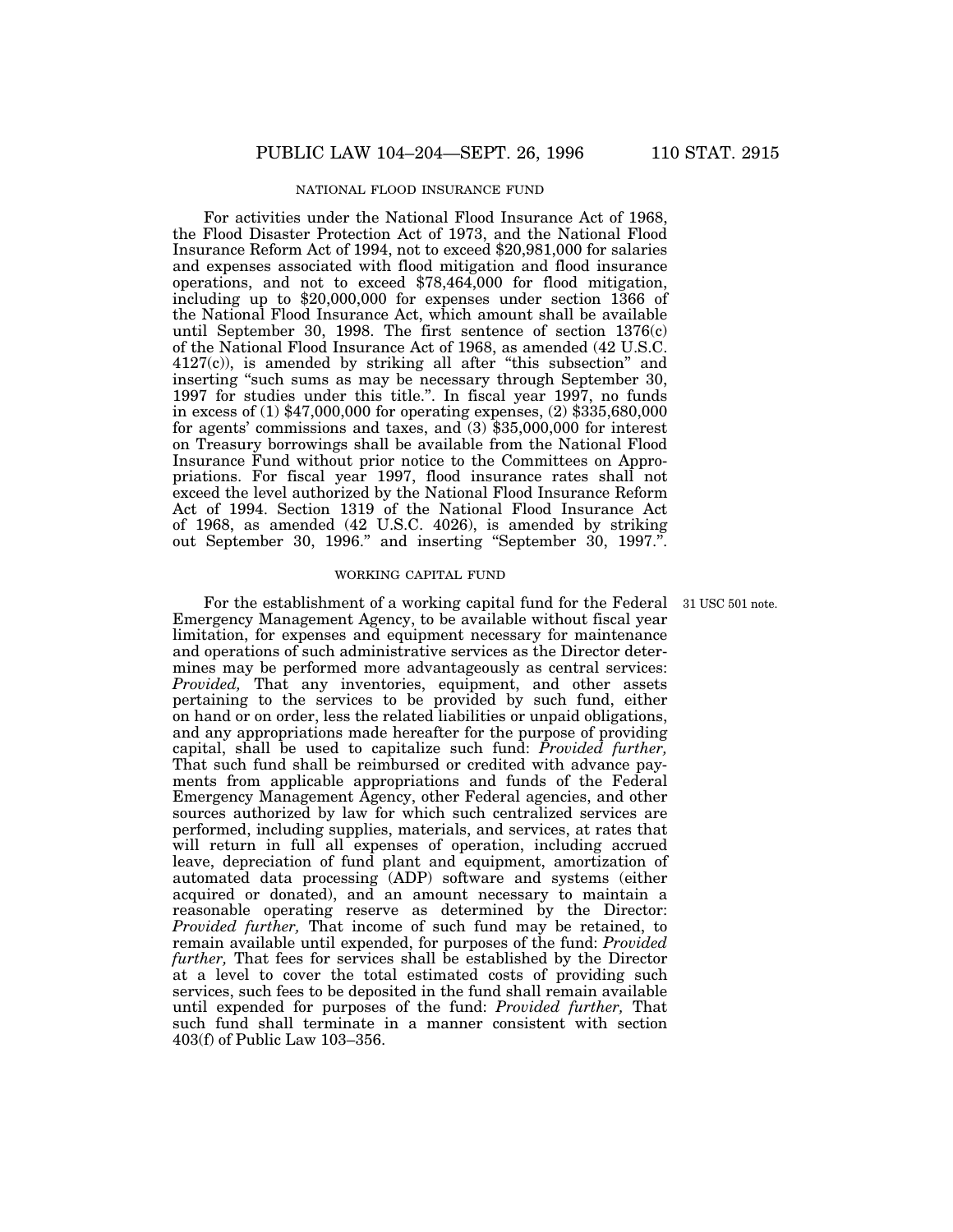# ADMINISTRATIVE PROVISION

Regulations.

The Director of the Federal Emergency Management Agency shall promulgate through rulemaking a methodology for assessment and collection of fees to be assessed and collected beginning in fiscal year 1997 applicable to persons subject to the Federal Emergency Management Agency's radiological emergency preparedness regulations. The aggregate charges assessed pursuant to this section during fiscal year 1997 shall approximate, but not be less than, 100 per centum of the amounts anticipated by the Federal Emergency Management Agency to be obligated for its radiological emergency preparedness program for such fiscal year. The methodology for assessment and collection of fees shall be fair and equitable, and shall reflect the full amount of costs of providing radiological emergency planning, preparedness, response and associated services. Such fees shall be assessed in a manner that reflects the use of agency resources for classes of regulated persons and the administrative costs of collecting such fees. Fees received pursuant to this section shall be deposited in the general fund of the Treasury as offsetting receipts. Assessment and collection of such fees are only authorized during fiscal year 1997.

# GENERAL SERVICES ADMINISTRATION

# CONSUMER INFORMATION CENTER FUND

For necessary expenses of the Consumer Information Center, including services authorized by 5 U.S.C. 3109, \$2,260,000, to be deposited into the Consumer Information Center Fund: *Provided,* That the appropriations, revenues and collections deposited into the fund shall be available for necessary expenses of Consumer Information Center activities in the aggregate amount of \$7,500,000. Appropriations, revenues, and collections accruing to this fund during fiscal year 1997 in excess of \$7,500,000 shall remain in the fund and shall not be available for expenditure except as authorized in appropriations Acts: *Provided further,* That notwithstanding any other provision of law, the Consumer Information Center may accept and deposit to this account, during fiscal year 1997 and hereafter, gifts for the purpose of defraying its costs of printing, publishing, and distributing consumer information and educational materials and undertaking other consumer information activities; may expend those gifts for those purposes, in addition to amounts appropriated or otherwise made available; and the balance shall remain available for expenditure for such purpose.

#### NATIONAL AERONAUTICS AND SPACE ADMINISTRATION

### HUMAN SPACE FLIGHT

For necessary expenses, not otherwise provided for, in the conduct and support of human space flight research and development activities, including research, development, operations, and services; maintenance; construction of facilities including repair, rehabilitation, and modification of real and personal property, and acquisition or condemnation of real property, as authorized by law; space flight, spacecraft control and communications activities including operations, production, and services; and purchase, lease, charter, maintenance and operation of mission and administrative

40 USC 761a.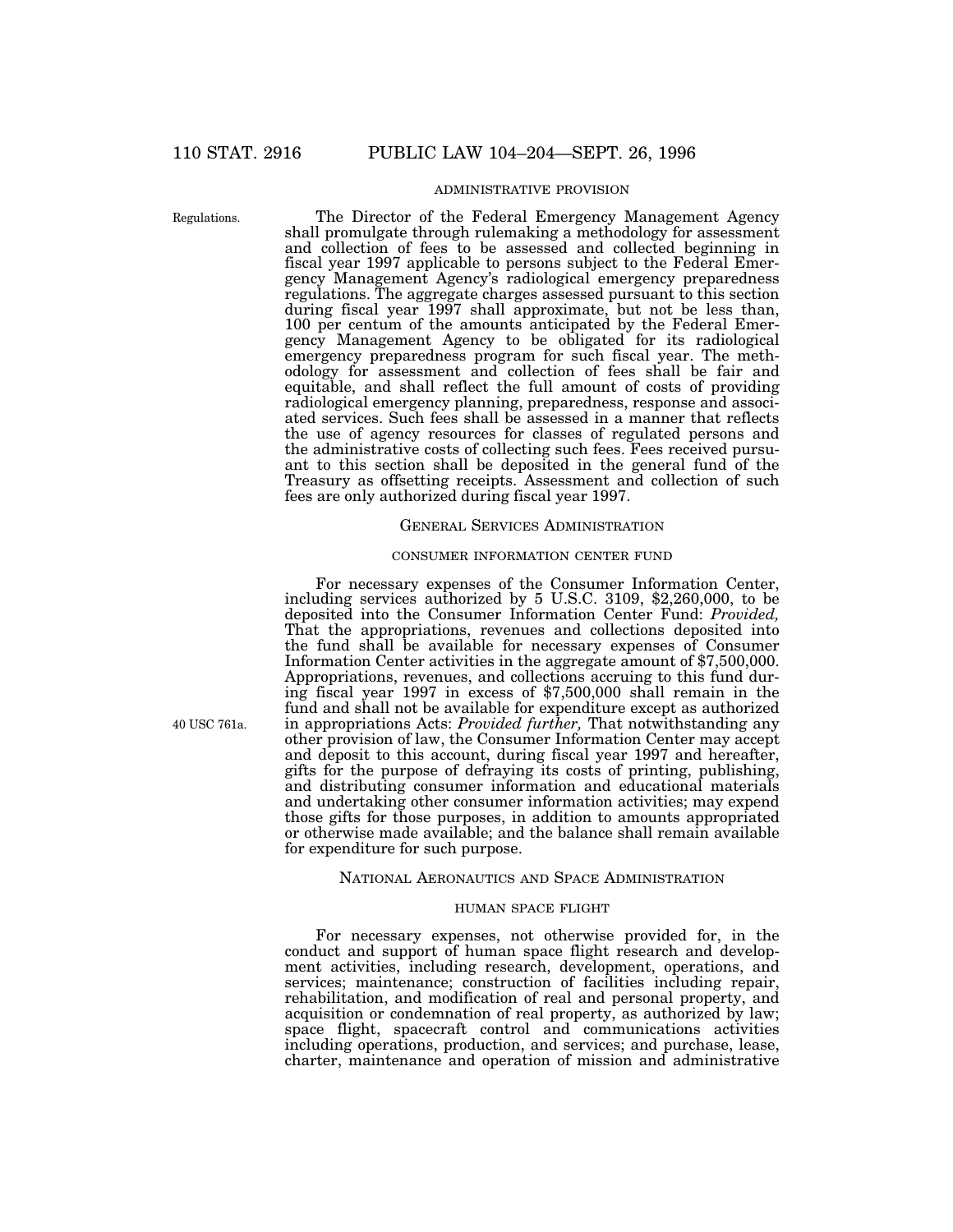aircraft, \$5,362,900,000, to remain available until September 30, 1998.

#### SCIENCE, AERONAUTICS AND TECHNOLOGY

For necessary expenses, not otherwise provided for, in the conduct and support of science, aeronautics and technology research and development activities, including research, development, operations, and services; maintenance; construction of facilities including repair, rehabilitation, and modification of real and personal property, and acquisition or condemnation of real property, as authorized by law; space flight, spacecraft control and communications activities including operations, production, and services; and purchase, lease, charter, maintenance and operation of mission and administrative aircraft, \$5,762,100,000, to remain available until September 30, 1998. Chapter VII of Public Law 104–6 is amended under the heading, ''National Aeronautics and Space Administration'' by replacing ''September 30, 1997'' with ''September 30, 1998'' and ''1996'' with ''1997''.

109 Stat. 88.

#### MISSION SUPPORT

For necessary expenses, not otherwise provided for, in carrying out mission support for human space flight programs and science, aeronautical, and technology programs, including research operations and support; space communications activities including operations, production and services; maintenance; construction of facilities including repair, rehabilitation, and modification of facilities, minor construction of new facilities and additions to existing facilities, facility planning and design, environmental compliance and restoration, and acquisition or condemnation of real property, as authorized by law; program management; personnel and related costs, including uniforms or allowances therefor, as authorized by 5 U.S.C. 5901–5902; travel expenses; purchase, lease, charter, maintenance, and operation of mission and administrative aircraft; not to exceed \$35,000 for official reception and representation expenses; and purchase (not to exceed 33 for replacement only) and hire of passenger motor vehicles; \$2,562,200,000, to remain available until September 30, 1998.

### OFFICE OF INSPECTOR GENERAL

For necessary expenses of the Office of Inspector General in carrying out the Inspector General Act of 1978, as amended, \$17,000,000.

#### ADMINISTRATIVE PROVISIONS

# (INCLUDING TRANSFER OF FUNDS)

Notwithstanding the limitation on the availability of funds appropriated for ''Human space flight'', ''Science, aeronautics and technology'', or ''Mission support'' by this appropriations Act, when (1) any activity has been initiated by the incurrence of obligations for construction of facilities as authorized by law, or (2) amounts are provided for full-funding for the Tracking and Data Relay Satellite (TDRS) replenishment program, such amount available for such activity shall remain available until expended. This provision does not apply to the amounts appropriated in ''Mission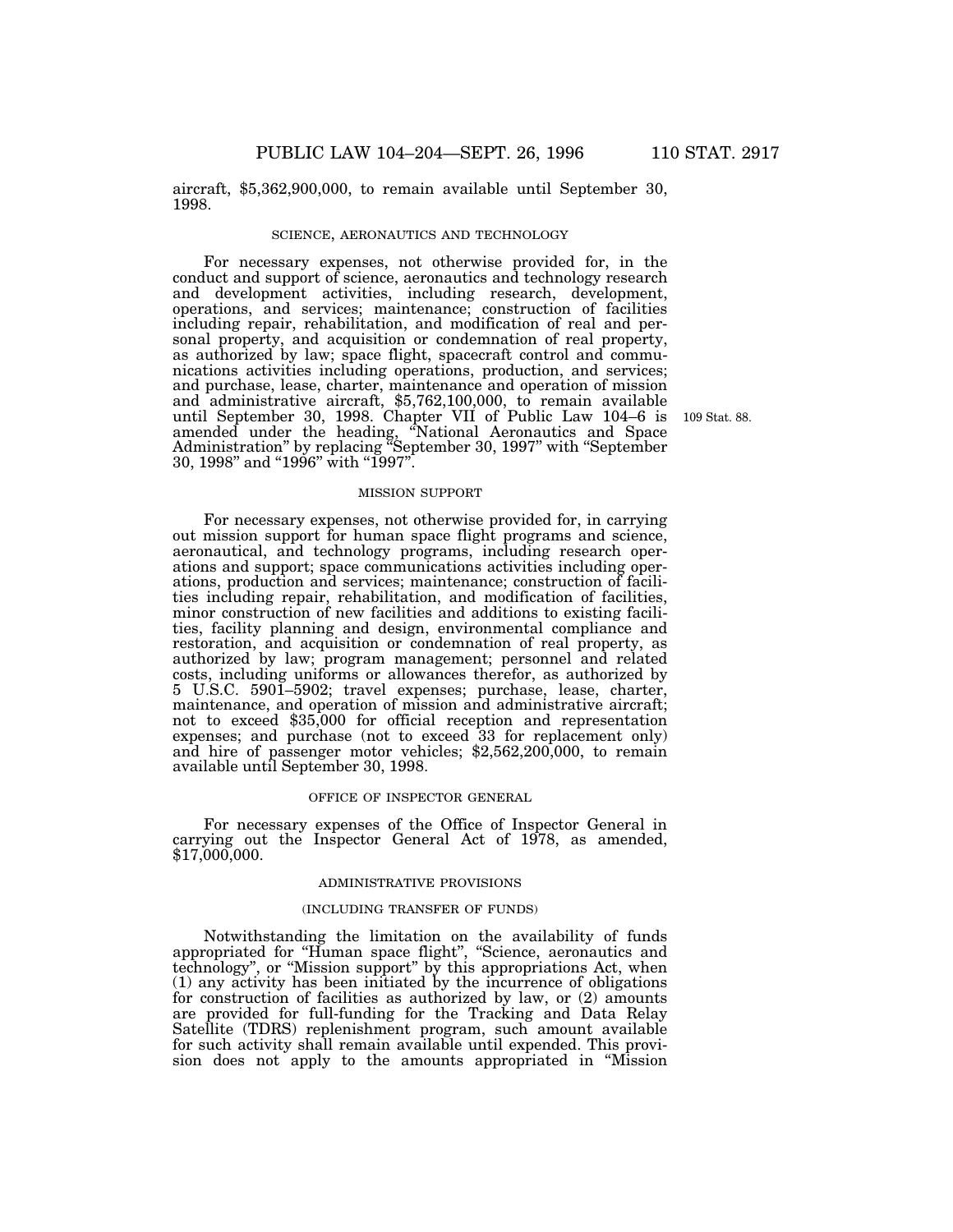support'' pursuant to the authorization for repair, rehabilitation and modification of facilities, minor construction of new facilities and additions to existing facilities, and facility planning and design.

Notwithstanding the limitation on the availability of funds appropriated for ''Human space flight'', ''Science, aeronautics and technology'', or ''Mission support'' by this appropriations Act, the amounts appropriated for construction of facilities shall remain available until September 30, 1999.

Notwithstanding the limitation on the availability of funds appropriated for ''Mission support'' and ''Office of Inspector General'', amounts made available by this Act for personnel and related costs and travel expenses of the National Aeronautics and Space Administration shall remain available until September 30, 1997 and may be used to enter into contracts for training, investigations, cost associated with personnel relocation, and for other services, to be provided during the next fiscal year.

Upon the determination by the Administrator that such action is necesssary, the Administrator may, with the approval of the Office of Management and Budget, transfer not to exceed \$177,000,000 of funds made available in this Act to the National Aeronautics and Space Administration for the International Space Station between ''Science, aeronautics and technology'' and ''Human space flight'', to be merged with and to be available for the same purposes, and for the same time period, as the appropriation to which transferred: *Provided,* That such authority may not be used unless for higher priority items than those for which originally appropriated: *Provided further,* That the Administrator of the National Aeronautics and Space Administration shall notify the Congress promptly of all transfers made pursuant to this authority.

# NATIONAL CREDIT UNION ADMINISTRATION

#### CENTRAL LIQUIDITY FACILITY

During fiscal year 1997, gross obligations of the Central Liquidity Facility for the principal amount of new direct loans to member credit unions, as authorized by the National Credit Union Central Liquidity Facility Act (12 U.S.C. 1795), shall not exceed \$600,000,000: *Provided,* That administrative expenses of the Central Liquidity Facility in fiscal year 1997 shall not exceed \$560,000: *Provided further,* That \$1,000,000, together with amounts of principal and interest on loans repaid, to be available until expended, is available for loans to community development credit unions.

#### NATIONAL SCIENCE FOUNDATION

## RESEARCH AND RELATED ACTIVITIES

For necessary expenses in carrying out the National Science Foundation Act of 1950, as amended (42 U.S.C. 1861–1875), and the Act to establish a National Medal of Science (42 U.S.C. 1880– 1881); services as authorized by 5 U.S.C. 3109; maintenance and operation of aircraft and purchase of flight services for research support; acquisition of aircraft; \$2,432,000,000, of which not to exceed \$226,000,000 shall remain available until expended for Polar research and operations support, and for reimbursement to other Federal agencies for operational and science support and logistical

Notification.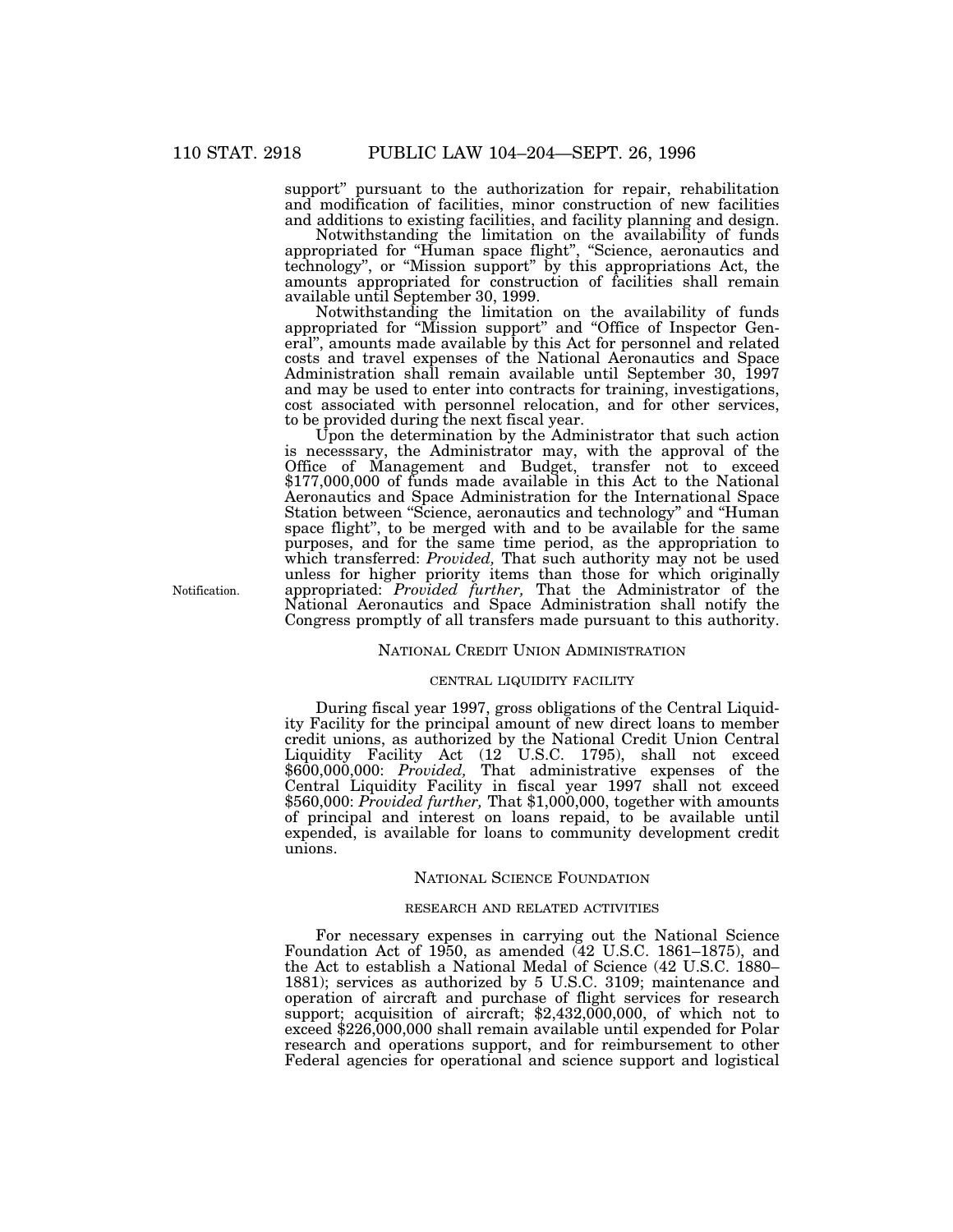and other related activities for the United States Antarctic program; the balance to remain available until September 30, 1998: *Provided,* That receipts for scientific support services and materials furnished by the National Research Centers and other National Science Foundation supported research facilities may be credited to this appropriation: *Provided further,* That to the extent that the amount appropriated is less than the total amount authorized to be appropriated for included program activities, all amounts, including floors and ceilings, specified in the authorizing Act for those program activities or their subactivities shall be reduced proportionally.

#### MAJOR RESEARCH EQUIPMENT

For necessary expenses of major construction projects pursuant to the National Science Foundation Act of 1950, as amended, \$80,000,000, to remain available until expended.

#### EDUCATION AND HUMAN RESOURCES

For necessary expenses in carrying out science and engineering education and human resources programs and activities pursuant to the National Science Foundation Act of 1950, as amended (42 U.S.C. 1861–1875), including services as authorized by 5 U.S.C. 3109 and rental of conference rooms in the District of Columbia, \$619,000,000, to remain available until September 30, 1998: *Provided,* That to the extent that the amount of this appropriation is less than the total amount authorized to be appropriated for included program activities, all amounts, including floors and ceilings, specified in the authorizing Act for those program activities or their subactivities shall be reduced proportionally.

## SALARIES AND EXPENSES

For necessary salaries and expenses of the National Science Foundation Act of 1950, as amended (42 U.S.C. 1861–1875); services authorized by 5 U.S.C. 3109; hire of passenger motor vehicles; not to exceed \$9,000 for official reception and representation expenses; uniforms or allowances therefor, as authorized by 5 U.S.C. 5901–5902; rental of conference rooms in the District of Columbia; reimbursement of the General Services Administration for security guard services and headquarters relocation; \$134,310,000: *Provided,* That contracts may be entered into under salaries and expenses in fiscal year 1997 for maintenance and operation of facilities, and for other services, to be provided during the next fiscal year.

### OFFICE OF INSPECTOR GENERAL

For necessary expenses of the Office of Inspector General as authorized by the Inspector General Act of 1978, as amended, \$4,690,000, to remain available until September 30, 1998.

## NEIGHBORHOOD REINVESTMENT CORPORATION

#### PAYMENT TO THE NEIGHBORHOOD REINVESTMENT CORPORATION

For payment to the Neighborhood Reinvestment Corporation for use in neighborhood reinvestment activities, as authorized by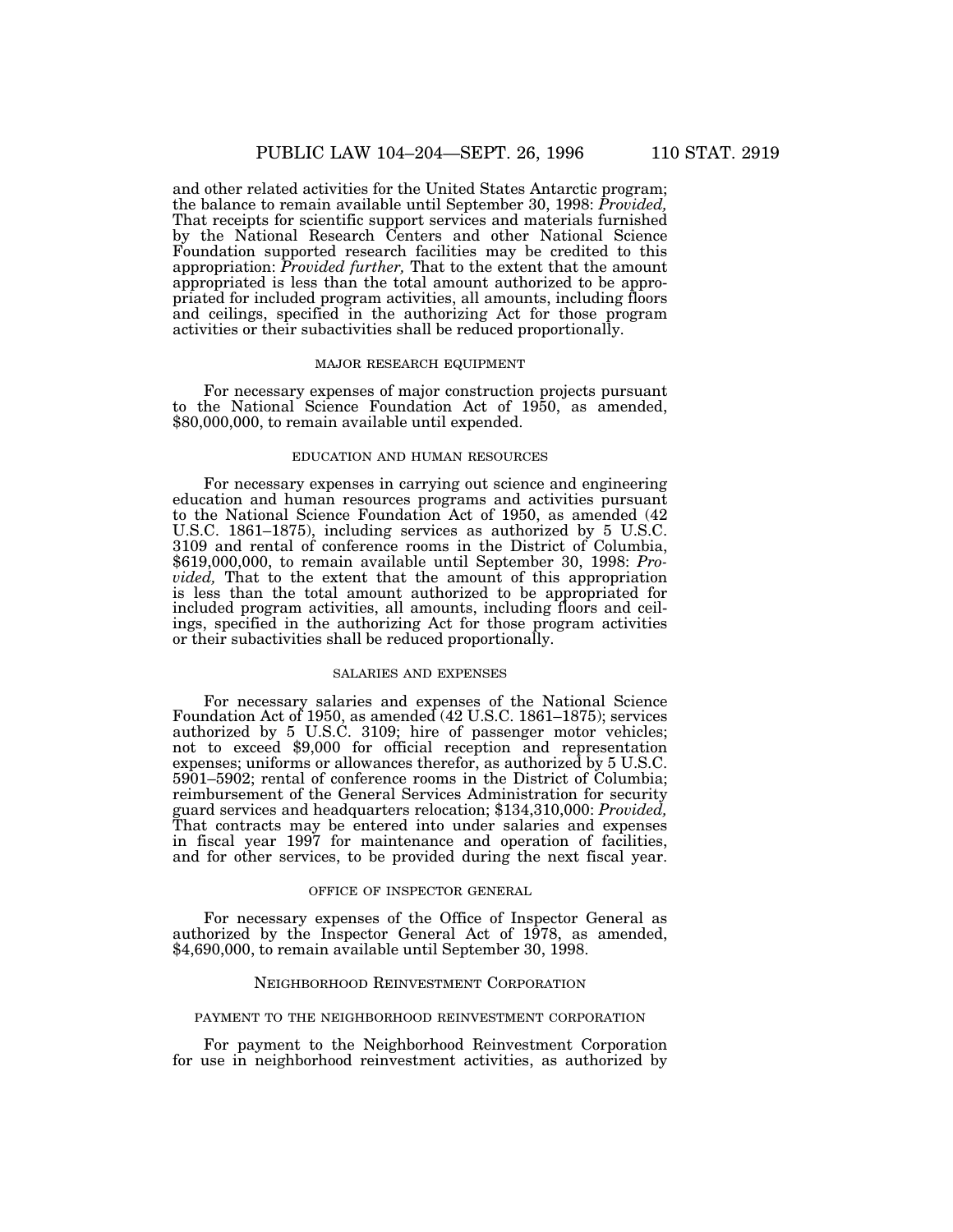the Neighborhood Reinvestment Corporation Act (42 U.S.C. 8101– 8107), \$49,900,000.

### SELECTIVE SERVICE SYSTEM

## SALARIES AND EXPENSES

For necessary expenses of the Selective Service System, including expenses of attendance at meetings and of training for uniformed personnel assigned to the Selective Service System, as authorized by 5 U.S.C. 4101–4118 for civilian employees; and not to exceed \$1,000 for official reception and representation expenses; \$22,930,000: *Provided,* That during the current fiscal year, the President may exempt this appropriation from the provisions of 31 U.S.C. 1341, whenever he deems such action to be necessary in the interest of national defense: *Provided further,* That none of the funds appropriated by this Act may be expended for or in connection with the induction of any person into the Armed Forces of the United States.

### TITLE IV—GENERAL PROVISIONS

SEC. 401. Where appropriations in titles I, II, and III of this Act are expendable for travel expenses and no specific limitation has been placed thereon, the expenditures for such travel expenses may not exceed the amounts set forth therefore in the budget estimates submitted for the appropriations: *Provided,* That this provision does not apply to accounts that do not contain an object classification for travel: *Provided further,* That this section shall not apply to travel performed by uncompensated officials of local boards and appeal boards of the Selective Service System; to travel performed directly in connection with care and treatment of medical beneficiaries of the Department of Veterans Affairs; to travel performed in connection with major disasters or emergencies declared or determined by the President under the provisions of the Robert T. Stafford Disaster Relief and Emergency Assistance Act; to travel performed by the Offices of Inspector General in connection with audits and investigations; or to payments to interagency motor pools where separately set forth in the budget schedules: *Provided further,* That if appropriations in titles I, II, and III exceed the amounts set forth in budget estimates initially submitted for such appropriations, the expenditures for travel may correspondingly exceed the amounts therefore set forth in the estimates in the same proportion.

SEC. 402. Appropriations and funds available for the administrative expenses of the Department of Housing and Urban Development and the Selective Service System shall be available in the current fiscal year for purchase of uniforms, or allowances therefor, as authorized by 5 U.S.C. 5901–5902; hire of passenger motor vehicles; and services as authorized by 5 U.S.C. 3109.

SEC. 403. Funds of the Department of Housing and Urban Development subject to the Government Corporation Control Act or section 402 of the Housing Act of 1950 shall be available, without regard to the limitations on administrative expenses, for legal services on a contract or fee basis, and for utilizing and making payment for services and facilities of Federal National Mortgage Association, Government National Mortgage Association, Federal Home Loan Mortgage Corporation, Federal Financing Bank, Federal Reserve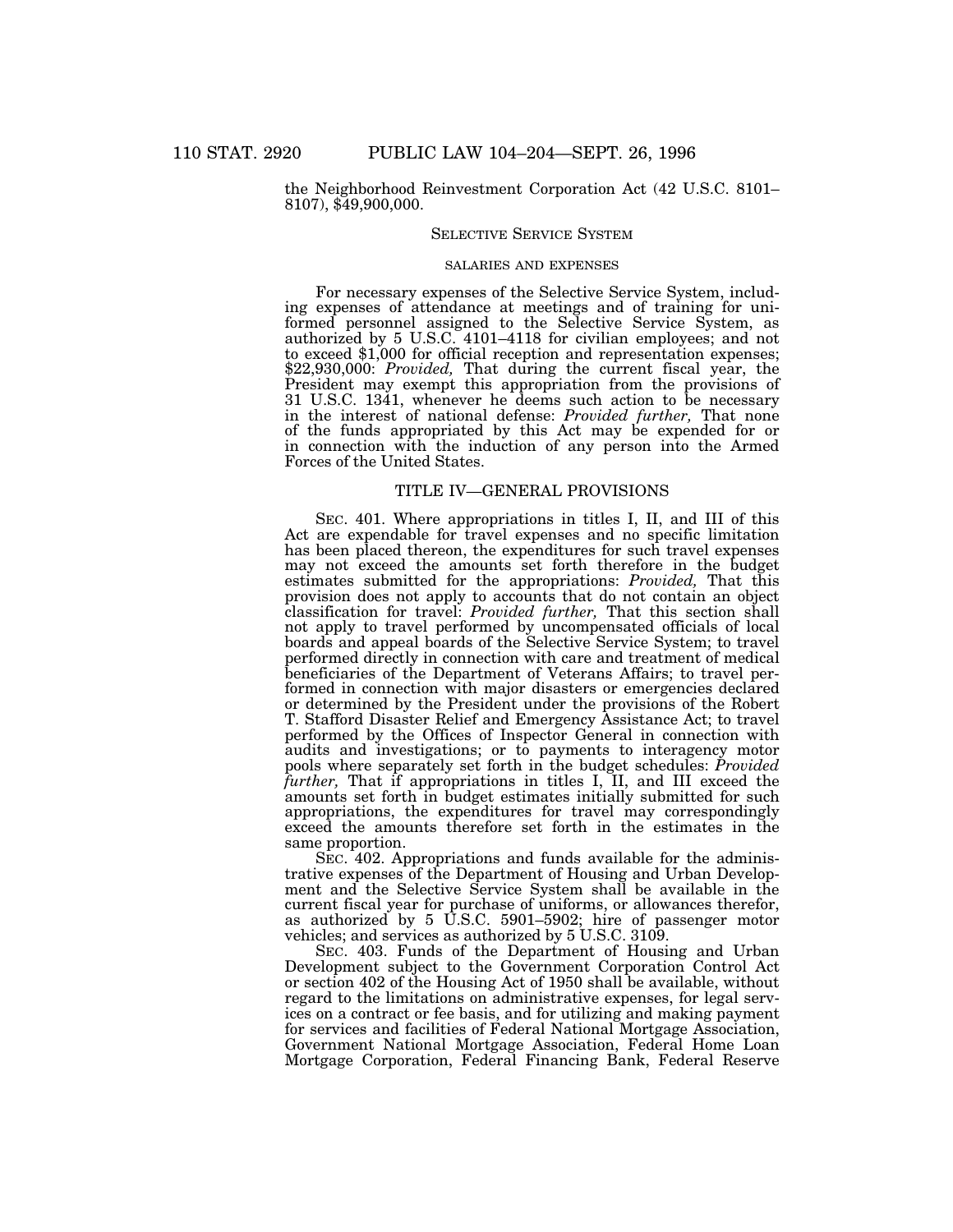banks or any member thereof, Federal Home Loan banks, and any insured bank within the meaning of the Federal Deposit Insurance Corporation Act, as amended (12 U.S.C. 1811–1831).

SEC. 404. No part of any appropriation contained in this Act shall remain available for obligation beyond the current fiscal year unless expressly so provided herein.

SEC. 405. No funds appropriated by this Act may be expended— (1) pursuant to a certification of an officer or employee of the United States unless—

(A) such certification is accompanied by, or is part of, a voucher or abstract which describes the payee or payees and the items or services for which such expenditure is being made, or

 $(B)$  the expenditure of funds pursuant to such certification, and without such a voucher or abstract, is specifically authorized by law; and

(2) unless such expenditure is subject to audit by the General Accounting Office or is specifically exempt by law from such audit.

SEC. 406. None of the funds provided in this Act to any department or agency may be expended for the transportation of any officer or employee of such department or agency between his domicile and his place of employment, with the exception of any officer or employee authorized such transportation under 31 U.S.C. 1344 or 5 U.S.C. 7905.

SEC. 407. None of the funds provided in this Act may be used for payment, through grants or contracts, to recipients that do not share in the cost of conducting research resulting from proposals not specifically solicited by the Government: *Provided,* That the extent of cost sharing by the recipient shall reflect the mutuality of interest of the grantee or contractor and the Government in the research.

SEC. 408. None of the funds in this Act may be used, directly or through grants, to pay or to provide reimbursement for payment of the salary of a consultant (whether retained by the Federal Government or a grantee) at more than the daily equivalent of the rate paid for level IV of the Executive Schedule, unless specifically authorized by law.

SEC. 409. None of the funds provided in this Act shall be used to pay the expenses of, or otherwise compensate, non-Federal parties intervening in regulatory or adjudicatory proceedings. Nothing herein affects the authority of the Consumer Product Safety Commission pursuant to section 7 of the Consumer Product Safety Act (15 U.S.C. 2056 et seq.).

Contracts. information.

SEC. 410. Except as otherwise provided under existing law or under an existing Executive Order issued pursuant to an existing law, the obligation or expenditure of any appropriation under this Act for contracts for any consulting service shall be limited to contracts which are (1) a matter of public record and available for public inspection, and (2) thereafter included in a publicly available list of all contracts entered into within twenty-four months prior to the date on which the list is made available to the public and of all contracts on which performance has not been completed by such date. The list required by the preceding sentence shall be updated quarterly and shall include a narrative description of the work to be performed under each such contract.

Public Records.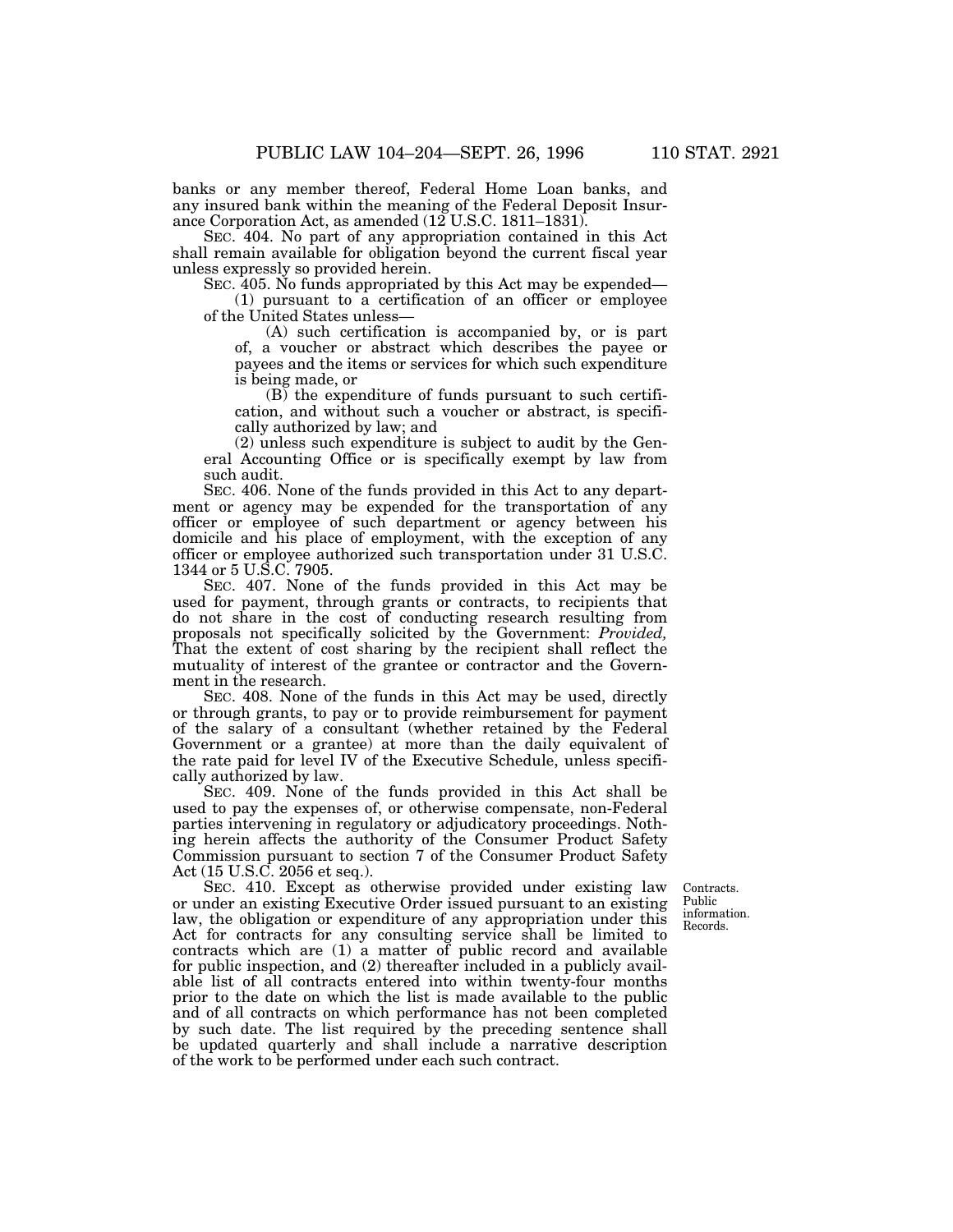SEC. 411. Except as otherwise provided by law, no part of any appropriation contained in this Act shall be obligated or expended by any executive agency, as referred to in the Office of Federal Procurement Policy Act (41 U.S.C. 401 et seq.), for a contract for services unless such executive agency (1) has awarded and entered into such contract in full compliance with such Act and the regulations promulgated thereunder, and (2) requires any report prepared pursuant to such contract, including plans, evaluations, studies, analyses and manuals, and any report prepared by the agency which is substantially derived from or substantially includes any report prepared pursuant to such contract, to contain information concerning (A) the contract pursuant to which the report was prepared, and (B) the contractor who prepared the report pursuant to such contract.

SEC. 412. Except as otherwise provided in section 406, none of the funds provided in this Act to any department or agency shall be obligated or expended to provide a personal cook, chauffeur, or other personal servants to any officer or employee of such department or agency.

SEC. 413. None of the funds provided in this Act to any department or agency shall be obligated or expended to procure passenger automobiles as defined in 15 U.S.C. 2001 with an EPA estimated miles per gallon average of less than 22 miles per gallon.

SEC. 414. None of the funds appropriated in title I of this Act shall be used to enter into any new lease of real property if the estimated annual rental is more than \$300,000 unless the Secretary submits, in writing, a report to the Committees on Appropriations of the Congress and a period of 30 days has expired following the date on which the report is received by the Committees on Appropriations.

SEC. 415. (a) PURCHASE OF AMERICAN-MADE EQUIPMENT AND PRODUCTS.—It is the sense of the Congress that, to the greatest extent practicable, all equipment and products purchased with funds made available in this Act should be American-made.

(b) NOTICE REQUIREMENT.—In providing financial assistance to, or entering into any contract with, any entity using funds made available in this Act, the head of each Federal agency, to the greatest extent practicable, shall provide to such entity a notice describing the statement made in subsection (a) by the Congress.

SEC. 416. None of the funds appropriated in this Act may be used to implement any cap on reimbursements to grantees for indirect costs, except as published in Office of Management and Budget Circular A–21.

SEC. 417. Such sums as may be necessary for fiscal year 1997 pay raises for programs funded by this Act shall be absorbed within the levels appropriated in this Act.

SEC.  $4\overline{18}$ . None of the funds made available in this Act may be used for any program, project, or activity, when it is made known to the Federal entity or official to which the funds are made available that the program, project, or activity is not in compliance with any Federal law relating to risk assessment, the protection of private property rights, or unfunded mandates.

SEC. 419. Such funds as may be necessary to carry out the orderly termination of the Office of Consumer Affairs shall be made available from funds appropriated to the Department of Health and Human Services for fiscal year 1997.

Reports.

Government organization.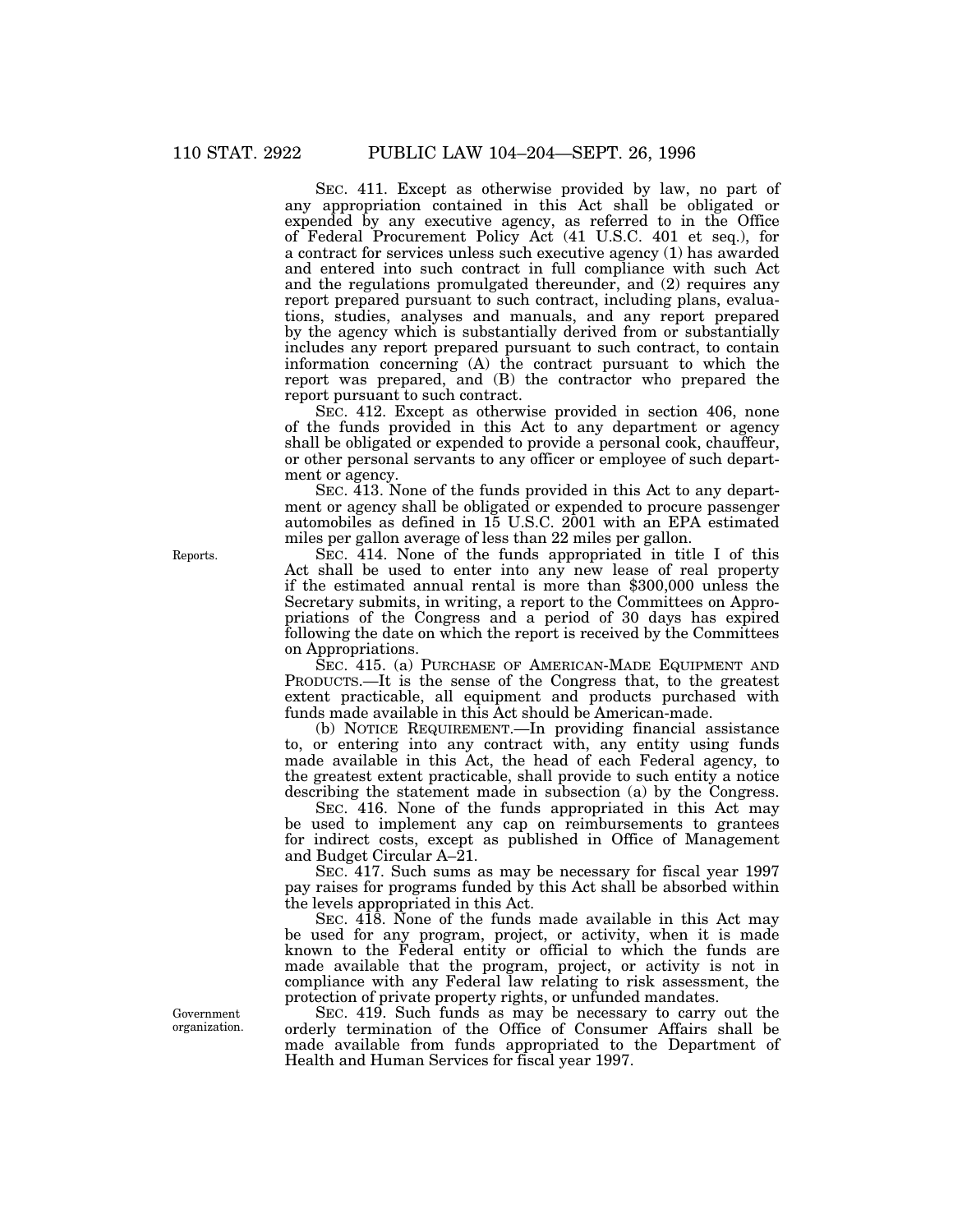SEC. 420. Corporations and agencies of the Department of Housing and Urban Development which are subject to the Government Corporation Control Act, as amended, are hereby authorized to make such expenditures, within the limits of funds and borrowing authority available to each such corporation or agency and in accord with law, and to make such contracts and commitments without regard to fiscal year limitations as provided by section 104 of the Act as may be necessary in carrying out the programs set forth in the budget for 1997 for such corporation or agency except as hereinafter provided: *Provided,* That collections of these corporations and agencies may be used for new loan or mortgage purchase commitments only to the extent expressly provided for in this Act (unless such loans are in support of other forms of assistance provided for in this or prior appropriations Acts), except that this proviso shall not apply to the mortgage insurance or guaranty operations of these corporations, or where loans or mortgage purchases are necessary to protect the financial interest of the United States Government.

> 38 USC 1801 note.

SEC. 421. (a) The purpose of this section is to provide for the special needs of certain children of Vietnam veterans who were born with the birth defect spina bifida, possibly as the result of the exposure of one or both parents to herbicides during active service in the Republic of Vietnam during the Vietnam era, through the provision of health care and monetary benefits.

(b)(1) Part II of title 38, United States Code, is amended by inserting after chapter 17 the following new chapter:

# **''CHAPTER 18—BENEFITS FOR CHILDREN OF VIETNAM VETERANS WHO ARE BORN WITH SPINA BIFIDA**

''Sec. ''1801. Definitions.

''1802. Spina bifida conditions covered. ''1803. Health care. ''1804. Vocational training and rehabilitation. ''1805. Monetary allowance. ''1806. Effective date of awards.

# **''§ 1801. Definitions**

''For the purposes of this chapter—

"(1) The term 'child', with respect to a Vietnam veteran, means a natural child of the Vietnam veteran, regardless of age or marital status, who was conceived after the date on which the veteran first entered the Republic of Vietnam during the Vietnam era.

"(2) The term 'Vietnam veteran' means a veteran who performed active military, naval, or air service in the Republic of Vietnam during the Vietnam era.

### **''§ 1802. Spina bifida conditions covered**

''This chapter applies with respect to all forms and manifestations of spina bifida except spina bifida occulta.

# **''§ 1803. Health care**

''(a) In accordance with regulations which the Secretary shall Regulations. prescribe, the Secretary shall provide a child of a Vietnam veteran who is suffering from spina bifida with such health care as the Secretary determines is needed by the child for the spina bifida or any disability that is associated with such condition.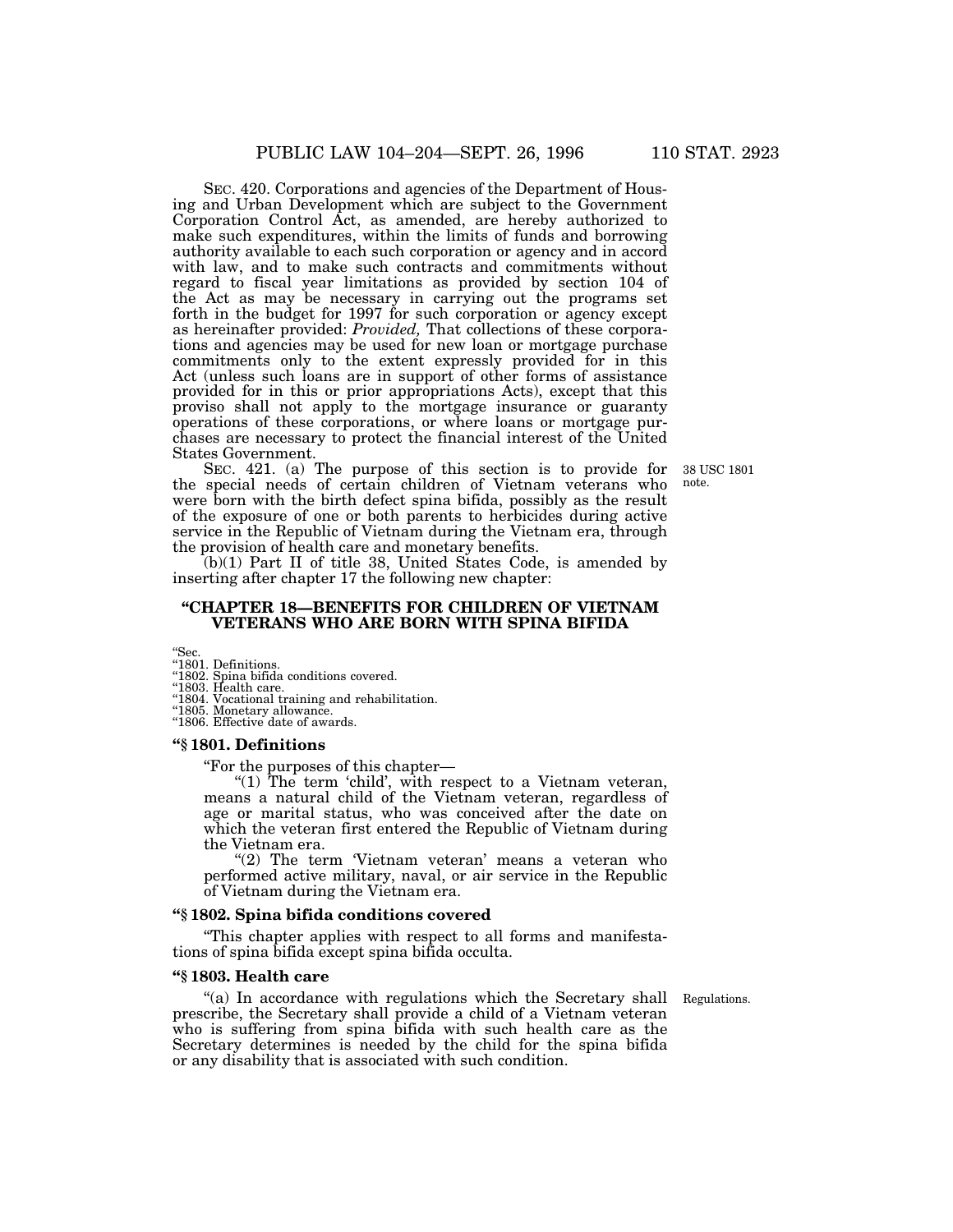''(b) The Secretary may provide health care under this section directly or by contract or other arrangement with any health care provider.

''(c) For the purposes of this section—

''(1) The term 'health care'—

"(A) means home care, hospital care, nursing home care, outpatient care, preventive care, habilitative and rehabilitative care, case management, and respite care; and

''(B) includes—

''(i) the training of appropriate members of a child's family or household in the care of the child; and

''(ii) the provision of such pharmaceuticals, supplies, equipment, devices, appliances, assistive technology, direct transportation costs to and from approved sources of health care, and other materials as the Secretary determines necessary.

"(2) The term 'health care provider' includes specialized spina bifida clinics, health care plans, insurers, organizations, institutions, and any other entity or individual who furnishes health care that the Secretary determines authorized under this section.

"(3) The term 'home care' means outpatient care, habilitative and rehabilitative care, preventive health services, and health-related services furnished to an individual in the individual's home or other place of residence.

"(4) The term 'hospital care' means care and treatment for a disability furnished to an individual who has been admitted to a hospital as a patient.

"(5) The term 'nursing home care' means care and treatment for a disability furnished to an individual who has been admitted to a nursing home as a resident.

''(6) The term 'outpatient care' means care and treatment of a disability, and preventive health services, furnished to an individual other than hospital care or nursing home care.

"(7) The term 'preventive care' means care and treatment furnished to prevent disability or illness, including periodic examinations, immunizations, patient health education, and such other services as the Secretary determines necessary to provide effective and economical preventive health care.

"(8) The term 'habilitative and rehabilitative care' means such professional, counseling, and guidance services and treatment programs (other than vocational training under section 1804 of this title) as are necessary to develop, maintain, or restore, to the maximum extent practicable, the functioning of a disabled person.

"(9) The term 'respite care' means care furnished on an intermittent basis for a limited period to an individual who resides primarily in a private residence when such care will help the individual to continue residing in such private residence.

# **''§ 1804. Vocational training and rehabilitation**

''(a) Pursuant to such regulations as the Secretary may prescribe, the Secretary may provide vocational training under this section to a child of a Vietnam veteran who is suffering from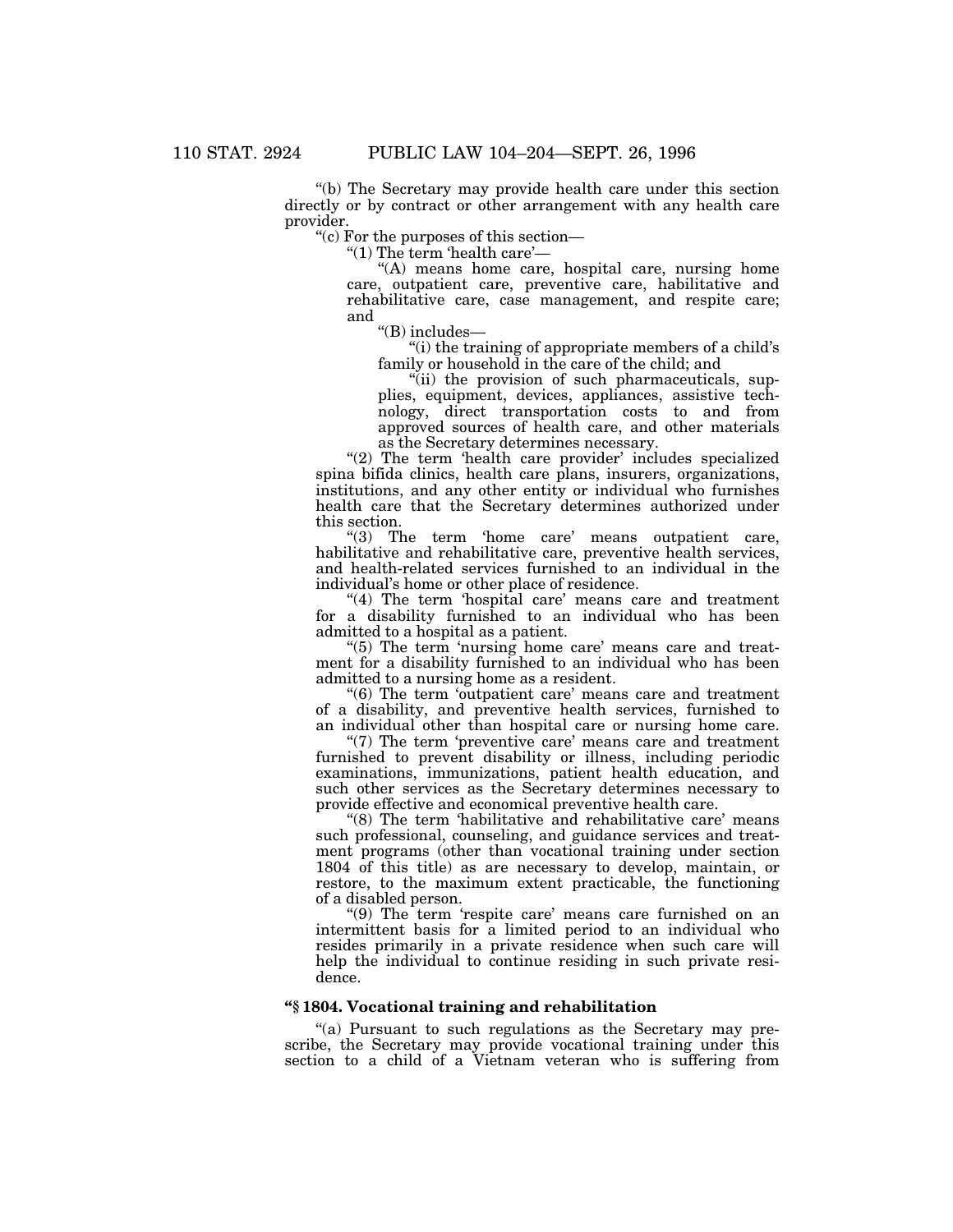spina bifida if the Secretary determines that the achievement of a vocational goal by such child is reasonably feasible.

"(b) Any program of vocational training for a child under this section shall be designed in consultation with the child in order to meet the child's individual needs and shall be set forth in an individualized written plan of vocational rehabilitation.

 $C(1)$  A vocational training program for a child under this section—

''(A) shall consist of such vocationally oriented services and assistance, including such placement and post-placement services and personal and work adjustment training, as the Secretary determines are necessary to enable the child to prepare for and participate in vocational training or employment; and

''(B) may include a program of education at an institution of higher education if the Secretary determines that the program of education is predominantly vocational in content.

"(2) A vocational training program under this subsection may not include the provision of any loan or subsistence allowance or any automobile adaptive equipment.

 $\mathcal{H}(d)(1)$  Except as provided in paragraph (2) and subject to subsection  $(e)(2)$ , a vocational training program under this section may not exceed 24 months.

" $(2)$  The Secretary may grant an extension of a vocational training program for a child under this section for up to 24 additional months if the Secretary determines that the extension is necessary in order for the child to achieve a vocational goal identified (before the end of the first 24 months of such program) in the written plan of vocational rehabilitation formulated for the child pursuant to subsection (b).

" $(e)(1)$  A child who is pursuing a program of vocational training under this section and is also eligible for assistance under a program under chapter 35 of this title may not receive assistance under both such programs concurrently. The child shall elect (in such form and manner as the Secretary may prescribe) the program under which the child is to receive assistance.

" $(2)$  The aggregate period for which a child may receive assistance under this section and chapter 35 of this title may not exceed 48 months (or the part-time equivalent thereof).

# **''§ 1805. Monetary allowance**

''(a) The Secretary shall pay a monthly allowance under this chapter to any child of a Vietnam veteran for any disability resulting from spina bifida suffered by such child.

" $(b)(1)$  The amount of the allowance paid to a child under this section shall be based on the degree of disability suffered by the child, as determined in accordance with such schedule for rating disabilities resulting from spina bifida as the Secretary may prescribe.

"(2) The Secretary shall, in prescribing the rating schedule for the purposes of this section, establish three levels of disability upon which the amount of the allowance provided by this section shall be based.

''(3) The amounts of the allowance shall be \$200 per month for the lowest level of disability prescribed, \$700 per month for the intermediate level of disability prescribed, and \$1,200 per month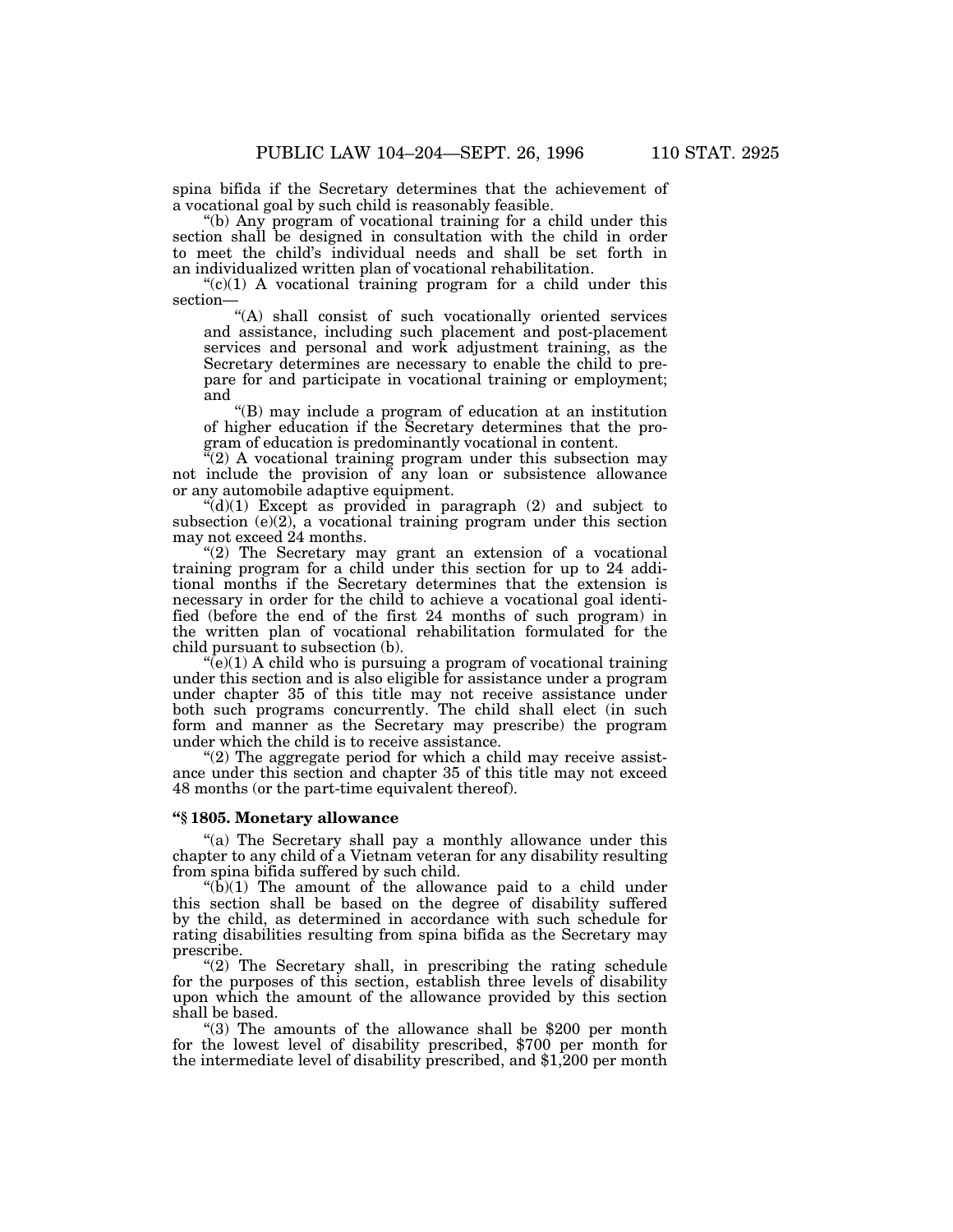for the highest level of disability prescribed. Such amounts are subject to adjustment under section 5312 of this title.

''(c) Notwithstanding any other provision of law, receipt by a child of an allowance under this section shall not impair, infringe, or otherwise affect the right of the child to receive any other benefit to which the child may otherwise be entitled under any law administered by the Secretary, nor shall receipt of such an allowance impair, infringe, or otherwise affect the right of any individual to receive any benefit to which the individual is entitled under any law administered by the Secretary that is based on the child's relationship to the individual.

''(d) Notwithstanding any other provision of law, the allowance paid to a child under this section shall not be considered income or resources in determining eligibility for or the amount of benefits under any Federal or federally assisted program.

# **''§ 1806. Effective date of awards**

The effective date for an award of benefits under this chapter shall be fixed in accordance with the facts found, but shall not be earlier than the date of receipt of application for the benefits.''.

(2) The tables of chapters before part I and at the beginning of part II of such title are each amended by inserting after the item referring to chapter 17 the following new item:

# **''18. Benefits for Children of Vietnam Veterans Who Are Born With**

**Spina Bifida** ........................................................................................... **1801''.** (c) Section 5312 of title 38, United States Code, is amended—

 $(1)$  in subsection  $(a)$ (A) by striking out ''and the rate of increased pension''

and inserting in lieu thereof ", the rate of increased pension''; and

(B) by inserting after "on account of children," the following: ''and each rate of monthly allowance paid under section 1805 of this title,''; and

(2) in subsection  $(c)(1)$ , by striking out "and  $1542$ " and inserting in lieu thereof ''1542, and 1805''.

(d) This section and the amendments made by this section shall take effect on January 1, 1997.

SEC. 422. (a) Section 1151 of title 38, United States Code, is amended—

(1) by striking out the first sentence and inserting in lieu thereof the following:

"(a) Compensation under this chapter and dependency and indemnity compensation under chapter 13 of this title shall be awarded for a qualifying additional disability or a qualifying death of a veteran in the same manner as if such additional disability or death were service-connected. For purposes of this section, a disability or death is a qualifying additional disability or qualifying death if the disability or death was not the result of the veteran's willful misconduct and—

" $(1)$  the disability or death was caused by hospital care, medical or surgical treatment, or examination furnished the veteran under any law administered by the Secretary, either by a Department employee or in a Department facility as defined in section  $1701(3)(A)$  of this title, and the proximate cause of the disability or death was—

''(A) carelessness, negligence, lack of proper skill, error in judgment, or similar instance of fault on the part of

Effective date. 38 USC 1801 note.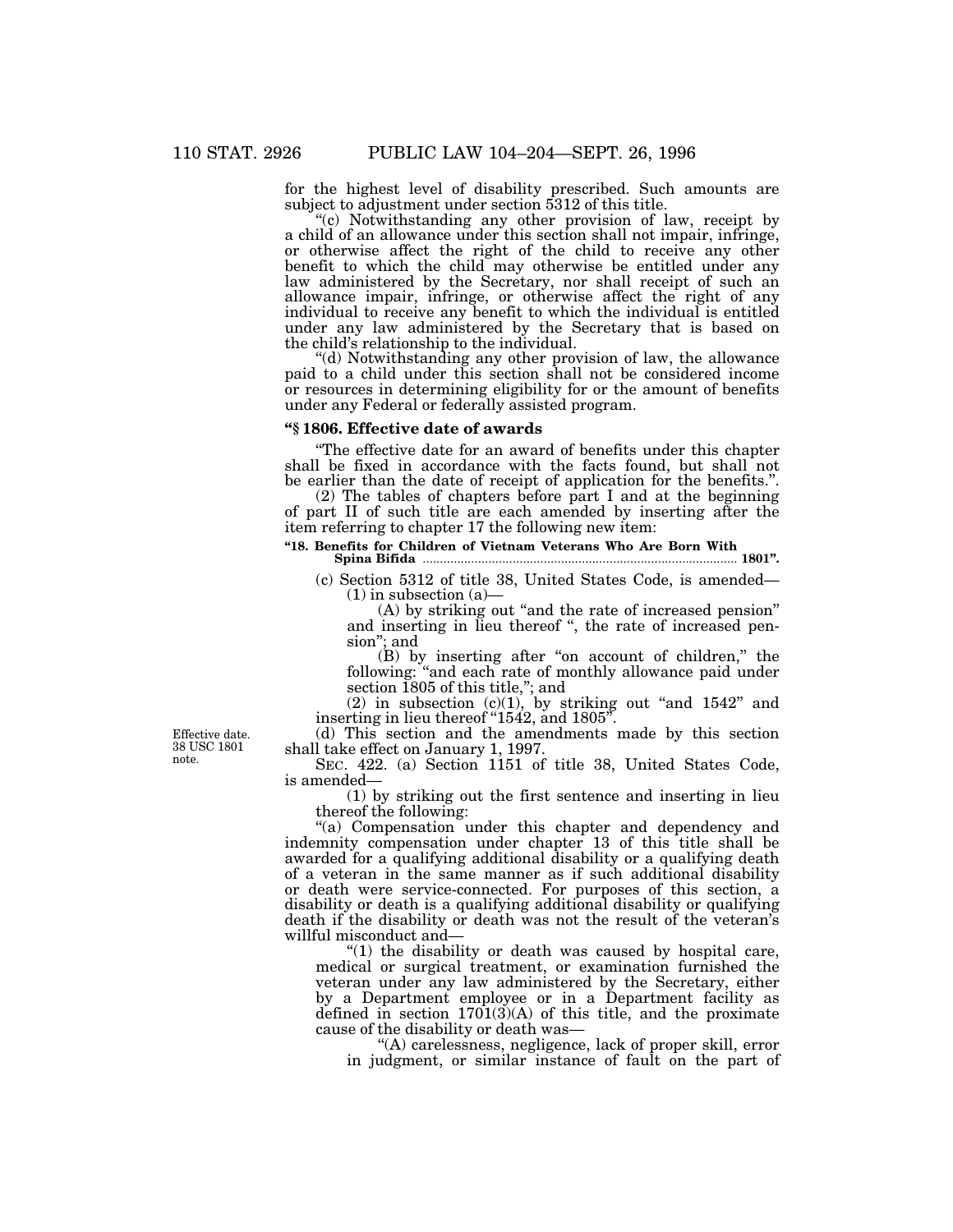the Department in furnishing the hospital care, medical or surgical treatment, or examination; or

" $(B)$  an event not reasonably foreseeable; or

"(2) the disability or death was proximately caused by the provision of training and rehabilitation services by the Secretary (including by a service-provider used by the Secretary for such purpose under section 3115 of this title) as part of an approved rehabilitation program under chapter 31 of this title.''; and

(2) in the second sentence—

(A) by redesignating that sentence as subsection (b);

(B) by striking out '', aggravation,'' both places it appears; and

(C) by striking out ''sentence'' and substituting in lieu thereof "subsection".

(b)(1) The amendments made by subsection (a) shall take effect on October 1, 1996.

(2) Section 1151 of title 38, United States Code (as amended by subsection (a)), shall govern all administrative and judicial determinations of eligibility for benefits under such section that are made with respect to claims filed on or after the effective date set forth in paragraph (1), including those based on original applications and applications seeking to reopen, revise, reconsider, or otherwise readjudicate on any basis claims for benefits under such section 1151 or any provision of law that is a predecessor of such section.

(c) Nothwithstanding subsection  $(b)(1)$ , section 421(d), or any other provision of this Act, section 421 and this section shall not take effect until October 1, 1997, unless legislation other than this Act is enacted to provide for an earlier effective date.

SEC. 423. The amount provided in title I for "Veterans Health Administration—Medical Care'' is hereby increased by \$5,000,000.

SEC. 424. FHA MORTGAGE INSURANCE PREMIUMS.—Section  $203(c)(2)(A)$  of the National Housing Act (12 U.S.C. 1709 $(c)(2)(A)$ ) is amended by inserting after the first sentence the following new sentence: "In the case of a mortgage for which the mortgagor is a first-time homebuyer who completes a program of counseling with respect to the responsibilities and financial management involved in homeownership that is approved by the Secretary, the premium payment under this subparagraph shall not exceed 2.0 percent of the amount of the original insured principal obligation of the mortgage.''.

SEC. 425. (a) AUTHORITY TO USE AMOUNTS BORROWED FROM FAMILY MEMBERS FOR DOWNPAYMENTS ON FHA-INSURED LOANS. Section 203(b)(9) of the National Housing Act (12 U.S.C. 1709(b)(9)) is amended by inserting before the period at the end the following: '': *Provided further*, That for purposes of this paragraph, the Secretary shall consider as cash or its equivalent any amounts borrowed from a family member (as such term is defined in section 201), subject only to the requirements that, in any case in which the repayment of such borrowed amounts is secured by a lien against the property, such lien shall be subordinate to the mortgage and the sum of the principal obligation of the mortgage and the obligation secured by such lien may not exceed 100 percent of the appraised value of the property plus any initial service charges, appraisal, inspection, and other fees in connection with the mortgage''.

Effective date. 38 USC 1151 note.

38 USC 1151 note.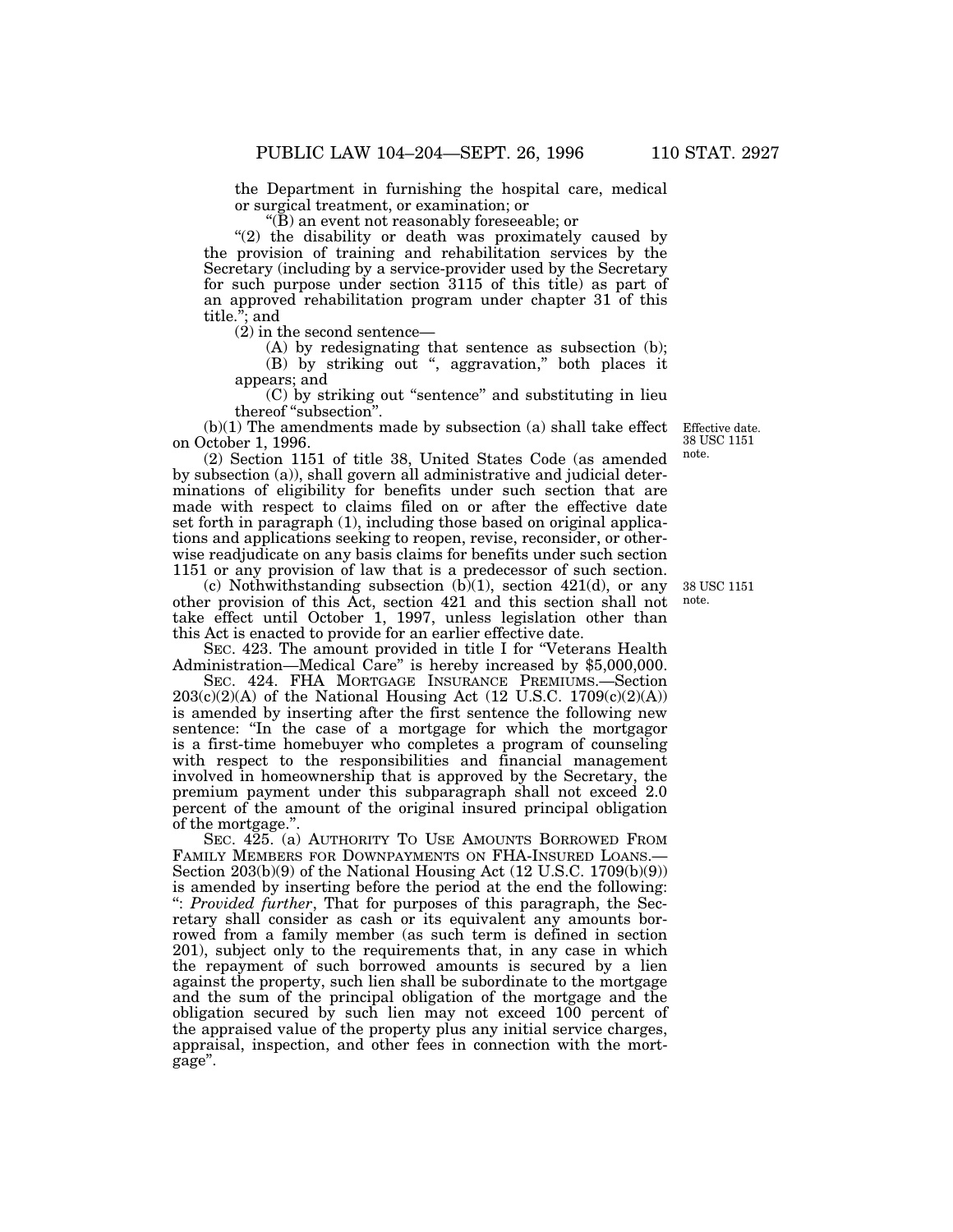(b) DEFINITION OF FAMILY MEMBER.—Section 201 of the National Housing Act (12 U.S.C. 1707) is amended by adding at the end the following new subsections:

"(e) The term 'family member' means, with respect to a mortgagor under such section, a child, parent, or grandparent of the mortgagor (or the mortgagor's spouse). In determining whether any of the relationships referred to in the preceding sentence exist, a legally adopted son or daughter of an individual (and a child who is a member of an individual's household, if placed with such individual by an authorized placement agency for legal adoption by such individual), and a foster child of an individual, shall be treated as a child of such individual by blood.

''(f) The term 'child' means, with respect to a mortgagor under such section, a son, stepson, daughter, or stepdaughter of such mortgagor.''.

SEC. 426. CALCULATION OF DOWNPAYMENT.—Section 203(b) of the National Housing Act (12 U.S.C. 1709(b)) is amended by adding at the end the following new paragraph:

"(10) ALASKA AND HAWAII.-

''(A) IN GENERAL.—Notwithstanding any other provision of this subsection, with respect to a mortgage originated in the State of Alaska or the State of Hawaii and endorsed for insurance in fiscal year 1997, involving a principal obligation not in excess of the sum of—

''(i) the amount of the mortgage insurance premium paid at the time the mortgage is insured; and

 $\text{``(ii)(I)}$  in the case of a mortgage for a property with an appraised value equal to or less than  $$50,000$ , 98.75 percent of the appraised value of the property;

" $(\overline{II})$  in the case of a mortgage for a property with an appraised value in excess of \$50,000 but not in excess of \$125,000, 97.65 percent of the appraised value of the property;

''(III) in the case of a mortgage for a property with an appraised value in excess of  $$125,000$ ,  $$97.15$ percent of the appraised value of the property; or

"(IV) notwithstanding subclauses  $(\tilde{II})$  and  $(III)$ , in the case of a mortgage for a property with an appraised value in excess of \$50,000 that is located in an area of the State for which the average closing cost exceeds 2.10 percent of the average, for the State, of the sale price of properties located in the State for which mortgages have been executed, 97.75 percent of the appraised value of the property.

 $\sqrt{\hat{B}}$ ) AVERAGE CLOSING COST.—For purposes of this paragraph, the term 'average closing cost' means, with respect to a State, the average, for mortgages executed for properties that are located within the State, of the total amounts (as determined by the Secretary) of initial service charges, appraisal, inspection, and other fees (as the Secretary shall approve) that are paid in connection with such mortgages."

SEC. 427. DELEGATION OF SINGLE FAMILY MORTGAGE INSURING AUTHORITY TO DIRECT ENDORSEMENT MORTGAGEES.—Title II of the National Housing Act (12 U.S.C. 1707 et seq.) is amended by adding at the end the following new section: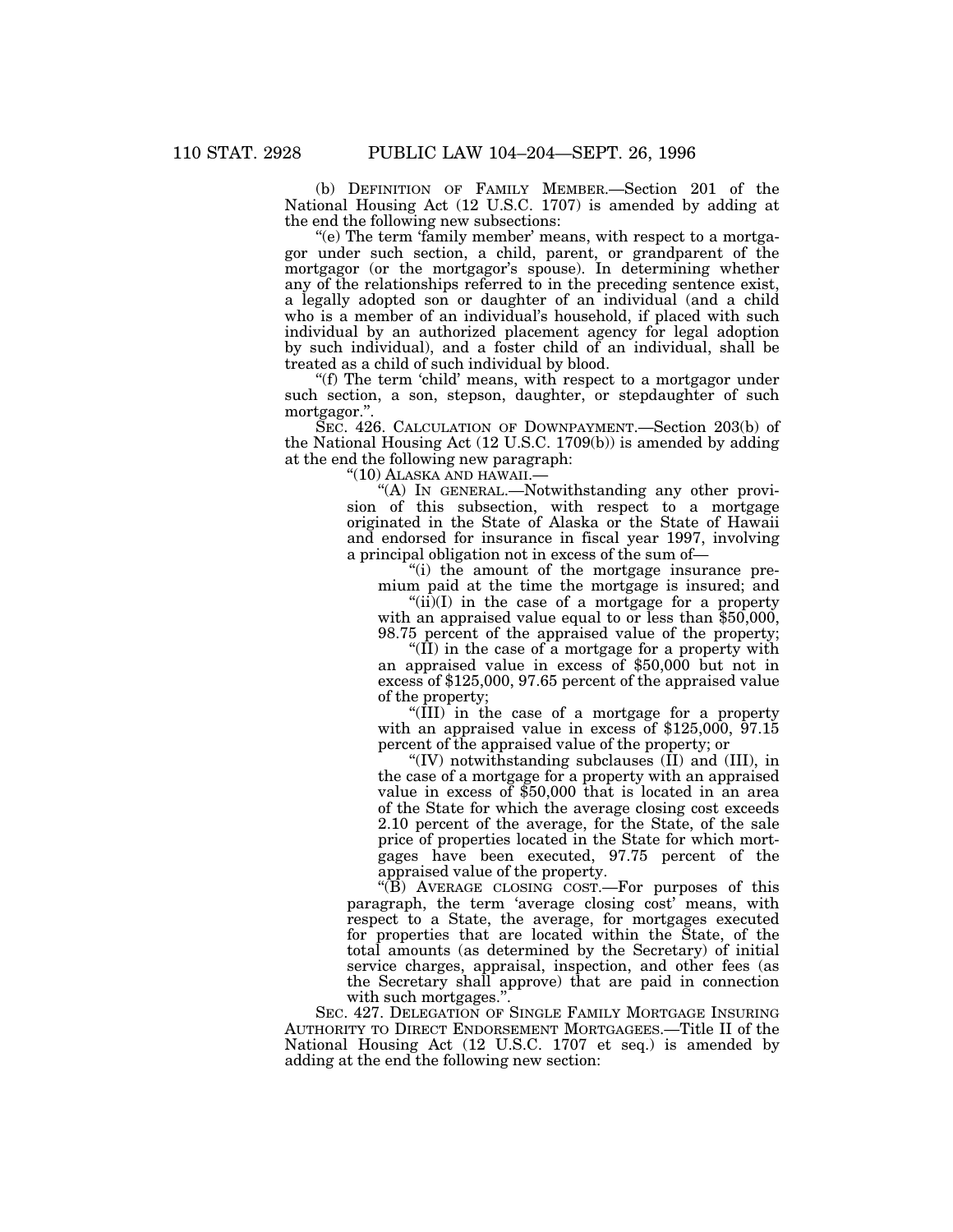#### ''DELEGATION OF INSURING AUTHORITY TO DIRECT ENDORSEMENT **MORTGAGEES**

"SEC. 256.(a) AUTHORITY.—The Secretary may delegate, to one 12 USC 1715zor more mortgagees approved by the Secretary under the direct 21.endorsement program, the authority of the Secretary under this Act to insure mortgages involving property upon which there is located a dwelling designed principally for occupancy by 1 to 4 families.

''(b) CONSIDERATIONS.—In determining whether to delegate authority to a mortgagee under this section, the Secretary shall consider the experience and performance of the mortgagee compared to the default rate of all insured mortgages in comparable markets, and such other factors as the Secretary determines appropriate to minimize risk of loss to the insurance funds under this Act.

''(c) ENFORCEMENT OF INSURANCE REQUIREMENTS.—

''(1) IN GENERAL.—If the Secretary determines that a mortgage insured by a mortgagee pursuant to delegation of authority under this section was not originated in accordance with the requirements established by the Secretary, and the Secretary pays an insurance claim with respect to the mortgage within a reasonable period specified by the Secretary, the Secretary may require the mortgagee approved under this section to indemnify the Secretary for the loss.

"(2) FRAUD OR MISREPRESENTATION.—If fraud or misrepresentation was involved in connection with the origination, the Secretary may require the mortgagee approved under this section to indemnify the Secretary for the loss regardless of when an insurance claim is paid.

''(d) TERMINATION OF MORTGAGEE'S AUTHORITY.—If a mortgagee to which the Secretary has made a delegation under this section violates the requirements and procedures established by the Secretary or the Secretary determines that other good cause exists, the Secretary may cancel a delegation of authority under this section to the mortgagee by giving notice to the mortgagee. Such a cancellation shall be effective upon receipt of the notice by the mortgagee or at a later date specified by the Secretary. A decision by the Secretary to cancel a delegation shall be final and conclusive and shall not be subject to judicial review.

''(e) REQUIREMENTS AND PROCEDURES.—Before approving a Regulations. delegation under this section, the Secretary shall issue regulations establishing appropriate requirements and procedures, including requirements and procedures governing the indemnification of the Secretary by the mortgagee.''.

SEC. 428. IMPLEMENTATION OF COMPREHENSIVE CONSERVATION AND MANAGEMENT PLANS.—Notwithstanding section 320(g) of the Federal Water Pollution Control Act  $(33 \text{ U.S.C. } 1330(\text{g}))$ , funds made available pursuant to authorization under such section for fiscal year 1997 and prior fiscal years may be used for implementing comprehensive conservation and management plans.

SEC. 429. (a) PLAN.—(1) The Secretary of Veterans Affairs shall develop a plan for the allocation of health care resources (including personnel and funds) of the Department of Veterans Affairs among the health care Networks of the Department so as to ensure that veterans who have similar economic status and eligibility priority and who are eligible for medical care have similar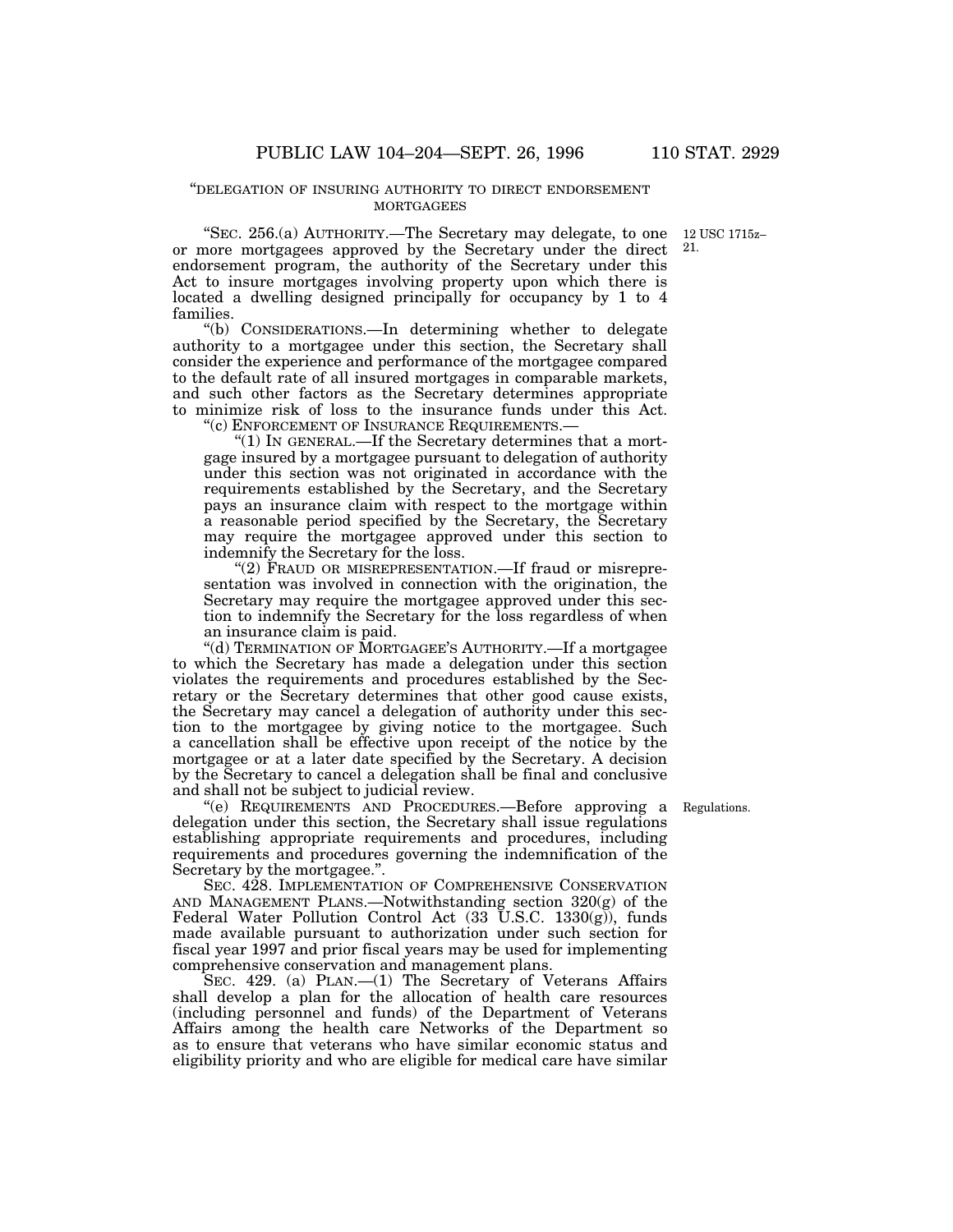access to such care regardless of the region of the United States in which such veterans reside.

(2) The plan shall—

(A) reflect, to the maximum extent possible, the Veterans Integrated Service Network developed by the Department to account for forecasts in expected workload and to ensure fairness to facilities that provide cost-efficient health care; and

(B) include—

(i) procedures to identify reasons for variations in operating costs among similar facilities where Network allocations are based on similar unit costs for similar services and workload;

(ii) ways to improve the allocation of resources so as to promote efficient use of resources and provision of quality health care;

(iii) adjustments to unit costs in subsection (a) to reflect factors which directly influence the cost of health care delivery within each Network and where such factors are not under the control of Network or Department management; and

(iv) include forecasts in expected workload and consideration of the demand for Veterans Administration health care that may not be reflected in current workload projections.

(3) The Secretary shall prepare the plan in consultation with the Under Secretary of Health of the Department of Veterans Affairs.

(b) PLAN ELEMENTS.—The plan under subsection (a) shall set forth—

(1) milestones for achieving the goal referred to in paragraph (1) of that subsection; and

(2) a means of evaluating the success of the Secretary in meeting the goal.

(c) SUBMITTAL TO CONGRESS.—The Secretary shall submit to Congress the plan developed under subsection (a) not later than 180 days after the date of the enactment of this Act.

Notification.

(d) IMPLEMENTATION.—The Secretary shall implement the plan developed under subsection (a) not later than 60 days after submitting the plan to Congress under subsection (c), unless within that time the Secretary notifies Congress that the plan will not be implemented in that time and includes with the notification an explanation why the plan will not be implemented in that time.

SEC. 430. GAO AUDIT ON STAFFING AND CONTRACTING.—The Comptroller General shall audit the operations of the Office of Federal Housing Enterprise Oversight concerning staff organization, expertise, capacity, and contracting authority to ensure that the office resources and contract authority are adequate and that they are being used appropriately to ensure that the Federal National Mortgage Association and the Federal Home Loan Mortgage Corporation are adequately capitalized and operating safely.

SEC. 431. None of the funds appropriated or otherwise made available to the National Aeronautics and Space Administration by this Act, or any other Act enacted before the date of enactment of this Act, may be used by the Administrator of the National Aeronautics and Space Administration to relocate aircraft of the National Aeronautics and Space Administration based east of the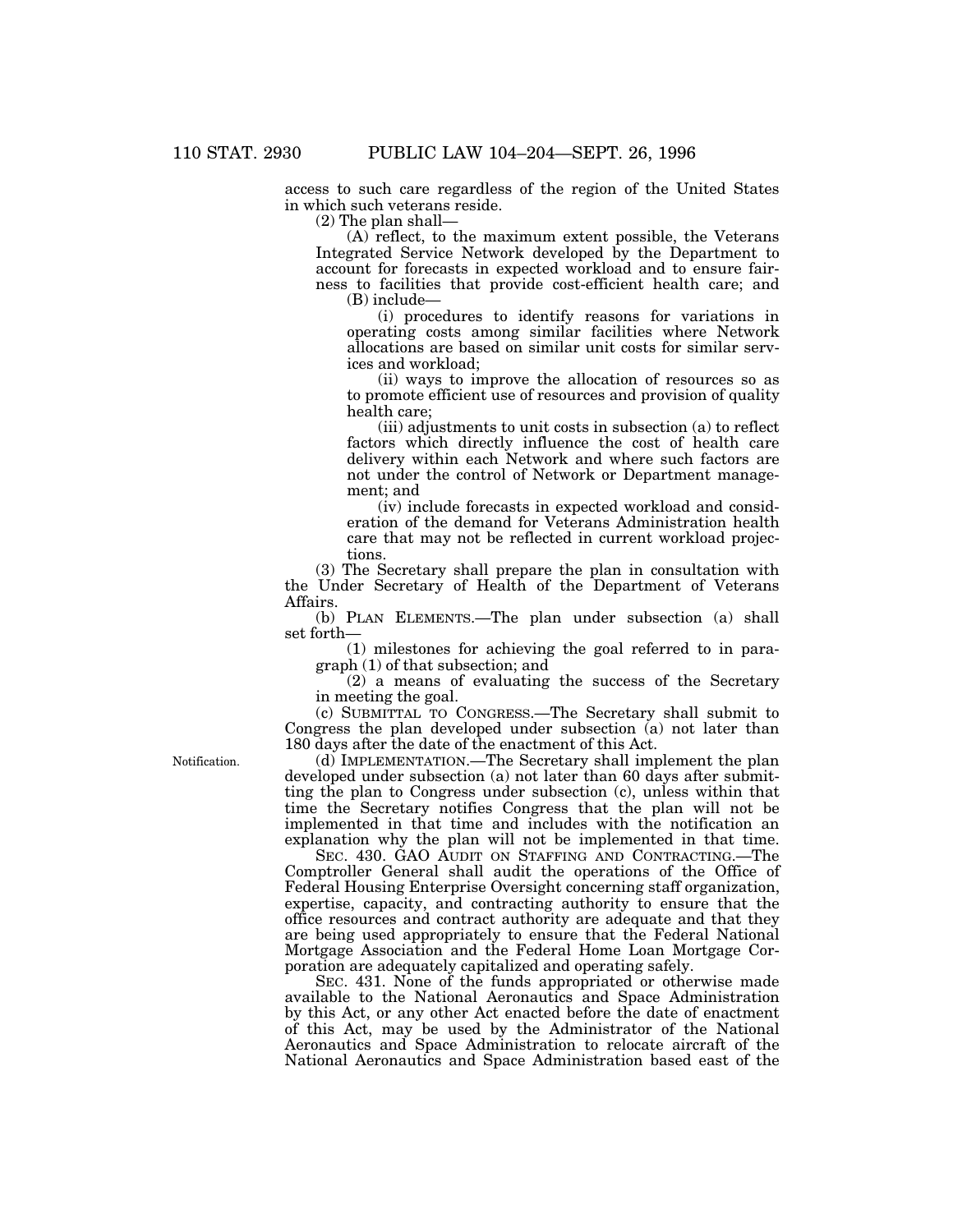Mississippi River to the Dryden Flight Research Center in California for the purpose of the consolidation of such aircraft.<br>SEC. 432. TO PROMOTE AND SUPPORT MANAGEMENT

SEC. 432. TO PROMOTE AND SUPPORT MANAGEMENT REORGANIZATION OF THE NATIONAL AERONAUTICS AND SPACE ADMINISTRATION.—(a) SHORT TITLE.—This section may be cited as the ''National Aeronautics and Space Administration Federal Employment Reduction Assistance Act of 1996.''.

(b) DEFINITIONS.—For the purpose of this section—

(1) the term ''Administrator'' means the Administrator of the National Aeronautics and Space Administration; and

(2) the term ''employee'' means an employee of the National Aeronautics and Space Administration serving under an appointment without time limitation, who has been currently employed with NASA for a continuous period of at least twelve months, except that such term does not include—

(A) a reemployed annuitant under subchapter III of chapter 83 or chapter 84 of title 5, United States Code, or another retirement system for employees of the Government;

(B) an employee who is in receipt of a specific notice of involuntary separation for misconduct or unacceptable performance;

(C) an employee who, upon completing an additional period of service as referred to in section  $3(b)(2)(B)(ii)$  of the Federal Workforce Restructuring Act of 1994 (Public Law 103–226; 108 Stat. 111), would qualify for a voluntary separation incentive payment under section 3 of such Act; or

(D) an employee who has previously received any voluntary separation incentive payment by the Federal Government under this Act or any other authority and has not repaid such payment.

(c) INCENTIVE PAYMENT PROGRAM.—In order to avoid or minimize the need for involuntary separations due to a reduction in force, installation closure, reorganization, transfer of function, or other similar action affecting the National Aeronautics and Space Administration, the Administrator shall establish a program under which separation pay, subject to the availability of appropriated funds, may be offered to encourage eligible employees to separate from service voluntarily (whether by retirement or resignation).

(d) INCENTIVE PAYMENTS.—In order to receive a voluntary separation incentive payment, an employee must separate voluntarily (whether by retirement or resignation) during the period of time for which the payment of incentives has been authorized for the employee under the agency plan. Such separation payments—

(1) shall be paid in a lump sum after the employee's separation, and

(2) shall be equal to the lesser of—

(A) an amount equal to the amount the employee would be entitled to receive under section 5595(c) of title 5, United States Code, if the employee were entitled to payment under such section; or

(B) an amount that shall not exceed \$25,000;

(3) shall not be a basis for payment, and shall not be included in the computation, of any other type of Government benefit;

National Aeronautics and Space Administration Federal Employment Reduction Assistance Act of 1996. 5 USC 5597 note.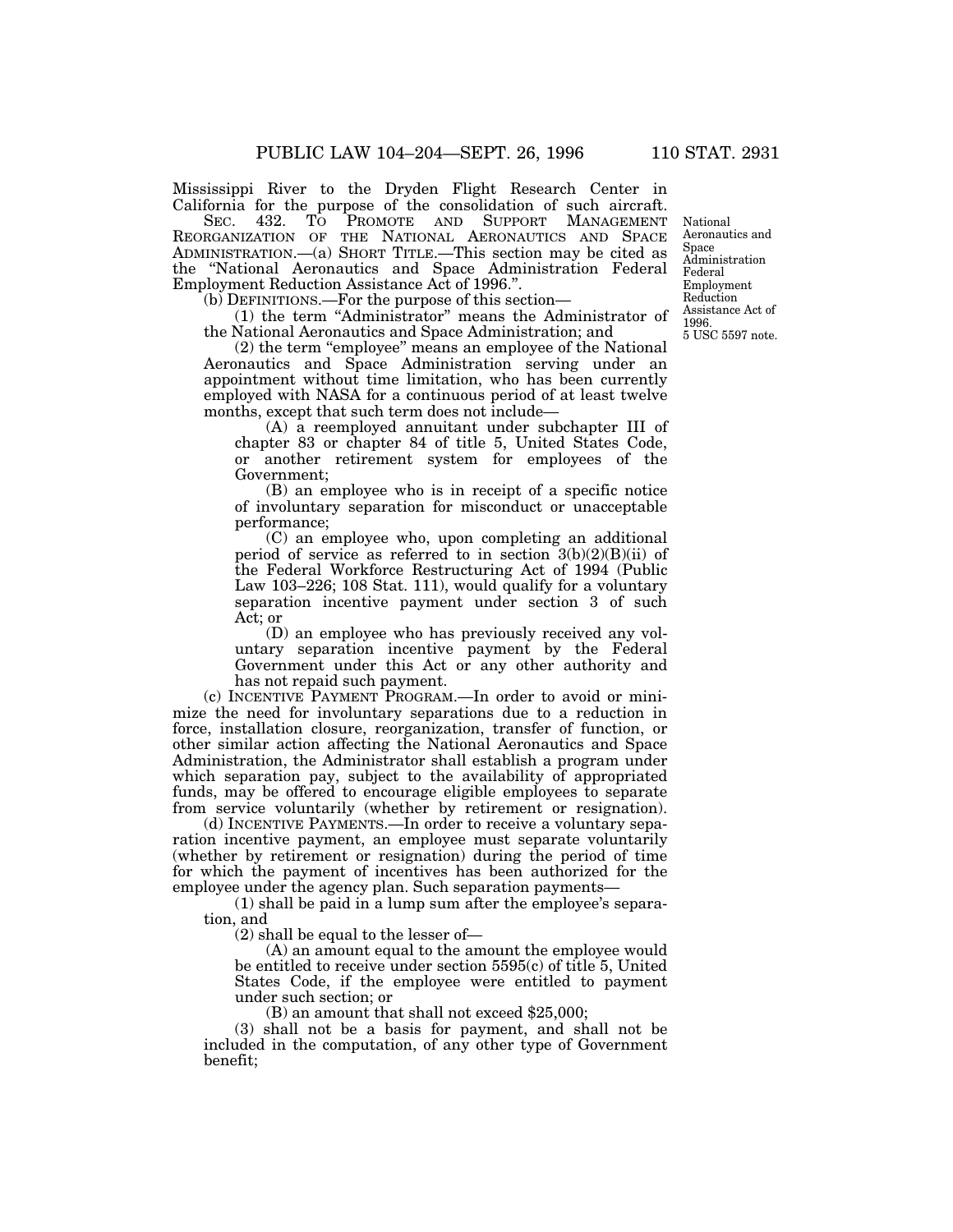(4) shall not be taken into account for purposes of determining the amount of any severance pay to which an individual may be entitled under section 5595 of title 5, United States Code, based on any other separation;

(5) shall be considered payment for a voluntary separation; and

(6) shall be paid from the appropriations or funds available for payment of the basic pay of the employee.

(e) EFFECT OF SUBSEQUENT EMPLOYMENT WITH THE GOVERNMENT.—

(1) An individual who has received a voluntary separation incentive payment under this section and accepts any employment with the Government of the United States within five years after the date of the separation on which the payment is based shall be required to repay, prior to the individual's first day of employment, the entire amount of the incentive payment to NASA.

(2) If the employment under paragraph (1) above is with an executive agency (as defined by section 105 of title 5, United States Code), the United States Postal Service, or the Postal Rate Commission, the Director of the Office of Personnel Management may, at the request of the head of the agency, waive the repayment if the individual involved possesses unique abilities and is the only qualified applicant available for the position.

(3) If the employment under paragraph (1) above is with an entity in the legislative branch, the head of the entity or the appointing official may waive the repayment if the individual involved possesses unique abilities and is the only qualified applicant available for the position.

(4) If the employment under paragraph (1) above is with the judicial branch, the Director of the Administrative Office of the United States Courts may waive the repayment if the individual involved possesses unique abilities and is the only qualified applicant available for the position.<br>
(5) For the purpose of this section, the term

 $(5)$  For the purpose of this ''employment''—

(A) includes employment of any length or under any type of appointment, but does not include employment that is without compensation; and

(B) includes employment under a personal services contract.

(f) EFFECT OF SUBSEQUENT DISABILITY RETIREMENT.—An employee who has received an incentive payment is ineligible to receive an annuity for reasons of disability under applicable regulations, unless the incentive payment is repaid.

(g) ADDITIONAL AGENCY CONTRIBUTIONS TO THE RETIREMENT FUND.—

(1) In addition to any other payments which it is required to make under subchapter III of chapter 83 or chapter 84 of title 5, United States Code, NASA shall remit to the Office of Personnel Management for deposit in the Treasury of the United States to the credit of the Civil Service Retirement and Disability Fund an amount equal to 15 percent of the final basic pay of each employee who is covered under subchapter III of chapter 83 or chapter 84 of title 5 to whom a voluntary separation incentive has been paid under this Act.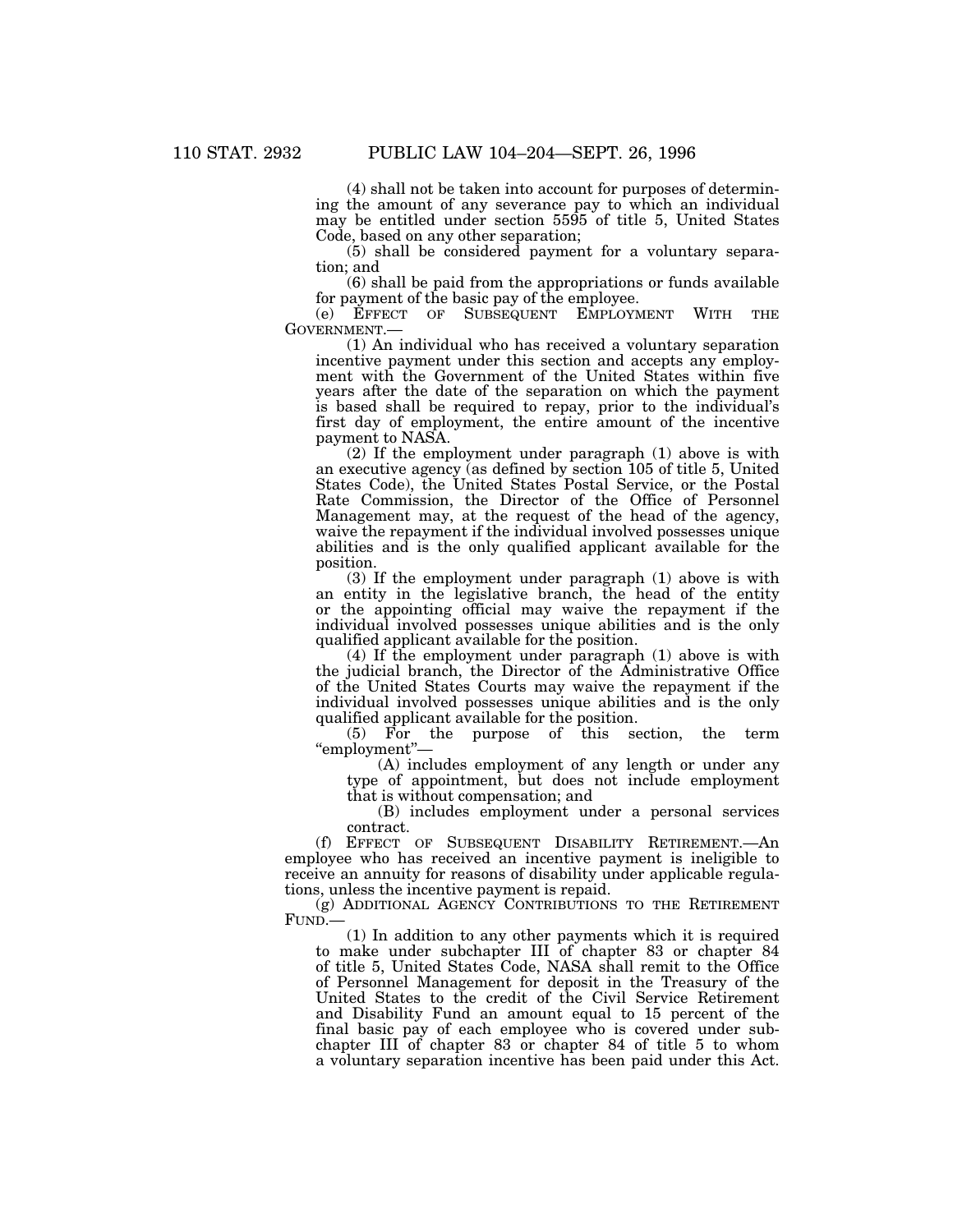(2) For the purpose of this section, the term ''final basic pay'', with respect to an employee, means the total amount of basic pay which would be payable for a year of service by such employee, computed using the employee's final rate of basic pay, and, if last serving on other than a full-time basis, with appropriate adjustment therefor.

(h) REDUCTION OF AGENCY EMPLOYMENT LEVELS.—

(1) Total full-time-equivalent employment in NASA shall be reduced by one for each separation of an employee who receives a voluntary separation incentive payment under this Act. The reduction will be calculated by comparing the agency's full-time-equivalent employment for the fiscal year in which the voluntary separation payments are made with the authorized full-time-equivalent employment for the prior fiscal year.

(2) The Office of Management and Budget shall monitor and take appropriate action necessary to ensure that the requirements of this section are met.

(3) The President shall take appropriate action to ensure President.that functions involving more than 10 full time equivalent employees are not converted to contracts by reason of the enactment of this section, except in cases in which a cost comparison demonstrates such contracts would be to the advantage of the Government.

(4) The provisions of subsections (1) and (3) of this section may be waived upon a determination by the President that—

(A) the existence of a state of war or other national emergency so requires; or

(B) the existence of an extraordinary emergency which threatens life, health, safety, property, or the environment so requires.

(i) REPORTS.—No later than March 31 of each fiscal year, NASA shall submit to the Office of Personnel Management, who will subsequently report to the Committee on Governmental Affairs of the Senate and the Committee on Government Reform and Oversight of the House of Representatives a report which, with respect to the preceding fiscal year, shall include—

(1) the number of employees who received voluntary separation incentives;

(2) the average amount of such incentives; and

(3) the average grade or pay level of the employees who received incentives.

(j) EFFECTIVE DATE.—

(1) The provisions of this section shall take effect on the date of enactment of this Act.

(2) No voluntary separation incentive under this section may be paid based on the separation of an employee after September 30, 2000.

SEC. 433. (a) Subject to the concurrence of the Administrator of the General Services Administration (GSA) and notwithstanding section 707 of Public Law 103–433, the Administrator of the National Aeronautics and Space Administration may convey to the city of Downey, California, all right, title, and interest of the United States in and to a parcel of real property, including improvements thereon, consisting of approximately 60 acres and known as Parcels III, IV, V, and VI of the NASA Industrial Plant, Downey, California.

(b)(1) DELAY IN PAYMENT OF CONSIDERATION.—After the end of the 20-year period beginning on the date on which the conveyance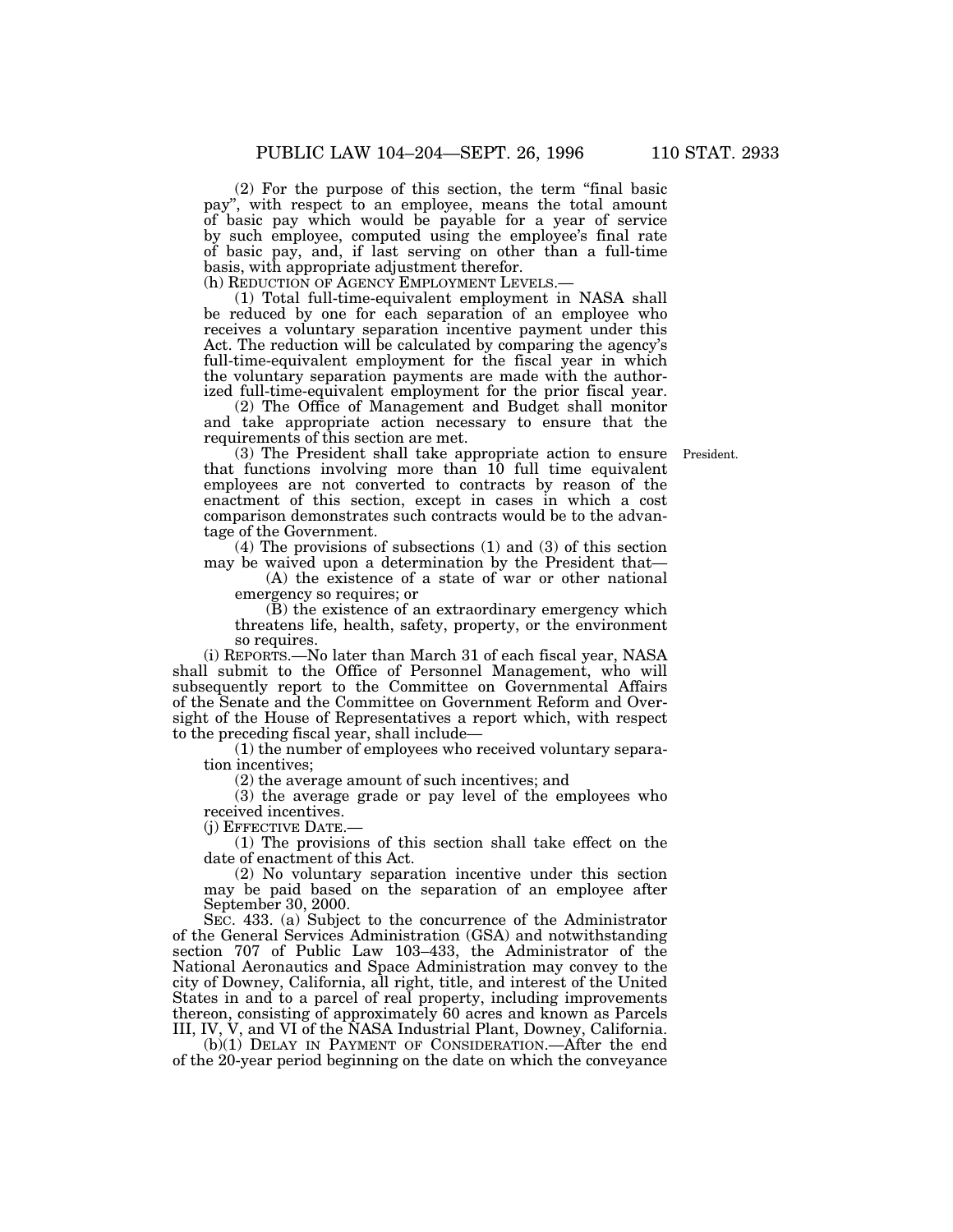under subsection (a) is completed, the City of Downey shall pay to the United States an amount equal to fair market value of the conveyed property as of the date of the Federal conveyance.

(2) EFFECT OF RECONVEYANCE BY THE CITY.—If the City of Downey reconveys all or any part of the conveyed property during such 20-year period, the City shall pay to the United States an amount equal to the fair market value of the reconveyed property as of the time of the reconveyance, excluding the value of any improvements made to the property by the City.

(3) DETERMINATION OF FAIR MARKET VALUE.—The Administrator of GSA shall determine fair market value in accordance with Federal appraisal standards and procedures.

(4) TREATMENT OF LEASES.—The Administrator of GSA may treat a lease of the property within such 20-year period as a reconveyance if the Administrator determines that the lease is being used to avoid application of paragraph (b)(2).

(5) DEPOSIT OF PROCEEDS.—The Administrator of GSA shall deposit any proceeds received under this subsection in the special account established pursuant to section 204(h)(2) of the Federal Property and Administrative Services Act of 1949 (40 U.S.C. 485(h)(2)).

(c) The exact acreage and legal description of the real property to be conveyed under subsection (a) shall be determined by a survey satisfactory to the Administrator of GSA. The cost of the survey shall be borne by the City of Downey, California.

(d) The Administrator of GSA may require such additional terms and conditions in connection with the conveyance under subsection (a) as the Administrator of GSA considers appropriate to protect the interests of the United States.

(e) If the City at any time after the conveyance of the property under subsection (a) notifies the Administrator of GSA that the City no longer wishes to retain the property, it may convey the property under the terms of subsection (b), or, it may revert all right, title, and interest in and to the property (including any facilities, equipment, or fixtures conveyed, but excluding the value of any improvements made to the property by the City) to the United States, and the United States shall have the right of immediate entry onto the property.

#### TITLE V—SUPPLEMENTAL

# DEPARTMENT OF VETERANS AFFAIRS

### VETERANS BENEFITS ADMINISTRATION

### COMPENSATION AND PENSIONS

For an additional amount for ''Compensation and Pensions'', \$100,000,000, to be made available upon enactment of this Act, to remain available until expended.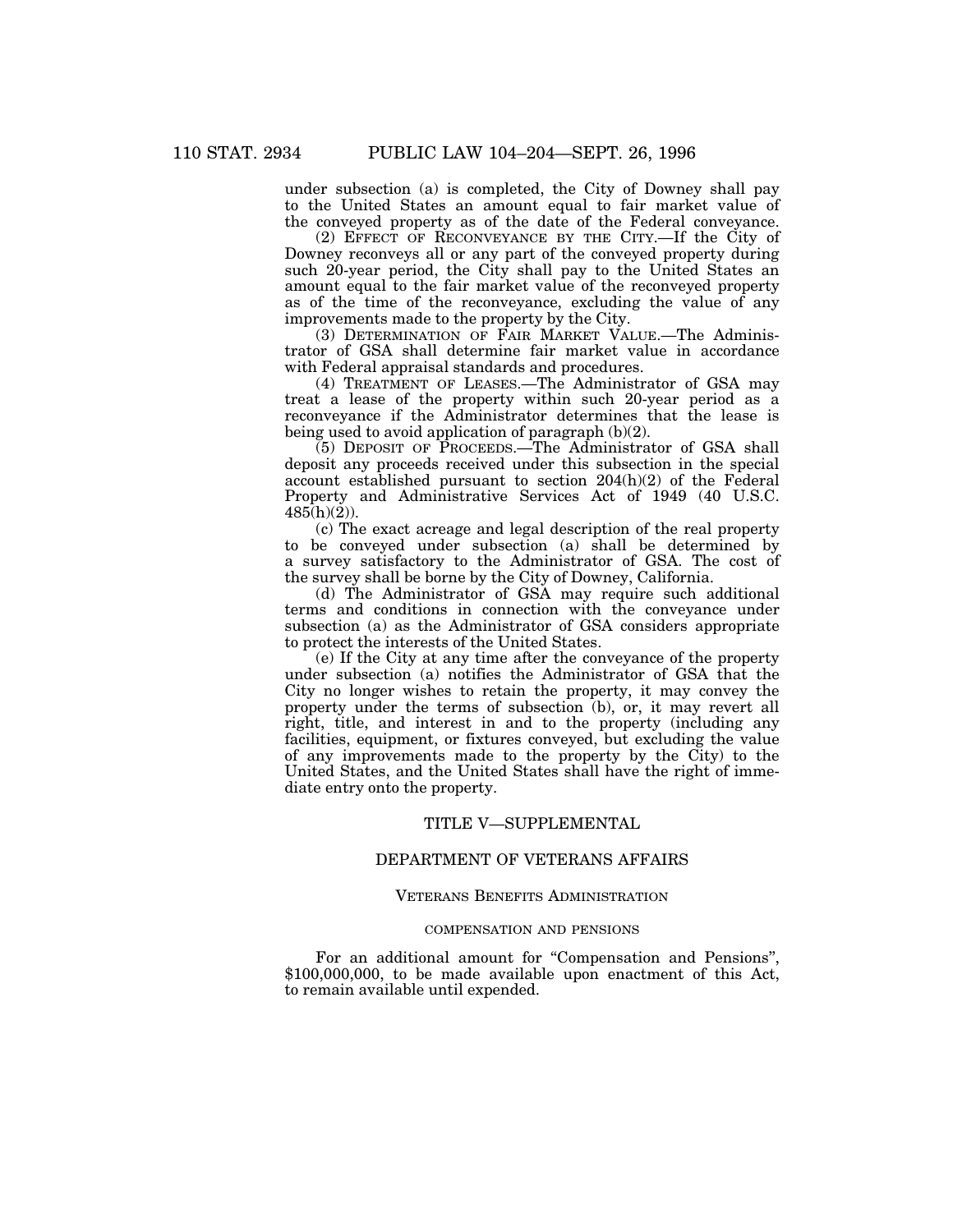# DEPARTMENT OF HOUSING AND URBAN DEVELOPMENT

## GOVERNMENT NATIONAL MORTGAGE ASSOCIATION

## GUARANTEES OF MORTGAGE BACKED SECURITIES LOAN GUARANTEE PROGRAM ACCOUNT

During fiscal year 1996 and in addition to commitments previously provided, additional commitments to issue guarantees to carry out section 306 of the National Housing Act, as amended  $(12 \text{ U.S.C. } 1721(g))$ , shall not exceed \$20,000,000,000.

### TITLE VI—NEWBORNS' AND MOTHERS' HEALTH PROTECTION ACT OF 1996

SEC. 601. SHORT TITLE.—This title may be cited as the ''Newborns' and Mothers' Health Protection Act of 1996''. SEC. 602. FINDINGS.—Congress finds that—

(1) the length of post-delivery hospital stay should be based on the unique characteristics of each mother and her newborn child, taking into consideration the health of the mother, the health and stability of the newborn, the ability and confidence of the mother and the father to care for their newborn, the adequacy of support systems at home, and the access of the mother and her newborn to appropriate follow-up health care; and

(2) the timing of the discharge of a mother and her newborn child from the hospital should be made by the attending provider in consultation with the mother.

SEC. 603. AMENDMENTS TO THE EMPLOYEE RETIREMENT INCOME SECURITY ACT OF 1974.—(a) IN GENERAL.—Part 7 of subtitle B of title I of the Employee Retirement Income Security Act of 1974  $(added by section 101(a) of the Health Insurance Portability and)$ Accountability Act of 1996) is amended—

(1) by amending the heading of the part to read as follows:

''PART 7—GROUP HEALTH PLAN REQUIREMENTS'';

(2) by inserting after the part heading the following:

''SUBPART A—REQUIREMENTS RELATING TO PORTABILITY, ACCESS, AND RENEWABILITY'';

(3) by redesignating sections 704 through 707 as sections 731 through 734, respectively; 29 USC 1191– 1191c.

(4) by inserting before section 731 (as so redesignated) the following new heading:

# ''SUBPART C—GENERAL PROVISIONS'';

and

(5) by inserting after section 703 the following new subpart:

''SUBPART B—OTHER REQUIREMENTS

#### **''SEC. 711. STANDARDS RELATING TO BENEFITS FOR MOTHERS AND** 29 USC 1185. **NEWBORNS.**

"(a) REQUIREMENTS FOR MINIMUM HOSPITAL STAY FOLLOWING BIRTH.—

*Ante,* p. 1939.

42 USC 201 note. Newborns' and Mothers' Health Protection Act of 1996.

42 USC 300gg–4

note.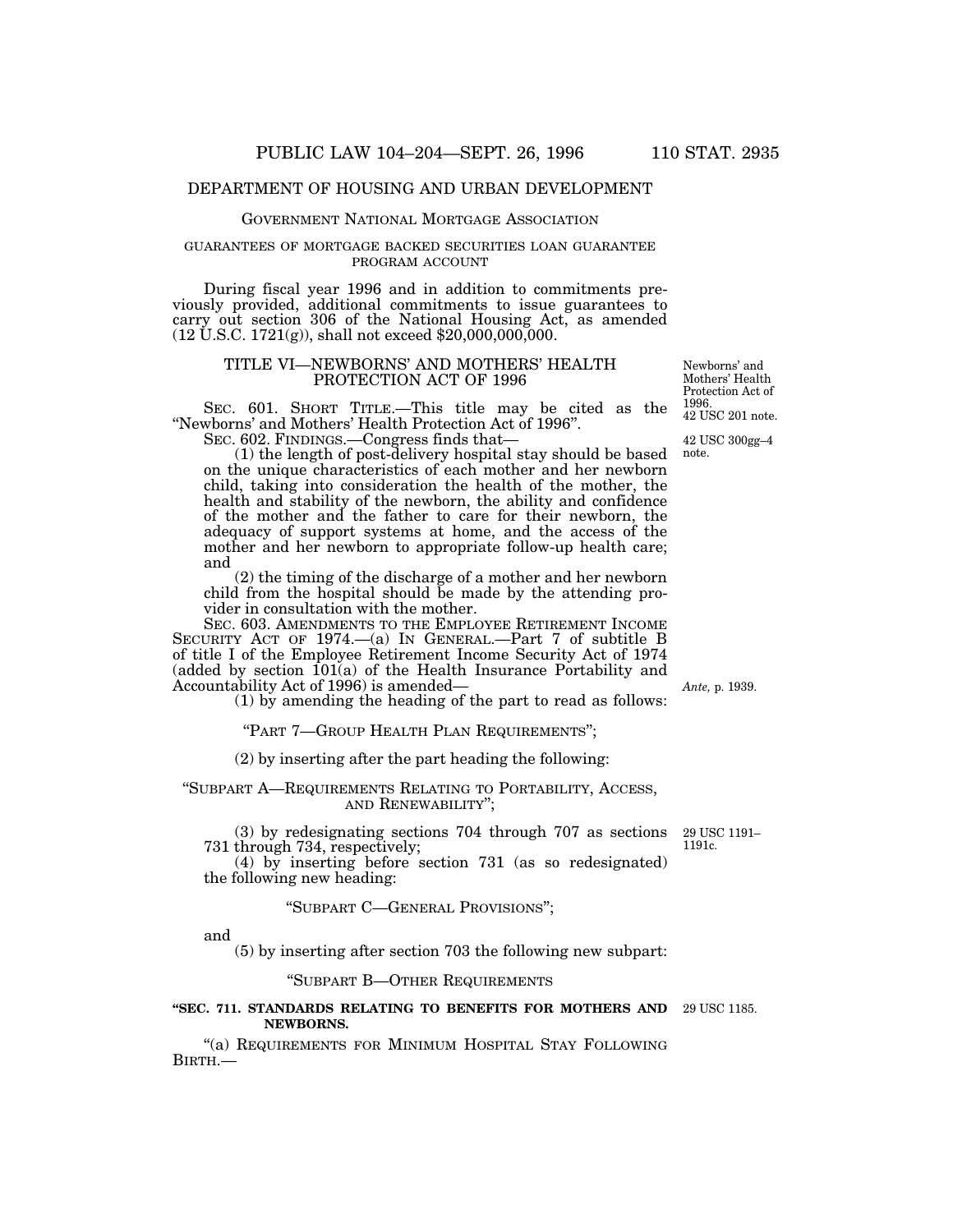''(1) IN GENERAL.—A group health plan, and a health insurance issuer offering group health insurance coverage, may not— ''(A) except as provided in paragraph (2)—

''(i) restrict benefits for any hospital length of stay

in connection with childbirth for the mother or newborn child, following a normal vaginal delivery, to less than 48 hours, or

"(ii) restrict benefits for any hospital length of stay in connection with childbirth for the mother or newborn child, following a cesarean section, to less than 96 hours; or

''(B) require that a provider obtain authorization from the plan or the issuer for prescribing any length of stay required under subparagraph (A) (without regard to paragraph (2)).

 $(2)$  EXCEPTION.—Paragraph  $(1)(A)$  shall not apply in connection with any group health plan or health insurance issuer in any case in which the decision to discharge the mother or her newborn child prior to the expiration of the minimum length of stay otherwise required under paragraph  $(1)(A)$  is made by an attending provider in consultation with the mother.

''(b) PROHIBITIONS.—A group health plan, and a health insurance issuer offering group health insurance coverage in connection with a group health plan, may not—

" $(1)$  deny to the mother or her newborn child eligibility, or continued eligibility, to enroll or to renew coverage under the terms of the plan, solely for the purpose of avoiding the requirements of this section;

"(2) provide monetary payments or rebates to mothers to encourage such mothers to accept less than the minimum protections available under this section;

 $\degree$ (3) penalize or otherwise reduce or limit the reimbursement of an attending provider because such provider provided care to an individual participant or beneficiary in accordance with this section;

''(4) provide incentives (monetary or otherwise) to an attending provider to induce such provider to provide care to an individual participant or beneficiary in a manner inconsistent with this section; or

" $(5)$  subject to subsection  $(c)(3)$ , restrict benefits for any portion of a period within a hospital length of stay required under subsection (a) in a manner which is less favorable than the benefits provided for any preceding portion of such stay. ''(c) RULES OF CONSTRUCTION.—

" $(1)$  Nothing in this section shall be construed to require a mother who is a participant or beneficiary—

''(A) to give birth in a hospital; or

''(B) to stay in the hospital for a fixed period of time following the birth of her child.

"(2) This section shall not apply with respect to any group health plan, or any group health insurance coverage offered by a health insurance issuer, which does not provide benefits for hospital lengths of stay in connection with childbirth for a mother or her newborn child.

''(3) Nothing in this section shall be construed as preventing a group health plan or issuer from imposing deductibles, coinsurance, or other cost-sharing in relation to benefits for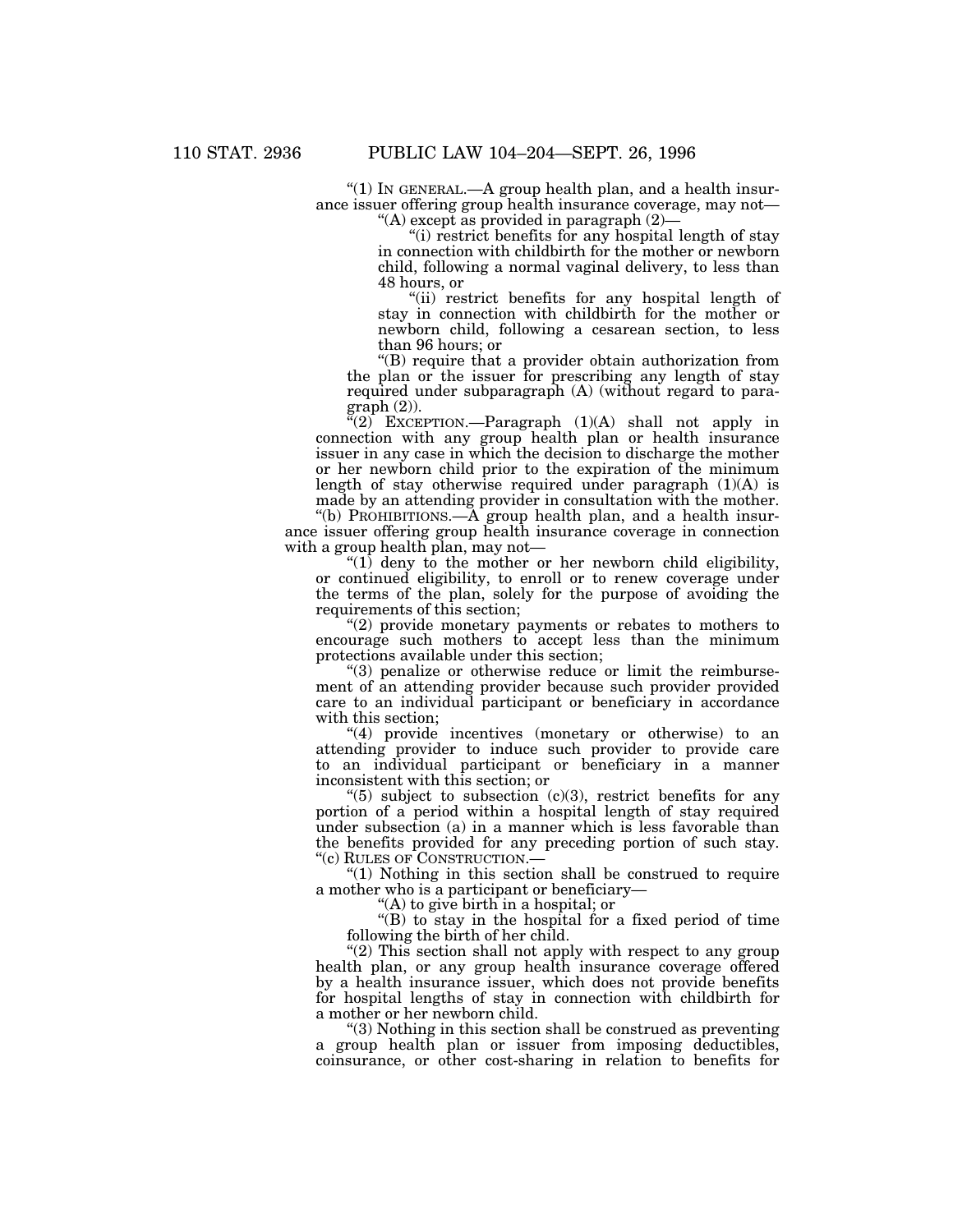hospital lengths of stay in connection with childbirth for a mother or newborn child under the plan (or under health insurance coverage offered in connection with a group health plan), except that such coinsurance or other cost-sharing for any portion of a period within a hospital length of stay required under subsection (a) may not be greater than such coinsurance or cost-sharing for any preceding portion of such stay.

''(d) NOTICE UNDER GROUP HEALTH PLAN.—The imposition of the requirements of this section shall be treated as a material modification in the terms of the plan described in section  $102(a)(1)$ , for purposes of assuring notice of such requirements under the plan; except that the summary description required to be provided under the last sentence of section  $104(b)(1)$  with respect to such modification shall be provided by not later than 60 days after the first day of the first plan year in which such requirements apply.

''(e) LEVEL AND TYPE OF REIMBURSEMENTS.—Nothing in this section shall be construed to prevent a group health plan or a health insurance issuer offering group health insurance coverage from negotiating the level and type of reimbursement with a provider for care provided in accordance with this section.

''(f) PREEMPTION; EXCEPTION FOR HEALTH INSURANCE COVERAGE IN CERTAIN STATES.—

" $(1)$  In GENERAL.—The requirements of this section shall not apply with respect to health insurance coverage if there is a State law (as defined in section  $731(d)(1)$ ) for a State that regulates such coverage that is described in any of the following subparagraphs:

'(A) Such State law requires such coverage to provide for at least a 48-hour hospital length of stay following a normal vaginal delivery and at least a 96-hour hospital length of stay following a cesarean section.

''(B) Such State law requires such coverage to provide for maternity and pediatric care in accordance with guidelines established by the American College of Obstetricians and Gynecologists, the American Academy of Pediatrics, or other established professional medical associations.

''(C) Such State law requires, in connection with such coverage for maternity care, that the hospital length of stay for such care is left to the decision of (or required to be made by) the attending provider in consultation with the mother.

"(2) CONSTRUCTION.—Section  $731(a)(1)$  shall not be construed as superseding a State law described in paragraph (1).''. (b) CONFORMING AMENDMENTS.—

(1) Section 731(c) of such Act (as added by section 101 of the Health Insurance Portability and Accountability Act of 1996 and redesignated by the preceding provisions of this section) is amended by striking ''Nothing'' and inserting ''Except as provided in section 711, nothing''.

(2) Section 732(a) of such Act (as added by section 101 of the Health Insurance Portability and Accountability Act of 1996 and redesignated by the preceding provisions of this section) is amended by inserting ''(other than section 711)'' after ''part''.

(3) Title I of such Act (as amended by section 101 of the Health Insurance Portability and Accountability Act of 1996

29 USC 1191.

29 USC 1191a.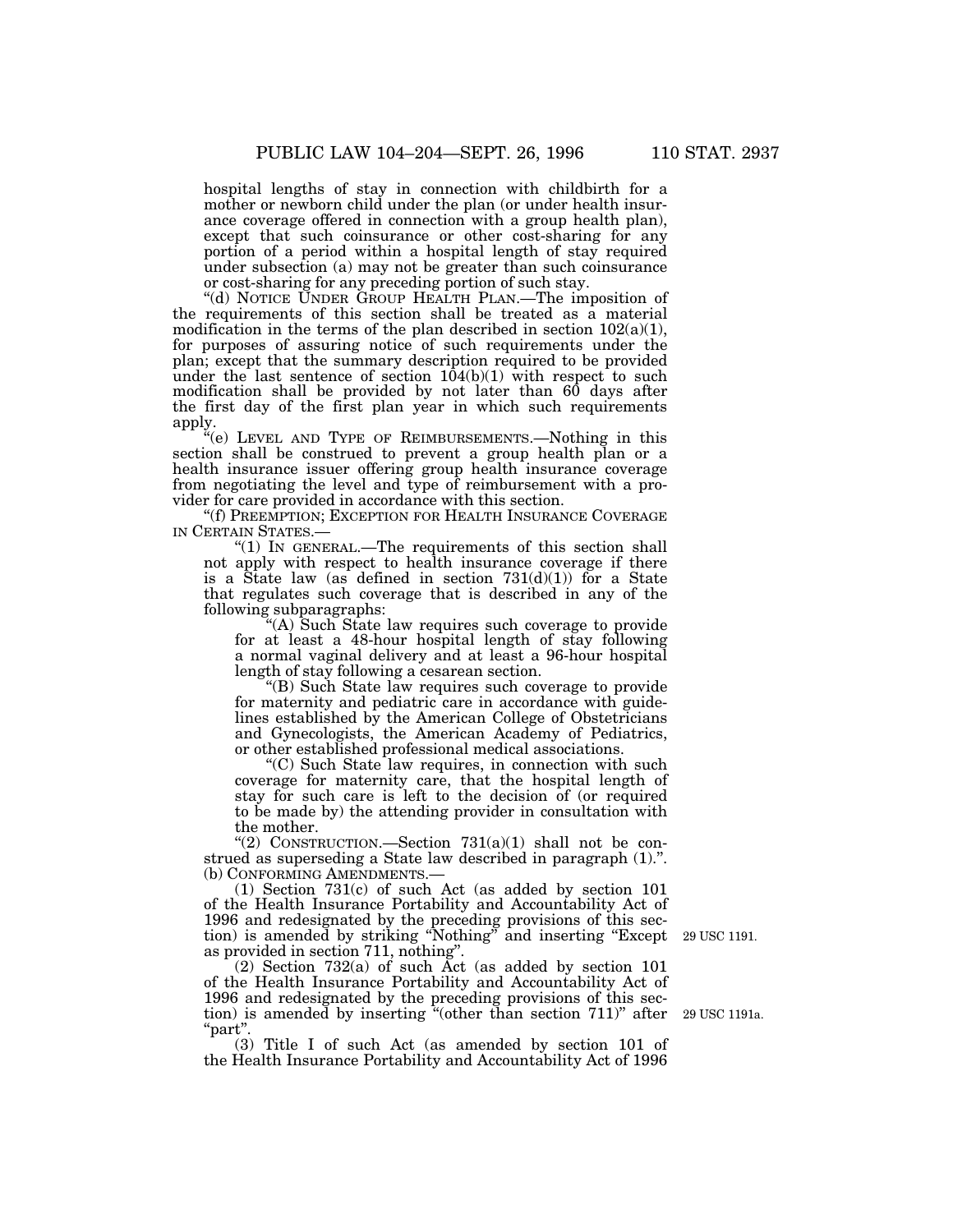and the preceding provisions of this section) is further amended— (A) in the last sentence of section 4(b), by striking "section  $706(b)(2)$ ", "section  $706(b)(1)$ ", and "section  $706(a)(1)$ " and inserting "section  $733(b)(2)$ ", "section  $733(b)(1)$ ", and "section  $733(a)(1)$ ", respectively;  $(B)$  in section 101(g), by striking "section 706(a)(2)" and inserting "section  $733(a)(2)$ "; (C) in section 102(b), by striking "section  $706(a)(1)$ " each place it appears and inserting "section 733(a)(1), and by striking ''section 706(b)(2)'' and inserting ''section 733(b)(2)''; (D) in section  $104(b)(1)$ , by striking "section  $706(a)(1)$ " each place it appears and inserting "section  $733(a)(1)$ ";  $(E)$  in section 502(b)(3), by striking "section 706(a)(1)" and inserting "section  $733(a)(1)$ "; (F) in section 506(c), by striking "section  $706(a)(2)$ " and inserting "section  $733(a)(2)$ ";  $(G)$  in section 514(b)(9), by striking "section 704" and inserting "section 731"; (H) in the last sentence of section  $701(c)(1)$ , by striking " $\text{section } 706(c)$ " and inserting " $\text{section } 733(c)$ "; (I) in section 732(b), by striking "section  $706(c)(1)$ " and inserting "section  $733(c)(1)$ "; (J) in section  $732(c)(1)$ , by striking "section  $706(c)(2)$ " and inserting "section  $733(c)(2)$ "; (K) in section  $732(c)(2)$ , by striking "section  $706(c)(3)$ " and inserting "section  $733(c)(3)$ "; and (L) in section  $732(c)(3)$ , by striking "section  $706(c)(4)$ " and inserting "section  $733(c)(4)$ ". (4) The table of contents in section 1 of such Act is amended by striking the items relating to part 7 and inserting the following: ''PART 7—GROUP HEALTH PLAN REQUIREMENTS ''SUBPART A—REQUIREMENTS RELATING TO PORTABILITY, ACCESS, AND **RENEWABILITY** ''Sec. 701. Increased portability through limitation on preexisting condition exclusions. ''Sec. 702. Prohibiting discrimination against individual participants and beneficiaries based on health status. ficiaries based on health status.<br>"Sec. 703. Guaranteed renewability in multiemployer plans and multiple employer welfare arrangements. ''SUBPART B—OTHER REQUIREMENTS ''Sec. 711. Standards relating to benefits for mothers and newborns. ''SUBPART C—GENERAL PROVISIONS ''Sec. 731. Preemption; State flexibility; construction. ''Sec. 732. Special rules relating to group health plans. ''Sec. 733. Definitions. ''Sec. 734. Regulations.''. (c) EFFECTIVE DATE.—The amendments made by this section shall apply with respect to group health plans for plan years beginning on or after January 1, 1998. Applicability. 29 USC 1191a. 29 USC 1181. 29 USC 1144. 29 USC 1136. 29 USC 1132. 29 USC 1024. 29 USC 1022. 29 USC 1021. 29 USC 1003.

SEC. 604. AMENDMENTS TO THE PUBLIC HEALTH SERVICE ACT RELATING TO THE GROUP MARKET.—(a) IN GENERAL.—Title XXVII of the Public Health Service Act (as added by section 102 of the Health Insurance Portability and Accountability Act of 1996) is amended—

*Ante,* p. 1955.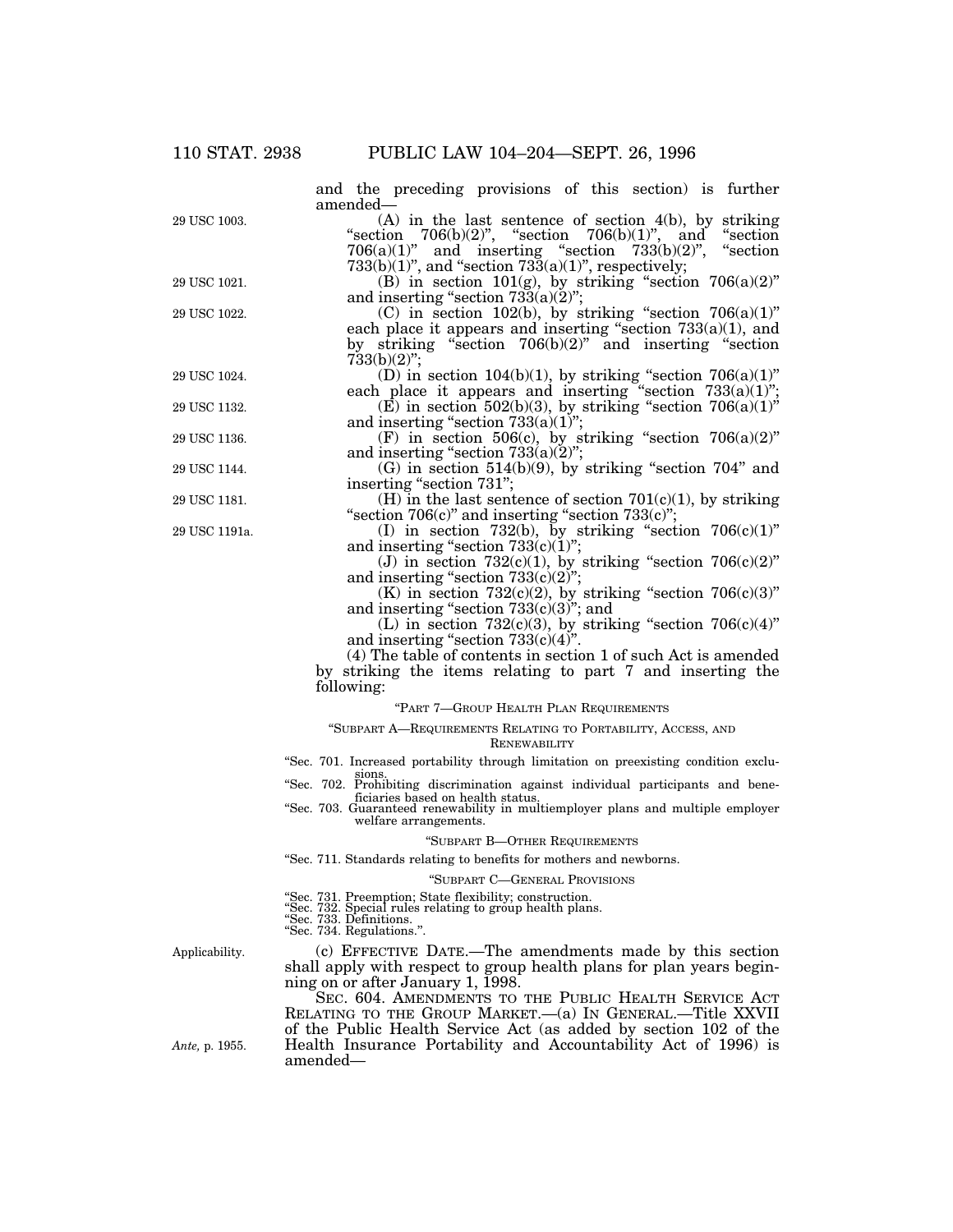(1) by amending the title heading to read as follows:

# ''TITLE XXVII—REQUIREMENTS RELATING TO HEALTH INSURANCE COVERAGE'';

(2) by redesignating subparts 2 and 3 of part A as subparts 3 and 4 of such part;

(3) by inserting after subpart 1 of part A the following new subpart:

# ''Subpart 2—Other Requirements

#### **''SEC. 2704. STANDARDS RELATING TO BENEFITS FOR MOTHERS AND** 42 USC 300gg–4.**NEWBORNS.**

''(a) REQUIREMENTS FOR MINIMUM HOSPITAL STAY FOLLOWING BIRTH.—

''(1) IN GENERAL.—A group health plan, and a health insurance issuer offering group health insurance coverage, may not—

''(A) except as provided in paragraph (2)—

"(i) restrict benefits for any hospital length of stay in connection with childbirth for the mother or newborn child, following a normal vaginal delivery, to less than 48 hours, or

''(ii) restrict benefits for any hospital length of stay in connection with childbirth for the mother or newborn child, following a cesarean section, to less than 96 hours, or

''(B) require that a provider obtain authorization from the plan or the issuer for prescribing any length of stay required under subparagraph (A) (without regard to paragraph (2)).

''(2) EXCEPTION.—Paragraph (1)(A) shall not apply in connection with any group health plan or health insurance issuer in any case in which the decision to discharge the mother or her newborn child prior to the expiration of the minimum length of stay otherwise required under paragraph  $(1)(A)$  is made by an attending provider in consultation with the mother.

"(b) PROHIBITIONS.— $\overrightarrow{A}$  group health plan, and a health insurance issuer offering group health insurance coverage in connection with a group health plan, may not—

" $(1)$  deny to the mother or her newborn child eligibility, or continued eligibility, to enroll or to renew coverage under the terms of the plan, solely for the purpose of avoiding the requirements of this section;

 $''(2)$  provide monetary payments or rebates to mothers to encourage such mothers to accept less than the minimum protections available under this section;

''(3) penalize or otherwise reduce or limit the reimbursement of an attending provider because such provider provided care to an individual participant or beneficiary in accordance with this section;

"(4) provide incentives (monetary or otherwise) to an attending provider to induce such provider to provide care to an individual participant or beneficiary in a manner inconsistent with this section; or

" $(5)$  subject to subsection  $(c)(3)$ , restrict benefits for any portion of a period within a hospital length of stay required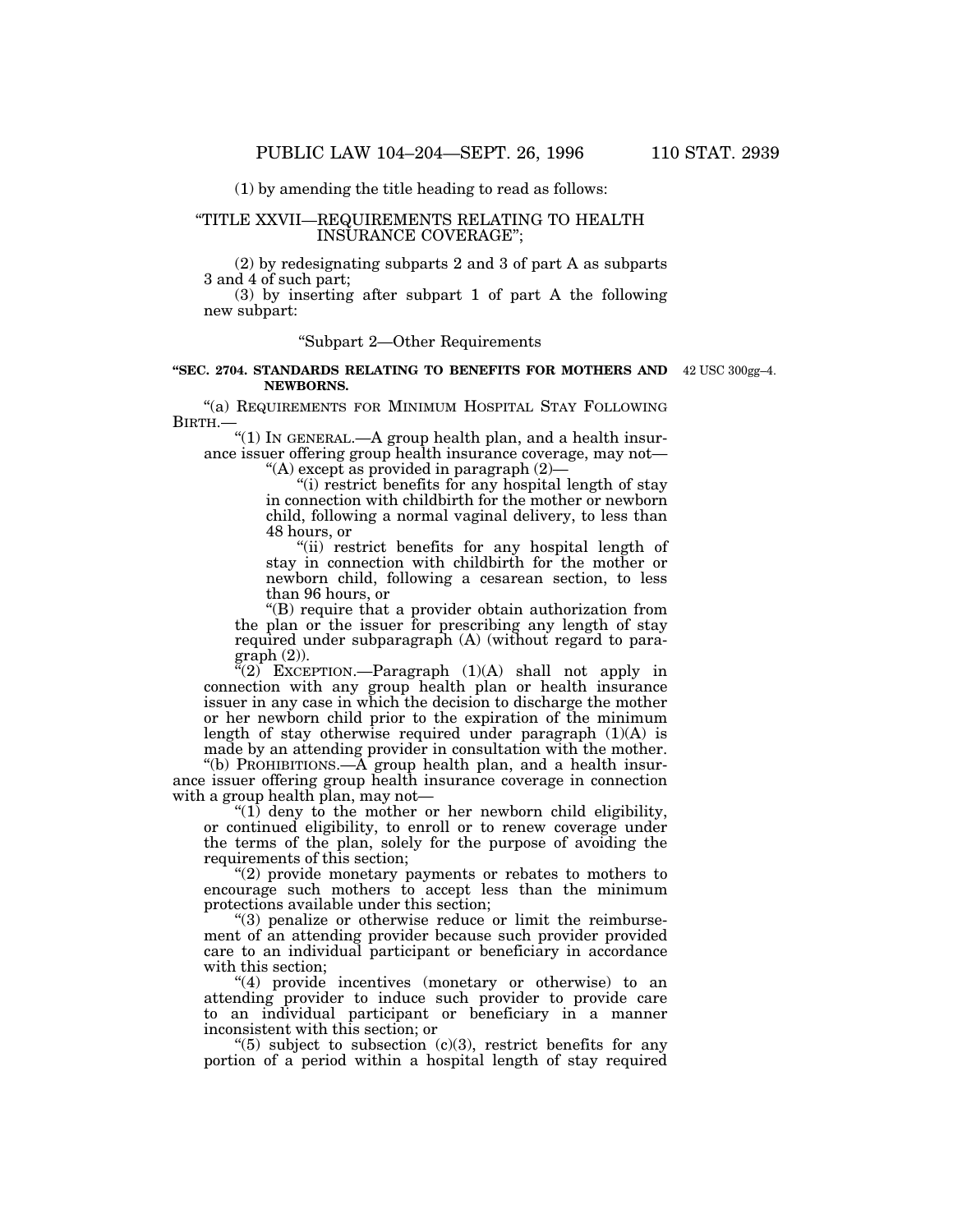under subsection (a) in a manner which is less favorable than the benefits provided for any preceding portion of such stay. ''(c) RULES OF CONSTRUCTION.—

" $(1)$  Nothing in this section shall be construed to require a mother who is a participant or beneficiary—

''(A) to give birth in a hospital; or

''(B) to stay in the hospital for a fixed period of time following the birth of her child.

"(2) This section shall not apply with respect to any group health plan, or any group health insurance coverage offered by a health insurance issuer, which does not provide benefits for hospital lengths of stay in connection with childbirth for a mother or her newborn child.

''(3) Nothing in this section shall be construed as preventing a group health plan or issuer from imposing deductibles, coinsurance, or other cost-sharing in relation to benefits for hospital lengths of stay in connection with childbirth for a mother or newborn child under the plan (or under health insurance coverage offered in connection with a group health plan), except that such coinsurance or other cost-sharing for any portion of a period within a hospital length of stay required under subsection (a) may not be greater than such coinsurance or cost-sharing for any preceding portion of such stay.

''(d) NOTICE.—A group health plan under this part shall comply with the notice requirement under section 711(d) of the Employee Retirement Income Security Act of 1974 with respect to the requirements of this section as if such section applied to such plan.

''(e) LEVEL AND TYPE OF REIMBURSEMENTS.—Nothing in this section shall be construed to prevent a group health plan or a health insurance issuer offering group health insurance coverage from negotiating the level and type of reimbursement with a provider for care provided in accordance with this section.

''(f) PREEMPTION; EXCEPTION FOR HEALTH INSURANCE COVERAGE IN CERTAIN STATES.—

" $(1)$  In GENERAL.—The requirements of this section shall not apply with respect to health insurance coverage if there is a State law (as defined in section  $2723(d)(1)$ ) for a State that regulates such coverage that is described in any of the following subparagraphs:

''(A) Such State law requires such coverage to provide for at least a 48-hour hospital length of stay following a normal vaginal delivery and at least a 96-hour hospital length of stay following a cesarean section.

''(B) Such State law requires such coverage to provide for maternity and pediatric care in accordance with guidelines established by the American College of Obstetricians and Gynecologists, the American Academy of Pediatrics, or other established professional medical associations.

''(C) Such State law requires, in connection with such coverage for maternity care, that the hospital length of stay for such care is left to the decision of (or required to be made by) the attending provider in consultation with the mother.

"(2) CONSTRUCTION.—Section  $2723(a)(1)$  shall not be construed as superseding a State law described in paragraph (1).''. (b) CONFORMING AMENDMENTS.—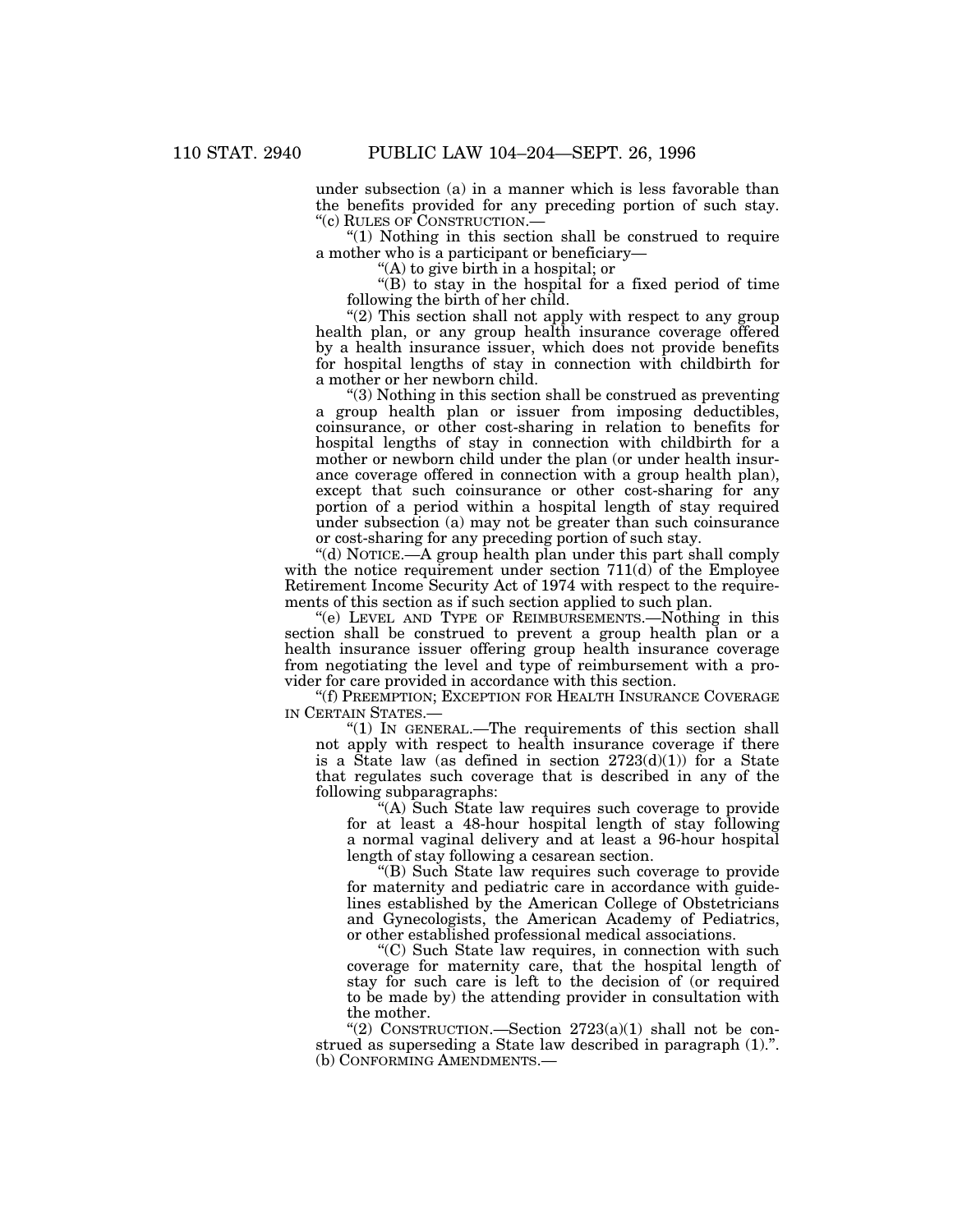(1) Section 2721 of such Act (as added by section 102 of the Health Insurance Portability and Accountability Act of 1996) is amended—

(A) in subsection (a), by striking ''subparts 1 and 2'' and inserting ''subparts 1 and 3'', and

(B) in subsections (b) through (d), by striking ''subparts 1 and 2'' each place it appears and inserting ''subparts 1 through 3''.

(2) Section 2723(c) of such Act (as added by section 102 of the Health Insurance Portability and Accountability Act of 1996) is amended by inserting ''(other than section 2704)'' after ''part''. *Ante,* p. 1971.

(c) EFFECTIVE DATE.—The amendments made by this section shall apply with respect to group health plans for plan years beginning on or after January 1, 1998.

SEC. 605. AMENDMENTS TO THE PUBLIC HEALTH SERVICE ACT RELATING TO THE INDIVIDUAL MARKET.—(a) IN GENERAL.—Part B of title XXVII of the Public Health Service Act (as added by section 111 of the Health Insurance Portability and Accountability Act of 1996) is amended—

(1) by inserting after the part heading the following:

''Subpart 1—Portability, Access, and Renewability Requirements'';

(2) by redesignating sections 2745, 2746, and 2747 as sections 2761, 2762, and 2763, respectively;

(3) by inserting before section 2761 (as so redesignated) the following:

# ''Subpart 3—General Provisions''; and

# (4) by inserting after section 2744 the following:

## ''Subpart 3—Other Requirements

#### **''SEC. 2751. STANDARDS RELATING TO BENEFITS FOR MOTHERS AND** 42 USC 300gg– **NEWBORNS.**

"(a) IN GENERAL.—The provisions of section  $2704$  (other than subsections (d) and (f)) shall apply to health insurance coverage offered by a health insurance issuer in the individual market in the same manner as it applies to health insurance coverage offered by a health insurance issuer in connection with a group health plan in the small or large group market.

''(b) NOTICE REQUIREMENT.—A health insurance issuer under this part shall comply with the notice requirement under section 711(d) of the Employee Retirement Income Security Act of 1974 with respect to the requirements referred to in subsection (a) as if such section applied to such issuer and such issuer were a group health plan.

"(c) PREEMPTION; EXCEPTION FOR HEALTH INSURANCE COVERAGE IN CERTAIN STATES.—

" $(1)$  In GENERAL.—The requirements of this section shall not apply with respect to health insurance coverage if there is a State law (as defined in section  $2723(d)(1)$ ) for a State that regulates such coverage that is described in any of the following subparagraphs:

51.

42 USC 300gg–4 note.

*Ante,* p. 1978.

42 USC 300gg– 61—300gg–63.

*Ante,* p. 1967.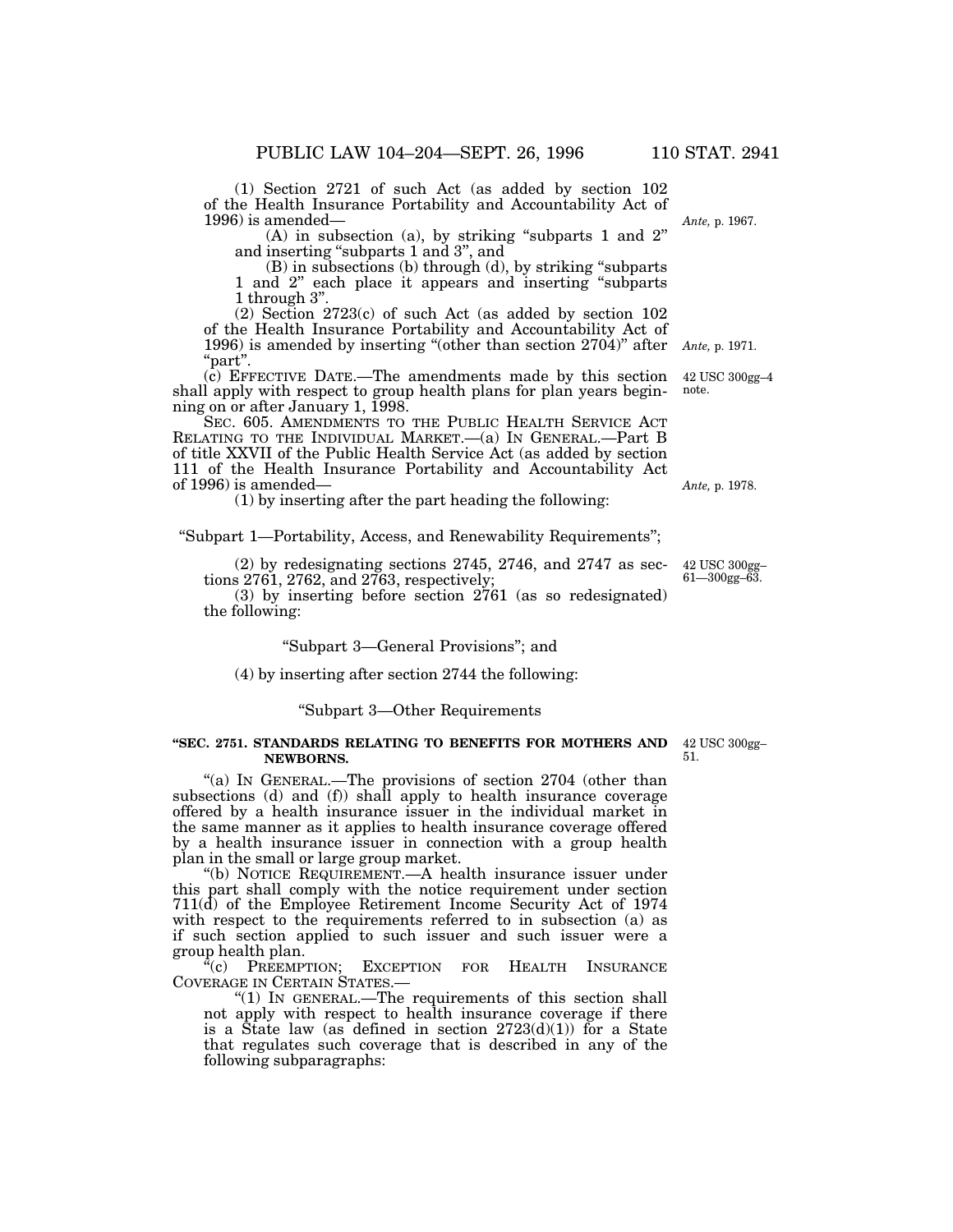''(A) Such State law requires such coverage to provide for at least a 48-hour hospital length of stay following a normal vaginal delivery and at least a 96-hour hospital length of stay following a cesarean section.

''(B) Such State law requires such coverage to provide for maternity and pediatric care in accordance with guidelines established by the American College of Obstetricians and Gynecologists, the American Academy of Pediatrics, or other established professional medical associations.

''(C) Such State law requires, in connection with such coverage for maternity care, that the hospital length of stay for such care is left to the decision of (or required to be made by) the attending provider in consultation with the mother.

''(2) CONSTRUCTION.—Section 2762(a) shall not be construed as superseding a State law described in paragraph (1).''.

(b) CONFORMING AMENDMENTS.—Such part (as so added) is further amended as follows:

(1) In section  $2744(a)(1)$ , strike "2746(b)" and insert " $2762(b)$ ".

 $(2)$  In section  $2745(a)(1)$  (before redesignation under subsection (a)(1)), strike "2746" and insert "2762".

(3) In section 2746(b) (before redesignation under subsection  $(a)(1)$ ) $-$ 

(A) by inserting " $(1)$ " after the dash, and

(B) by adding at the end the following:

" $(2)$  Nothing in this part (other than section 2751) shall be construed as requiring health insurance coverage offered in the individual market to provide specific benefits under the terms of such coverage.''.

(c) EFFECTIVE DATE.—The amendments made by this section shall apply with respect to health insurance coverage offered, sold, issued, renewed, in effect, or operated in the individual market on or after January 1, 1998.

SEC. 606. REPORTS TO CONGRESS CONCERNING CHILDBIRTH.— (a) FINDINGS.—Congress finds that—

(1) childbirth is one part of a continuum of experience that includes prepregnancy, pregnancy and prenatal care, labor and delivery, the immediate postpartum period, and a longer period of adjustment for the newborn, the mother, and the family;

(2) health care practices across this continuum are changing in response to health care financing and delivery system changes, science and clinical research, and patient preferences; and

(3) there is a need—

(A) to examine the issues and consequences associated with the length of hospital stays following childbirth;

(B) to examine the follow-up practices for mothers and newborns used in conjunction with shorter hospital stays;

(C) to identify appropriate health care practices and procedures with regard to the hospital discharge of newborns and mothers;

(D) to examine the extent to which such care is affected by family and environmental factors; and

(E) to examine the content of care during hospital stays following childbirth.

42 USC 300gg– 62. 42 USC 300gg– 61. 42 USC 300gg– 44.

Applicability. 42 USC 300gg– 44 note.

42 USC 300gg–4 note.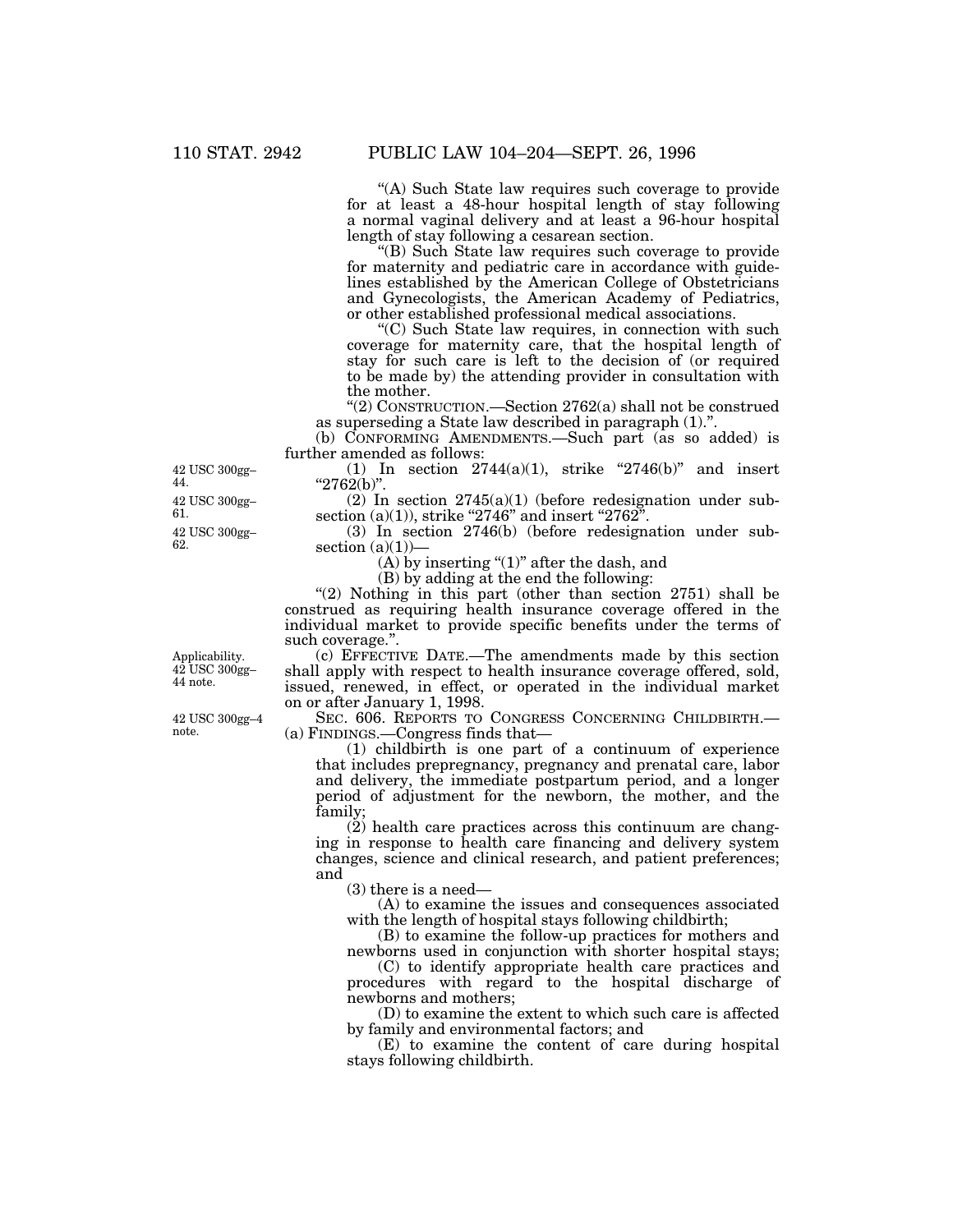Establishment.

(b) ADVISORY PANEL.— (1) IN GENERAL.—Not later than 90 days after the date of enactment of this Act, the Secretary of Health and Human Services (in this section referred to as the ''Secretary'') shall establish an advisory panel (referred to in this section as the ''advisory panel'')—

(A) to guide and review methods, procedures, and data collection necessary to conduct the study described in subsection (c) in a manner that is intended to enhance the quality, safety, and effectiveness of health care services provided to mothers and newborns;

(B) to develop a consensus among the members of the advisory panel regarding the appropriateness of the specific requirements of this title; and

(C) to prepare and submit to the Secretary, as part of the report of the Secretary submitted under subsection (d), a report summarizing the consensus (if any) developed under subparagraph  $(B)$  or the reasons for not reaching such a consensus.

(2) PARTICIPATION.—

(A) DEPARTMENT REPRESENTATIVES.—The Secretary shall ensure that representatives from within the Department of Health and Human Services that have expertise in the area of maternal and child health or in outcomes research are appointed to the advisory panel.

(B) REPRESENTATIVES OF PUBLIC AND PRIVATE SECTOR ENTITIES.—

(i) IN GENERAL.—The Secretary shall ensure that members of the advisory panel include representatives of public and private sector entities having knowledge or experience in one or more of the following areas:

(I) Patient care.

(II) Patient education.

(III) Quality assurance.

(IV) Outcomes research.

(V) Consumer issues.

(ii) REQUIREMENT.—The panel shall include representatives of each of the following categories:

(I) Health care practitioners.

(II) Health plans.

(III) Hospitals.

(IV) Employers.

(V) States.

(VI) Consumers.

(c) STUDIES.—

(1) IN GENERAL.—The Secretary shall conduct a study of— (A) the factors affecting the continuum of care with

respect to maternal and child health care, including outcomes following childbirth;

(B) the factors determining the length of hospital stay following childbirth;

(C) the diversity of negative or positive outcomes affecting mothers, infants, and families;

(D) the manner in which post natal care has changed over time and the manner in which that care has adapted or related to changes in the length of hospital stay, taking into account—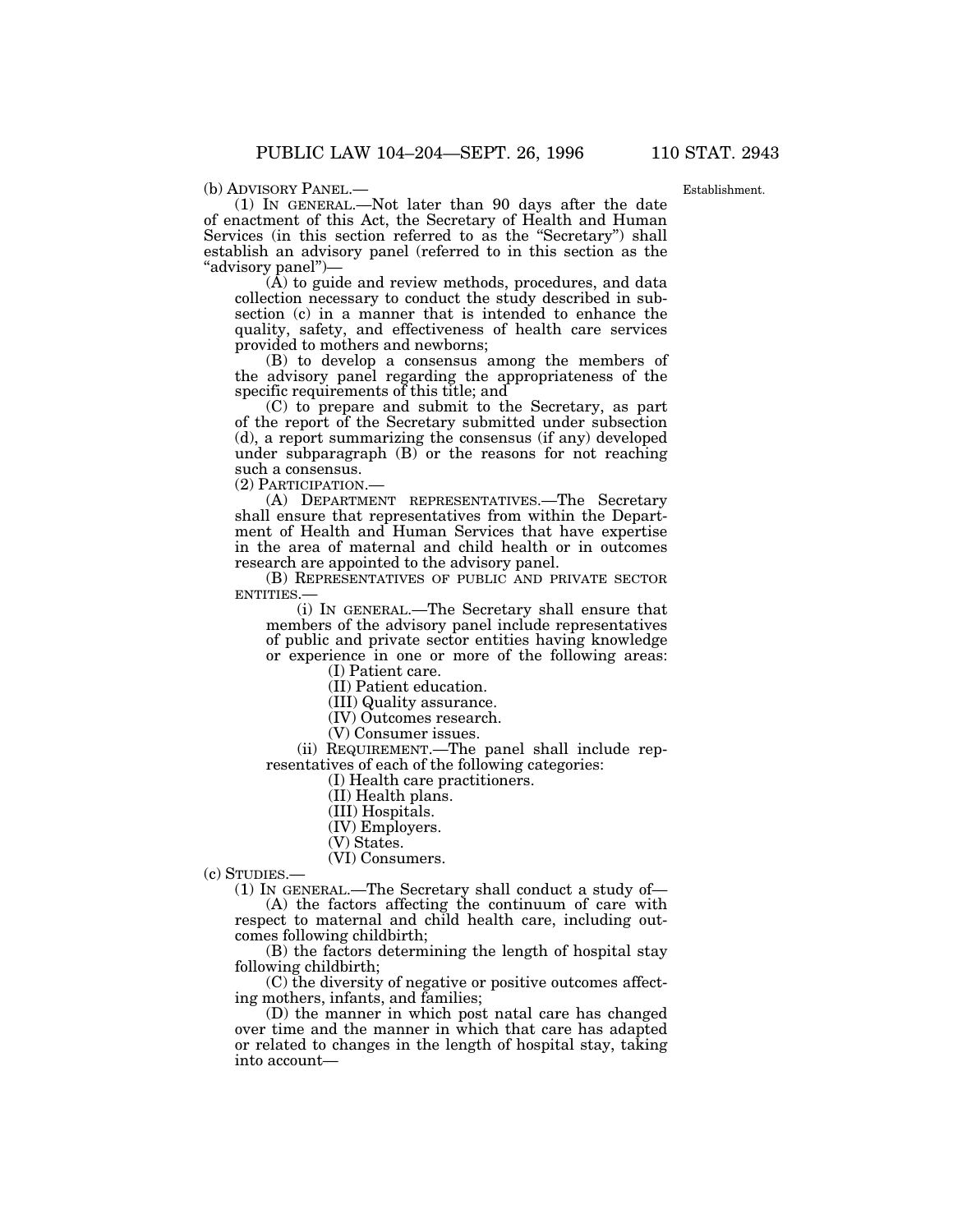(i) the types of post natal care available and the extent to which such care is accessed; and

(ii) the challenges associated with providing post natal care to all populations, including vulnerable populations, and solutions for overcoming these challenges; and

 $(E)$  the financial incentives that may—<br>(i) impact the health of

the health of newborns and mothers; and

(ii) influence the clinical decisionmaking of health care providers.

(2) RESOURCES.—The Secretary shall provide to the advisory panel the resources necessary to carry out the duties of the advisory panel.

(d) REPORTS.—

(1) IN GENERAL.—The Secretary shall prepare and submit to the Committee on Labor and Human Resources of the Senate and the Committee on Commerce of the House of Representatives a report that contains—

(A) a summary of the study conducted under subsection (c);

(B) a summary of the best practices used in the public and private sectors for the care of newborns and mothers;

(C) recommendations for improvements in prenatal care, post natal care, delivery and follow-up care, and whether the implementation of such improvements should be accomplished by the private health care sector, Federal or State governments, or any combination thereof; and

(D) limitations on the databases in existence on the date of the enactment of this Act.

(2) DEADLINES.—The Secretary shall prepare and submit to the Committees referred to in paragraph  $(1)$ —

(A) an initial report concerning the study conducted under subsection (c) and elements described in paragraph (1), not later than 18 months after the date of the enactment of this Act;

(B) an interim report concerning such study and elements not later than 3 years after the date of the enactment of this Act; and

(C) a final report concerning such study and elements not later than 5 years after the date of the enactment of this Act.

(e) TERMINATION OF PANEL.—The advisory panel shall terminate on the date that occurs 60 days after the date on which the last report is submitted under subsection (d).

Mental Health Parity Act of 1996.

## TITLE VII—PARITY IN THE APPLICATION OF CERTAIN LIMITS TO MENTAL HEALTH BENEFITS

SEC. 701. SHORT TITLE.—This title may be cited as the ''Mental Health Parity Act of 1996''.

SEC. 702. AMENDMENTS TO THE EMPLOYEE RETIREMENT INCOME SECURITY ACT OF 1974.—(a) IN GENERAL.—Subpart B of part 7 of subtitle B of title I of the Employee Retirement Income Security Act of 1974 (as added by section  $603(a)$ ) is amended by adding at the end the following new section:

42 USC 201 note.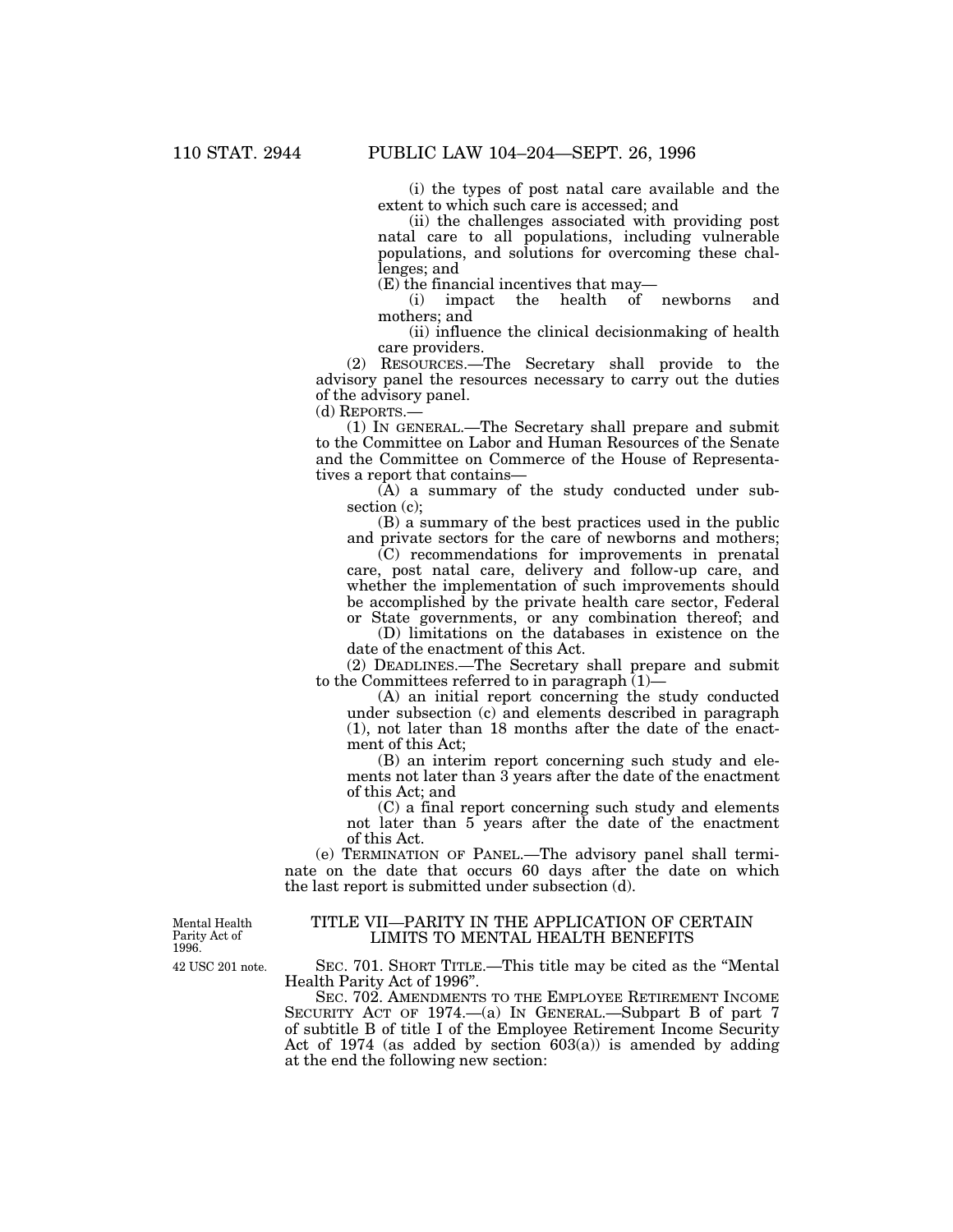## **''SEC. 712. PARITY IN THE APPLICATION OF CERTAIN LIMITS TO** 29 USC 1185a.**MENTAL HEALTH BENEFITS.**

''(a) IN GENERAL.—

"(1) AGGREGATE LIFETIME LIMITS.—In the case of a group health plan (or health insurance coverage offered in connection with such a plan) that provides both medical and surgical benefits and mental health benefits—

"(A) NO LIFETIME LIMIT.—If the plan or coverage does not include an aggregate lifetime limit on substantially all medical and surgical benefits, the plan or coverage may not impose any aggregate lifetime limit on mental health benefits.

''(B) LIFETIME LIMIT.—If the plan or coverage includes an aggregate lifetime limit on substantially all medical and surgical benefits (in this paragraph referred to as the 'applicable lifetime limit'), the plan or coverage shall either—

''(i) apply the applicable lifetime limit both to the medical and surgical benefits to which it otherwise would apply and to mental health benefits and not distinguish in the application of such limit between such medical and surgical benefits and mental health benefits; or

''(ii) not include any aggregate lifetime limit on mental health benefits that is less than the applicable lifetime limit.

''(C) RULE IN CASE OF DIFFERENT LIMITS.—In the case of a plan or coverage that is not described in subparagraph  $(A)$  or  $(B)$  and that includes no or different aggregate lifetime limits on different categories of medical and surgical benefits, the Secretary shall establish rules under which subparagraph (B) is applied to such plan or coverage with respect to mental health benefits by substituting for the applicable lifetime limit an average aggregate lifetime limit that is computed taking into account the weighted average of the aggregate lifetime limits applicable to such categories.

"(2) ANNUAL LIMITS.—In the case of a group health plan (or health insurance coverage offered in connection with such a plan) that provides both medical and surgical benefits and mental health benefits—

"(A) NO ANNUAL LIMIT.—If the plan or coverage does not include an annual limit on substantially all medical and surgical benefits, the plan or coverage may not impose any annual limit on mental health benefits.

''(B) ANNUAL LIMIT.—If the plan or coverage includes an annual limit on substantially all medical and surgical benefits (in this paragraph referred to as the 'applicable annual limit'), the plan or coverage shall either—

''(i) apply the applicable annual limit both to medical and surgical benefits to which it otherwise would apply and to mental health benefits and not distinguish in the application of such limit between such medical and surgical benefits and mental health benefits; or

"(ii) not include any annual limit on mental health benefits that is less than the applicable annual limit.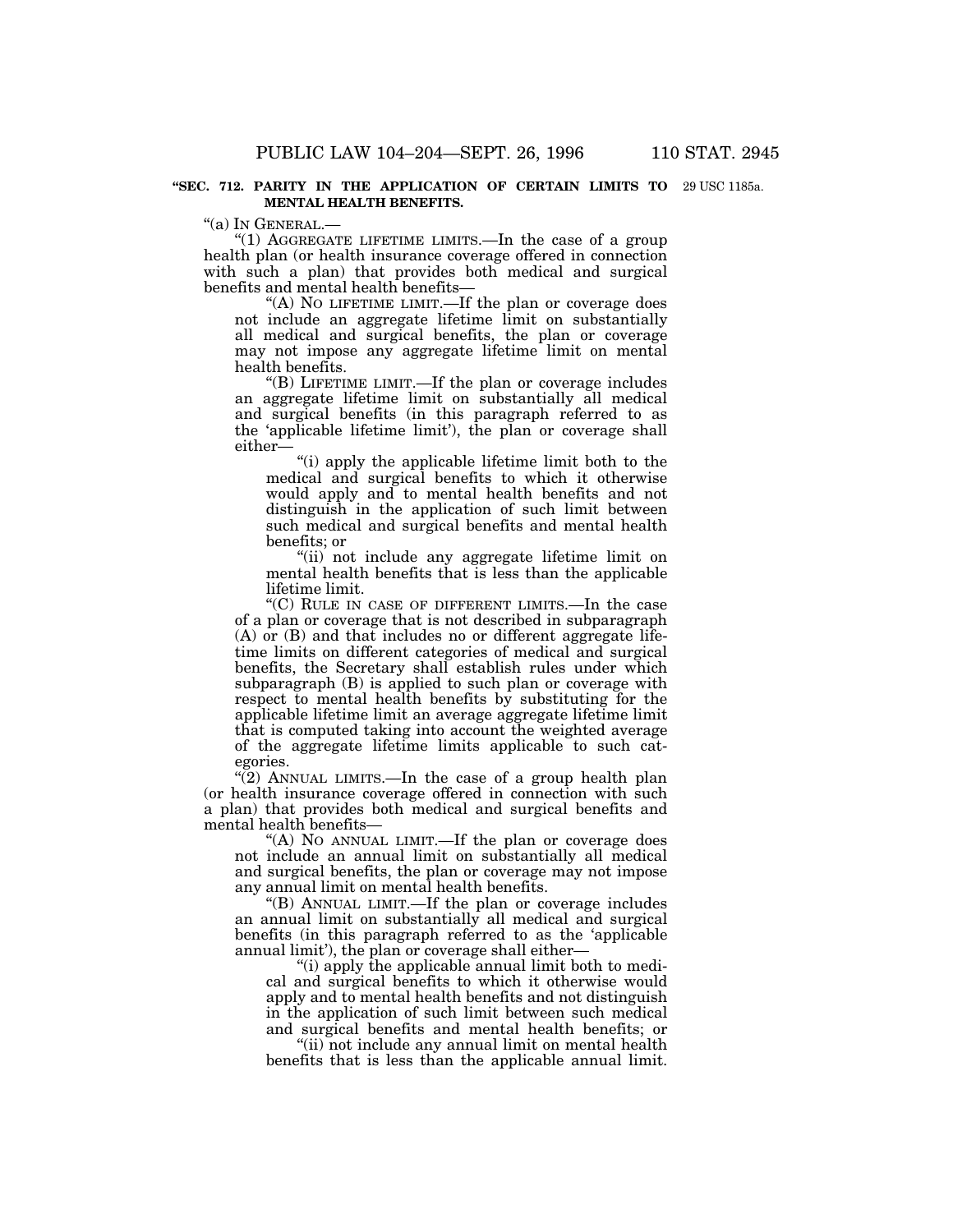"(C) RULE IN CASE OF DIFFERENT LIMITS.—In the case of a plan or coverage that is not described in subparagraph  $(A)$  or  $(B)$  and that includes no or different annual limits on different categories of medical and surgical benefits, the Secretary shall establish rules under which subparagraph (B) is applied to such plan or coverage with respect to mental health benefits by substituting for the applicable annual limit an average annual limit that is computed taking into account the weighted average of the annual limits applicable to such categories.

''(b) CONSTRUCTION.—Nothing in this section shall be construed—

''(1) as requiring a group health plan (or health insurance coverage offered in connection with such a plan) to provide any mental health benefits; or

 $''(2)$  in the case of a group health plan (or health insurance coverage offered in connection with such a plan) that provides mental health benefits, as affecting the terms and conditions (including cost sharing, limits on numbers of visits or days of coverage, and requirements relating to medical necessity) relating to the amount, duration, or scope of mental health benefits under the plan or coverage, except as specifically provided in subsection (a) (in regard to parity in the imposition of aggregate lifetime limits and annual limits for mental health benefits).

''(c) EXEMPTIONS.—

''(1) SMALL EMPLOYER EXEMPTION.—

''(A) IN GENERAL.—This section shall not apply to any group health plan (and group health insurance coverage offered in connection with a group health plan) for any plan year of a small employer.

''(B) SMALL EMPLOYER.—For purposes of subparagraph (A), the term 'small employer' means, in connection with a group health plan with respect to a calendar year and a plan year, an employer who employed an average of at least 2 but not more than 50 employees on business days during the preceding calendar year and who employs at least 2 employees on the first day of the plan year.

''(C) APPLICATION OF CERTAIN RULES IN DETERMINATION OF EMPLOYER SIZE.—For purposes of this paragraph—

''(i) APPLICATION OF AGGREGATION RULE FOR EMPLOYERS.—Rules similar to the rules under subsections (b), (c), (m), and (o) of section 414 of the Internal Revenue Code of 1986 shall apply for purposes of treating persons as a single employer.

"(ii) EMPLOYERS NOT IN EXISTENCE IN PRECEDING YEAR.—In the case of an employer which was not in existence throughout the preceding calendar year, the determination of whether such employer is a small employer shall be based on the average number of employees that it is reasonably expected such employer will employ on business days in the current calendar year.

''(iii) PREDECESSORS.—Any reference in this paragraph to an employer shall include a reference to any predecessor of such employer.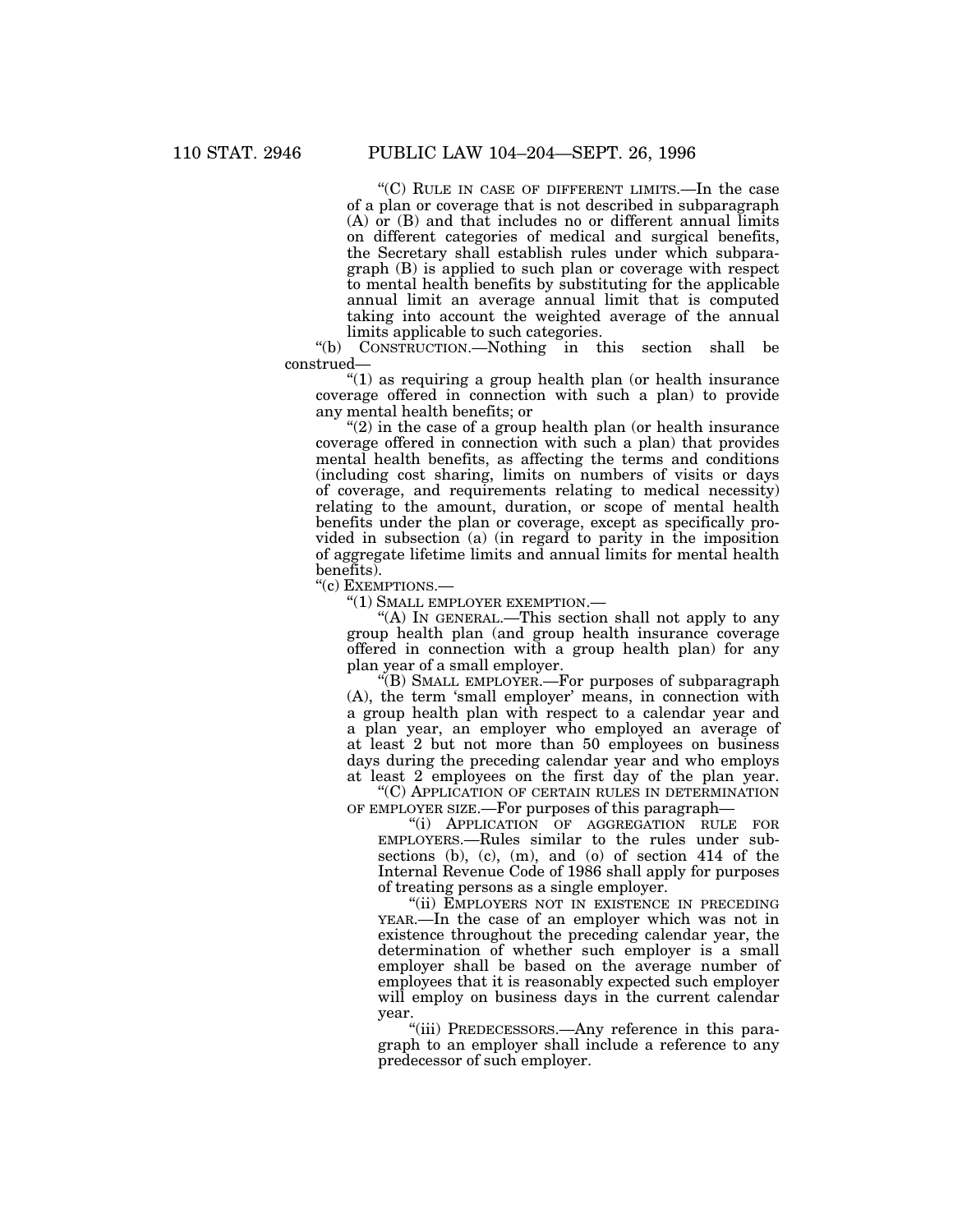''(2) INCREASED COST EXEMPTION.—This section shall not apply with respect to a group health plan (or health insurance coverage offered in connection with a group health plan) if the application of this section to such plan (or to such coverage) results in an increase in the cost under the plan (or for such coverage) of at least 1 percent.

''(d) SEPARATE APPLICATION TO EACH OPTION OFFERED.—In the case of a group health plan that offers a participant or beneficiary two or more benefit package options under the plan, the requirements of this section shall be applied separately with respect to each such option.

''(e) DEFINITIONS.—For purposes of this section—

"(1) AGGREGATE LIFETIME LIMIT.—The term 'aggregate lifetime limit' means, with respect to benefits under a group health plan or health insurance coverage, a dollar limitation on the total amount that may be paid with respect to such benefits under the plan or health insurance coverage with respect to an individual or other coverage unit.

"(2) ANNUAL LIMIT.—The term 'annual limit' means, with respect to benefits under a group health plan or health insurance coverage, a dollar limitation on the total amount of benefits that may be paid with respect to such benefits in a 12-month period under the plan or health insurance coverage with respect to an individual or other coverage unit.

''(3) MEDICAL OR SURGICAL BENEFITS.—The term 'medical or surgical benefits' means benefits with respect to medical or surgical services, as defined under the terms of the plan or coverage (as the case may be), but does not include mental health benefits.

"(4) MENTAL HEALTH BENEFITS.—The term 'mental health benefits' means benefits with respect to mental health services, as defined under the terms of the plan or coverage (as the case may be), but does not include benefits with respect to treatment of substance abuse or chemical dependency.

''(f) SUNSET.—This section shall not apply to benefits for services furnished on or after September 30, 2001.

(b) CLERICAL AMENDMENT.—The table of contents in section 1 of such Act, as amended by section 603 of this Act, is amended by inserting after the item relating to section 711 the following new item:

''Sec. 712. Parity in the application of certain limits to mental health benefits.''.

(c) EFFECTIVE DATE.—The amendments made by this section shall apply with respect to group health plans for plan years beginning on or after January 1, 1998.

SEC. 703. AMENDMENTS TO THE PUBLIC HEALTH SERVICE ACT RELATING TO THE GROUP MARKET.—(a) IN GENERAL.—Subpart 2 of part A of title XXVII of the Public Health Service Act (as added by section  $604(a)$  is amended by adding at the end the following new section:

## **''SEC. 2705. PARITY IN THE APPLICATION OF CERTAIN LIMITS TO** 42 USC 300gg–5. **MENTAL HEALTH BENEFITS.**

''(a) IN GENERAL.— ''(1) AGGREGATE LIFETIME LIMITS.—In the case of a group health plan (or health insurance coverage offered in connection with such a plan) that provides both medical and surgical benefits and mental health benefits—

29 USC 1183b note.

Applicability.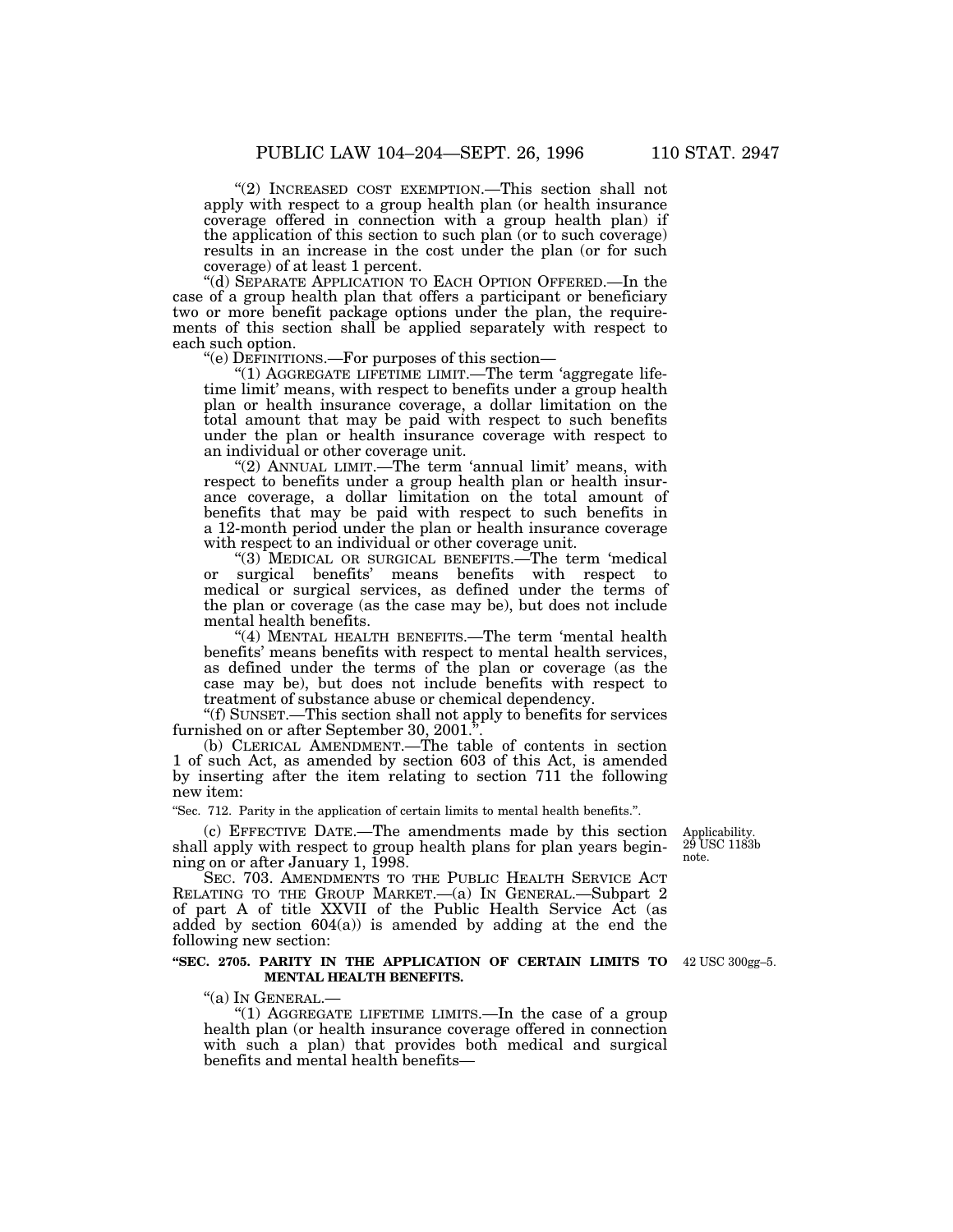"(A) No LIFETIME LIMIT.—If the plan or coverage does not include an aggregate lifetime limit on substantially all medical and surgical benefits, the plan or coverage may not impose any aggregate lifetime limit on mental health benefits.

''(B) LIFETIME LIMIT.—If the plan or coverage includes an aggregate lifetime limit on substantially all medical and surgical benefits (in this paragraph referred to as the 'applicable lifetime limit'), the plan or coverage shall either—

''(i) apply the applicable lifetime limit both to the medical and surgical benefits to which it otherwise would apply and to mental health benefits and not distinguish in the application of such limit between such medical and surgical benefits and mental health benefits; or

''(ii) not include any aggregate lifetime limit on mental health benefits that is less than the applicable lifetime limit.

"(C) RULE IN CASE OF DIFFERENT LIMITS.—In the case of a plan or coverage that is not described in subparagraph (A) or (B) and that includes no or different aggregate lifetime limits on different categories of medical and surgical benefits, the Secretary shall establish rules under which subparagraph (B) is applied to such plan or coverage with respect to mental health benefits by substituting for the applicable lifetime limit an average aggregate lifetime limit that is computed taking into account the weighted average of the aggregate lifetime limits applicable to such categories.

"(2) ANNUAL LIMITS.—In the case of a group health plan (or health insurance coverage offered in connection with such a plan) that provides both medical and surgical benefits and mental health benefits—

"(A) NO ANNUAL LIMIT.—If the plan or coverage does not include an annual limit on substantially all medical and surgical benefits, the plan or coverage may not impose any annual limit on mental health benefits.

''(B) ANNUAL LIMIT.—If the plan or coverage includes an annual limit on substantially all medical and surgical benefits (in this paragraph referred to as the 'applicable annual limit'), the plan or coverage shall either—

''(i) apply the applicable annual limit both to medical and surgical benefits to which it otherwise would apply and to mental health benefits and not distinguish in the application of such limit between such medical and surgical benefits and mental health benefits; or

"(ii) not include any annual limit on mental health benefits that is less than the applicable annual limit.

''(C) RULE IN CASE OF DIFFERENT LIMITS.—In the case of a plan or coverage that is not described in subparagraph  $(A)$  or  $(B)$  and that includes no or different annual limits on different categories of medical and surgical benefits, the Secretary shall establish rules under which subparagraph (B) is applied to such plan or coverage with respect to mental health benefits by substituting for the applicable annual limit an average annual limit that is computed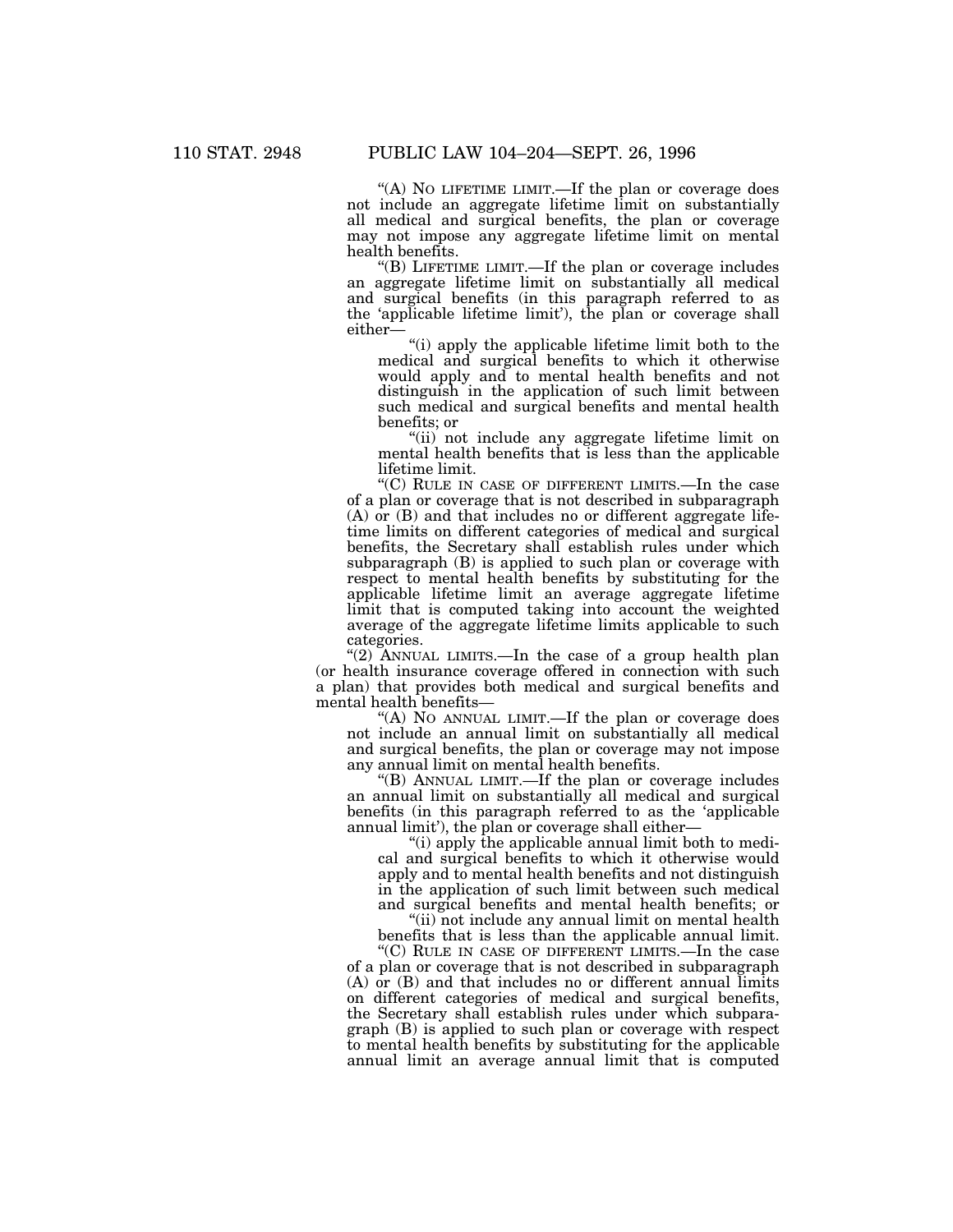taking into account the weighted average of the annual limits applicable to such categories.<br>"(b) CONSTRUCTION.—Nothing in tl

CONSTRUCTION.—Nothing in this section shall be construed—

''(1) as requiring a group health plan (or health insurance coverage offered in connection with such a plan) to provide any mental health benefits; or

 $(2)$  in the case of a group health plan (or health insurance coverage offered in connection with such a plan) that provides mental health benefits, as affecting the terms and conditions (including cost sharing, limits on numbers of visits or days of coverage, and requirements relating to medical necessity) relating to the amount, duration, or scope of mental health benefits under the plan or coverage, except as specifically provided in subsection (a) (in regard to parity in the imposition of aggregate lifetime limits and annual limits for mental health benefits).

''(c) EXEMPTIONS.—

''(1) SMALL EMPLOYER EXEMPTION.—This section shall not apply to any group health plan (and group health insurance coverage offered in connection with a group health plan) for any plan year of a small employer.

 $\sqrt[4]{(2)}$  INCREASED COST EXEMPTION.—This section shall not apply with respect to a group health plan (or health insurance coverage offered in connection with a group health plan) if the application of this section to such plan (or to such coverage) results in an increase in the cost under the plan (or for such coverage) of at least 1 percent.

''(d) SEPARATE APPLICATION TO EACH OPTION OFFERED.—In the case of a group health plan that offers a participant or beneficiary two or more benefit package options under the plan, the requirements of this section shall be applied separately with respect to each such option.

''(e) DEFINITIONS.—For purposes of this section—

"(1) AGGREGATE LIFETIME LIMIT.—The term 'aggregate lifetime limit' means, with respect to benefits under a group health plan or health insurance coverage, a dollar limitation on the total amount that may be paid with respect to such benefits under the plan or health insurance coverage with respect to an individual or other coverage unit.

" $(2)$  ANNUAL LIMIT.—The term 'annual limit' means, with respect to benefits under a group health plan or health insurance coverage, a dollar limitation on the total amount of benefits that may be paid with respect to such benefits in a 12-month period under the plan or health insurance coverage with respect to an individual or other coverage unit.

''(3) MEDICAL OR SURGICAL BENEFITS.—The term 'medical or surgical benefits' means benefits with respect to medical or surgical services, as defined under the terms of the plan or coverage (as the case may be), but does not include mental health benefits.

"(4) MENTAL HEALTH BENEFITS.—The term 'mental health benefits' means benefits with respect to mental health services, as defined under the terms of the plan or coverage (as the case may be), but does not include benefits with respect to treatment of substance abuse or chemical dependency.